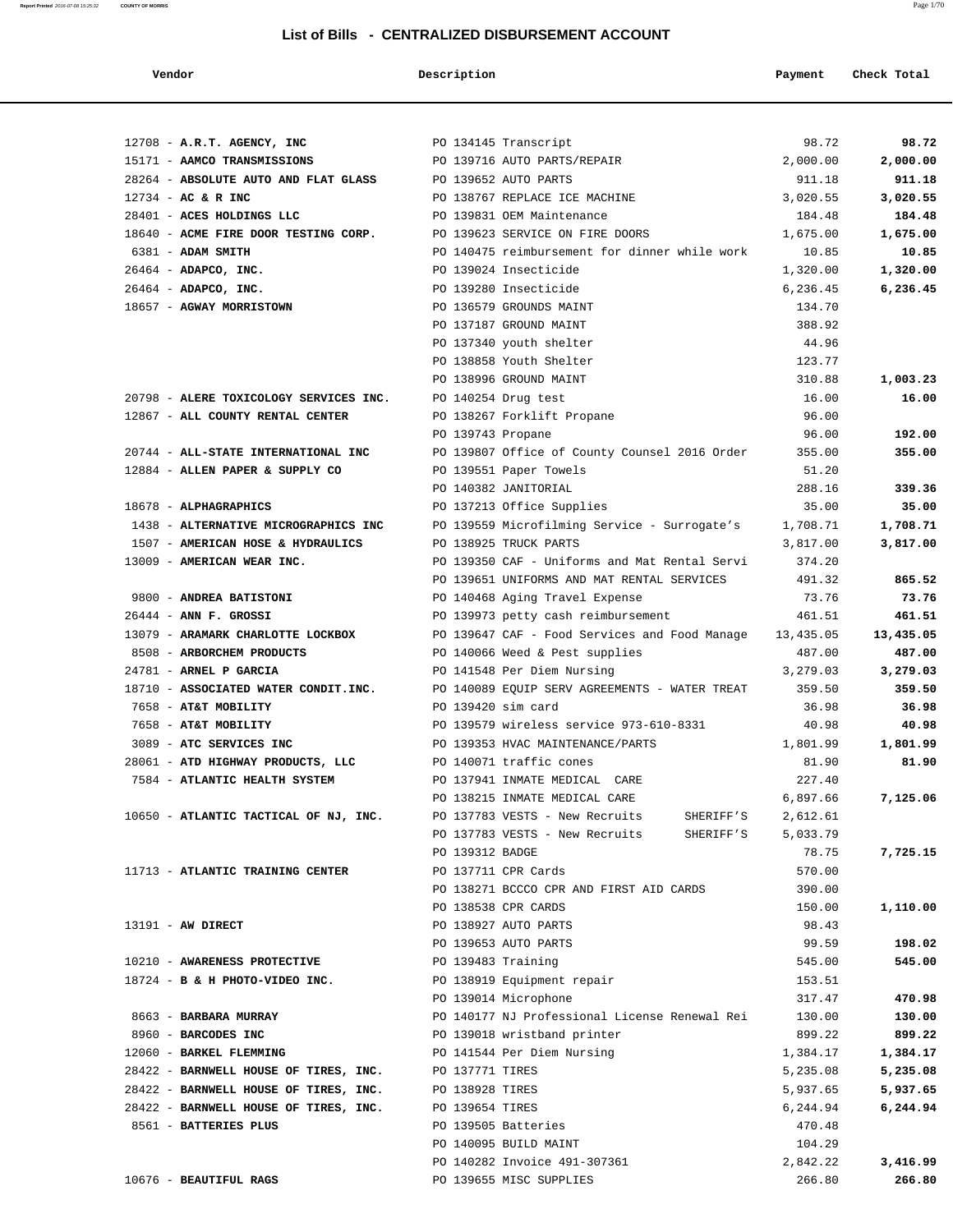| Vendor |  |  |  |  |
|--------|--|--|--|--|
|--------|--|--|--|--|

| Vendor                                 | Description     |                                               | Payment    | Check Total |
|----------------------------------------|-----------------|-----------------------------------------------|------------|-------------|
|                                        |                 |                                               |            |             |
| 21212 - BELL, SHIVAS & FASOLO          |                 | PO 140245 Election matters legal services ren | 2,702.88   | 2,702.88    |
| 13319 - BERGEN COUNTY LAW & PUBLIC     |                 | PO 139227 TRAINING                            | 210.00     | 210.00      |
| $21359$ - BERYL SKOG                   |                 | PO 139760 SANE SART Supplemental Pay          | 94.50      | 94.50       |
| 8986 - BETTY ANN DERCO                 |                 | PO 139756 SANE SART Supplemental Pay          | 55.50      | 55.50       |
| 23982 - BEYER CHRYSLER JEEP            |                 | PO 139749 CAR PARTS                           | 838.46     | 838.46      |
| $13549 - BFI$                          |                 | PO 136756 Personnel Lobby Kiosk Stations and  | 3,334.92   |             |
|                                        |                 | PO 138410 file cabinets                       | 4,261.14   | 7,596.06    |
| $7997 - BFI$                           |                 | PO 136800 Capital Project Expense             | 4,637.40   | 4,637.40    |
| 13239 - BOB BARKER COMPANY, INC.       |                 | PO 136584 Dry Goods                           | 303.28     |             |
|                                        |                 | PO 140674 Clothing for JDC                    | 45.80      | 349.08      |
| 13413 - BOONTON AUTO PARTS             |                 | PO 139656 AUTO BODY SHOP                      | 116.99     | 116.99      |
| 2485 - BOROUGH OF BUTLER               |                 | PO 140027 Electric (Butler)                   | 492.78     | 492.78      |
| 21703 - BOSWELL ENGINEERING INC        |                 | PO 138542 Survey Services Sussex Tpke Block 2 | 600.00     | 600.00      |
| 21703 - BOSWELL ENGINEERING INC        |                 | PO 140608 CAF - Engineering Design Services f | 2,854.80   | 2,854.80    |
| 26024 - BOW TIE CINEMAS LLC            |                 | PO 134829 Movie Tickets Youth Shelter         | 710.00     | 710.00      |
| 10882 - BRANDY WINOW                   |                 | PO 139320 Temporary help for the Primary Elec | 125.00     | 125.00      |
| 28453 - BROWN TRUCK GROUP              |                 | PO 139717 TRUCK PARTS                         | 844.04     | 844.04      |
| 24321 - BROWN'S HUNTERDON              |                 | PO 139718 TRUCK PARTS                         | 2,883.63   | 2,883.63    |
| 13524 - BUDD LAKE DINER                | PO 140121 Meals |                                               | 195.50     | 195.50      |
| 8451 - CABLEVISION                     |                 | PO 139728 Cable Service                       | 242.49     | 242.49      |
| 13856 - CABLEVISION                    |                 | PO 139813 Hanover Garage Optimum-Cablevision  | 216.96     | 216.96      |
| 13856 - CABLEVISION                    |                 | PO 140096 Optimum Online June 2016            | 446.82     | 446.82      |
| 28616 - CAE HEALTHCARE, INC.           |                 | PO 138950 EMS Training Equipment              | 4,300.00   | 4,300.00    |
| $13609$ - CALEA                        |                 | PO 140043 Nameplate -                         | 23.00      | 23.00       |
|                                        |                 | SHERIFF'S OFFICE                              |            |             |
| 20688 - CARLIN APPRAISAL SERVICE       |                 | PO 138230 Prof. Farm Appraisals - RFQ 16-07 - | 4,200.00   | 4,200.00    |
| 9273 - CARMAGNOLA & RITARDI LLC        |                 | PO 140235 Legal services rendered             | 8,570.72   | 8,570.72    |
| 25474 - CARRELLE L CALIXTE             |                 | PO 141545 Per Diem Nursing                    | 4,260.97   | 4,260.97    |
| 5603 - CARRIER CORPORATION             |                 | PO 139351 CAF - Labor Rates HVAC Repairs & Se | 24, 253.00 |             |
|                                        |                 | PO 139465 CAF - Labor Rates HVAC Repairs & Se | 6,609.10   |             |
|                                        |                 | PO 139800 CAF - Labor Rates HVAC Repairs & Se | 1,087.00   | 31,949.10   |
| 13682 - CASHA & CASHA, LLC             |                 | PO 140509 Land Use - HUD legal services rende | 61.20      | 61.20       |
| 28125 - CDR MAGUIRE, INC.              |                 | PO 134248 P15-32 Res #37 10/14/15             | 45,697.44  | 45,697.44   |
| 4598 - CDW GOVERNMENT LLC              |                 | PO 139285 Printer, cable for ETS              | 179.65     |             |
|                                        |                 | PO 138216 Stock Order                         | 1,935.00   |             |
|                                        |                 | PO 137667 Equipment                           | 1,068.20   |             |
|                                        |                 | PO 138694 Equipment                           | 121.72     |             |
|                                        |                 | PO 138699 Equipment                           | 457.83     |             |
|                                        |                 | PO 139092 GIS PC Replacement Laptop & Accesso | 3,372.35   |             |
|                                        |                 | PO 138987 Equipment (CDW-G)                   | 166.95     |             |
|                                        |                 | PO 138803 Equipment                           | 872.60     | 8,174.30    |
| 4598 - CDW GOVERNMENT LLC              |                 | PO 139700 Fax maching for VOIP Testing        | 70.49      | 70.49       |
| 3638 - CENTER POINT LARGE PRINT        |                 | PO 139025 Confirm Large Print Books           | 144.12     | 144.12      |
| 20487 - CENTURYLINK                    |                 | PO 139675 Nutrition Expense                   | 44.68      | 44.68       |
| 20487 - CENTURYLINK                    |                 |                                               |            | 422.40      |
|                                        |                 | PO 139816 Long Valley Garage Fax              | 422.40     |             |
| 20487 - CENTURYLINK                    |                 | PO 140000 phone service - Sussex One-Stop     | 297.00     | 297.00      |
| 13765 - CHANNING BETE CO INC           |                 | PO 138489 Educational handouts                | 637.65     | 637.65      |
| 13788 - CHERRY WEBER & ASSOC. PC       |                 | PO 140611 CAF - Construction Inspection Servi | 18,495.00  |             |
|                                        |                 | PO 140624 CAF - Construction Inspection servi | 8,904.00   |             |
|                                        |                 | PO 140628 old Ref# CF09000630000              | 2,427.35   | 29,826.35   |
| 28687 - CHERYL ANN HAYES               |                 | PO 141546 Per Diem Nursing                    | 906.50     | 906.50      |
| 28436 - CHRISTOPHER SCHELLHORN         |                 | PO 141081 Training                            | 276.07     | 276.07      |
| 89 - CINTAS CORPORATION                |                 | PO 140263 Safety Supplies                     | 74.36      | 74.36       |
| 3964 - CITILABS INC                    |                 | PO 140613 Transportation Equip.               | 3,870.00   | 3,870.00    |
| 25571 - CLEARY GIACOBBE ALFIERI &      |                 | PO 140231 Labor Manager - 4/23/16 - 5/23/16   | 7,992.00   | 7,992.00    |
| 8454 - CLIFTON ELEVATOR SERVICE CO INC |                 | PO 139657 CAF - Elevatior Maintenance & Inspe | 1,680.00   | 1,680.00    |
| 28327 - CMS CONSTRUCTION INC.          |                 | PO 141711 CAF - West Hanover Ave. Drainage Im | 61,166.70  | 61,166.70   |
| 28625 - COLOGIX, INC.                  |                 | PO 139735 Annual DNS Renewal                  | 60.81      | 60.81       |
| $12043$ - COMCAST                      |                 | PO 139806 Long Valley Garage High Speed Inter | 230.18     | 230.18      |
|                                        |                 |                                               |            |             |

26074 - **COMMUNICATIONS SERVICE** PO 140106 Car Radios 240.00 **240.00**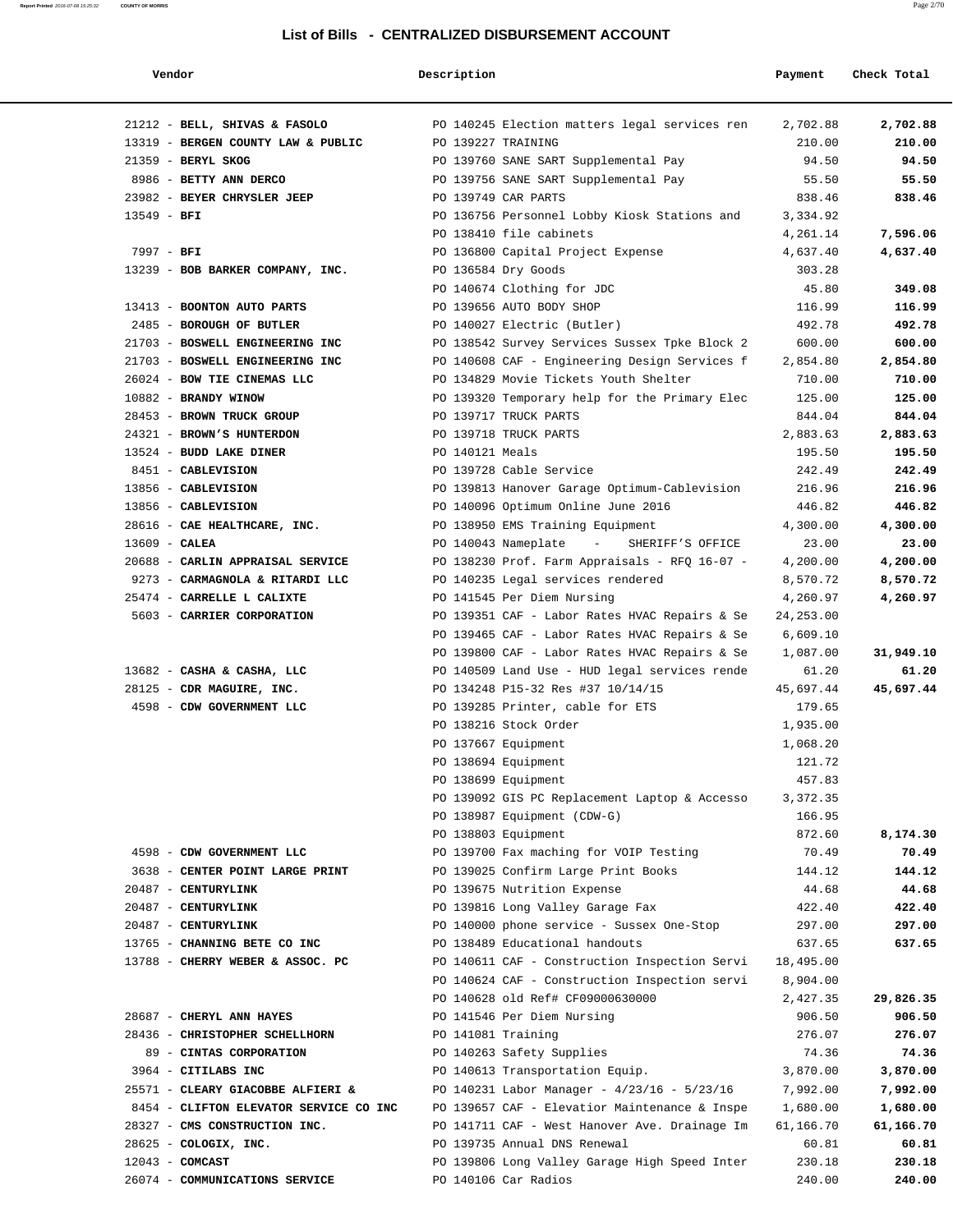| Vendor                                   | Description        |                                                                  | Payment               | Check Total          |
|------------------------------------------|--------------------|------------------------------------------------------------------|-----------------------|----------------------|
| 13917 - COMMUNITY HOPE INC.              |                    | PO 140599 CAF - Grant in Aid 2016 - Boonton R                    | 21,446.10             | 21,446.10            |
| 9486 - COMPLETE SECURITY SYSTEMS, INC.   |                    | PO 139549 Customer Number 12403                                  | 125.00                |                      |
|                                          |                    | PO 140004 Service call for Youth Shelter repa                    | 140.00                | 265.00               |
| $4912 - CCAHA$                           |                    | PO 140019 annual membership                                      | 150.00                | 150.00               |
| 13972 - CONSOLIDATED ENVIRONMENTAL INC   |                    | PO 139275 OTHER OUTSIDE SERVICES                                 | 1,430.00              | 1,430.00             |
| 27936 - CONTINENTAL HARDWARE, INC.       |                    | PO 139765 OTHER OPERATING                                        | 89.94                 | 89.94                |
| 26101 - COOPER ELECTRIC SUPPLY CO.       | PO 139640 HVAC     |                                                                  | 119.70                | 119.70               |
| 14644 - CORNERSTONE FAMILY PROGRAMS      |                    | PO 140464 CH51-1616 1st Quarter 2016                             | 8,250.00              |                      |
|                                          |                    | PO 140363 CH51-1620 1st Quarter 2016                             | 6,987.49              |                      |
|                                          |                    | PO 140364 GIA-1646 First Step Jan-March 2016                     | 6,276.00              | 21,513.49            |
| 14028 - COUNTY COLLEGE OF MORRIS         |                    | PO 139208 outlook 2013 for beginner-5-5-16 -5                    | 2,000.00              | 2,000.00             |
| 14022 - COUNTY COLLEGE OF MORRIS         |                    | PO 141317 OPERATING BUDGET - CATCH-UP BILLING                    | 904,080.96            | 904,080.96           |
| 14022 - COUNTY COLLEGE OF MORRIS         |                    | PO 141318 1st HALF JULY 2016 OPERATING BUDGET                    | 492,916.67            | 492,916.67           |
| 14029 - COUNTY COLLEGE OF MORRIS         |                    | PO 141319 CAF - 2016 PRINTING SERVICES                           | 16,256.25             | 16,256.25            |
| 14031 - COUNTY CONCRETE CORP.            | PO 139825 Concrete |                                                                  | 1,140.00              | 1,140.00             |
| 13 - COUNTY OF MORRIS                    |                    | PO 140725 Annual Rent 30 Schuyler Place                          | 115,000.00            | 115,000.00           |
| 13 - COUNTY OF MORRIS                    |                    | PO 140726 2016 Fringe Benefits                                   | 158,914.65            | 158,914.65           |
| 13 - COUNTY OF MORRIS                    |                    | PO 141313 TRANSFER FUNDS FOR DEDICATED FOR MO                    | 80, 348.59            | 80,348.59            |
| 13 - COUNTY OF MORRIS                    |                    | PO 141314 TRANSFER FUNDS FOR DEDICATED WEIGHT                    | 74,378.94             | 74,378.94            |
| 13 - COUNTY OF MORRIS                    |                    | PO 141712 2ND HALF OF JUNE 2016 METERED MAIL                     | 14,061.79             | 14,061.79            |
| 13 - COUNTY OF MORRIS                    |                    | PO 141713 2ND HALF OF JUNE 2016 METERED MAIL                     | 241.35                | 241.35               |
| 20697 - COUNTY OF SUSSEX                 |                    | PO 140517 Refreshment for Regional Exercise                      | 220.94                | 220.94               |
| 14041 - COUNTY WELDING SUPPLY CO         |                    | PO 136802 welding materials                                      | 179.51                |                      |
|                                          |                    | PO 137492 welding materials                                      | 95.25                 |                      |
|                                          |                    | PO 137493 welding materials                                      | 754.13                |                      |
|                                          |                    | PO 138146 welding material                                       | 67.80                 |                      |
|                                          |                    | PO 138684 welding materials                                      | 160.15                | 1,256.84             |
| $25509 - CRA$ , INC.                     |                    | PO 135366 Advanced Tactical Training                             | 49,500.00             | 49,500.00            |
| 14064 - CREATIVE VISUAL SYSTEMS          | PO 139719 SUPPLIES |                                                                  | 298.50                | 298.50               |
| $14089$ - CURA INC.                      |                    | PO 139407 CH51-1613 Sp Speaking Residential A                    | 8,370.00              | 8,370.00             |
| 14102 - CY DRAKE LOCKSMITHS, INC.        |                    | PO 139720 AUTO PARTS                                             | 26.00                 | 26.00                |
| 12523 - D&B AUTO SUPPLY                  |                    | PO 139721 AUTO PARTS                                             | 2,145.33              | 2,145.33             |
| 14123 - DAILY RECORD                     | PO 140016 Legal Ad |                                                                  | 72.84                 | 72.84                |
| 14123 - DAILY RECORD                     |                    | PO 140182 6/8/16 Meeting Ordinances - Introdu                    | 174.92                | 174.92               |
| 14123 - DAILY RECORD                     |                    | PO 140271 AD 0001332581 ASB 54031274                             | 147.64                | 147.64               |
| 14123 - DAILY RECORD                     |                    | PO 140273 AD 0001330924 ASB 54031274                             | 45.12                 | 45.12                |
| 14123 - DAILY RECORD                     |                    | PO 140297 Legal Ad for theMC Airport Advisory                    | 42.04                 | 42.04                |
| 14123 - DAILY RECORD                     |                    | PO 140387 Contract Award $-6/8/16$ Meeting                       | 181.56                | 181.56               |
| 14123 - DAILY RECORD                     |                    | PO 140423 ADVERTISEMENT                                          | 80.76                 | 80.76                |
| 14123 - DAILY RECORD                     |                    | PO 140472 Capital Budget Amendment 6-8-16                        | 423.08                | 423.08               |
| 11155 - DANILO LAPID                     |                    | PO 141547 Per Diem Nursing                                       | 2,662.15              | 2,662.15             |
| 25386 - DAVID JEAN-LOUIS                 |                    | PO 141549 Per Diem Nursing                                       | 2,773.56              | 2,773.56             |
| 11434 - DAWN CENTER FOR INDEPENDENT      |                    | PO 140597 R&S #1657                                              | 422.00                |                      |
|                                          |                    | PO 140595 Grant in Aid Senior 2016 - Care Man                    | 6,392.00              |                      |
|                                          |                    | PO 140634 Grant in Aid 2016 - Care Management                    | 7,730.00              | 14,544.00            |
| 14181 - DAYTOP VILLAGE OF NJ, INC.       |                    | PO 139408 CH51-1607 OP and IOP April 2016                        | 9,516.00              | 9,516.00             |
| 11569 - DEBORAH J MERZ                   |                    | PO 140473 reimbursement for dinner money                         | 40.00                 | 40.00                |
| 14202 - DECOTIIS, FITZPATRICK &          |                    | PO 140325 Greystone Park Psychiatric Hospital                    | 3,200.30              |                      |
|                                          |                    | PO 140244 Legal services rendered May, 2016                      | 194.10                | 3,394.40             |
| 14228 - DELL MARKETING L.P.              | PO 136050 laptop   |                                                                  | 2,096.79              |                      |
|                                          |                    | PO 137976 Server Warranty Extensions                             | 12,000.35             |                      |
|                                          | PO 138485 laptop   |                                                                  | 2,028.45              |                      |
|                                          |                    | PO 138890 LPS-Com Center Project - Laptop Ord                    | 13,810.72             |                      |
|                                          |                    | PO 138893 0365 Additional Licenses                               | 12,312.00             |                      |
|                                          |                    | PO 139093 OIT Stock Replenishment - Laptops (                    | 10,035.30             |                      |
|                                          |                    | PO 138968 GIS Staff PC Upgrades<br>PO 139523 Stock Desktop Order | 4,717.35<br>60,510.80 |                      |
| 14228 - DELL MARKETING L.P.              |                    | PO 139556 Dell Tablet Mobile Chargers - OIT S                    | 361.13                | 117,511.76<br>361.13 |
| 28637 - DELTA DENTAL OF NEW JERSEY, INC. |                    | PO 139836 Jan 2016 - Main County, Morris View                    | 14,442.36             |                      |
|                                          |                    |                                                                  |                       |                      |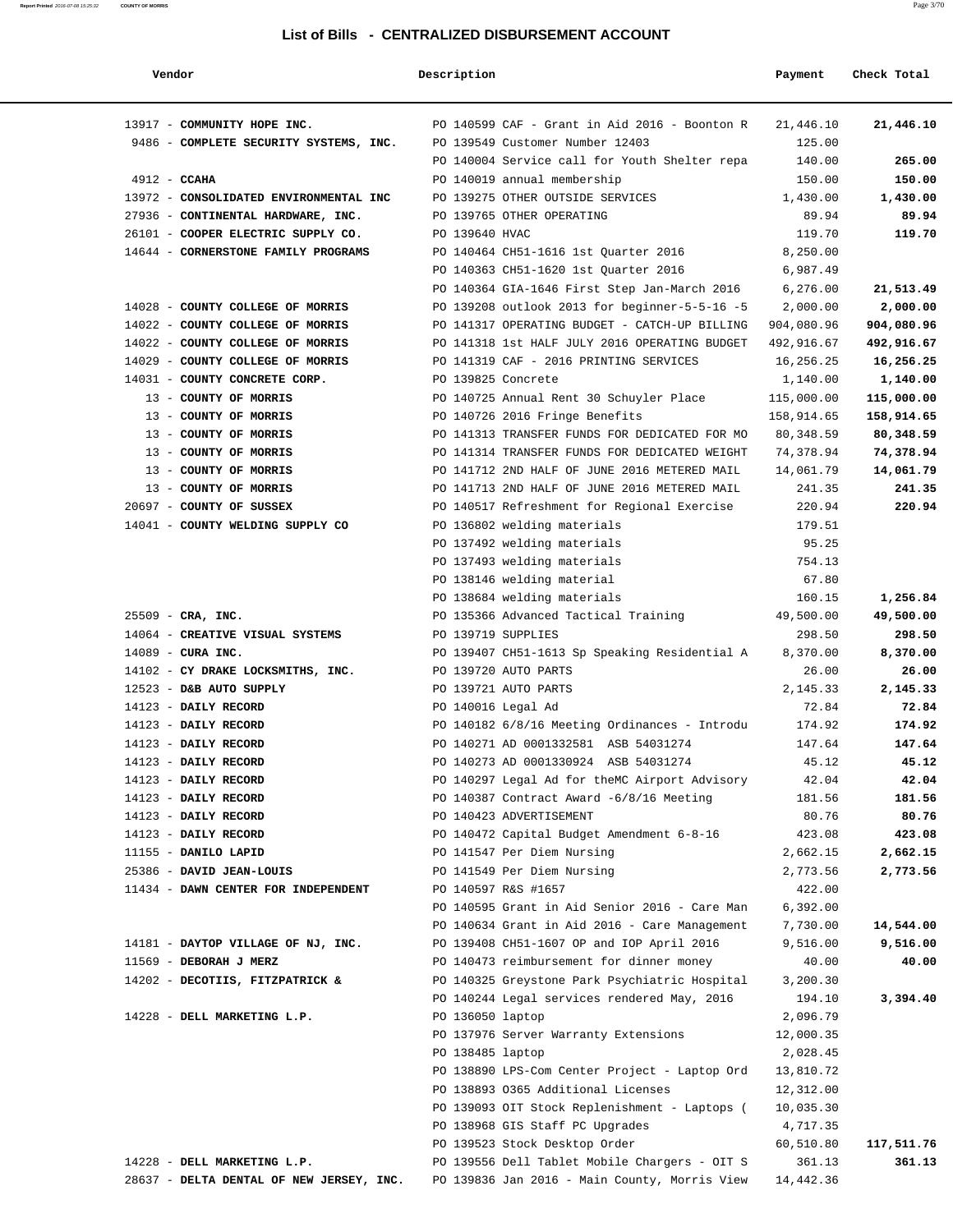# **Vendor Description Description Payment** Check Total

|                                                                      |                    | PO 139840 Feb 2016 - Main County, Morris View               | 14,768.89       |                 |
|----------------------------------------------------------------------|--------------------|-------------------------------------------------------------|-----------------|-----------------|
|                                                                      |                    | PO 139841 March 2016 - Main County, Morris Vi               | 14,823.63       |                 |
|                                                                      |                    | PO 139842 April 2016 - Main County, Morris Vi               | 14,845.27       |                 |
|                                                                      |                    | PO 139848 May 2016 - Main County, Morris View               | 14,768.89       |                 |
|                                                                      |                    | PO 139849 June 2016 - Main County, Morris Vie               | 14,823.63       | 88,472.67       |
| 14249 - DELUXE INTERNATIONAL                                         |                    | PO 139722 TRUCK PARTS                                       | 66.13           | 66.13           |
| 13038 - DEMCO                                                        |                    | PO 139026 Confirm Material for Processing Boo               | 892.61          | 892.61          |
| 14265 - DENTRUST DENTAL INC.                                         |                    | PO 139125 CAF - Dental Services                             | 4,016.00        | 4,016.00        |
| 10267 - DEWBERRY ENGINEERS, INC                                      |                    | PO 140903 CAF - Replacement of County Bridge                | 4,802.00        | 4,802.00        |
| 10267 - DEWBERRY ENGINEERS, INC                                      |                    | PO 140904 CAF - Replacement of County Bridge                | 15,778.00       | 15,778.00       |
| 12290 - DIANE KETCHUM                                                |                    | PO 140200 Clerk of the Board Meeting Mileage                | 40.25           | 40.25           |
| 24349 - DIRECT ENERGY BUSINESS MARKETING                             |                    | PO 141097 GAS - HESS - SUPPLY - 1316                        | 9,524.05        | 9,524.05        |
| 8735 - DIRECT TV INC                                                 |                    | PO 140703 DirecTV - MCC                                     | 66.99           |                 |
|                                                                      |                    | PO 140704 DirecTV - EOC                                     | 45.00           | 111.99          |
| 24713 - DIRIGO SOFTWARE                                              |                    | PO 139480 Investigative Expense                             | 286.20          | 286.20          |
| 24335 - DISCOVERY BENEFITS INC.                                      |                    | PO 138714 COBRA Payment for 4/16                            | 65.00           | 65.00           |
| 24335 - DISCOVERY BENEFITS INC.                                      |                    | PO 139851 COBRA May 2016                                    | 774.50          | 774.50          |
| 24335 - DISCOVERY BENEFITS INC.                                      |                    | PO 140035 COBRA payment for 5/16                            | 65.00           | 65.00           |
| 21123 - DOMINION VOTING SYSTEMS INC                                  |                    | PO 139219 Invoice DVS115144 (12/30/2015)                    | 2,793.98        | 2,793.98        |
| 20837 - DONNA BUCHANAN                                               |                    | PO 140195 travel and registration fee reimbur               | 289.23          | 289.23          |
| 24659 - DOROTHY DIFABIO                                              |                    | PO 139757 SANE SART Supplemental Pay                        | 139.60          | 139.60          |
| 14384 - DOVER HOUSING AUTHORITY                                      |                    | PO 140587 CAF - Grant in Aid 2016 - Family Se               | 14,043.00       | 14,043.00       |
| 12190 - DRIVE LINE SERVICES OF NJ INC                                |                    | PO 139723 TRUCK PARTS                                       | 45.79           | 45.79           |
| 11374 - DUBLIN JANITORIAL SUPPLY                                     |                    | PO 139767 JANITORIAL                                        | 1,581.00        | 1,581.00        |
| 14426 - DUNPHEY & ASSOCIATES SUPPLY CO                               | PO 139766 HVAC     |                                                             | 346.65          | 346.65          |
| 12467 - EDITHA MARQUEZ                                               |                    | PO 141550 Per Diem Nursing                                  | 605.32          | 605.32          |
| 3814 - EDWARD J. BUZAK, ESQ.                                         |                    | PO 140679 Open Space legal services rendered                | 1,140.00        | 1,140.00        |
| 21799 - EDWARD SHAPLEY                                               |                    | PO 140594 Reimbursement                                     | 20.41           | 20.41           |
| 27578 - EDWARD ZIENOWICZ                                             |                    | PO 140439 Reimbursement - "2016" Spring Tuit                | 722.00          |                 |
|                                                                      |                    | PO 140583 Meal Reimbursement                                | 133.46          | 855.46          |
| 28235 - ELITE EMERGENCY LIGHTS LLC<br>21722 - ELITE TRANSCRIPTS INC. |                    | PO 128311 OEM Support Vehicle Maintenance                   | 16,935.00       | 16,935.00       |
| 21722 - ELITE TRANSCRIPTS INC.                                       |                    | PO 139738 Transcript                                        | 34.32           | 34.32<br>416.13 |
| 14505 - ELIZABETHTOWN GAS COMPANY                                    |                    | PO 140088 Transcript<br>PO 140259 NATURAL GAS - LONG VALLEY | 416.13<br>98.35 | 98.35           |
| 27141 - ELLEN M. NOLL                                                |                    | PO 141551 Per Diem Nursing                                  | 2,162.24        | 2,162.24        |
| 28689 - ERNEST GRUBE                                                 |                    | PO 140905 Work Boots                                        | 59.97           | 59.97           |
| 14575 - ESSEX COUNTY COLLEGE                                         |                    | PO 141311 SUMMER 2016 TUITION CHARGEBACK                    | 350.16          |                 |
|                                                                      |                    | PO 141312 SPRING 2016 TUITION CHARGEBACK                    | 2,344.38        | 2,694.54        |
| 6038 - ESSEX COUNTY HOSPITAL                                         |                    | PO 139785 County Legal Settlement for D.H. Ju               | 22,544.15       |                 |
|                                                                      |                    | PO 139786 County Legal Settlement for J. J.                 | 2,139.62        | 24,683.77       |
| 20265 - EVELYN TOLENTINO                                             |                    | PO 141552 Per Diem Nursing                                  | 1,619.86        | 1,619.86        |
| 14604 - EXTEL COMMUNICATIONS                                         |                    | PO 135866 CAT 5E DROPS RISK MANAGEMENT                      | 982.00          | 982.00          |
| 14604 - EXTEL COMMUNICATIONS                                         |                    | PO 138941 Network Wiring                                    | 4,695.00        | 4,695.00        |
| 14604 - EXTEL COMMUNICATIONS                                         |                    | PO 139792 OTHER OUTSIDE/ OUOTE: COURT ROOM MI               | 1,335.00        | 1,335.00        |
| 3549 - EZ WHEELS DRIVING SCHOOL                                      |                    | PO 140625 CAF - 3549-2623                                   | 742.56          |                 |
|                                                                      |                    | PO 140626 CAF - 3549-3082                                   | 1,066.40        |                 |
|                                                                      |                    | PO 140632 CAF - 9938-2836                                   | 1,013.08        | 2,822.04        |
| 14641 - FAMILY INTERVENTION                                          |                    | PO 140714 CAF - Grant in Aid Funding 2015                   | 23, 315.00      | 23,315.00       |
| 15382 - FAMILY PROMISE OF                                            |                    | PO 140108 CAF - Social Services for the Homel               | 5,380.20        | 5,380.20        |
| 12515 - FASTENAL COMPANY                                             | PO 139636 PLUMBING |                                                             | 3,384.30        |                 |
|                                                                      |                    | PO 140093 PLUMBING/ SMALL TOOLS                             | 563.28          |                 |
|                                                                      |                    | PO 140427 PLUMBING/ GROUND MAINT                            | 1,807.83        |                 |
|                                                                      |                    | PO 140535 BUILD MAINT                                       | 1,950.00        | 7,705.41        |
| $14668$ - FEDEX                                                      | PO 139525 Postage  |                                                             | 41.30           |                 |
|                                                                      |                    | PO 139478 Express Mail                                      | 29.98           |                 |
|                                                                      |                    | PO 139737 Express Mail                                      | 357.84          |                 |
|                                                                      |                    | PO 140084 Express Mail                                      | 160.03          |                 |
|                                                                      |                    |                                                             |                 |                 |
|                                                                      | PO 140411 Shipping |                                                             | 36.88           | 626.03          |
| 9388 - FF1 PROFESSIONAL SAFETY SERVICES                              | PO 138490 clothing |                                                             | 457.42          | 457.42          |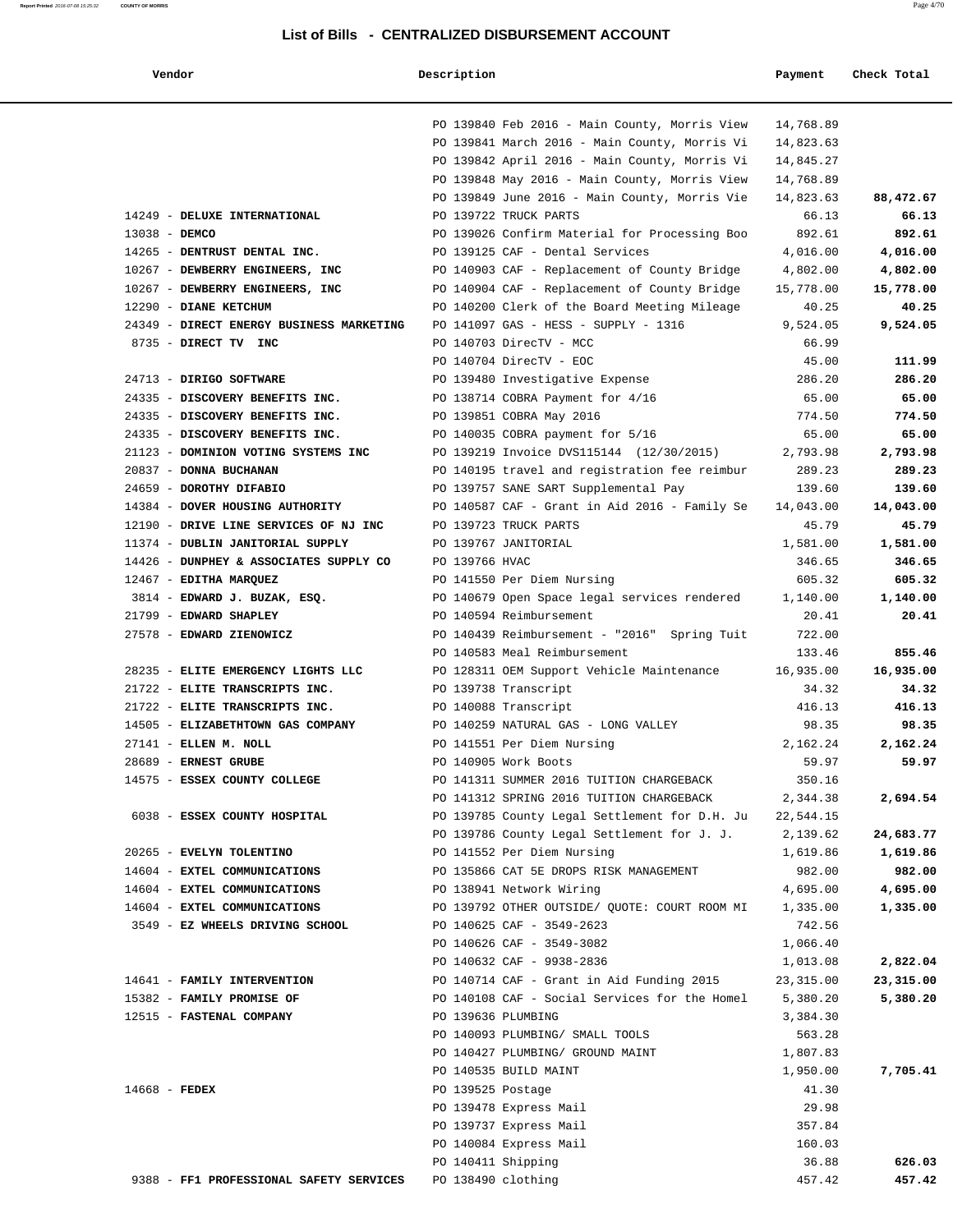#### **Report Printed** 2016-07-08 15:25:32 **COUNTY OF MORRIS** Page 5/70

| Vendor                                   | Description                                                      | Payment            | Check Total        |
|------------------------------------------|------------------------------------------------------------------|--------------------|--------------------|
| 9388 - FF1 PROFESSIONAL SAFETY SERVICES  | PO 139648 FIRE SAFETY EQUIPMENT NJSC A80961                      | 79.59              | 79.59              |
| 9388 - FF1 PROFESSIONAL SAFETY SERVICES  | PO 140028 Uniforms, Accessories                                  | 71.24              | 71.24              |
| 9388 - FF1 PROFESSIONAL SAFETY SERVICES  | PO 140497 clothing                                               | 1,271.88           | 1,271.88           |
| 9388 - FF1 PROFESSIONAL SAFETY SERVICES  | PO 140546 Uniforms, Accessories                                  | 434.17             | 434.17             |
| 3051 - LAZ PARKING                       | PO 141169 CAF - Juror Parking                                    | 9,555.00           | 9,555.00           |
| 14731 - FIVE TOWN REGIONAL DIAL-A-RIDE   | PO 140635 MAPS Expense SCADRTAP#SC002                            | 97,658.00          | 97,658.00          |
| 12151 - FLEMINGTON BUICK CHEVROLET       | PO 139724 CAR PARTS                                              | 74.42              | 74.42              |
| 27167 - FLEMINGTON CHRYSLER              | PO 139725 CAR PARTS                                              | 1,239.61           | 1,239.61           |
| 28260 - FRANKLIN-GRIFFITH LLC            | PO 138755 ELECTRICAL SUPPLIES R28 01-13-16                       | 966.24             | 966.24             |
| 14786 - FRED PRYOR SEMINARS              | PO 138942 staff workshop                                         | 99.00              |                    |
|                                          | PO 139120 TRAINING                                               | 128.00             | 227.00             |
| 27628 - FRENKEL BENEFITS, LLC            | PO 139099 May Admin & Consulting Svcs for Emp                    | 10,416.67          |                    |
|                                          | PO 140232 June Admin & Consulting Svcs for Em                    | 10,416.67          | 20,833.34          |
| $14839 - GALE$                           | PO 139027 Confirm Books                                          | 422.20             | 422.20             |
| $14852$ - GANN LAW BOOKS                 | PO 136525 Confirm Order                                          | 132.00             |                    |
|                                          | PO 137019 Law Books                                              | 5,065.50           | 5,197.50           |
| 14726 - GEN-EL SAFETY & INDUSTRIAL       | PO 140256 Safety Items                                           | 864.00             | 864.00             |
| 27836 - GENERAL FOUNDRIES INC            | PO 139817 Catch Basin Drainage & Pipes                           | 7,702.00           | 7,702.00           |
| 8269 - GEORGINA GRAY-HORSLEY             | PO 141553 Per Diem Nursing                                       | 1,402.15           | 1,402.15           |
| 14916 - GILL ID SYSTEMS                  | PO 139319 back up camera system for the Passp                    | 3,560.00           |                    |
| 14956 - GOODYEAR AUTO SERVICE            | PO 139584 supplies for the ID machine and Pas<br>PO 135960 TIRES | 2,815.00<br>788.32 | 6,375.00<br>788.32 |
| $14983$ - GRAINGER                       | PO 139112 MAINTENANCE SUPPLIES                                   | 151.54             |                    |
|                                          | PO 139132 MAINTENANCE SUPPLIES                                   | 95.18              |                    |
|                                          | PO 139357 MAINTENANCE SUPPLIES                                   | 1,421.64           |                    |
|                                          | PO 139438 Byrne Grant Equipment Purchase                         | 443.40             |                    |
|                                          | PO 139646 MAINTENANCE SUPPLIES                                   | 377.40             |                    |
|                                          | PO 139590 PLEASE ORDER - Respiratory Masks /                     | 153.60             |                    |
|                                          | PO 139827 safety supplies, misc.                                 | 614.78             |                    |
|                                          | PO 140281 Cots & Carts                                           | 3,317.02           | 6,574.56           |
| $14984$ - GRAINGER                       | PO 139726 SHOP SUPPLIES                                          | 155.21             |                    |
|                                          | PO 139550 BUILD MAINT/ ELECTRICAL                                | 2,094.69           |                    |
|                                          | PO 140090 BUILD MAINT/ ELECTRICAL/ HVAC                          | 1,018.31           |                    |
|                                          | PO 140184 BUILD MAINT/ OTHER ADMIN                               | 1,203.54           |                    |
|                                          | PO 140265 BUILD MAINT                                            | 1,487.12           | 5,958.87           |
| 20005 - GROFF TRACTOR NEW JERSEY, LLC    | PO 139684 TRUCK PARTS                                            | 721.50             | 721.50             |
| $2813 - GSETA$                           | PO 140058 annual membership dues                                 | 700.00             | 700.00             |
| 9728 - HARRIET VALLECER RN               | PO 141554 Per Diem Nursing                                       | 2,368.00           | 2,368.00           |
| 25522 - HARRY L. SCHWARZ & CO.           | PO 140471 Sussex Tpk. Imp. Project-appraisal                     | 4,882.95           | 4,882.95           |
| 25522 - HARRY L. SCHWARZ & CO.           | PO 140670 Appraisal services Sussex Turnpike                     | 360.00             | 360.00             |
| 10752 - HATCH MOTT MACDONALD LLC         | PO 140582 CAF - On-Call Professional Engineer                    | 2,468.00           | 2,468.00           |
| 15159 - HELRICK'S INC                    | PO 140087 Office Supplies                                        | 192.11             | 192.11             |
| 8685 - HENRY SCHEIN INC                  | PO 139126 CAF - Medical and OTC Supplies BID                     | 1,891.52           | 1,891.52           |
| 27558 - HOIMARK & LEMBO PAVING, LLC      | PO 140120 Insurance Reimbursement                                | 2,000.00           | 2,000.00           |
| 26061 - HOLLINGER METAL EDGE INC.        | PO 139837 Board sheet 32x20                                      | 307.48             | 307.48             |
| 28404 - HOME DEPOT U.S.A., INC.          | PO 140571 HOME DEPOT SUPPLIES - ACCT# 6035355                    | 94.96              |                    |
|                                          | PO 141170 HOME DEPOT SUPPLIES - ACCT# 6035355                    | 224.74             | 319.70             |
| 20737 - HOOVER TRUCK CENTERS INC         | PO 139685 TRUCK PARTS                                            | 3,921.00           | 3,921.00           |
| 20545 - HUDSON COUNTY MEADOWVIEW         | PO 139784 County Legal Settlement for J.C. &                     | 7,161.55           | 7,161.55           |
| $27650 - IAFN$                           | PO 136214 SANE SART GRANT - MEMBERSHIP EXPENS                    | 1,153.67           | 1,153.67           |
| 10767 - ILLIENE CHARLES, RN              | PO 141555 Per Diem Nursing                                       | 4,756.72           | 4,756.72           |
| 12041 - INGLESINO, WEBSTER,              | PO 140486 Morris View Nursing Home legal serv                    | 2,631.82           | 2,631.82           |
| 28588 - INNOVATIVE TACTICAL              | PO 138486 EMS Training Equipment                                 | 5,798.30           | 5,798.30           |
| 4859 - INSTITUTE FOR FORENSIC PSYCHOLOGY | PO 139528 R#44 1/13/16, Evaluation                               | 135.00             | 485.00             |
| 8906 - INTEGRATED SYSTEMS & SERVICES     | PO 139563 R#44 1/13/16, Evaluation                               | 350.00             | 3,188.50           |
| 6100 - INTER CITY TIRE                   | PO 140022 Security System Upgrade<br>PO 139686 TIRES             | 3,188.50<br>669.18 | 669.18             |
| 15433 - J & D SALES & SERVICE LLC        | PO 139682 SERVICE WATER RECYCLER                                 | 1,477.93           | 1,477.93           |
| 27446 - JAIME SHANAPHY                   | PO 139759 SANE SART Supplemental Pay                             | 55.70              | 55.70              |
|                                          |                                                                  |                    |                    |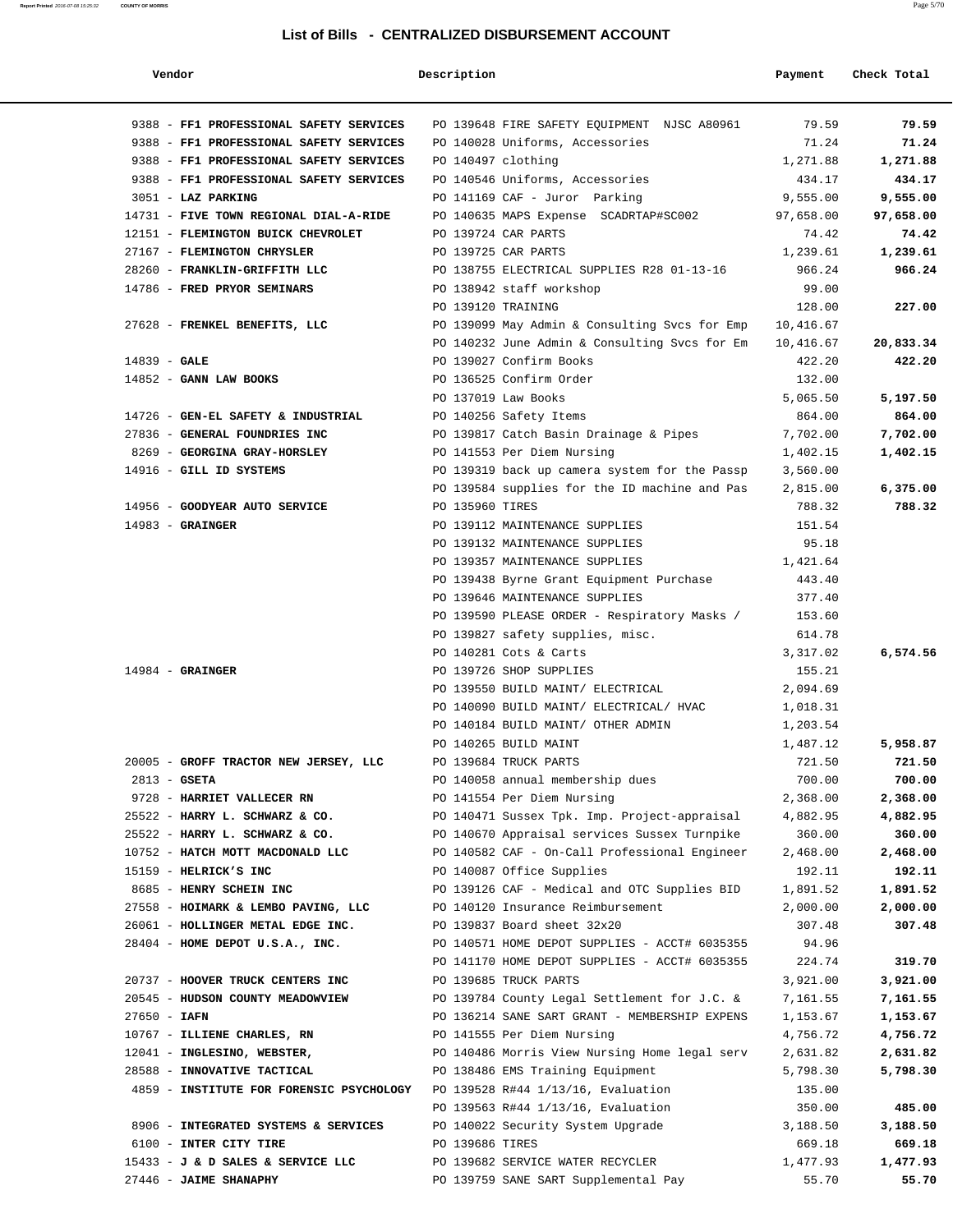| Vendor | Description | Payment Check Total |
|--------|-------------|---------------------|
|--------|-------------|---------------------|

| 4885 - JAN-MICHAEL MONRAD                                                |                    | PO 140901 JAG Grant Training Expense                                                   | 228.34           | 228.34           |
|--------------------------------------------------------------------------|--------------------|----------------------------------------------------------------------------------------|------------------|------------------|
| 14340 - JANET DONALDSON                                                  |                    | PO 140585 Receipts for the Daily Record and t                                          | 48.00            | 48.00            |
| 960 - JERSEY CENTRAL POWER & LIGHT                                       | PO 139359 JCP&L    |                                                                                        | 39.52            | 39.52            |
| 960 - JERSEY CENTRAL POWER & LIGHT                                       | PO 139826 JCP&L    |                                                                                        | 89.94            | 89.94            |
| 960 - JERSEY CENTRAL POWER & LIGHT                                       | PO 139828 JCP&L    |                                                                                        | 48.66            | 48.66            |
| 960 - JERSEY CENTRAL POWER & LIGHT                                       | PO 139829 JCP&L    |                                                                                        | 518.03           | 518.03           |
| 960 - JERSEY CENTRAL POWER & LIGHT                                       | PO 140078 JCP&L    |                                                                                        | 45.83            | 45.83            |
| 960 - JERSEY CENTRAL POWER & LIGHT                                       | PO 140246 JCP&L    |                                                                                        | 33.90            | 33.90            |
| 960 - JERSEY CENTRAL POWER & LIGHT                                       |                    | PO 140260 ELECTRIC - RUTH DAVIS DR / CAC                                               | 243.55           | 243.55           |
| 960 - JERSEY CENTRAL POWER & LIGHT                                       | PO 140332 JCP&L    |                                                                                        | 63.51            | 63.51            |
| 960 - JERSEY CENTRAL POWER & LIGHT                                       | PO 140426 JCP&L    |                                                                                        | 17.77            | 17.77            |
| 960 - JERSEY CENTRAL POWER & LIGHT                                       | PO 140442 JCP&L    |                                                                                        | 626.83           | 626.83           |
| 960 - JERSEY CENTRAL POWER & LIGHT                                       | PO 140443 JCP&L    |                                                                                        | 332.69<br>17.89  | 332.69<br>17.89  |
| 960 - JERSEY CENTRAL POWER & LIGHT<br>960 - JERSEY CENTRAL POWER & LIGHT | PO 140444 JCP&L    | PO 140531 Utility - Electric JCPL                                                      | 2,475.18         | 2,475.18         |
| 960 - JERSEY CENTRAL POWER & LIGHT                                       |                    | PO 140615 ELECTRIC - WARRANTS                                                          | 976.17           | 976.17           |
| 960 - JERSEY CENTRAL POWER & LIGHT                                       |                    | PO 140616 ELECTRIC - COMM CENTER                                                       | 17,051.85        | 17,051.85        |
| 960 - JERSEY CENTRAL POWER & LIGHT                                       |                    | PO 140641 ELECTRIC - CAC COMPLEX                                                       | 10,778.94        | 10,778.94        |
| 16888 - JERSEY PAPER PLUS INC                                            |                    | PO 139796 Nutrition Supply Expense                                                     | 1,046.02         | 1,046.02         |
| $1815$ - JESCO INC.                                                      |                    | PO 139687 TRUCK PARTS                                                                  | 922.71           | 922.71           |
| $21646$ - JOAN BRUSEO                                                    |                    | PO 140716 Mi. & Ins. reimb. for 1/16 to 6/16                                           | 227.25           | 227.25           |
| 7154 - JOANNE CRONIN                                                     |                    | PO 140400 NJLA Conference May 20160                                                    | 249.25           | 249.25           |
| 1821 - JOHN BRICK, PHD                                                   |                    | PO 139787 Expert Witness Fee                                                           | 12,650.00        | 12,650.00        |
| $12065$ - JOHN FAENZA                                                    | PO 140483 Uniforms |                                                                                        | 44.40            | 44.40            |
| $26487$ - JOHN SPEIRS                                                    | PO 140451 Travel   |                                                                                        | 15.00            | 15.00            |
| 26133 - JOHN TUGMAN                                                      |                    | PO 138889 Personal Reimbursement                                                       | 65.00            | 65.00            |
| $26133 - JOHN TUGMAN$                                                    |                    | PO 139558 Training - Project Management                                                | 299.00           | 299.00           |
| 28628 - JOHNATHAN ROMEO                                                  |                    | PO 140192 Equipment                                                                    | 213.99           | 213.99           |
| 12452 - JOHNSON & JOHNSON, ESQS                                          |                    | PO 140461 Legal services rendered for 5/16                                             | 6,264.00         | 6,264.00         |
| 2998 - JOHNSTON COMMUNICATIONS                                           |                    | PO 140086 Fax Server Maintenace                                                        | 600.00           | 600.00           |
| 2695 - JOHNSTONE SUPPLY                                                  | PO 140504 HVAC     |                                                                                        | 112.94           |                  |
|                                                                          | PO 140643 HVAC     |                                                                                        | 2,469.87         |                  |
|                                                                          |                    | PO 140689 SMALL TOOLS                                                                  | 88.64            | 2,671.45         |
| 9550 - JOSEPH COSTELLO<br>24386 - JOSEPH NAPURANO                        | PO 140898 Travel   | PO 140902 BYRNE GRANT EXPENSE                                                          | 990.41<br>45.00  | 990.41<br>45.00  |
| 677 - JULIO PORRAO                                                       |                    | PO 140478 Mi. reimb. for 5/16                                                          | 140.70           | 140.70           |
| 7432 - JUNE WITTY                                                        |                    | PO 139761 SANE SART Supplemental Pay                                                   | 107.20           | 107.20           |
| 25275 - KATHRYN KUTEPOW                                                  | PO 140268 Travel   |                                                                                        | 37.00            | 37.00            |
| 27488 - KAUFMAN, SEMERARO & LEIBMAN, LLP                                 |                    | PO 140672 Morris County adv. DeSimone legal s                                          | 1,335.58         | 1,335.58         |
| 24924 - KEEGAN TECHNOLOGY &                                              |                    | PO 140627 CAF - Materials Testing of County-w                                          | 3,470.00         | 3,470.00         |
| 24924 - KEEGAN TECHNOLOGY &                                              |                    | PO 140629 CAF - Materials Testing of County-w                                          | 75.00            | 75.00            |
| 24924 - KEEGAN TECHNOLOGY &                                              |                    | PO 140630 CAF - Materials Testing of County-w                                          | 494.00           | 494.00           |
| 24924 - KEEGAN TECHNOLOGY &                                              |                    | PO 140631 CAF - Materials Testing of County-w                                          | 300.00           | 300.00           |
| 15565 - KELLER & KIRKPATRICK                                             |                    | PO 140609 CAF - Engineering Services on an As                                          | 11,456.00        |                  |
|                                                                          |                    | PO 140610 CAF - Engineering Services on an As                                          | 8,704.00         |                  |
|                                                                          |                    | PO 140713 CAF - Design & Survey Services for                                           | 6,113.65         | 26,273.65        |
| 9635 - KENNON SURVEYING SERVICES, INC                                    |                    | PO 134387 Surveying Services for Hanover Deve                                          | 600.00           | 600.00           |
| 15574 - KENVIL POWER EQUIPMENT, INC.                                     |                    | PO 139689 MOWER PARTS                                                                  | 193.70           |                  |
|                                                                          |                    | PO 139823 chain sharpening                                                             | 45.45            | 239.15           |
| 15634 - KORNER STORE INC                                                 | PO 140122 Meals    |                                                                                        | 195.50           | 195.50           |
| 7434 - LABORATORY CORPORATION OF<br>12726 - LANGUAGE LINE SERVICES       |                    | PO 139610 DNA testing from 4/2/16 to 4/30/16<br>PO 139128 LANGUAGE TRANSLATION SERVICE | 290.25<br>666.40 | 290.25<br>666.40 |
| 16637 - LAWYERS DIARY AND MANUAL LLC                                     |                    | PO 135351 Confirm Order / Annaul Renewal Noti                                          | 84.00            | 84.00            |
| $5855 -$ LEXIS NEXIS                                                     |                    | PO 139074 Confirm On-Line Service for April 0                                          | 174.00           | 174.00           |
| 15775 - LIFESAVERS INC                                                   |                    | PO 137464 BLS Healthcare Manuals                                                       | 787.50           | 787.50           |
| 28518 - LIFESECURE LLC                                                   |                    | PO 136965 Grab and Go Emergency kit                                                    | 2,349.12         | 2,349.12         |
| 15816 - LONGFELLOWS SANDWICH DELI                                        |                    | PO 139430 Youth Shelter                                                                | 144.00           | 144.00           |
| 15816 - LONGFELLOWS SANDWICH DELI                                        |                    | PO 139779 Blood Drive Lunch 6/3/2016                                                   | 117.00           | 117.00           |
| 15816 - LONGFELLOWS SANDWICH DELI                                        |                    | PO 139972 refreshment for Election night                                               | 268.40           | 268.40           |
|                                                                          |                    |                                                                                        |                  |                  |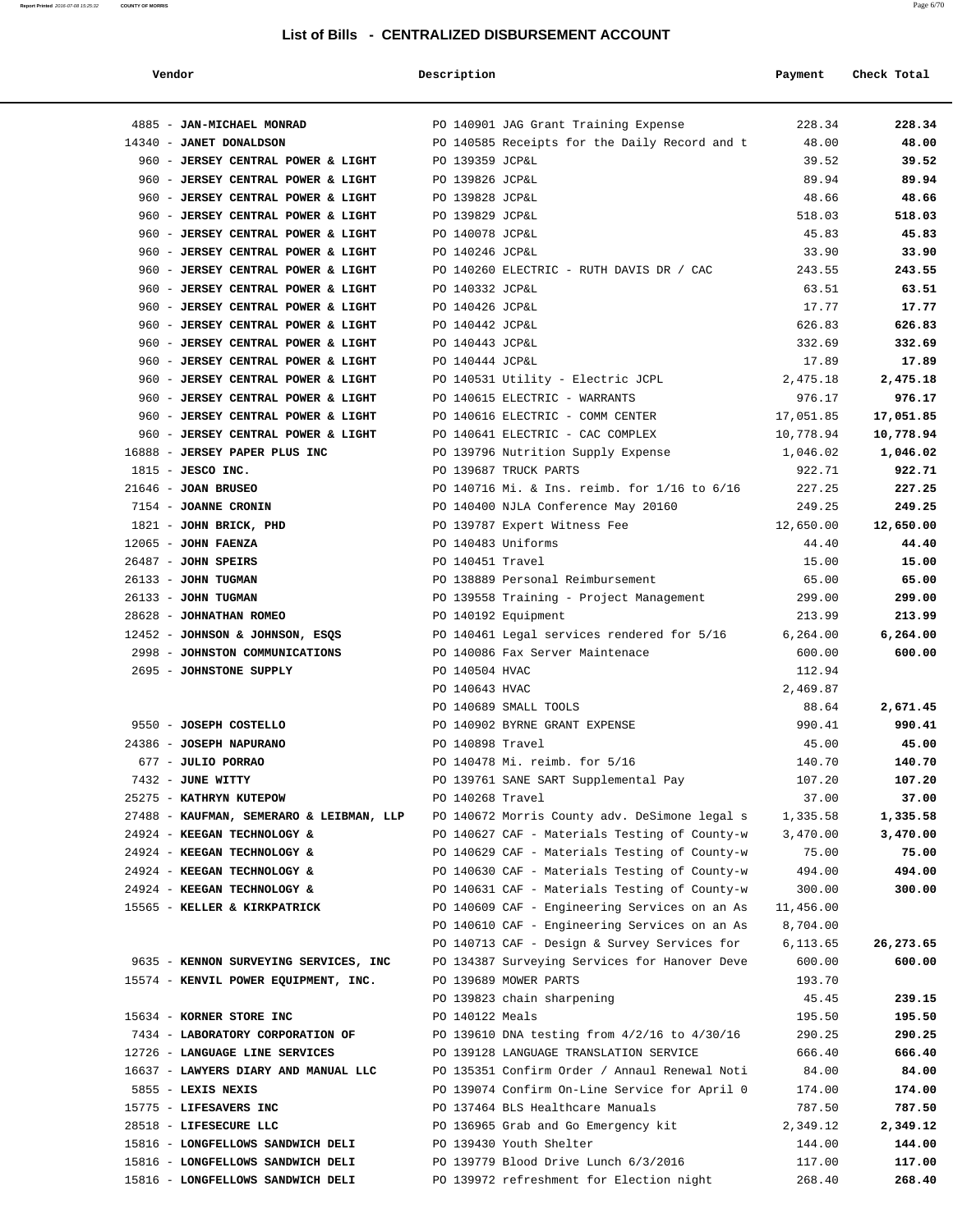| Vendor                                   | Description      |                                               | Payment      | Check Total               |
|------------------------------------------|------------------|-----------------------------------------------|--------------|---------------------------|
| 15816 - LONGFELLOWS SANDWICH DELI        |                  | PO 140243 Sandwiches for 14 people meeting fo | 144.00       | 144.00                    |
| 15816 - LONGFELLOWS SANDWICH DELI        |                  | PO 140389 2016 Dept. of Human Services Meetin | 1,500.00     | 1,500.00                  |
| 8307 - LOREEN RAFISURA                   |                  | PO 141556 Per Diem Nursing                    | 1,156.99     | 1,156.99                  |
| 21100 - LOUISE R. MACCHIA                |                  | PO 141557 Per Diem Nursing                    | 4,190.25     | 4,190.25                  |
| 53 - LOVEYS PIZZA & GRILL                | PO 138090 Meals  |                                               | 391.00       | 391.00                    |
| 26155 - LS ENGINEERING ASSOCIATES CORP.  |                  | PO 140541 JBWS OFFICE FIT-OUT                 | 3,000.00     | 3,000.00                  |
| 26155 - LS ENGINEERING ASSOCIATES CORP.  |                  | PO 140543 JBWS OFFICE FIT-OUT                 | 2,000.00     | 2,000.00                  |
| 15850 - LUM, DRASCO & POSITAN LLC        |                  | PO 140523 Legal Services                      | 1,632.00     | 1,632.00                  |
| 6674 - M.C. DETECTIVES ASSOCIATION       | PO 135469 Dues   |                                               | 100.00       | 100.00                    |
| 16280 - M. C. ECONOMIC DEVELOPMENT       |                  | PO 140306 Freeholder Special Project Grant    | 57,500.00    | 57,500.00                 |
| 15907 - M.C. MUA-MT OLIVE                |                  | PO 140283 DUMPSTER SERVICE: MAY 2016          | 350.00       | 350.00                    |
| 15919 - M.C. PROSECUTOR'S EMERGENT       |                  | PO 140270 Reimbursement                       | 5,049.04     | 5,049.04                  |
| 15927 - M.C. SOIL CONSERVATION DISTRICT  |                  | PO 140591 7-1-15 to 12-31-15 soil services    | 12,500.00    | 12,500.00                 |
| 7568 - MADUKWE IMO IBOKO, RN             |                  | PO 141558 Per Diem Nursing                    | 3,552.00     | 3,552.00                  |
| 9866 - MAGNOLIO CARDONA                  |                  | PO 140501 2016 WORK BOOTS - NIGHT CREW        | 90.00        | 90.00                     |
| 12638 - MAIRA ROGERS                     |                  | PO 140458 Mi. reimb. for 6/16                 | 38.15        | 38.15                     |
| 14891 - MAJOR POLICE SUPPLY              |                  | PO 128975 OEM Vehicle Expenses                | 3,351.23     | 3,351.23                  |
| 4528 - MALICK AND SCHERER PC             |                  | PO 139835 MCPB 2015-18-8-SP-1 Hilltop Rd and  | 1,080.00     | 1,080.00                  |
| 25040 - MARIANA DEMARTINEZ               |                  | PO 140159 REIMBURSEMENT                       | 33.90        | 33.90                     |
| 4396 - MARIE KIRSCH                      |                  | PO 140401 RMB for Purchases                   | 448.16       | 448.16                    |
| 26678 - MARION ENNIS                     |                  | PO 141559 Per Diem Nursing                    | 2,649.60     | 2,649.60                  |
| 27866 - MARK CARTER                      |                  | PO 140598 EXPENSE VOUCHER                     | 543.95       | 543.95                    |
| $11023$ - MARTHA YAGHI                   |                  | PO 141560 Per Diem Nursing                    | 1,776.74     | 1,776.74                  |
| 24354 - MARTYNA RUMINSKA                 |                  | PO 140586 Meal Reimbursement                  | 116.32       | 116.32                    |
| 24858 - MARY JEANNE O'GRADY              |                  | PO 140455 Kitchen and Meeting Supplies        | 74.25        | 74.25                     |
| 8257 - MC DETECTIVES ASSOCIATION         |                  | PO 134821 Membership Dues "2016" - SHERIFF'S  | 100.00       | 100.00                    |
| 16065 - MC VOCATIONAL SCHOOL DISTRICT    |                  | PO 141707 7/16 DISTRICT TAXES TO BE RAISED    | 580,000.00   | 580,000.00                |
| 16096 - MCMASTER-CARR SUPPLY CO          |                  | PO 139690 AUTO PARTS                          | 107.50       | 107.50                    |
| 16095 - MCMASTER-CARR SUPPLY CO          |                  | PO 139744 Misc. Supplies                      | 123.45       | 123.45                    |
| 12460 - MEDIA SUPPLY, INC.               |                  | PO 139152 Investigative Expense               | 540.00       |                           |
|                                          |                  | PO 139734 Investigative Expense               | 240.00       | 780.00                    |
| 8443 - MELOJANE CELESTINO                |                  | PO 141561 Per Diem Nursing                    | 1,348.28     | 1,348.28                  |
| 941 - MERGENT INC                        |                  | PO 139075 Confirm 14 On-Line Services for 201 | 5,850.00     | 5,850.00                  |
| 267 - METRO IMAGING SERVICES INC         |                  | PO 139028 Service Contract on Micrographic    | 2,260.00     |                           |
|                                          |                  | PO 139459 repair microfilm reader             | 205.00       | 2,465.00                  |
| 24312 - MICHAEL DIETZ                    |                  | PO 140272 Work Boots                          | 80.00        | 80.00                     |
| 2259 - MICHAEL THOMSON                   | PO 140496 Travel |                                               | 13.23        | 13.23                     |
| 24951 - MICHELLE CAPILI                  |                  | PO 141562 Per Diem Nursing                    | 891.70       | 891.70                    |
| 16175 - MICROSYSTEMS-NJ COM, LLC         |                  | PO 139211 Online MOD-IV, SR1-A and Tax Appeal | 8,000.00     | 8,000.00                  |
| 11453 - MIDWEST TAPE LLC                 |                  | PO 139161 Confirm DVD's                       | 62.16        | 62.16                     |
| 5658 - MIRIAM KORNBLATT                  |                  | PO 140402 Purchase Book from Local Author     | 25.00        | 25.00                     |
| 25428 - MIRLENE ESTRIPLET                |                  | PO 141563 Per Diem Nursing                    | 6,951.56     | 6,951.56                  |
| 6953 - MOBILEX USA                       |                  | PO 139117 CAF - On-Site Radiology Services    | 408.00       | 408.00                    |
| 28362 - MODERN GROUP, LTD.               |                  | PO 139692 TRUCK PARTS                         | 43.01        | 43.01                     |
| 27296 - MONARCH HOUSING ASSOCIATES, INC. |                  | PO 140469 CAF - Continuum of Care Planning Ag | 1,250.00     | 1,250.00                  |
| 7313 - MONTAGE ENTERPRISES INC.          |                  | PO 139659 LAWN MOWER PARTS                    | 1,020.11     | 1,020.11                  |
| 16283 - MORRIS BRICK AND STONE CO.       | PO 139768 MASON  |                                               | 139.90       | 139.90                    |
| 7131 - MORRIS COUNTY AFTER CARE CENTER   |                  | PO 132230 INMATE MEDICAL CARE                 | 280.00       |                           |
|                                          |                  | PO 139115 INMATE MEDICAL CARE                 | 170.00       |                           |
|                                          |                  | PO 139121 INMATE MEDICAL CARE                 | 170.00       | 620.00                    |
| 19478 - MORRIS COUNTY CHAMBER OF         |                  | PO 139473 Conference                          | 150.00       |                           |
|                                          |                  | PO 139583 program registration June 13,2016   | 150.00       |                           |
|                                          |                  | PO 140178 Washington Update Breakfast         | 45.00        |                           |
|                                          |                  | PO 140181 Morris County Chamber of Commerce B | 375.00       | 720.00                    |
| 6213 - MORRIS COUNTY ENGRAVING LLC       |                  | PO 139619 Vinyl Lettering on Entrance Doors & | 461.00       |                           |
|                                          |                  | PO 140242 Plaques for Youth Shelter 2016      | 64.50        | 525.50                    |
| 16289 - MORRIS COUNTY INSURANCE FUND     |                  | PO 141315 2016 INSURANCE FUND ASSESSMENT      | 2,496,675.00 |                           |
|                                          |                  | PO 141316 2016 WORKERS COMP ASSESSMENT        |              | 1,607,000.00 4,103,675.00 |
| 19483 - MORRIS COUNTY MUNICIPAL          |                  | PO 140101 CAF - Solid Waste Collection Servic | 7,499.93     | 7,499.93                  |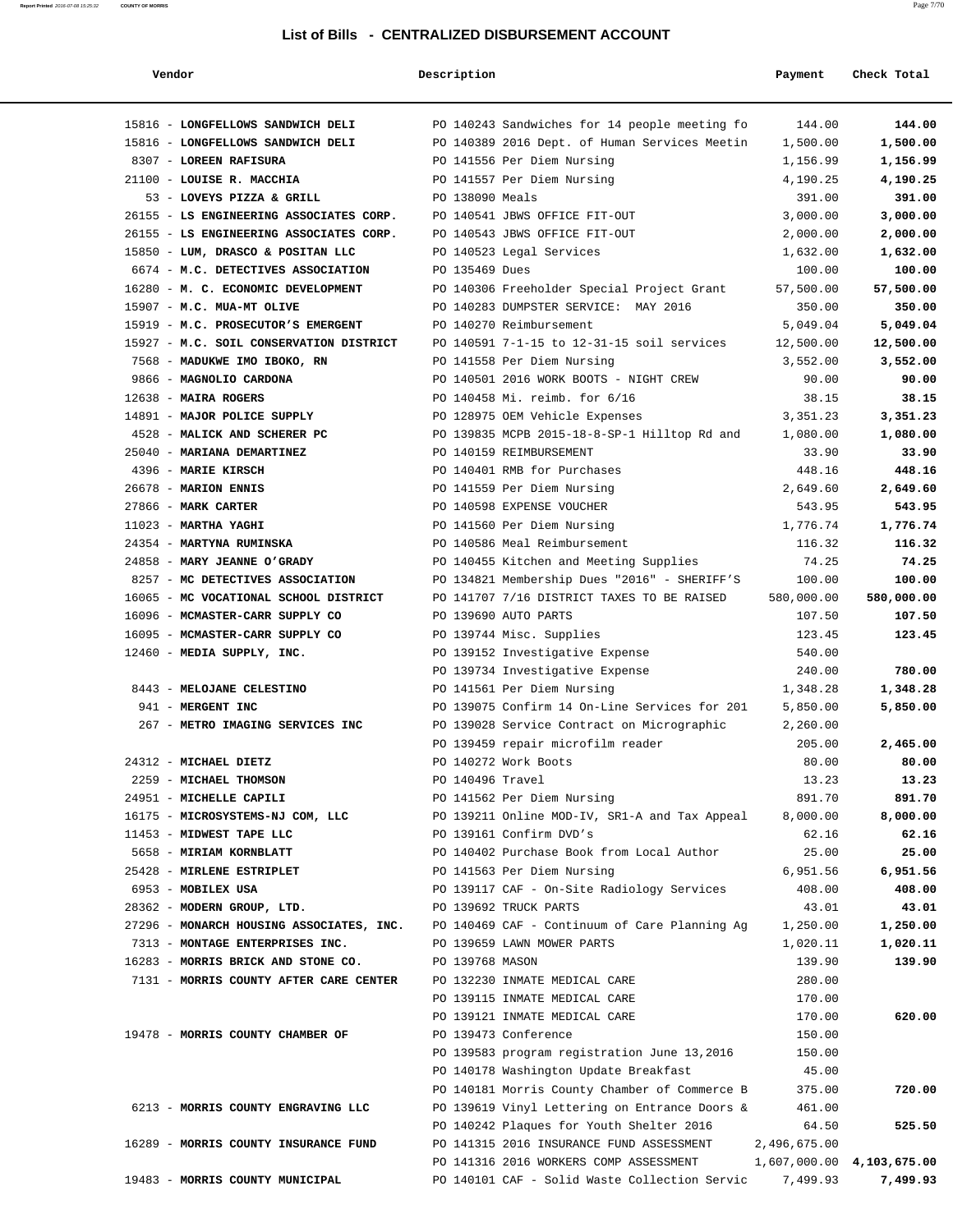| Vendor                                   | Description        |                                                                                            | Payment        | Check Total                |
|------------------------------------------|--------------------|--------------------------------------------------------------------------------------------|----------------|----------------------------|
| 19483 - MORRIS COUNTY MUNICIPAL          |                    | PO 140102 REFUSE REMOVAL                                                                   | 185.22         | 185.22                     |
| 1800 - MORRIS COUNTY PARK COMMISSION     |                    | PO 140239 REHABILITATION CANTY'S LAKE DAM                                                  | 1,000.00       | 1,000.00                   |
| 1800 - MORRIS COUNTY PARK COMMISSION     |                    | PO 140786 MCPC TAX SUPPORT 2016                                                            |                | 4,558,334.00  4,558,334.00 |
| 4812 - MORRIS COUNTY PREVENTION          |                    | PO 140607 CAF - JJ-1511                                                                    | 4,500.00       |                            |
|                                          |                    | PO 140021 GIA-1615 CARES 1st quarter 2016                                                  | 3,280.00       |                            |
|                                          |                    | PO 140201 CH51-1609 CARES 1st Quarter 2016                                                 | 6,540.00       | 14,320.00                  |
| 10666 - MORRIS COUNTY SHERIFF'S OFFICE   |                    | PO 139805 Traffic Control Milling & Paving                                                 | 5,680.00       | 5,680.00                   |
| 16321 - MORRISTOWN LUMBER &              |                    | PO 139660 SHOP SUPPLIES                                                                    | 10.99          |                            |
|                                          |                    | PO 139741 Supplies for New Fire Props                                                      | 92.84          |                            |
|                                          |                    | PO 139804 Nuts, Screws, Bolts & Dowels for ne 72.28                                        |                |                            |
|                                          |                    | PO 140003 Misc. Supplies                                                                   | 29.02          | 205.13                     |
| 16340 - MORRISTOWN PARKING AUTHORITY     |                    | PO 139452 Ann/Bank/Schuyler Parking Garage                                                 | 2,561.57       | 2,561.57                   |
| 16342 - POSTMASTER                       |                    | PO 139178 DEPOSIT TO BE MADE IN "RETURNED MAI                                              | 2,000.00       | 2,000.00                   |
| 16342 - POSTMASTER                       |                    | PO 139228 Fees for BRM Permit 188000                                                       | 885.00         | 885.00                     |
| 16343 - MORRISTOWN POSTMASTER            |                    | PO 140371 annual post office box service fee 1,410.00                                      |                | 1,410.00                   |
| 27295 - MORTON SALT, INC.                |                    | PO 137413 CAF - Rock Salt                                                                  | 19,295.13      |                            |
|                                          |                    | PO 137487 CAF - Rock Salt                                                                  | 24,497.53      |                            |
|                                          |                    | PO 138282 CAF - Rock Salt                                                                  | 1,423.64       | 45,216.30                  |
| 27033 - MOTOR MASTERS                    |                    | PO 139661 VEHICLE GPS/EMERGENCY LIGHTS INSTAL                                              | 926.42         | 926.42                     |
| 21791 - MOTOROLA SOLUTIONS INC           |                    | PO 139658 PORTABLE RADIO REPAIRS                                                           | 1,179.00       | 1,179.00                   |
| 19501 - MSC INDUSTRIAL SUPPLY CO.        |                    | PO 138973 SHOP SUPPLIES                                                                    | 2,512.02       | 2,512.02                   |
| 20763 - MUNICIPAL SOFTWARE INC           |                    | PO 140251 2016 Fund Accounting & Web Requisit                                              | 8,137.50       | 8,137.50                   |
| $27865 - N J N E O A$                    |                    | PO 140275 Travel Expense                                                                   | 752.00         | 752.00                     |
| 19523 - N.J. NATURAL GAS COMPANY         |                    | PO 140006 NATURAL GAS - WHARTON OFF                                                        | 61.21          |                            |
|                                          |                    | PO 140007 NATURAL GAS - WHARTON BRIDGES                                                    | 557.11         |                            |
|                                          |                    | PO 140008 NATURAL GAS - WHARTON ROADS                                                      | 239.61         |                            |
|                                          |                    | PO 140009 NATURAL GAS - WHARTON BRIDGE GEN                                                 | 25.94          |                            |
|                                          |                    | PO 140010 NATURAL GAS - DOVER PROBATION                                                    | 40.42          |                            |
|                                          |                    | PO 140484 NATURAL GAS - MONTVILLE                                                          | 244.77         | 1,169.06                   |
| 28305 - NATIONAL TERMINAL INC.           |                    | PO 139650 CAF -DIESEL FUEL                                                                 | 8,162.36       | 8,162.36                   |
| 28330 - NESTLE WATERS NORTH AMERICA INC. |                    | PO 138774 Spring Water #8450007060                                                         | 103.19         |                            |
|                                          |                    | PO 139713 WATER COOLER RENTAL/COFFEE SERVICE                                               | 387.86         |                            |
|                                          |                    | PO 140174 WATER COOLER RENTAL                                                              | 103.96         |                            |
|                                          |                    | PO 140187 Treasurer Water & Cooler                                                         | 94.82          |                            |
|                                          |                    | PO 140488 WATER FOR BUILDINGS & GROUNDS / CO                                               | 107.15         |                            |
|                                          |                    | PO 140424 Water 5/15/16-6/14/16                                                            | 28.91          |                            |
|                                          |                    | PO 140561 Bottle Water-Hanover Garage                                                      | 45.75          |                            |
|                                          |                    | PO 140563 Bottled water                                                                    | 63.81          | 935.45                     |
| 28330 - NESTLE WATERS NORTH AMERICA INC. |                    | PO 140567 7, 5 gallon bottles of Nestle Pure                                               | 26.41          |                            |
|                                          |                    | PO 140557 DRINKING WATER                                                                   | 25.42          |                            |
|                                          |                    | PO 140602 Spring Water                                                                     | 99.70          |                            |
|                                          |                    | PO 140722 Water & Cooler Rental, Mailroom<br>PO 140677 Inv. 16E0427719620 May 2016 Water/R | 4.48           |                            |
|                                          |                    | PO 140690 bottled water                                                                    | 45.64<br>92.68 |                            |
|                                          |                    | PO 140706 DRINKING WATER: JUNE 206                                                         | 22.92          | 317.25                     |
| 16533 - NEW HOPE FOUNDATION INC.         |                    | PO 139404 CH51-1604 Adult Inpatient April 201                                              | 2,058.00       |                            |
|                                          |                    | PO 140020 GIA-1650 January 2016                                                            | 10,000.00      | 12,058.00                  |
| 5525 - NEW JERSEY ASSOCIATION OF         |                    | PO 139777 Learning Session & General Mtg,                                                  | 50.00          | 50.00                      |
| 28348 - NEW JERSEY OVERHEAD DOOR LLC     |                    | PO 139495 CAF - Labor Rates Garage & Overhead                                              | 2,974.00       |                            |
|                                          |                    | PO 140277 CAF - Labor Rates Garage & Overhead                                              | 2,469.50       | 5,443.50                   |
| 27451 - NEWARK BRUSH COMPANY LLC         |                    | PO 139664 TRUCK PARTS                                                                      | 196.00         | 196.00                     |
| 16552 - NEWBRIDGE SERVICES INC           |                    | PO 140097 CAF - Grant in Aid 2016 - Core Serv                                              | 43,174.00      | 43,174.00                  |
| 23981 - NIELSEN DODGE - C-J-R            |                    | PO 139694 AUTO PARTS                                                                       | 1,177.92       | 1,177.92                   |
| 17819 - NJ ADVANCE MEDIA, LLC            |                    | PO 136842 display ad ref#0004129871 4/12 SL M                                              | 885.60         | 885.60                     |
| 17819 - NJ ADVANCE MEDIA, LLC            |                    | PO 139419 Notice to Public of Spraying for In                                              | 96.10          | 96.10                      |
| 17819 - NJ ADVANCE MEDIA, LLC            |                    | PO 140422 Display Ad                                                                       | 132.02         | 132.02                     |
| 5529 - NJ COUNTY JAIL WARDENS ASSO.      |                    | PO 133608 MEMBERSHIP DUES                                                                  | 500.00         | 500.00                     |
| 16664 - NJ STATE BAR ASSOCIATION         | PO 139145 Training |                                                                                            | 127.50         | 127.50                     |
| 4853 - TREASURER                         |                    | PO 138763 Court Expense                                                                    | 50.00          | 50.00                      |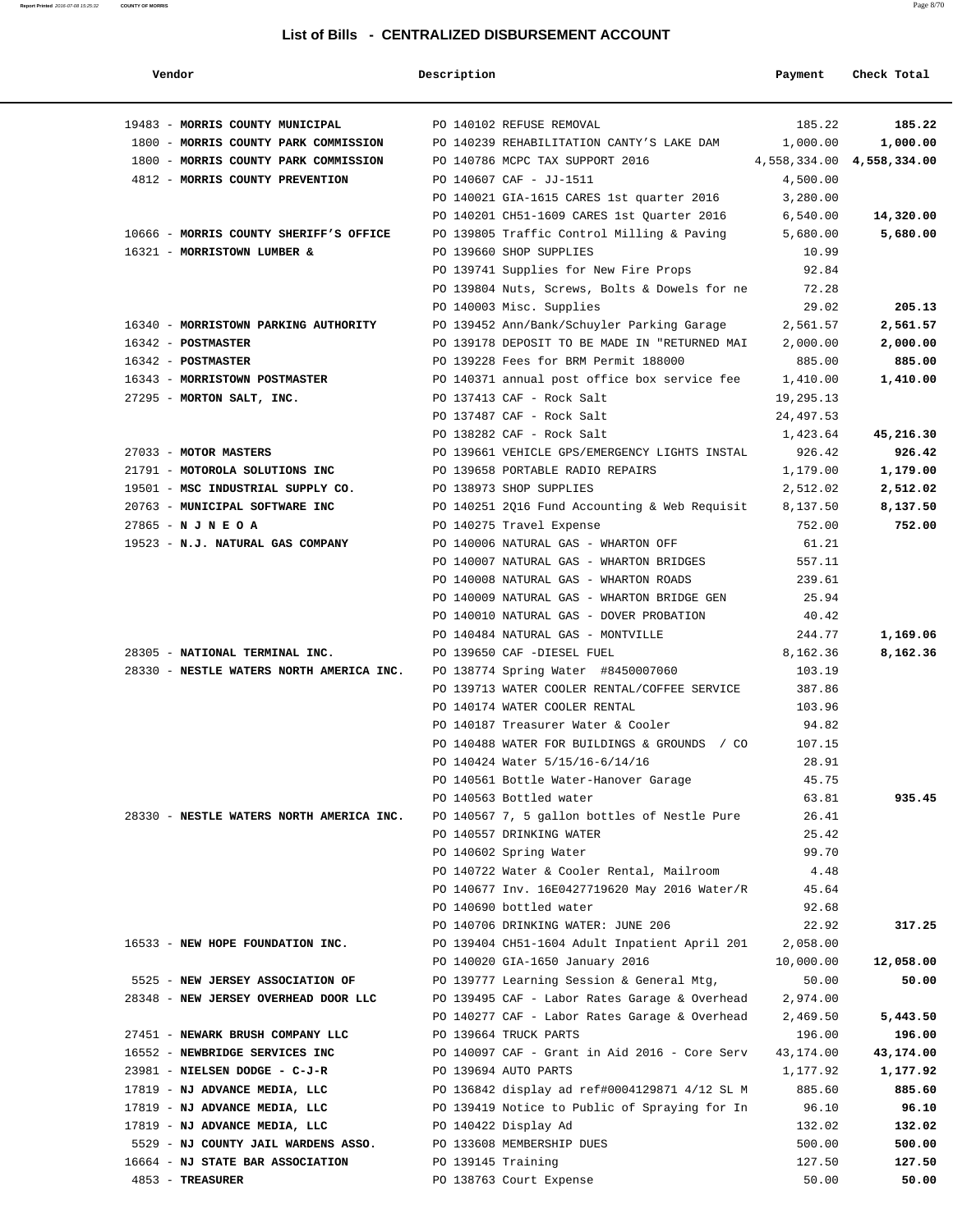| Vendor                                                                                    | Description        |                                                      | Payment   | Check Total |
|-------------------------------------------------------------------------------------------|--------------------|------------------------------------------------------|-----------|-------------|
| $10662$ - NMS LABS                                                                        |                    | PO 140515 Forensic Toxicology Analysis               | 7,443.00  | 7,443.00    |
| 28614 - NORTH JERSEY FRIENDSHIP HOUSE, INC. PO 140593 2016 Countywide Unencumbered/Supple |                    |                                                      | 1,500.00  | 1,500.00    |
| 26357 - NORTHEAST COMMUNICATIONS, INC.                                                    |                    | PO 138771 Supply and install Solenoid                | 171.96    | 171.96      |
| 26357 - NORTHEAST COMMUNICATIONS, INC.                                                    |                    | PO 139541 Radio Repair                               | 40.00     | 40.00       |
| 26357 - NORTHEAST COMMUNICATIONS, INC.                                                    |                    | PO 139545 Radio Installation/Removal                 | 250.00    | 250.00      |
| 26357 - NORTHEAST COMMUNICATIONS, INC.                                                    |                    | PO 139665 TRUCK PARTS / COMMUNICATION EQUIPME        | 169.00    | 169.00      |
| 28620 - NORTHERN RED LLC                                                                  | PO 139437 Training |                                                      | 1,200.00  | 1,200.00    |
| 16742 - NORTHERN SAFETY CO. INC.                                                          |                    | PO 139818 Utility Gloves                             | 213.09    | 213.09      |
| 26726 - OFFICE CONCEPTS GROUP, INC.                                                       |                    | PO 139029 Confirm Supplies                           | 355.09    | 355.09      |
| 26726 - OFFICE CONCEPTS GROUP, INC.                                                       |                    | PO 139160 The Human Scale Keyboard Tray for L        | 285.00    | 285.00      |
| 26726 - OFFICE CONCEPTS GROUP, INC.                                                       |                    | PO 139403 2016 Human Service - Office Supplie        | 54.31     | 54.31       |
| 26726 - OFFICE CONCEPTS GROUP, INC.                                                       |                    | PO 139470 Office Supplies                            | 151.70    | 151.70      |
| 26726 - OFFICE CONCEPTS GROUP, INC.                                                       |                    | PO 139693 2016 Human Service - Office Supplie        | 104.63    | 104.63      |
| 26726 - OFFICE CONCEPTS GROUP, INC.                                                       |                    | PO 139753 Invoice 659888-1 Account 16868             | 470.58    | 470.58      |
| 26726 - OFFICE CONCEPTS GROUP, INC.                                                       |                    | PO 139781 Fiscal Year 2016 - Countywide Coord        | 239.00    | 239.00      |
| 26726 - OFFICE CONCEPTS GROUP, INC.                                                       |                    | PO 139997 Office Supplies                            | 1,436.92  | 1,436.92    |
| 26726 - OFFICE CONCEPTS GROUP, INC.                                                       | PO 140030 supplies |                                                      | 1,176.63  | 1,176.63    |
| 26726 - OFFICE CONCEPTS GROUP, INC.                                                       | PO 140032 Bookcase |                                                      | 298.39    | 298.39      |
| 26726 - OFFICE CONCEPTS GROUP, INC.                                                       |                    | PO 140134 Office Supplies - SHERIFF'S OFFICE         | 743.94    | 743.94      |
| 26726 - OFFICE CONCEPTS GROUP, INC.                                                       |                    | PO 140285 FAL CDS2 AIR DUSTER                        | 931.39    | 931.39      |
| 26726 - OFFICE CONCEPTS GROUP, INC.                                                       |                    | PO 140463 Various Office Supplies                    | 13.70     | 13.70       |
| 26726 - OFFICE CONCEPTS GROUP, INC.                                                       |                    | PO 140530 Various Office Supplies                    | 151.61    | 151.61      |
| 26726 - OFFICE CONCEPTS GROUP, INC.                                                       |                    | PO 140692 2016 Dept. of Human Services Office        | 229.63    | 229.63      |
| 25021 - ONE SOURCE OF NEW JERSEY LLC                                                      | PO 138989 HARDWARE |                                                      | 214.87    | 214.87      |
| 25021 - ONE SOURCE OF NEW JERSEY LLC                                                      |                    | PO 139456 Grease, Choke Cleaner,                     | 311.94    | 311.94      |
| 25021 - ONE SOURCE OF NEW JERSEY LLC                                                      |                    | PO 140262 Repel Tick Defense, Socket Cap, Blast      | 908.29    | 908.29      |
| 14076 - OPHELIA V. CRUSE                                                                  |                    | PO 140510 Aging travel expense                       | 105.90    | 105.90      |
| 10287 - PANCIELLO CONSTRUCTION LLC                                                        |                    | PO 141171 CAF - Labor Rates Masonry & Concret        | 2,150.00  | 2,150.00    |
| 16887 - PAPER MART INC                                                                    |                    | PO 139586 brown kraft envelopes 4 1x2x9 7/8          | 2,685.38  |             |
|                                                                                           |                    | PO 140085 Office Supply                              | 1,480.80  | 4,166.18    |
| 28684 - PARKER PUBLICATIONS, INC.                                                         |                    | PO 140267 Renewal subscription Madison Eagle         | 82.00     | 82.00       |
| 16918 - PASSAIC COUNTY POLICE ACADEMY                                                     | PO 139630 TRAINING |                                                      | 100.00    | 100.00      |
| 25411 - PATRICIA W. GIBBONS                                                               |                    | PO 140467 Nutrition Expense                          | 667.73    | 667.73      |
| 7569 - PELICAN SPORT CENTER INC                                                           |                    | PO 139284 FACILITY GRILL                             | 1,978.99  | 1,978.99    |
| 2163 - PENN STATE UNIVERSITY                                                              | PO 134147 Training |                                                      | 345.00    | 345.00      |
| 12679 - PETER BASTO MS                                                                    |                    | PO 140385 2016 Public Mental Health Forum Jun        | 300.00    | 300.00      |
| 17047 - PINO CONSULTING GROUP INC.                                                        |                    | PO 140190 Medicaid Reimbursement Audit Retain        | 4,000.00  | 4,000.00    |
| 19681 - PITNEY BOWES CREDIT CORP                                                          |                    | PO 138597 Pitney Bowes Quarterly Charge for L        | 525.00    | 525.00      |
| 17066 - PLAINSMAN AUTO SUPPLY                                                             | PO 139552 Brakes   |                                                      | 119.19    | 119.19      |
| 17066 - PLAINSMAN AUTO SUPPLY THE PO 139562 Tie Downs                                     |                    |                                                      | 65.88     | 65.88       |
| 17066 - PLAINSMAN AUTO SUPPLY THE PO 139695 AUTO PARTS                                    |                    |                                                      | 8,095.94  | 8,095.94    |
| 13432 - POSITIVE PROMOTIONS, INC. PO 138704 educational handouts                          |                    |                                                      | 2,513.76  | 2,513.76    |
| 17117 - POWER PLACE INC                                                                   |                    | PO 139455 Cylinder with piston, needle cage          | 531.89    |             |
|                                                                                           |                    | PO 140264 Engine Oil                                 | 139.95    | 671.84      |
| 5698 - PRINCESS THOMAS                                                                    |                    | PO 140403 RMB for Refreshment & Snacks for Ch        | 50.72     | 50.72       |
| 25429 - PROFESSIONAL CONSULTING, INC. PO 140538 CAF - Design and Constr Admin for R       |                    |                                                      | 925.00    | 925.00      |
| 11771 - PROGRESSIVE BUSINESS                                                              |                    | PO 138931 SUBSCRIPTION RENEWAL                       | 255.60    | 255.60      |
| 17173 - PROGRESSIVE GIFTS & INCENTIVES PO 139696 LOLLIPOP                                 |                    |                                                      | 74.95     | 74.95       |
| 4811 - PROJECT LIFESAVER, INC.                                                            |                    | PO 139210 PLEASE ORDER - SGT. D. Thornton/SOS        | 4,449.68  | 4,449.68    |
| 17189 - PSE&G CO                                                                          |                    | PO 140409 NATURAL GAS - LIBRARY                      | 17,746.87 | 17,746.87   |
| 27549 - PYRAMID SCHOOL PRODUCTS                                                           |                    | PO 140250 Janitorial supplies                        | 434.64    | 434.64      |
| 264 - R & J CONTROL, INC.                                                                 |                    | PO 139451 CAF - Generator Repair                     | 891.34    |             |
|                                                                                           |                    | PO 139642 CAF - Generator Repair Services            | 3,255.00  | 4,146.34    |
| $264$ - R & J CONTROL, INC.                                                               |                    | PO 140394 CAF - Generator Repair                     | 920.00    | 920.00      |
| 12473 - R.D. SALES DOOR & HARDWARE LLC PO 140094 AUTOMATIC DOOR REPARI                    |                    |                                                      | 3,833.00  | 3,833.00    |
| $17692$ - R.P. SMITH & SON, INC.                                                          |                    | PO 139821 BLDG REPAIRS                               | 20.00     |             |
|                                                                                           |                    | PO 139834 Catch Basins, Solid Concrete               | 2,342.40  | 2,362.40    |
| 15620 - R.S. KNAPP CO INC                                                                 |                    | PO 140064 PW 300 Engine rental                       | 538.92    | 538.92      |
| $5594$ - RAY CHANG                                                                        |                    | PO 140176 Reimbursement for HP Meetings & Sit 432.07 |           | 432.07      |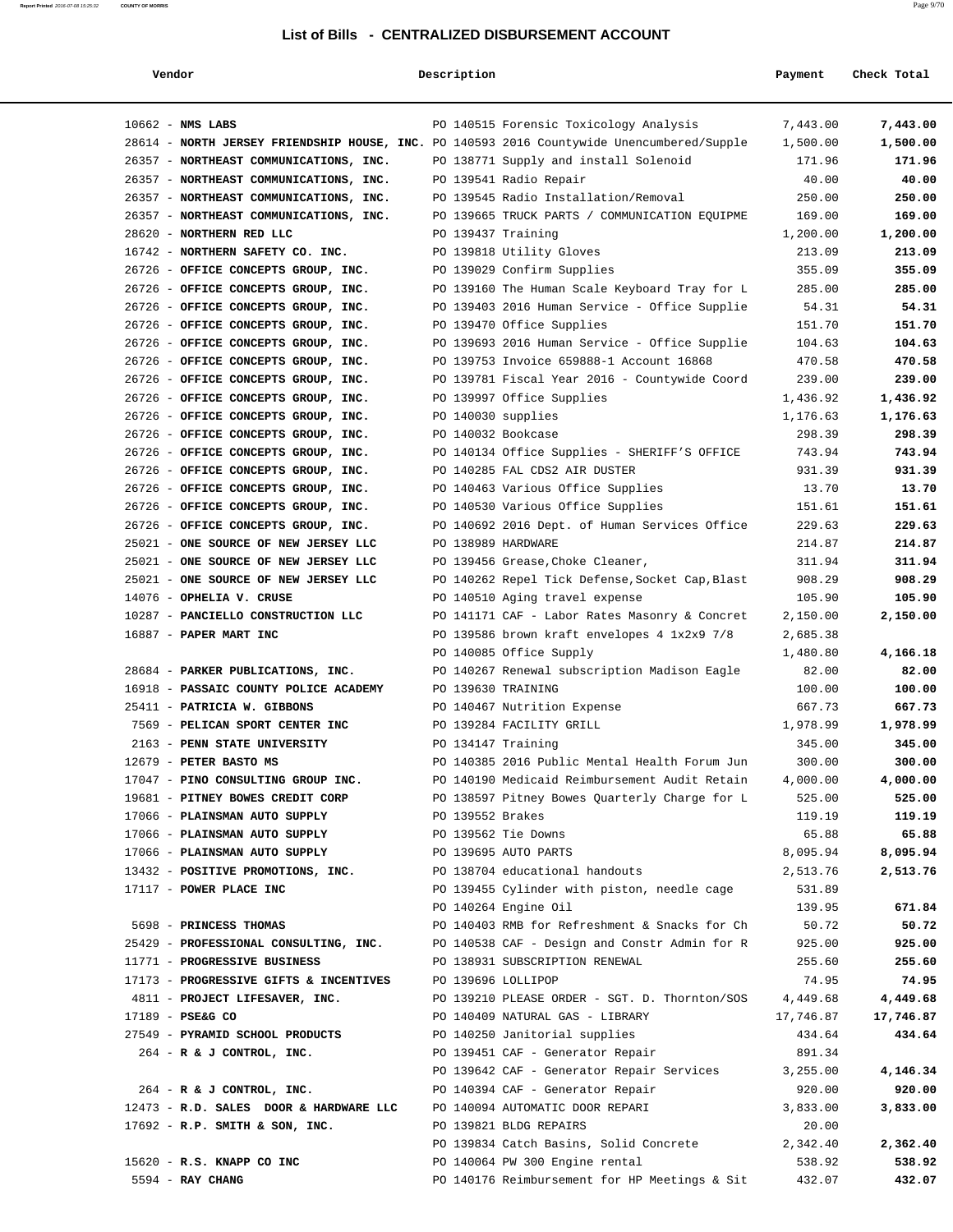| Vendor                                                  | Description        |                                                                                                | Payment         | Check Total     |
|---------------------------------------------------------|--------------------|------------------------------------------------------------------------------------------------|-----------------|-----------------|
| 26223 - RE-TRON TECHNOLOGIES INC.                       |                    | PO 139697 AUTO PARTS                                                                           | 159.98          | 159.98          |
| 28477 - RELIABLE WOOD PRODUCTS                          | PO 138902 Asphalt  |                                                                                                | 475.00          | 475.00          |
| 25564 - RFS COMMERCIAL, INC.                            |                    | PO 140240 REPLACE CARPETING                                                                    | 26,295.00       | 26,295.00       |
| 12034 - RICCIARDI BROTHERS OF                           | PO 139782 PAINT    |                                                                                                | 1,246.05        | 1,246.05        |
| 28265 - RICHARD FARRELL INC.                            |                    | PO 139314 KITCHEN EQUIPMENT MAINTENANCE & REP                                                  | 1,916.26        |                 |
|                                                         |                    | PO 140033 SERVICE AGREEMENT - COOKING & REFRI                                                  | 1,500.00        | 3,416.26        |
| 19765 - RICOH AMERICAS CORPORATION                      |                    | PO 137733 COPY MACHINE                                                                         | 942.37          |                 |
|                                                         |                    | PO 140065 Reantal charges for copier 12/15 to                                                  | 1,087.94        |                 |
|                                                         |                    | PO 140067 Ricoh MPC 3002 rental                                                                | 70.77           |                 |
|                                                         |                    | PO 139703 2016 Dept. Of Human Services Copier                                                  | 342.93          |                 |
|                                                         |                    | PO 139731 5-16 to 7-16 Ricoh MPC3002 Copier L                                                  | 726.06          |                 |
|                                                         |                    | PO 139752 Ricoh Contract 15588 Inv. 15588-04                                                   | 592.99          |                 |
|                                                         |                    | PO 140042 Copier Rentals - SHERIFF'S OFFICE                                                    | 5,868.61        |                 |
|                                                         |                    | PO 140485 color copies                                                                         | 166.81          | 9,798.48        |
| 17334 - RIOS' ENGRAVING                                 |                    | PO 139582 rubber stamp and new name plate                                                      | 40.00           |                 |
|                                                         |                    | PO 140378 rubber stamps for the office                                                         | 94.00           | 134.00          |
| 7952 - RIOS' ENGRAVING                                  |                    | PO 139611 Bronze Nameplate                                                                     | 145.00          | 145.00          |
| 7805 - ROSE DUMAPIT                                     |                    | PO 141564 Per Diem Nursing                                                                     | 2,096.42        | 2,096.42        |
| 24397 - ROSEMARY BATANE COBCOBO                         |                    | PO 141565 Per Diem Nursing                                                                     | 2,072.00        | 2,072.00        |
| 28603 - ROUTE 10 REPAIRS                                |                    | PO 139691 AUTO PARTS/LABOR                                                                     | 461.00          | 461.00          |
| 5345 - ROUTE 23 AUTOMALL LLC                            |                    | PO 139698 AUTO PARTS                                                                           | 714.50          | 714.50          |
| 9938 - RUTGERS CENTER FOR CONTINUING                    |                    | PO 140633 CAF - 9938-2836                                                                      | 2,156.00        | 2,156.00        |
| 9325 - RUTGERS SCHOOL OF BUSINESS                       |                    | PO 140619 CAF - 9325-2975                                                                      | 3,060.00        | 3,060.00        |
| 17448 - RUTGERS THE STATE UNIVERSITY                    |                    | PO 135146 Aging Soc. Work Cont. Educ. Prog                                                     | 129.00          |                 |
|                                                         |                    | PO 138188 Aging Soc. Worker Cont. Educ. Prg                                                    | 129.00          | 258.00          |
| 20329 - RUTGERS UNIVERSITY                              |                    | PO 140512 NJ UASI OMRI                                                                         | 152,490.14      | 152,490.14      |
| $25252 - SAFE-T$                                        |                    | PO 139740 FIRE BOOTS                                                                           | 570.00          | 570.00          |
| 19814 - SAFETY- KLEEN SYSTEMS, INC.                     |                    | PO 139681 MACHINE SERVICE                                                                      | 241.00          | 241.00          |
| 665 - SALVATORE CONTINI                                 |                    | PO 140460 Mi., Ins. & Trainging reimb. for 1/                                                  | 126.20          | 126.20          |
| 26340 - SANDRA HOYER                                    |                    | PO 139758 SANE SART Supplemental Pay                                                           | 82.60           | 82.60           |
| 3032 - SCIENTIFIC BOILER WATER                          |                    | PO 139819 EQUIP SERV AGREEMENTS - WATERGUARD                                                   | 2,175.00        | 2,175.00        |
| $28601$ - SERVO GROUP                                   |                    | PO 138734 Training - M16/M4 Armor Class                                                        | 900.00          | 900.00          |
| 19854 - SHEAFFER SUPPLY INC.                            | PO 140257 6' Sling |                                                                                                | 134.30          | 134.30          |
| 27853 - SHELLEY REINER                                  |                    | PO 141566 Per Diem Nursing                                                                     | 1,413.17        | 1,413.17        |
| 17726 - SHI INTERNATIONAL CORP                          |                    | PO 137001 SHI - Proprietary Software                                                           | 124.65          | 124.65          |
| 17726 - SHI INTERNATIONAL CORP                          |                    | PO 137985 Annual Maintenance Renewal                                                           | 570.20          | 570.20          |
| 17726 - SHI INTERNATIONAL CORP                          |                    | PO 138196 Annual Maintenance Renewals - VM Wa                                                  | 69,506.99       | 69,506.99       |
| 17726 - SHI INTERNATIONAL CORP                          |                    | PO 138311 Annual Maintenance Renewal - Checkp                                                  | 39,103.37       | 39,103.37       |
| 17726 - SHI INTERNATIONAL CORP                          |                    | PO 138313 Software Upgrade - Crystal Reports                                                   | 1,971.70        | 1,971.70        |
| 17726 - SHI INTERNATIONAL CORP                          |                    | PO 138465 Everbridge Mass Notification System                                                  | 100,663.42      | 100,663.42      |
| 17726 - SHI INTERNATIONAL CORP                          | PO 138772 software |                                                                                                | 108.46          | 108.46          |
| 17726 - SHI INTERNATIONAL CORP                          |                    | PO 139555 Kronos Annual Maintenance Renewal                                                    | 80,077.63       |                 |
|                                                         |                    | PO 139555 Kronos Annual Maintenance Renewal                                                    | 122,052.43      | 202,130.06      |
| 23965 - SIG SAUER INC.                                  |                    | PO 129560 Training - P320 Armorer Course / L.                                                  | 750.00          | 750.00          |
| 28686 - SINDY DIEUDONNE                                 |                    | PO 141567 Per Diem Nursing                                                                     | 705.57          | 705.57          |
| 17699 - SMITH MOTOR CO., INC.                           |                    | PO 139699 AUTO PARTS                                                                           | 3,341.65        | 3,341.65        |
| 7722 - SNAP-ON INDUSTRIAL                               | PO 139668 TOOLS    |                                                                                                | 938.65          | 938.65          |
| 6981 - SODEXO INC & AFFILIATES                          |                    | PO 140558 Fiscal Year 2016 Countuwide Trainin                                                  | 71.85           | 71.85           |
| 6981 - SODEXO INC & AFFILIATES                          |                    | PO 140559 2016 Countywide Unencumbered/Supple                                                  | 164.15          | 164.15          |
| 6981 - SODEXO INC & AFFILIATES                          |                    | PO 140562 Invoice for the Memorial Day Celebr                                                  | 1,085.34        | 1,085.34        |
| 6981 - SODEXO INC & AFFILIATES                          |                    | PO 140568 2016 Dept. of Human Services Meetin                                                  | 242.85          | 242.85          |
| 11348 - SOMERSET COUNTY POLICE                          | PO 139133 TRAINING |                                                                                                | 200.00          | 200.00          |
| 17755 - SOUTHEAST MORRIS COUNTY                         |                    | PO 140699 WATER - MONTHLY                                                                      | 13,272.29       | 13,272.29       |
| 11160 - SPACE FARMS INC                                 |                    | PO 139830 Carcass Removal                                                                      | 2,046.00        | 2,046.00        |
| 17766 - SPECIALIZED PHOTOGRAPHIC                        |                    | PO 139190 Courthouse Photography                                                               | 171.00          | 171.00          |
| 17772 - SPEEDWELL ELECTRIC MOTORS                       |                    | PO 140502 CAF - Labor Rates for On-Site Elect                                                  | 500.00          | 500.00          |
| 27957 - SPENCE OSAIGBOVO                                |                    | PO 140542 Travel Reimbursement                                                                 | 119.06          | 119.06          |
| 4611 - STAPLES ADVANTAGE<br>28612 - STATE OF NEW JERSEY |                    | PO 139609 "2014" Invoices for Office Supplies<br>PO 128706 Transcripts OPRA Case Hopkins Vs. M | 199.93<br>68.75 | 199.93<br>68.75 |
|                                                         |                    |                                                                                                |                 |                 |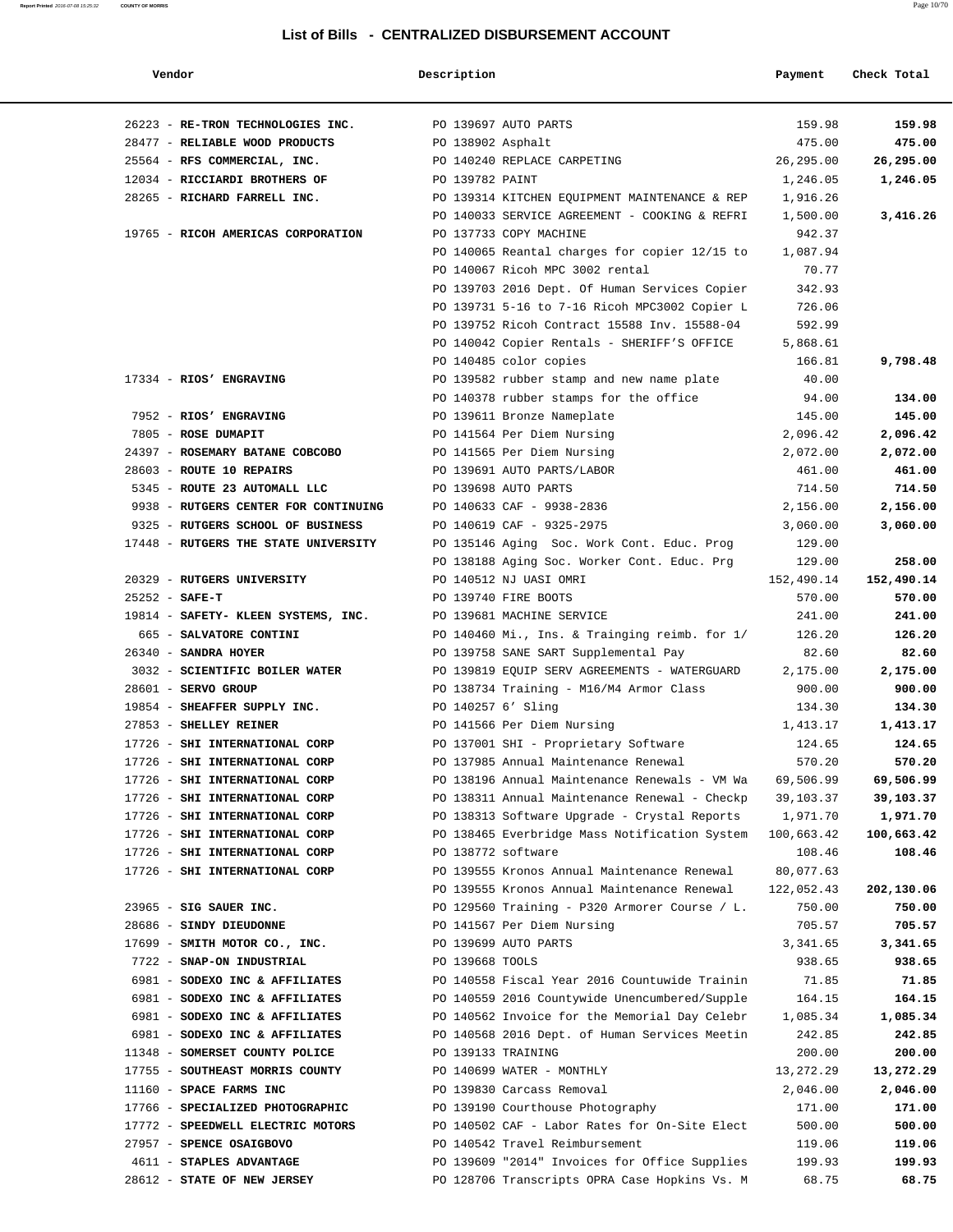| Vendor                                  | Description                                   | Payment     | Check Total |
|-----------------------------------------|-----------------------------------------------|-------------|-------------|
| 5021 - AEROFUND FINANCIAL INC.          | PO 140785 CAF - Agreement STATSHUT-15M-JARC   | 5,117.03    | 5,117.03    |
| 16675 - STATE TOXICOLOGY LABORATORY     | PO 138735 Toxicology Testing<br>S             | 405.00      |             |
|                                         | PO 138817 Medical Expense                     | 90.00       | 495.00      |
| 6999 - STATION HARDWARE LAWN &          | PO 140026 Pest supplies                       | 150.76      | 150.76      |
| $24870$ - STEFAN TRUSZ                  | PO 140906 Work Boots                          | 90.00       | 90.00       |
| 26956 - STEPHANIE GORMAN                | PO 140196 Mileage reimbursement               | 36.15       | 36.15       |
| 21595 - STEPHEN NEBESNI                 | PO 140334 Fiscal Year 2016 Coordination - Tra | 74.25       | 74.25       |
| 17874 - STORR TRACTOR CO.               | PO 139751 TRUCK PARTS                         | 2,896.92    | 2,896.92    |
| 8621 - SUBURBAN PROPANE -2347           | PO 139442 Propane Delivery                    | 858.47      | 858.47      |
| 11429 - SUSSEX COUNTY MUA               | PO 139824 Street Sweeping                     | 243.90      | 243.90      |
| 4953 - T.P.S. PLUMBING & HEATING SUPP   | PO 140014 CAF - Plumbing Supplies             | $-243.06$   |             |
|                                         | PO 140014 CAF - Plumbing Supplies             | 5,609.25    | 5,366.19    |
| 20814 - T.Y. LIN INTERNATIONAL          | PO 140636 CAF - Construction Support Services | 2,400.02    | 2,400.02    |
| 25523 - TACTICAL MEDICAL SOLUTIONS INC. | PO 138120 Medical Response Kit Equipment      | 14, 127. 28 | 14,127.28   |
| 25523 - TACTICAL MEDICAL SOLUTIONS INC. | PO 138123 Medical Response Kit Equipment      | 14,269.53   | 14,269.53   |
| 25523 - TACTICAL MEDICAL SOLUTIONS INC. | PO 139083 Tactical Medical Training Equipment | 5,710.64    | 5,710.64    |
| 17964 - TACTICAL OFFICER SURVIVAL       | PO 139486 Byrne Grant Training                | 1,125.00    | 1,125.00    |
| 5611 - TBS CONTROLS LLC                 | PO 140082 SERVICE AGREEMENT - PM - BOILER     | 2,679.17    |             |
|                                         | PO 140499 SERVICE AGREEMENT - PM - BOILER     | 2,679.17    | 5,358.34    |
| 17990 - TELESEARCH INC                  | PO 140050 temporary staffing                  | 3,863.82    |             |
|                                         | PO 140051 temporary staffing                  | 4,802.25    |             |
|                                         | PO 140059 temporary staffing                  | 3,200.93    |             |
|                                         | PO 140075 temporary staffing                  | 3,175.18    |             |
|                                         |                                               | 935.50      |             |
|                                         | PO 140336 tempoorary help in the Bookkeeping  |             |             |
|                                         | PO 140684 temporaryhelp in the bookkeeping de | 844.43      | 16,822.11   |
| 26677 - TEODORA O. DELEON               | PO 141568 Per Diem Nursing                    | 592.74      | 592.74      |
| 21294 - TETRA TECH INC                  | PO 134141 P15-32 Res #37 10/14/15             | 59,911.00   | 59,911.00   |
| 27366 - THE GODFATHER OF MORRISTOWN     | PO 139098 Meals 2015 - 2016                   | 862.50      | 862.50      |
| 20797 - THE MUSIAL GROUP PA             | PO 140618 COURTHOUSE CUPOLA                   | 3,908.85    | 3,908.85    |
| 24842 - THOMAS J. MASTRANGELO           | PO 140606 New Jersey Chamber of Commerce Trai | 302.55      | 302.55      |
| 24933 - THOMAS POLLIO                   | PO 140592 PETTY CASH Youth Shelter            | 192.53      | 192.53      |
| 10812 - THOMSON REUTER-WEST             | PO 138700 subscription product charges        | 5,940.00    | 5,940.00    |
| 10812 - THOMSON REUTER-WEST             | PO 138752 west information charges 4-1-2016 t | 570.45      | 570.45      |
| 10812 - THOMSON REUTER-WEST             | PO 138802 Investigative Expense               | 921.90      | 921.90      |
| 10812 - THOMSON REUTER-WEST             | PO 138809 Westlaw                             | 4,079.26    | 4,079.26    |
| 10812 - THOMSON REUTER-WEST             | PO 138907 County Counsel Subscriptions 2016   | 404.00      | 404.00      |
| 18437 - THOMSON REUTERS-WEST            | PO 139076 Confirm On-Line Service April 01, 2 | 1,499.40    | 1,499.40    |
| 10812 - THOMSON REUTER-WEST             | PO 139222 Invoice 833997132 Acct 1000401985   | 352.00      | 352.00      |
| 10812 - THOMSON REUTER-WEST             | PO 140107 West Law                            | 2,530.79    | 2,530.79    |
| 10812 - THOMSON REUTER-WEST             | PO 140233 County Counsel Subscriptions 2016   | 692.80      | 692.80      |
| 122 - TILCON NEW YORK INC.              | PO 138905 Bituminous Concrete                 | 890.83      |             |
|                                         | PO 139358 Bituminous Concrete                 | 3,088.96    |             |
|                                         | PO 139812 Milling and Paving                  | 166,623.74  |             |
|                                         | PO 139839 Bituminous Concrete                 | 3,521.36    | 174,124.89  |
| 18067 - TJ'S SPORTWIDE TROPHY           | PO 140368 Office Supply                       | 110.68      | 110.68      |
| 281 - TOMAR INDUSTRIES INC              | PO 139097 POWER CORDS FOR FLOOR BUFFER        | 329.40      |             |
|                                         | PO 140045 Misc. Supplies                      | 522.70      | 852.10      |
| 20788 - TOP LINE CONSTRUCTION CORP      | PO 140269 CAF - Deck Protection and overlay o | 59,704.48   | 59,704.48   |
| 2484 - TOWNSHIP OF BOONTON              | PO 140727 CAF - 2016 Municipal Aliance Funds  | 4,811.50    | 4,811.50    |
| 14268 - TOWNSHIP OF DENVILLE            | PO 137776 NJACCHO Reimbursement               | 1,200.00    | 1,200.00    |
| 16913 - TOWNSHIP OF PARSIPPANY -        | PO 140005 WATER - PSTA                        | 8,180.79    | 8,180.79    |
| 1905 - TOWNSHIP OF ROCKAWAY             | PO 140335 CAF - 2016 Municipal Aliance Funds  | 1,681.91    |             |

PO 140556 CAF - 2016 Municipal Aliance Funds 2,826.39 **4,508.30**

PO 139476 Investigative Expense 141.00

 11791 - **TRANSYSTEMS CORPORATION** PO 140637 CAF - Preliminary Design Services f 39,249.09 **39,249.09** 11758 - **TREASURER-STATE OF NJ** PO 139678 RENEWAL ALL X-RAY MACHINES - SHERIF 84.00 **84.00** 4144 - **U-LINE SHIPPING SUPPLY** PO 132799 UTILITY CART 147.80

9285 - **U.S. SECURITY ASSOCIATES, INC.** PO 139593 Security Officer - 5/6/16 - 5/12/16 1,828.66

PO 140185 TRANSPORT OF PERISHABLES 354.27 **643.07**

**Report Printed** 2016-07-08 15:25:32 **COUNTY OF MORRIS** Page 11/70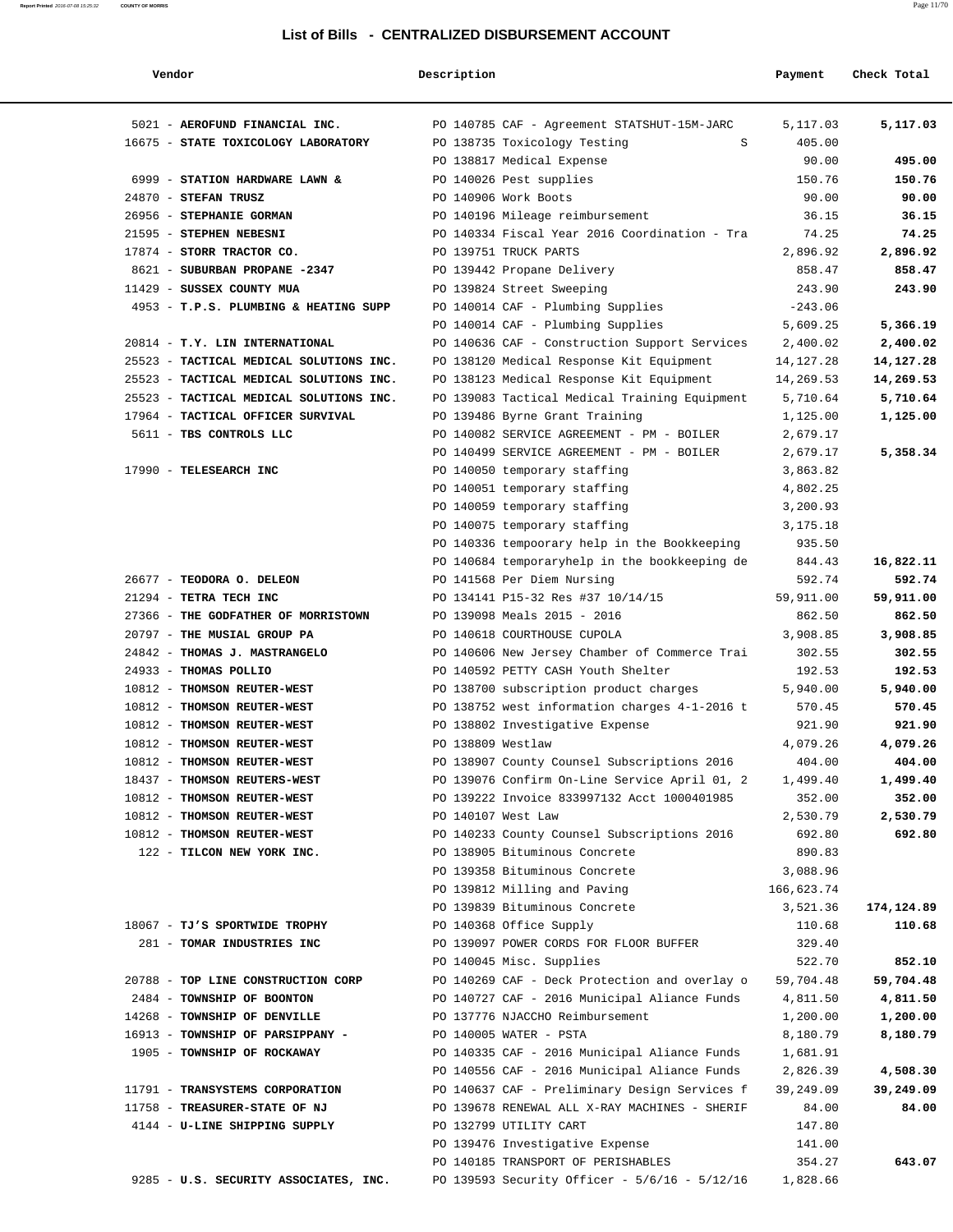**Report Printed** 2016-07-08 15:25:32 **COUNTY OF MORRIS** Page 12/70

| Vendor                                     | Description        |                                                                                              | Payment               | Check Total |
|--------------------------------------------|--------------------|----------------------------------------------------------------------------------------------|-----------------------|-------------|
|                                            |                    | PO 140117 CAF - Unarmed Security Guards SHER<br>PO 139608 Security Officer - 5/13/16-5/19/16 | 13,007.42<br>1,795.80 |             |
|                                            |                    | PO 140070 Payment for Security Officer - 5/20                                                | 1,799.45              | 18,431.33   |
| 446 - UNITRONIX DATA SYSTEMS INC           |                    | PO 140073 Software maintenance for 6/16                                                      | 6,137.20              | 6,137.20    |
| 15732 - UNIVERSAL UNIFORM SALES CO INC     |                    | PO 138524 CAF - Custom Fitted Uniforms BID 16                                                | 66.00                 | 66.00       |
| 15732 - UNIVERSAL UNIFORM SALES CO INC     |                    | PO 139118 CAF - Custom Fitted Uniforms BID 16                                                | 116.95                | 116.95      |
| 15732 - UNIVERSAL UNIFORM SALES CO INC     |                    | PO 139127 CAF - Contract Renewal uniforms                                                    | 1,453.00              | 1,453.00    |
| 15732 - UNIVERSAL UNIFORM SALES CO INC     |                    | PO 139394 Uniforms - SHERIFF'S OFFICE                                                        | 438.50                | 438.50      |
| 15732 - UNIVERSAL UNIFORM SALES CO INC     |                    | PO 139504 Uniform - Golen                                                                    | 623.54                | 623.54      |
| 15732 - UNIVERSAL UNIFORM SALES CO INC     |                    | PO 139539 Uniform - Chaparro                                                                 | 86.00                 | 86.00       |
| 15732 - UNIVERSAL UNIFORM SALES CO INC     |                    | PO 139624 CAF - Contract Renewal uniforms                                                    | 361.00                | 361.00      |
| 15732 - UNIVERSAL UNIFORM SALES CO INC     | PO 140127 Uniforms | SHERIFF'S                                                                                    | 1,005.44              | 1,005.44    |
| 15732 - UNIVERSAL UNIFORM SALES CO INC     |                    | PO 140236 Uniforms - SHERIFF'S OFFICE                                                        | 5,865.00              | 5,865.00    |
| 15732 - UNIVERSAL UNIFORM SALES CO INC     |                    | PO 140248 Uniforms - SHERIFF'S OFFICE                                                        | 129.00                | 129.00      |
| $20260$ - UPSTART                          |                    | PO 139030 Confirm Materials for Children's Su                                                | 72.60                 | 72.60       |
| 3489 - US MUNICIPAL SUPPLY, INC            |                    | PO 139669 TRUCK PARTS                                                                        | 245.51                | 245.51      |
| 20989 - USA ARCHITECTS PLANNERS &          |                    | PO 140194 CAF - Design & Construction Service                                                | 1,909.86              | 1,909.86    |
| $20042$ - V.E. RALPH & SON INC.            |                    | PO 138409 Oxygen Regulator                                                                   | 2,496.60              |             |
|                                            |                    | PO 138702 EMS Training Equipment                                                             | 10,444.15             | 12,940.75   |
| 23944 - VANASSE HANGEN BRUSTLIN INC.       |                    | PO 140255 CAF - Develop New County Circulatio                                                | 58,366.16             | 58,366.16   |
| 25245 - VEOLIA ES TECHNICAL SOLUTIONS, LLC |                    | PO 139443 Hazardous Waste Removal                                                            | 854.56                | 854.56      |
| $10158 - VERIZON$                          |                    | PO 136418 Nutrition Telephone Expense                                                        | 860.45                | 860.45      |
| $1286$ - VERIZON                           |                    | PO 139150 Land Line                                                                          | 31.89                 | 31.89       |
| 10158 - VERIZON                            |                    | PO 139795 Nutrition Telephone Expense                                                        | 864.67                | 864.67      |
| $1286$ - VERIZON                           |                    | PO 140081 Telephone pobox4833                                                                | 64.05                 | 64.05       |
| $1286$ - VERIZON                           |                    | PO 140100 PENTHOUSE- A & R BLDG                                                              | 67.13                 | 67.13       |
| $1286$ - VERIZON                           |                    | PO 140104 Land Line                                                                          | 31.90                 | 31.90       |
| $1286$ - VERIZON                           |                    | PO 140290 MORRIS CO SHERIFF'S OFCS & INST                                                    | 67.13                 | 67.13       |
| $1286$ - VERIZON                           |                    | PO 140322 Telephone pobox4833                                                                | 229.40                | 229.40      |
| $1286$ - VERIZON                           |                    | PO 140429 MORRIS CTY SHERIFF'S OFC & INST                                                    | 39.90                 | 39.90       |
| $10158 - VERIZON$                          |                    | PO 140511 NUTRITION TELEPHONE EXPENSE                                                        | 908.94                | 908.94      |
| 1348 - VERIZON WIRELESS                    |                    | PO 138811 Cell Phones                                                                        | 59.70                 |             |
|                                            |                    | PO 139153 Cell Phones                                                                        | 831.06                |             |
|                                            |                    | PO 140044 Monthly Statement - Acct #44200250                                                 | 816.84                |             |
|                                            |                    | PO 140099 Cell Phones                                                                        | 9,119.06              |             |
|                                            |                    | PO 140617 Wireless Service                                                                   | 80.04                 | 10,906.70   |
| 28646 - VFW POST 5351                      | PO 140470 Vet Exp  |                                                                                              | 77,458.00             | 77,458.00   |
| 25832 - VOIANCE LANGUAGE SERVICES, LLC     |                    | PO 140029 Interpreter fees                                                                   | 533.16                | 533.16      |
| 6146 - W.B. MASON COMPANY INC              |                    | PO 136608 Aging Office Supplies                                                              | 165.66                |             |
|                                            |                    | PO 137424 Office Supplies - WB Mason                                                         | 483.40                |             |
|                                            |                    | PO 137333 Office of County Counsel Office Sup                                                | 227.15                |             |
|                                            |                    | PO 137663 Office Supplies - WB Mason                                                         | 699.62                |             |
|                                            |                    | PO 138265 Office supplies                                                                    | 82.03                 |             |
|                                            |                    | PO 139996 office supplies for ETS                                                            | 1,788.70              |             |
|                                            |                    | PO 139418 ink cartridge for printer                                                          | 119.80                |             |
|                                            |                    |                                                                                              |                       |             |
|                                            |                    | PO 138706 Office Supplies                                                                    | 110.49                | 3,676.85    |
| 6146 - W.B. MASON COMPANY INC              |                    | PO 139454 Office Supplies                                                                    | 63.29                 |             |
|                                            |                    | PO 139457 Misc. Office Supplies                                                              | 78.25                 |             |
|                                            |                    | PO 139547 Youth Shelter Supplies May 2016                                                    | 307.45                |             |
|                                            |                    | PO 139431 OFFICE SUPPLIES                                                                    | 422.15                |             |
|                                            |                    | PO 139727 Office Supplies                                                                    | 417.83                |             |
|                                            |                    | PO 139540 Office Supplies                                                                    | 63.65                 |             |
|                                            |                    | PO 139585 mis office supplies                                                                | 1,015.51              |             |
|                                            |                    | PO 139670 OFFICE SUPPLIES                                                                    | 309.09                | 2,677.22    |
| 6146 - W.B. MASON COMPANY INC              |                    | PO 140258 Treasurer's & Adjuster's Office Sup                                                | 301.89                |             |
|                                            |                    | PO 140261 Office Supplies                                                                    | 5.13                  |             |
|                                            |                    | PO 140237 Office Supplies & Copier Paper                                                     | 254.99                |             |
|                                            |                    | PO 140234 Office suppies                                                                     | 106.19                |             |
|                                            |                    | PO 140369 Office Supplies - SHERIFF'S OFFICE                                                 | 3,457.50              |             |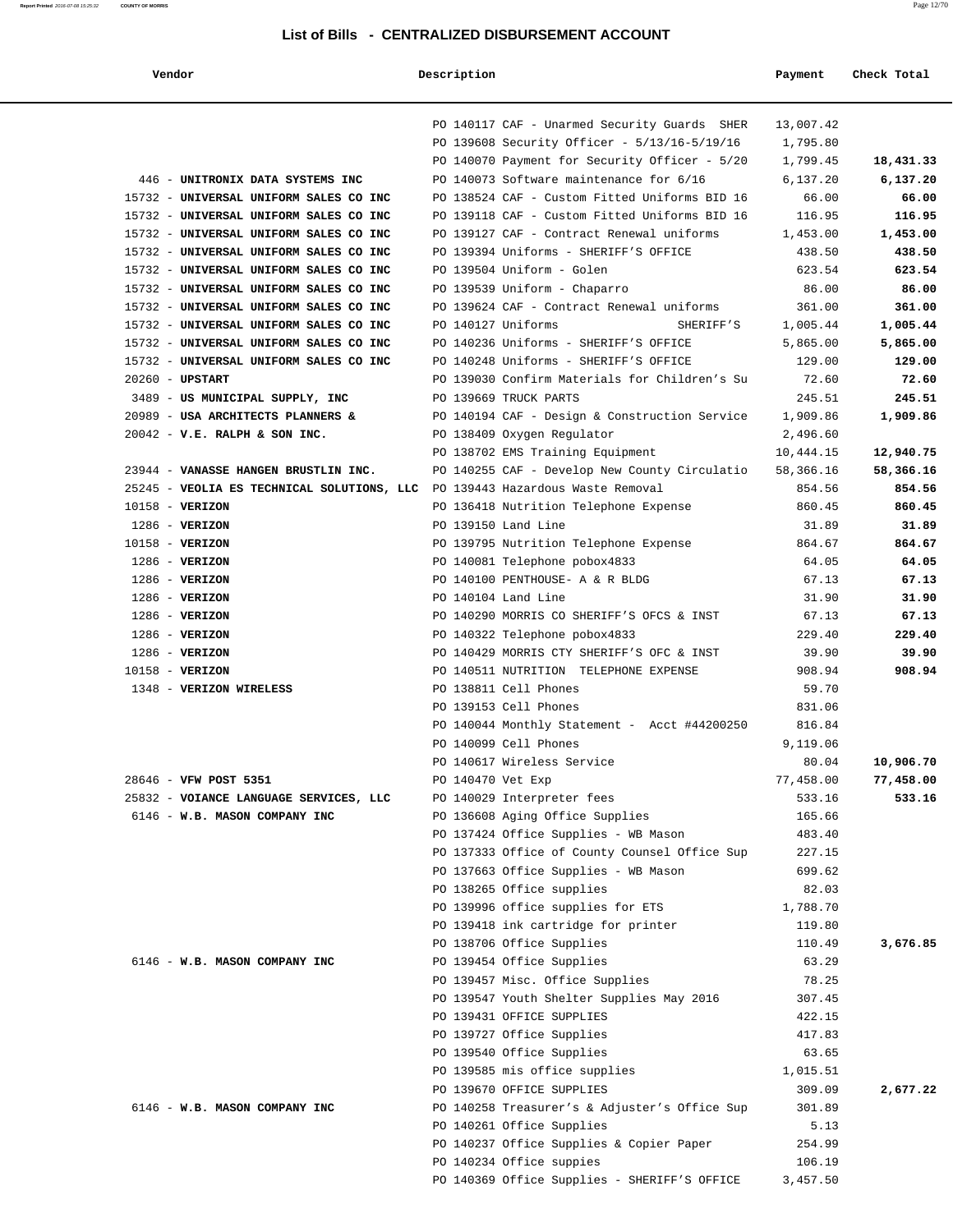| Report Printed 2016-07-08 15:25:32 | <b>COUNTY OF MORRIS</b> |  |  | Page 13/70 |
|------------------------------------|-------------------------|--|--|------------|
|                                    |                         |  |  |            |

| Vendor                                    | Description                                   | Payment    | Check Total    |
|-------------------------------------------|-----------------------------------------------|------------|----------------|
|                                           | PO 140374 Office Supplies - WB Mason          | 179.60     |                |
|                                           | PO 140375 mis. office suppliestoner cartridge | 822.48     |                |
|                                           | PO 140379 3/16 supplies                       | 174.38     | 5,302.16       |
| 6146 - W.B. MASON COMPANY INC             | PO 140316 Office Supplies                     | 253.79     |                |
|                                           | PO 139998 Office Supplies                     | 3,972.54   |                |
|                                           | PO 139778 supplies                            | 595.49     |                |
|                                           | PO 140015 office supplies for ETS             | 628.55     |                |
|                                           | PO 140252 Office Supplies, Treasurer's & Adju | 523.40     |                |
|                                           | PO 140083 Office Supplies                     | 343.09     | 6,316.86       |
| 6146 - W.B. MASON COMPANY INC             | PO 140420 Office Supplies                     | 493.23     |                |
|                                           | PO 140428 Office of County Counsel Office Sup | 152.78     |                |
|                                           | PO 140524 supplies                            | 534.67     |                |
|                                           | PO 140491 OFFICE SUPPLIES                     | 312.65     |                |
|                                           | PO 140534 Office Supplies - WB Mason          | 787.45     |                |
|                                           | PO 140532 Office Supplies - June              | 273.54     |                |
|                                           | PO 140575 Supplies                            | 122.98     |                |
|                                           | PO 140728 Office Supplies, Treasurers Office  | 20.96      | 2,698.26       |
| 21268 - WATER WORKS SUPPLY CO., INC.      | PO 140380 PLUMBING                            | 591.53     | 591.53         |
| 13392 - WEBSTER PLUMBING &                | PO 139116 CAF - Labor Rates Plumbing & Heatin | 1,657.00   |                |
|                                           | PO 139446 CAF - Labor Rates Plumbing & Heatin | 168.00     |                |
|                                           | PO 140276 CAF - Labor Rates Plumbing & Heatin | 17, 313.33 | 19,138.33      |
| 20093 - WELDON QUARRY CO., LLC            | PO 139832 Milling Disposals                   | 1,425.00   | 1,425.00       |
| 26974 - WELLS RUG SERVICE INC.            | PO 140186 PLANT OPS                           | 493.00     | 493.00         |
| 5455 - WEST PAYMENT CENTER                | PO 139434 Adjuster's Office - NJ CR STATE V1  | 153.50     | 153.50         |
| 4677 - WHITEMARSH CORPORATION             | PO 139671 GAS PUMP EQUIPMENT                  | 391.67     | 391.67         |
| 453 - WHITES HEALTHCARE ENTERPRISES INC   | PO 140253 Medicines for the month of May      | 420.57     | 420.57         |
| 10826 - WHITES HEALTHCARE ENTERPRISES INC | PO 140549 Whites Pharmacy May 2016            | 818.35     | 818.35         |
| 20119 - WINNER FORD FLEET                 | PO 124882 CAF - NJSC#88728 - 2x 2016 Ford Exp | 62,592.80  | 62,592.80      |
| 889 - WORK N WEAR STORE                   | PO 140702 RSS Staff Shirts                    | 980.00     | 980.00         |
| 8355 - X-RAY IMAGING                      | PO 139313 X-RAY BADGE REPLACEMENT             | 30.00      | 30.00          |
| 18564 - XEROX CORP                        | PO 139580 base charge and meter usage on xero | 254.76     | 254.76         |
| 28286 - YOLANDA DOL                       | PO 131319 Medicare B Reimbursement July 2015  | 629.40     | 629.40         |
|                                           |                                               |            | -------------- |

TOTAL **14,036,809.49**

|  |  |  |  | Total to be paid from Fund 01 Current Fund    | 12, 164, 567. 69 |
|--|--|--|--|-----------------------------------------------|------------------|
|  |  |  |  | Total to be paid from Fund 02 Grant Fund      | 973,787.12       |
|  |  |  |  | Total to be paid from Fund 04 County Capital  | 565,090.59       |
|  |  |  |  | Total to be paid from Fund 13 Dedicated Trust | 333,364.09       |
|  |  |  |  |                                               |                  |

 **14,036,809.49**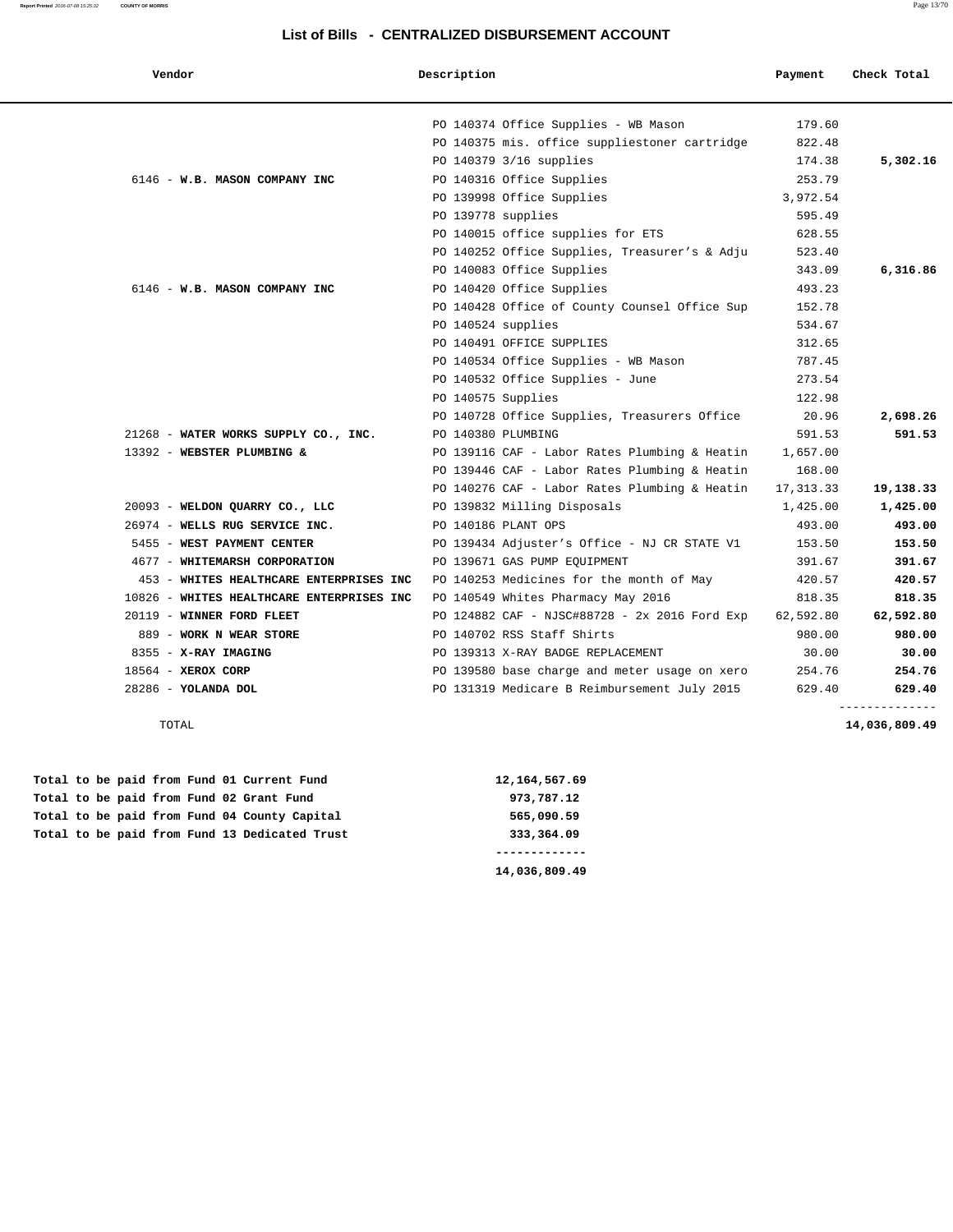**Report Printed** 2016-07-08 15:25:45 **COUNTY OF MORRIS** Page 14/70

# **List of Bills (Department/Account Detail) - CENTRALIZED DISBURSEMENT ACCOUNT**

| Account | PO # | Vendor | Description<br>$\sim$ $\sim$ | Payment<br>. . | Account Total |
|---------|------|--------|------------------------------|----------------|---------------|
|         |      |        |                              |                |               |

### **Current Fund**

# **County Administrator**

| 140463 OFFICE CONCEPTS GROUP, INC.                   | Notebook, CAM LTD ACNTS, BK              | 13.70    |             |
|------------------------------------------------------|------------------------------------------|----------|-------------|
| 140530 OFFICE CONCEPTS GROUP, INC.                   | Splenda, Stick Pens, Ballpoint Pens, Bre | 151.61   |             |
| 01-201-20-100100-058<br>Office Supplies & Stationery | TOTAL FOR ACCOUNT                        |          | 165.31      |
| 141712 COUNTY OF MORRIS                              | 2ND HALF OF JUNE 2016 METERED MAIL       | 7.73     |             |
| 01-201-20-100100-068<br>Postage & Metered Mail       | TOTAL FOR ACCOUNT                        |          | 7.73        |
| 140181 MORRIS COUNTY CHAMBER OF                      | Reservation for Cathy Burd to attend the | 75.00    |             |
| 140178 MORRIS COUNTY CHAMBER OF                      | Registration for Cathy Burd to attend th | 45.00    |             |
| Travel Expense<br>01-201-20-100100-082               | TOTAL FOR ACCOUNT                        |          | 120.00      |
| 140231 CLEARY GIACOBBE ALFIERI &                     | Labor Mgr: Svcs Rendered thru 3/23/16    | 7,992.00 |             |
| 139190 SPECIALIZED PHOTOGRAPHIC                      | May 18, 2016 courthouse photography      | 171.00   |             |
| 139452 MORRISTOWN PARKING AUTHORITY                  | Pro Rata Share of the cost of the proper | 2,561.57 |             |
| 01-201-20-100100-084<br>Other Outside Services       | TOTAL FOR ACCOUNT                        |          | 10,724.57   |
|                                                      |                                          |          | :========== |
| TOTAL for County Administrator                       |                                          |          | 11,017.61   |

#### **Personnel**

|              | 123.14   | Office Supplies, Customer #C1033751, Ref | 139454 W.B. MASON COMPANY INC           |                                |
|--------------|----------|------------------------------------------|-----------------------------------------|--------------------------------|
|              | $-59.85$ | Office Supplies, Customer #C1033751, Ref | 139454 W.B. MASON COMPANY INC           |                                |
| 63.29        |          | TOTAL FOR ACCOUNT                        | Office Supplies & Stationery            | $01 - 201 - 20 - 105100 - 058$ |
|              |          |                                          |                                         |                                |
|              | 89.76    | 2ND HALF OF JUNE 2016 METERED MAIL       | 141712 COUNTY OF MORRIS                 |                                |
| 89.76        |          | TOTAL FOR ACCOUNT                        | Postage & Metered Mail                  | $01 - 201 - 20 - 105100 - 068$ |
|              |          |                                          |                                         |                                |
|              | 117.00   | Lunch for Blood Drive 6/3/2016Invoice#01 | 139779 LONGFELLOWS SANDWICH DELI        |                                |
| 117.00       |          | TOTAL FOR ACCOUNT                        | Social Service Costs                    | 01-201-20-105100-077           |
|              |          |                                          |                                         |                                |
|              | 28.91    | 5/15/16-6/14/16 Acct#0436628846, Inv#06F | 140424 NESTLE WATERS NORTH AMERICA INC. |                                |
| 28.91        |          | TOTAL FOR ACCOUNT                        | Other Administrative Supplies           | 01-201-20-105100-095           |
|              |          |                                          |                                         |                                |
|              | 3,334.92 | Lobby Kiosk Stations and Chairs, Ouote # | 136756 BFI                              |                                |
| 3,334.92     |          | TOTAL FOR ACCOUNT                        | <i>Furniture &amp; Fixtures</i>         | 01-201-20-105100-162           |
|              |          |                                          |                                         |                                |
| ============ |          |                                          |                                         |                                |
| 3,633.88     |          |                                          | TOTAL for Personnel                     |                                |
|              |          |                                          |                                         |                                |

#### **Board of Chosen Freeholders**

| 01-201-20-110100-028 | <i>Books &amp; Periodicals</i>   | TOTAL FOR ACCOUNT                        | 82.00 |
|----------------------|----------------------------------|------------------------------------------|-------|
|                      | 140267 PARKER PUBLICATIONS, INC. | Renewal subscription for Chatham Courier | 41.00 |
|                      | 140267 PARKER PUBLICATIONS, INC. | Renewal subscription for Madison Eagle A | 41.00 |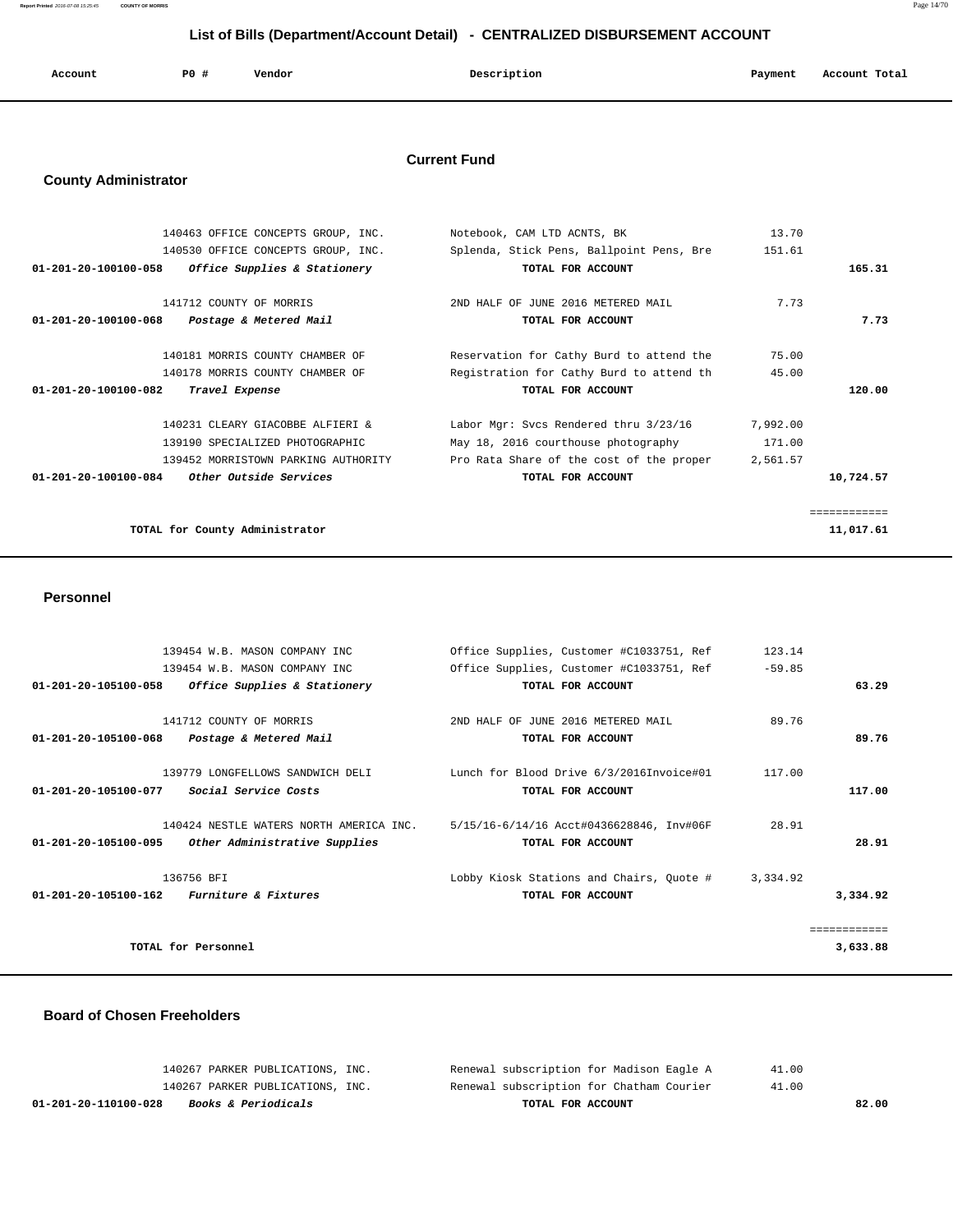**Report Printed** 2016-07-08 15:25:45 **COUNTY OF MORRIS** Page 15/70

# **List of Bills (Department/Account Detail) - CENTRALIZED DISBURSEMENT ACCOUNT**

| Account                            | <b>PO #</b> | Vendor | Description | Payment | Account Total |
|------------------------------------|-------------|--------|-------------|---------|---------------|
| <b>Board of Chosen Freeholders</b> |             |        |             |         |               |

| 141712 COUNTY OF MORRIS                            |                                       | 2ND HALF OF JUNE 2016 METERED MAIL       | 349.44    |              |
|----------------------------------------------------|---------------------------------------|------------------------------------------|-----------|--------------|
| 01-201-20-110100-068                               | Postage & Metered Mail                | TOTAL FOR ACCOUNT                        |           | 423.35       |
|                                                    | 140562 SODEXO INC & AFFILIATES        | Food and Equipment for the Memorial Day  | 542.17    |              |
|                                                    | 140562 SODEXO INC & AFFILIATES        | Beverages for the Memorial Day Ceremony  | 365.00    |              |
|                                                    | 140562 SODEXO INC & AFFILIATES        | Volunteer Reception                      | 131.67    |              |
|                                                    | 140562 SODEXO INC & AFFILIATES        | Creamers 3 boxes                         | 46.50     |              |
|                                                    | 140181 MORRIS COUNTY CHAMBER OF       | Reservation for Freeholder Doug Cabana t | 75.00     |              |
|                                                    | 140181 MORRIS COUNTY CHAMBER OF       | Reservation for Freeholder Tom Mastrange | 75.00     |              |
|                                                    | 140181 MORRIS COUNTY CHAMBER OF       | Reservation for Freeholder Christine Mye | 75.00     |              |
|                                                    | 140181 MORRIS COUNTY CHAMBER OF       | Reservation for Freeholder Deborah Smith | 75.00     |              |
|                                                    | 140306 M. C. ECONOMIC DEVELOPMENT     | Third quarter grant July 1, 2016 - Septe | 57,500.00 |              |
| $01 - 201 - 20 - 110100 - 079$<br>Special Projects |                                       | TOTAL FOR ACCOUNT                        |           | 58,885.34    |
|                                                    | 140606 THOMAS J. MASTRANGELO          | Receipt from Marriott Hotel in Washingto | 285.11    |              |
|                                                    | 140606 THOMAS J. MASTRANGELO          | Travel Expense to and from Amtrak in New | 17.44     |              |
| $01 - 201 - 20 - 110100 - 082$<br>Travel Expense   |                                       | TOTAL FOR ACCOUNT                        |           | 302.55       |
|                                                    |                                       |                                          |           | ============ |
|                                                    | TOTAL for Board of Chosen Freeholders |                                          |           | 59,693.24    |

 **Clerk of the Board** 

| 140182 DAILY RECORD                                   | 1. BOND ORDINANCE AMENDING THE TITLE AND | 174.92       |
|-------------------------------------------------------|------------------------------------------|--------------|
| 140472 DAILY RECORD                                   | ASB-70021774 Capital Budget Amendment (p | 423.08       |
| 140387 DAILY RECORD                                   | ASB-70021774 Christopher Statile (p/d 6/ | 61.40        |
| 140387 DAILY RECORD                                   | Garden State $(p/d 6/14)$                | 60.52        |
| 140387 DAILY RECORD                                   | Hatch Mott Macdonald (p/d 6/14)          | 59.64        |
| 140423 DAILY RECORD                                   | ASB-03668474 BID# M16-56 MILLING RESURFA | 80.76        |
| 01-201-20-110105-022<br>Advertising                   | TOTAL FOR ACCOUNT                        | 860.32       |
| 140316 W.B. MASON COMPANY INC                         | Laser jet Toner Cartridge Cyan           | 70.80        |
|                                                       |                                          |              |
| 140316 W.B. MASON COMPANY INC                         | Laser jet Toner Cartridge Yellow         | 70.80        |
| 140316 W.B. MASON COMPANY INC                         | Laser jet Toner Cartridge Black          | 56.51        |
| 140316 W.B. MASON COMPANY INC                         | Writing Pads                             | 22.07        |
| 140316 W.B. MASON COMPANY INC                         | Boxes                                    | 33.61        |
| Office Supplies & Stationery<br>01-201-20-110105-058  | TOTAL FOR ACCOUNT                        | 253.79       |
| 140200 DIANE KETCHUM                                  | Round Trip Morristown-Trenton June3rd Cl | 40.25        |
| 01-201-20-110105-082<br>Travel Expense                | TOTAL FOR ACCOUNT                        | 40.25        |
| 140585 JANET DONALDSON                                | Receipts for the Daily Record and Star 1 | 48.00        |
| 01-201-20-110105-095<br>Other Administrative Supplies | TOTAL FOR ACCOUNT                        | 48.00        |
|                                                       |                                          | ============ |
| TOTAL for Clerk of the Board                          |                                          | 1,202.36     |
|                                                       |                                          |              |

 **County Clerk**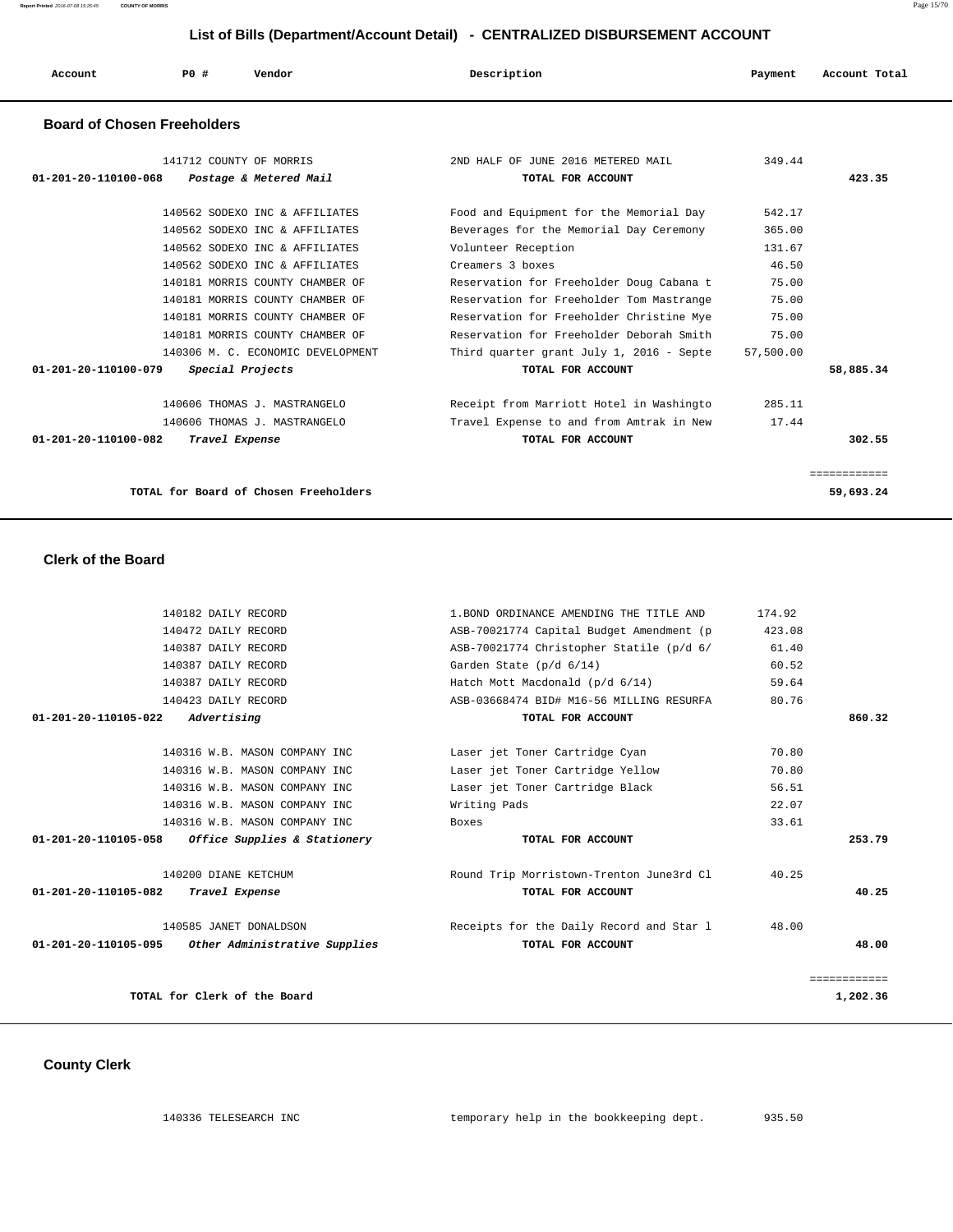**Report Printed** 2016-07-08 15:25:45 **COUNTY OF MORRIS** Page 16/70

#### **List of Bills (Department/Account Detail) - CENTRALIZED DISBURSEMENT ACCOUNT**

| Account                          | P0 #<br>Vendor                             | Description                                                                 | Payment         | Account Total |
|----------------------------------|--------------------------------------------|-----------------------------------------------------------------------------|-----------------|---------------|
| <b>County Clerk</b>              |                                            |                                                                             |                 |               |
| 01-201-20-120100-016             | Outside Salaries & Wages                   | TOTAL FOR ACCOUNT                                                           |                 | 1,779.93      |
|                                  |                                            |                                                                             |                 |               |
|                                  | 138700 THOMSON REUTER-WEST                 | subscription product charges on account                                     | 5,940.00        |               |
|                                  | 138752 THOMSON REUTER-WEST                 | west information charges on account # 10                                    | 570.45          |               |
| 01-201-20-120100-028             | Books & Periodicals                        | TOTAL FOR ACCOUNT                                                           |                 | 6,510.45      |
|                                  | 139579 AT&T MOBILITY                       | wireless statement on account # 973-610-                                    | 40.98           |               |
| 01-201-20-120100-031             | Cellular Phones/Pagers                     | TOTAL FOR ACCOUNT                                                           |                 | 40.98         |
|                                  |                                            |                                                                             |                 |               |
|                                  | 139208 COUNTY COLLEGE OF MORRIS            | 29051:All418-outlook 2013 beginner May 5                                    | 2,000.00        |               |
| 01-201-20-120100-039             | Education, Schools & Training              | TOTAL FOR ACCOUNT                                                           |                 | 2,000.00      |
|                                  | 139580 XEROX CORP                          | base charge on 6204 o2-01-16to 4-30-16                                      | 109.50          |               |
|                                  | 139580 XEROX CORP                          | wc7335p ser.#FKA-937519 meter usage 4/30                                    | 145.26          |               |
| 01-201-20-120100-044             | Equipment Service Agreements               | TOTAL FOR ACCOUNT                                                           |                 | 254.76        |
|                                  | 139973 ANN F. GROSSI                       | reimbursement to maryann for Notary                                         | 25.00           |               |
|                                  | 139582 RIOS' ENGRAVING                     | new rubber stamp for Maryann & 2x8 name                                     | 40.00           |               |
|                                  | 139585 W.B. MASON COMPANY INC              | mis. office supplies cartridges folders                                     | 1,015.51        |               |
| 01-201-20-120100-058             | Office Supplies & Stationery               | TOTAL FOR ACCOUNT                                                           |                 | 1,080.51      |
|                                  |                                            |                                                                             |                 |               |
|                                  | 140371 MORRISTOWN POSTMASTER               | ANNUAL POST OFFICE BOX SERVICE FEE FOR P                                    | 1,410.00        |               |
|                                  | 141712 COUNTY OF MORRIS                    | 2ND HALF OF JUNE 2016 METERED MAIL                                          | 2,766.83        |               |
| 01-201-20-120100-068             | Postage & Metered Mail                     | TOTAL FOR ACCOUNT                                                           |                 | 4,176.83      |
|                                  | 139586 PAPER MART INC                      | brown kraft envelopes 4 1/2x9 7/8 2 wall                                    | 2,685.38        |               |
|                                  | 139584 GILL ID SYSTEMS                     | supplies for the camera equipment and th                                    | 2,815.00        |               |
|                                  | 140375 W.B. MASON COMPANY INC              | toner cartridges inkcart multipack wirel                                    | 822.48          |               |
|                                  | 139319 GILL ID SYSTEMS                     | P3500s single side system card printer                                      | 3,560.00        |               |
|                                  | 140378 RIOS' ENGRAVING                     | printed rubber stamps for the canceled o                                    | 94.00           |               |
| 01-201-20-120100-069             | Printing                                   | TOTAL FOR ACCOUNT                                                           |                 | 9,976.86      |
|                                  | 140690 NESTLE WATERS NORTH AMERICA INC.    | bottled water billing period $5/15/16 - 6$                                  | 92.68           |               |
| 01-201-20-120100-095             | Other Administrative Supplies              | TOTAL FOR ACCOUNT                                                           |                 | 92.68         |
|                                  | 139583 MORRIS COUNTY CHAMBER OF            | registration for two from the county cle                                    | 150.00          |               |
| 01-201-20-120100-185             | Food                                       | TOTAL FOR ACCOUNT                                                           |                 | 150.00        |
|                                  |                                            |                                                                             |                 |               |
|                                  |                                            |                                                                             |                 | ============  |
|                                  | TOTAL for County Clerk                     |                                                                             |                 | 26,063.00     |
|                                  |                                            |                                                                             |                 |               |
| <b>County Board of Elections</b> |                                            |                                                                             |                 |               |
|                                  |                                            |                                                                             |                 |               |
|                                  |                                            |                                                                             |                 |               |
|                                  | 140271 DAILY RECORD<br>140271 DAILY RECORD | ASB-54031274 - Board of Elections - Engl<br>Affidavit of Publication Charge | 112.64<br>35.00 |               |
|                                  | 140273 DAILY RECORD                        | ASB-54031274 - Board of Elections - Publ                                    | 10.12           |               |
|                                  |                                            |                                                                             |                 |               |

 **01-201-20-121100-039 Education Schools & Training TOTAL FOR ACCOUNT 352.00**

 140273 DAILY RECORD Affidavit of Publication Charge 35.00  **01-201-20-121100-022 Advertising TOTAL FOR ACCOUNT 192.76** 139222 THOMSON REUTER-WEST 1000401985 - NJ STAT 2016 PP NJ STAT T19 176.00 139222 THOMSON REUTER-WEST NJ STAT 2016 PP NJ STAT T19:32-E 2016 PP 176.00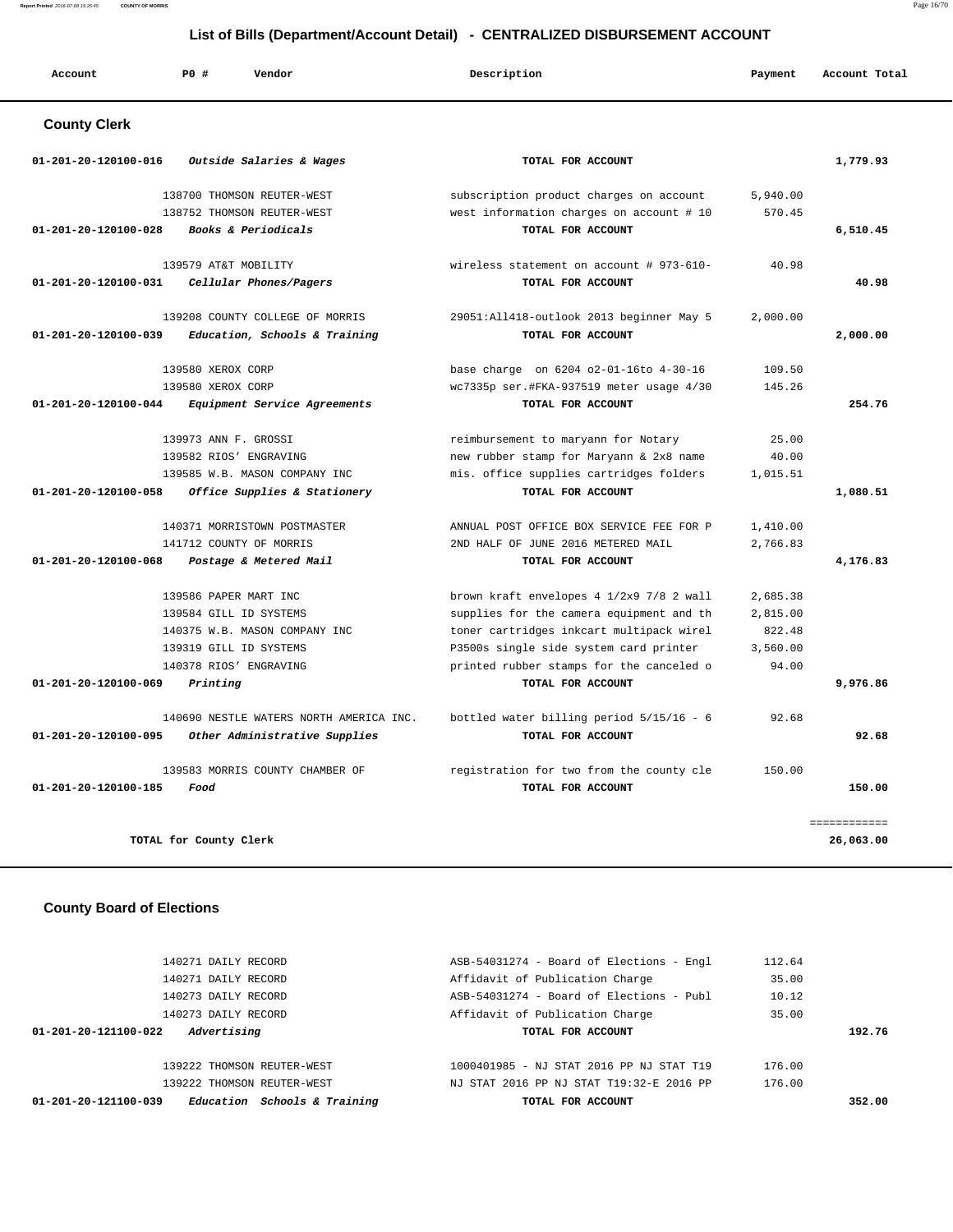**Report Printed** 2016-07-08 15:25:45 **COUNTY OF MORRIS** Page 17/70

# **List of Bills (Department/Account Detail) - CENTRALIZED DISBURSEMENT ACCOUNT**

| Account                          | PO#                                 | Vendor                 |                                                                           | Description             |                   | Payment  | Account Total            |
|----------------------------------|-------------------------------------|------------------------|---------------------------------------------------------------------------|-------------------------|-------------------|----------|--------------------------|
| <b>County Board of Elections</b> |                                     |                        |                                                                           |                         |                   |          |                          |
| $01 - 201 - 20 - 121100 - 068$   |                                     | Postage & Metered Mail |                                                                           |                         | TOTAL FOR ACCOUNT |          | 4,208.00                 |
| 01-203-20-121100-039             |                                     |                        | 139219 DOMINION VOTING SYSTEMS INC<br>(2015) Education Schools & Training | Printer/DPU414-30BU Mod | TOTAL FOR ACCOUNT | 2,244.00 | 2,244.00                 |
|                                  | TOTAL for County Board of Elections |                        |                                                                           |                         |                   |          | ------------<br>6,996.76 |

### **Superintendent of Elections**

|                      | 138597 PITNEY BOWES CREDIT CORP                       | Acct 0017446976 Pitney Bowes Ouarterly C                                       | 525.00   |              |
|----------------------|-------------------------------------------------------|--------------------------------------------------------------------------------|----------|--------------|
|                      | 139753 OFFICE CONCEPTS GROUP, INC.                    | Item#UNV-57124 Cover Rpt, Clear Front, GN                                      | 121.44   |              |
|                      | 139753 OFFICE CONCEPTS GROUP, INC.                    | Item#UNV-57120 Cover Rpt, clear, Front,                                        | 349.14   |              |
|                      | 01-201-20-121105-057 National Voter Registration      | TOTAL FOR ACCOUNT                                                              |          | 995.58       |
|                      |                                                       |                                                                                |          |              |
|                      | 139228 POSTMASTER                                     | BRM Annual Maintenance Fee for Permit #1                                       | 670.00   |              |
|                      | 139228 POSTMASTER                                     | BMR Permit Fee for Permit 188000                                               | 215.00   |              |
|                      | 139178 POSTMASTER                                     | DEPOSIT TO BE MADE IN "RETURNED MAILERS"                                       | 2,000.00 |              |
|                      | 141712 COUNTY OF MORRIS                               | 2ND HALF OF JUNE 2016 METERED MAIL                                             | 360.54   |              |
|                      | 01-201-20-121105-068 Postage & Metered Mail           | TOTAL FOR ACCOUNT                                                              |          | 3,245.54     |
|                      |                                                       | 140677 NESTLE WATERS NORTH AMERICA INC. Water & Rental for 5/1/16 thru 5/31/16 | 45.64    |              |
| 01-201-20-121105-095 | Other Administrative Supplies                         | TOTAL FOR ACCOUNT                                                              |          | 45.64        |
|                      | 140282 BATTERIES PLUS                                 | Item #SLADC 12-35J 12V LEAD BATTERIES                                          | 2,787.50 |              |
|                      | 140282 BATTERIES PLUS                                 | Item #DURPC 1500 1.5V IND AA ALK                                               | 54.72    |              |
|                      | 01-201-20-121105-104 Electronic Voting Machine        | TOTAL FOR ACCOUNT                                                              |          | 2,842.22     |
|                      | 139752 RICOH AMERICAS CORPORATION                     | Ricoh MP4054SP Copier, S/N G175R230212 P                                       | 592.99   |              |
|                      | $01-201-20-121105-164$ Office Machines - Rental       | TOTAL FOR ACCOUNT                                                              |          | 592.99       |
|                      | 139219 DOMINION VOTING SYSTEMS INC                    | Caster Stem/5in Swivel                                                         | 363.00   |              |
|                      | 139219 DOMINION VOTING SYSTEMS INC                    | Spring Clips                                                                   | 57.00    |              |
|                      | 139219 DOMINION VOTING SYSTEMS INC                    | Brackets/12V Battery Hold Down                                                 | 105.00   |              |
|                      | 139219 DOMINION VOTING SYSTEMS INC                    | Freight                                                                        | 24.98    |              |
|                      | 01-203-20-121105-104 (2015) Electronic Voting Machine | TOTAL FOR ACCOUNT                                                              |          | 549.98       |
|                      |                                                       |                                                                                |          | ============ |
|                      | TOTAL for Superintendent of Elections                 |                                                                                |          | 8,271.95     |
|                      |                                                       |                                                                                |          |              |

# **County Elections (Cty Clerk)**

| 136842 NJ ADVANCE MEDIA, LLC                           | display legal ad (NJAM-1#782-63-927 disp                     | 885.60 |        |
|--------------------------------------------------------|--------------------------------------------------------------|--------|--------|
| Advertising<br>01-201-20-121110-022                    | TOTAL FOR ACCOUNT                                            |        | 885.60 |
| 139320 BRANDY WINOW<br>01-201-20-121110-030<br>Cartage | temporary help for the Primary Election<br>TOTAL FOR ACCOUNT | 125.00 | 125.00 |
| 141712 COUNTY OF MORRIS                                | 2ND HALF OF JUNE 2016 METERED MAIL                           | 21.86  |        |
| Postage & Metered Mail<br>01-201-20-121110-068         | TOTAL FOR ACCOUNT                                            |        | 21.86  |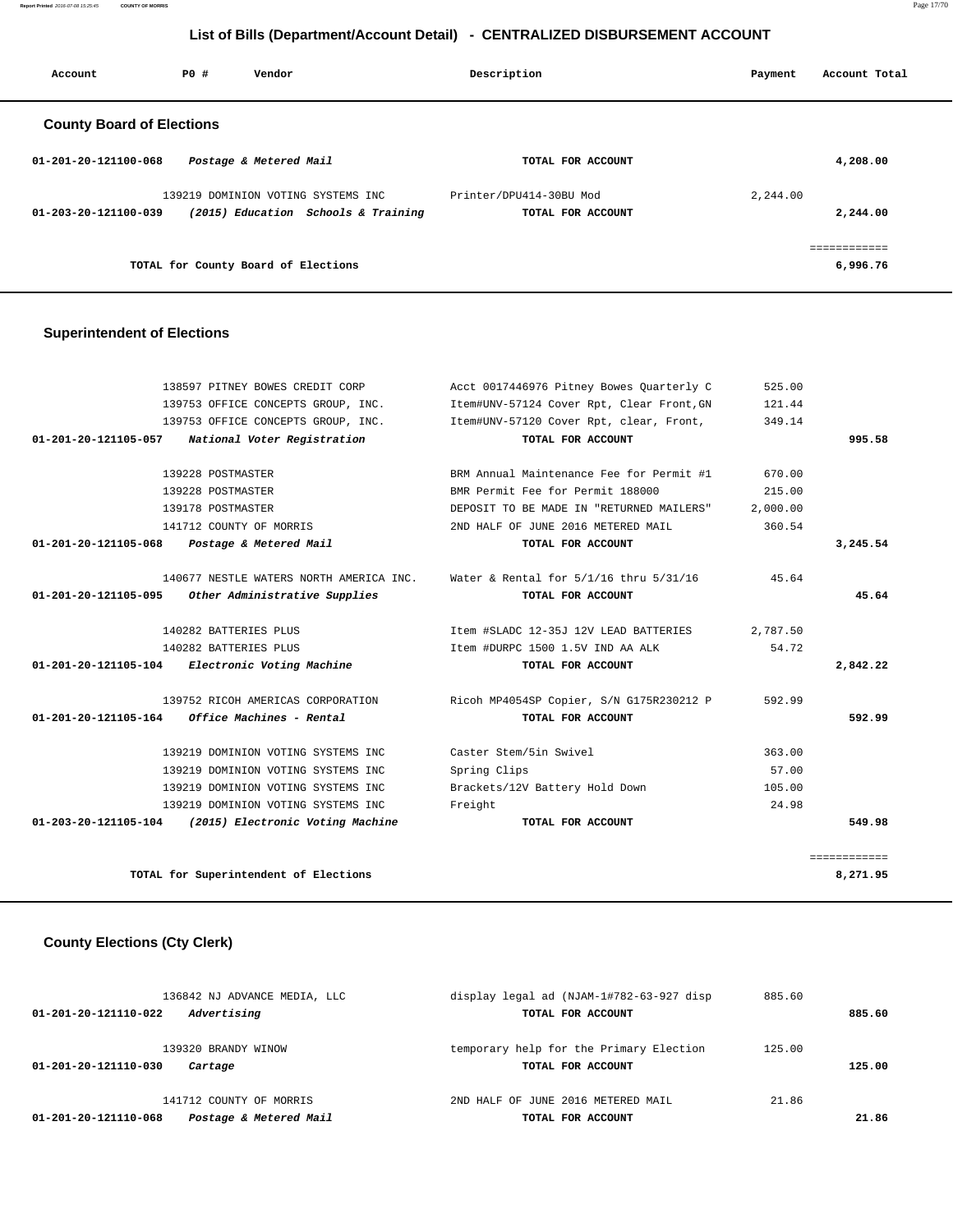| Account                             | PO#<br>Vendor                          | Description                              | Payment | Account Total |
|-------------------------------------|----------------------------------------|------------------------------------------|---------|---------------|
| <b>County Elections (Cty Clerk)</b> |                                        |                                          |         |               |
|                                     | 139973 ANN F. GROSSI                   | petty cash for bj mis supplies for elec  | 127.77  |               |
|                                     | 139973 ANN F. GROSSI                   | petty cash 5-31-16 shop rite retirement  | 41.39   |               |
|                                     | 139973 ANN F. GROSSI                   | petty cash for Kings for trays for Elect | 225.00  |               |
|                                     | 139972 LONGFELLOWS SANDWICH DELI       | refreshments for the election night June | 268.40  |               |
|                                     | 140473 DEBORAH J MERZ                  | reimbursement for dinner money while att | 40.00   |               |
|                                     | 140475 ADAM SMITH                      | reimbursement to Adam while working ove  | 10.85   |               |
| 01-201-20-121110-185                | Food                                   | TOTAL FOR ACCOUNT                        |         | 755.76        |
|                                     |                                        |                                          |         | ------------  |
|                                     | TOTAL for County Elections (Cty Clerk) |                                          |         | 1,788.22      |

 **County Treasurer** 

| 140258 W.B. MASON COMPANY INC                       | Toner, F/HP55X                                                                   | 297.20    |              |
|-----------------------------------------------------|----------------------------------------------------------------------------------|-----------|--------------|
| 140258 W.B. MASON COMPANY INC                       | Clip, PPR, JMBO, SMTH 10bx/Pk                                                    | 5.66      |              |
| 140258 W.B. MASON COMPANY INC                       | Index, Divr, A-Z, 8.5x11                                                         | 5.58      |              |
| 140258 W.B. MASON COMPANY INC                       | Stapler, Desktop                                                                 | 23.46     |              |
| 140258 W.B. MASON COMPANY INC                       | Credit for paperclips not received. Clip                                         | $-2.83$   |              |
| 140258 W.B. MASON COMPANY INC                       | Credit Memo for defective toner, paid fo                                         | $-102.31$ |              |
| 140252 W.B. MASON COMPANY INC                       | CLIP, PPR, JMBO, SMTH 10BX/PK                                                    | 2.83      |              |
| 140252 W.B. MASON COMPANY INC                       | PAPER FLGSHP BRIGHT 8.5X11                                                       | 241.70    |              |
| 140252 W.B. MASON COMPANY INC                       | CUPS, PLASTIC 90Z                                                                | 3.97      |              |
| 140252 W.B. MASON COMPANY INC                       | TONER, HP 78A, BK                                                                | 51.28     |              |
| 140728 W.B. MASON COMPANY INC                       | HOLDER, CD PAGES, 25/PK, BK                                                      | 20.96     |              |
| $01-201-20-130100-058$ Office Supplies & Stationery | TOTAL FOR ACCOUNT                                                                |           | 547.50       |
| 141712 COUNTY OF MORRIS                             | 2ND HALF OF JUNE 2016 METERED MAIL                                               | 244.13    |              |
| 01-201-20-130100-068<br>Postage & Metered Mail      | TOTAL FOR ACCOUNT                                                                |           | 244.13       |
| 140251 MUNICIPAL SOFTWARE INC                       | 2016 Fund Accounting & Web Requisition S 8,137.50                                |           |              |
| <i>Software Maintenance</i><br>01-201-20-130100-078 | TOTAL FOR ACCOUNT                                                                |           | 8,137.50     |
|                                                     | 140187 NESTLE WATERS NORTH AMERICA INC. 5/1/16-5/31/16 Water & Cooler Rental for | 94.82     |              |
| $01-201-20-130100-084$ Other Outside Services       | TOTAL FOR ACCOUNT                                                                |           | 94.82        |
|                                                     |                                                                                  |           | ============ |
| TOTAL for County Treasurer                          |                                                                                  |           | 9,023.95     |

### **Purchasing Division**

| 01-201-20-130105-095    | Other Administrative Supplies           |                         | TOTAL FOR ACCOUNT                           |        | 25.42  |
|-------------------------|-----------------------------------------|-------------------------|---------------------------------------------|--------|--------|
|                         | 140557 NESTLE WATERS NORTH AMERICA INC. | 0434495552              | 05/15/16-06/14/16                           | 25.42  |        |
| 01-201-20-130105-068    | Postage & Metered Mail                  |                         | TOTAL FOR ACCOUNT                           |        | 119.84 |
| 141712 COUNTY OF MORRIS |                                         |                         | 2ND HALF OF JUNE 2016 METERED MAIL          | 119.84 |        |
| 01-201-20-130105-058    | Office Supplies & Stationery            |                         | TOTAL FOR ACCOUNT                           |        | 734.80 |
|                         | 140491 W.B. MASON COMPANY INC           | MARKER, DISC, CDR       |                                             | 31.03  |        |
|                         | 140491 W.B. MASON COMPANY INC           | C1033751 TONER F/LJ2300 |                                             | 281.62 |        |
|                         | 139431 W.B. MASON COMPANY INC.          |                         | C1033751 TAPE, FRAME, DESK PADS, REST WRIST | 422.15 |        |

============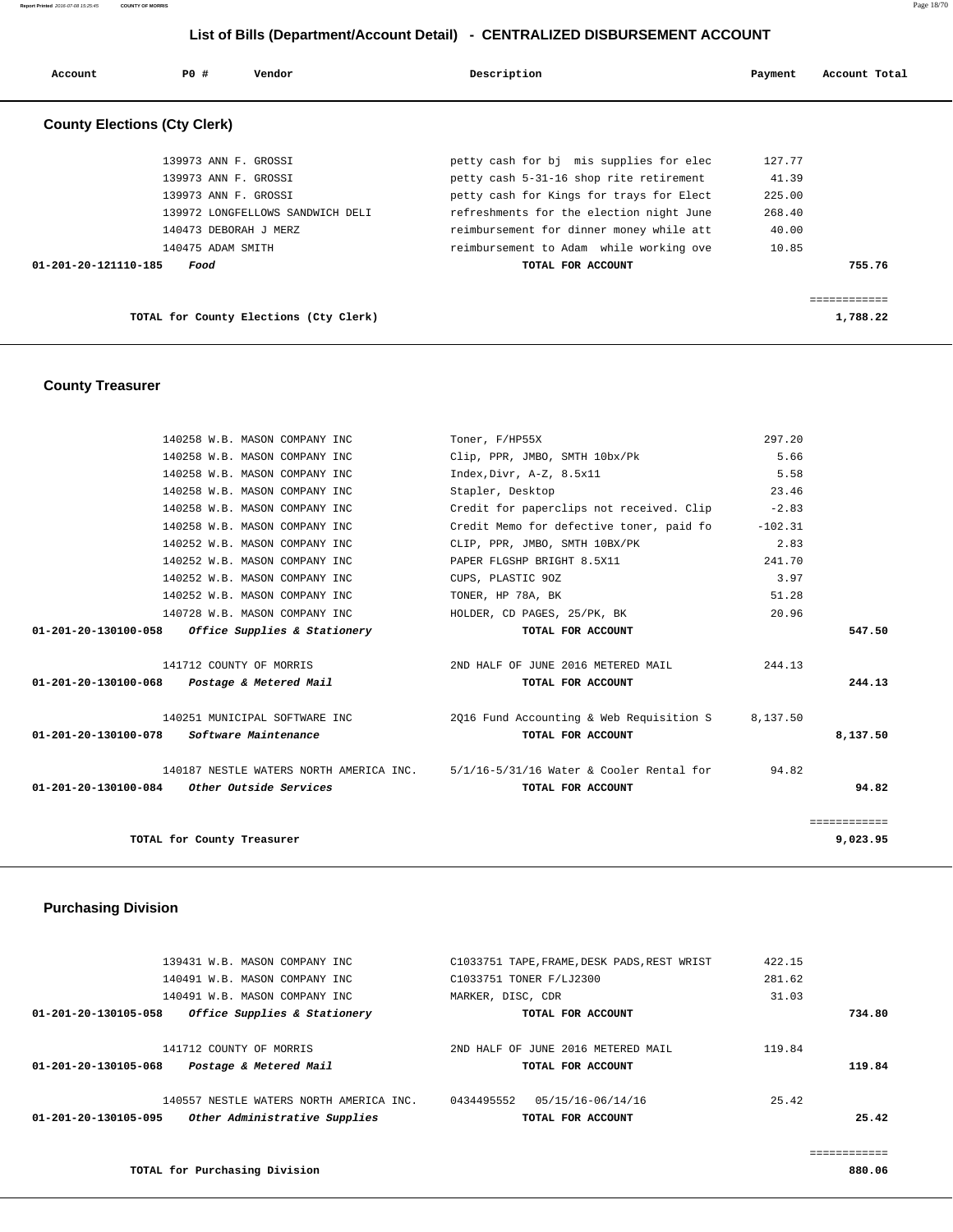**Report Printed** 2016-07-08 15:25:45 **COUNTY OF MORRIS** Page 19/70

# **List of Bills (Department/Account Detail) - CENTRALIZED DISBURSEMENT ACCOUNT**

| Account                | PO#                       | Vendor                                  | Description                              | Payment   | Account Total |
|------------------------|---------------------------|-----------------------------------------|------------------------------------------|-----------|---------------|
| <b>Office Services</b> |                           |                                         |                                          |           |               |
|                        |                           | 140722 NESTLE WATERS NORTH AMERICA INC. | Cooler Rental, Mailroom 5/15/16-6/14/16  | 0.99      |               |
|                        |                           | 140722 NESTLE WATERS NORTH AMERICA INC. | Water, Mailroom 5/15/16-6/14/16          | 3.49      |               |
| 01-201-20-130110-058   |                           | Office Supplies & Stationery            | TOTAL FOR ACCOUNT                        |           | 4.48          |
|                        |                           | 141319 COUNTY COLLEGE OF MORRIS         | PRINTING FOR JUNE 2016 AS PER CONTRACT ( | 16,256.25 |               |
| 01-201-20-130110-069   | Printing                  |                                         | TOTAL FOR ACCOUNT                        |           | 16,256.25     |
|                        |                           |                                         |                                          |           | ============  |
|                        | TOTAL for Office Services |                                         |                                          |           | 16,260.73     |

### **Information Technology Div**

|              | 65.00     | Society for Info Mngmt - Meeting Dues    | 138889 JOHN TUGMAN                   |                                |
|--------------|-----------|------------------------------------------|--------------------------------------|--------------------------------|
| 65.00        |           | TOTAL FOR ACCOUNT                        | Associations and Memberships         | 01-201-20-140100-023           |
|              |           |                                          |                                      |                                |
|              | 299.00    | Project Management Business Admin Worksh | 139558 JOHN TUGMAN                   |                                |
| 299.00       |           | TOTAL FOR ACCOUNT                        | Education Schools & Training         | $01 - 201 - 20 - 140100 - 039$ |
|              | 1,708.71  | Microfilming as per invoice              | 139559 ALTERNATIVE MICROGRAPHICS INC |                                |
| 1,708.71     |           | TOTAL FOR ACCOUNT                        | Microfilming                         | 01-201-20-140100-054           |
|              | 2.33      | 2ND HALF OF JUNE 2016 METERED MAIL       | 141712 COUNTY OF MORRIS              |                                |
| 2.33         |           |                                          |                                      | 01-201-20-140100-068           |
|              |           | TOTAL FOR ACCOUNT                        | Postage & Metered Mail               |                                |
|              | 27,994.11 | VM Ware License Renewals as per quote 11 | 138196 SHI INTERNATIONAL CORP        |                                |
|              | 1,832.68  | VM Ware License Renewals as per quote 11 | 138196 SHI INTERNATIONAL CORP        |                                |
|              | 39,680.20 |                                          | 138196 SHI INTERNATIONAL CORP        |                                |
|              | 1,971.70  | SAP Crystal Reports 2013 - License       | 138313 SHI INTERNATIONAL CORP        |                                |
|              | 39,103.37 | Checkpoint Enterprise Based Protections  | 138311 SHI INTERNATIONAL CORP        |                                |
|              | 570.20    | SECURE COPY PER SERVER (1-24 SERVERS) MA | 137985 SHI INTERNATIONAL CORP        |                                |
|              | 80,077.63 | Maintenance Renewal for Kronos Software  | 139555 SHI INTERNATIONAL CORP        |                                |
| 191,229.89   |           | TOTAL FOR ACCOUNT                        | Software Maintenance                 | 01-201-20-140100-078           |
|              | 60.00     | DNS/Domain Mail Forward [co.morris.nj.us | 139735 COLOGIX, INC.                 |                                |
|              | 0.81      | Prior Month Billing Charges for 11941Ins | 139735 COLOGIX, INC.                 |                                |
| 60.81        |           | TOTAL FOR ACCOUNT                        | <i>Other Outside Services</i>        | 01-201-20-140100-084           |
|              | 361.13    | Tarqus Car Charger for Dell Venue Tablet | 139556 DELL MARKETING L.P.           |                                |
|              | 1,935.00  | HP LASERJET ENT M506DN PRINTER           | 138216 CDW GOVERNMENT LLC            |                                |
| 2,296.13     |           | TOTAL FOR ACCOUNT                        | Other Operating&Repair Supply        | 01-201-20-140100-098           |
|              |           |                                          |                                      |                                |
| ============ |           |                                          |                                      |                                |
| 195,661.87   |           |                                          | TOTAL for Information Technology Div |                                |
|              |           |                                          |                                      |                                |

# **County Board of Taxation**

|                      | 139211 MICROSYSTEMS-NJ COM, LLC | Ouarterly Billing 01, 02,03/2016 | 8.000.00 |
|----------------------|---------------------------------|----------------------------------|----------|
| 01-201-20-150100-040 | Electronic Data Processing      | TOTAL FOR ACCOUNT                | 8,000,00 |
|                      |                                 |                                  |          |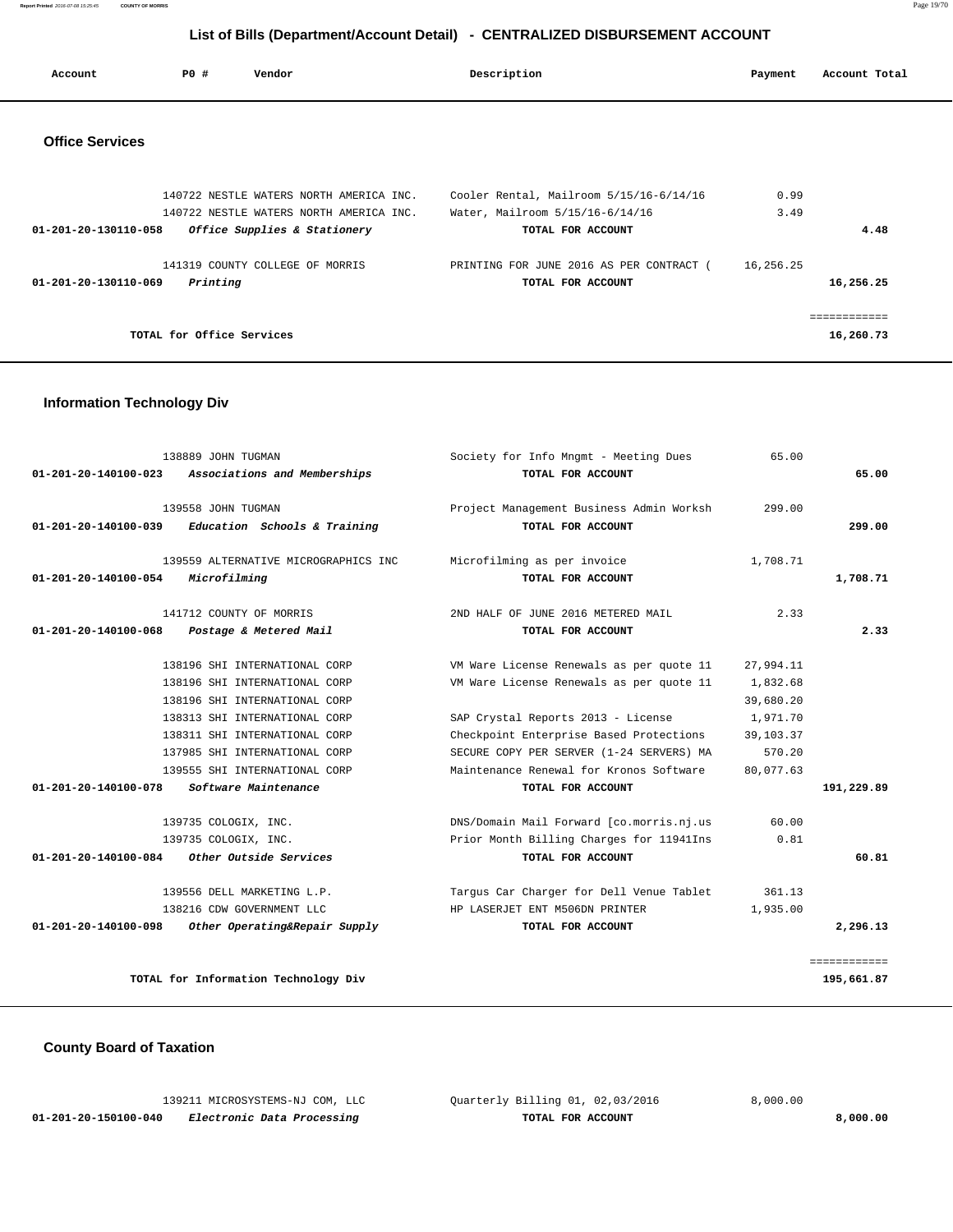**Report Printed** 2016-07-08 15:25:45 **COUNTY OF MORRIS** Page 20/70

# **List of Bills (Department/Account Detail) - CENTRALIZED DISBURSEMENT ACCOUNT**

| Account                         | PO# | Vendor                             | Description                        | Payment | Account Total |
|---------------------------------|-----|------------------------------------|------------------------------------|---------|---------------|
| <b>County Board of Taxation</b> |     |                                    |                                    |         |               |
|                                 |     | 140420 W.B. MASON COMPANY INC      | Paper, Xerox 3HP                   | 126.21  |               |
|                                 |     | 140420 W.B. MASON COMPANY INC      | Paper 8.5x11                       | 145.02  |               |
| 01-201-20-150100-058            |     | Office Supplies & Stationery       | TOTAL FOR ACCOUNT                  |         | 493.23        |
|                                 |     | 141712 COUNTY OF MORRIS            | 2ND HALF OF JUNE 2016 METERED MAIL | 560.84  |               |
| $01 - 201 - 20 - 150100 - 068$  |     | Postage & Metered Mail             | TOTAL FOR ACCOUNT                  |         | 560.84        |
|                                 |     |                                    |                                    |         | ===========   |
|                                 |     | TOTAL for County Board of Taxation |                                    |         | 9,054.07      |

# **County Counsel**

| 138907 THOMSON REUTER-WEST                                             | 1003671819 - Library Plan Charges April  | 404.00   |              |
|------------------------------------------------------------------------|------------------------------------------|----------|--------------|
| 140233 THOMSON REUTER-WEST                                             | West Information Charges May 1 to May 31 | 692.80   |              |
| 01-201-20-155100-050<br>Law Books                                      | TOTAL FOR ACCOUNT                        |          | 1,096.80     |
|                                                                        |                                          |          |              |
| 140245 BELL, SHIVAS & FASOLO                                           | County Clerk - election matters          | 2,702.88 |              |
| 140235 CARMAGNOLA & RITARDI LLC                                        | Suburban Trends-MCPO                     | 312.00   |              |
| 140235 CARMAGNOLA & RITARDI LLC                                        | Clancy - Jefferson Twp                   | 2,693.32 |              |
| 140235 CARMAGNOLA & RITARDI LLC                                        | Tucker Kelley - MCPO                     | 516.00   |              |
| 140235 CARMAGNOLA & RITARDI LLC                                        | Schaeffer v. tracey-MCPO                 | 24.00    |              |
| 140235 CARMAGNOLA & RITARDI LLC                                        | Lane v. Koloski -MCPO                    | 2,385.70 |              |
| 140235 CARMAGNOLA & RITARDI LLC                                        | Correa-MCPO                              | 2,579.70 |              |
| 140235 CARMAGNOLA & RITARDI LLC                                        | Flow Safe-Ravin-MCPO                     | 60.00    |              |
| 140244 DECOTIIS, FITZPATRICK &                                         | Wysokowski v. Mendham                    | 109.70   |              |
| 140244 DECOTIIS, FITZPATRICK &                                         | Shann, Jason v. Atlantic Health          | 84.40    |              |
| 140509 CASHA & CASHA, LLC                                              | May, 2016 legal services                 | 61.20    |              |
| 140486 INGLESINO, WEBSTER,                                             | April, 2016                              | 494.00   |              |
| 140486 INGLESINO, WEBSTER,                                             | May, 2016                                | 2,137.82 |              |
| 140679 EDWARD J. BUZAK, ESO.                                           | PTH-Waterview                            | 1,140.00 |              |
| 140672 KAUFMAN, SEMERARO & LEIBMAN, LLP April 12, 2016 to May 12, 2016 |                                          | 1,335.58 |              |
| 01-201-20-155100-051<br>Legal                                          | TOTAL FOR ACCOUNT                        |          | 16,636.30    |
|                                                                        |                                          |          |              |
| 137333 W.B. MASON COMPANY INC                                          | General Office Supplies April 14, 2016   | 227.15   |              |
| 139807 ALL-STATE INTERNATIONAL INC                                     | Case Index Labels (2 Pks); Case Index Ca | 355.00   |              |
| 140428 W.B. MASON COMPANY INC                                          | General Office Supplies May 25, 2016     | 152.78   |              |
| Office Supplies & Stationery<br>01-201-20-155100-058                   | TOTAL FOR ACCOUNT                        |          | 734.93       |
| 141712 COUNTY OF MORRIS                                                | 2ND HALF OF JUNE 2016 METERED MAIL       | 176.71   |              |
| 01-201-20-155100-068<br>Postage & Metered Mail                         | TOTAL FOR ACCOUNT                        |          | 176.71       |
|                                                                        |                                          |          | seesseessess |
| TOTAL for County Counsel                                               |                                          |          | 18,644.74    |

## **County Surrogate**

| 141712 COUNTY OF MORRIS                        | 2ND HALF OF JUNE 2016 METERED MAIL | 378.54 |
|------------------------------------------------|------------------------------------|--------|
| Postage & Metered Mail<br>01-201-20-160100-068 | TOTAL FOR ACCOUNT                  | 378.54 |
| 137733 RICOH AMERICAS CORPORATION              | MP C4503                           | 942.37 |
| <i>Office Machines</i><br>01-201-20-160100-163 | TOTAL FOR ACCOUNT                  | 942.37 |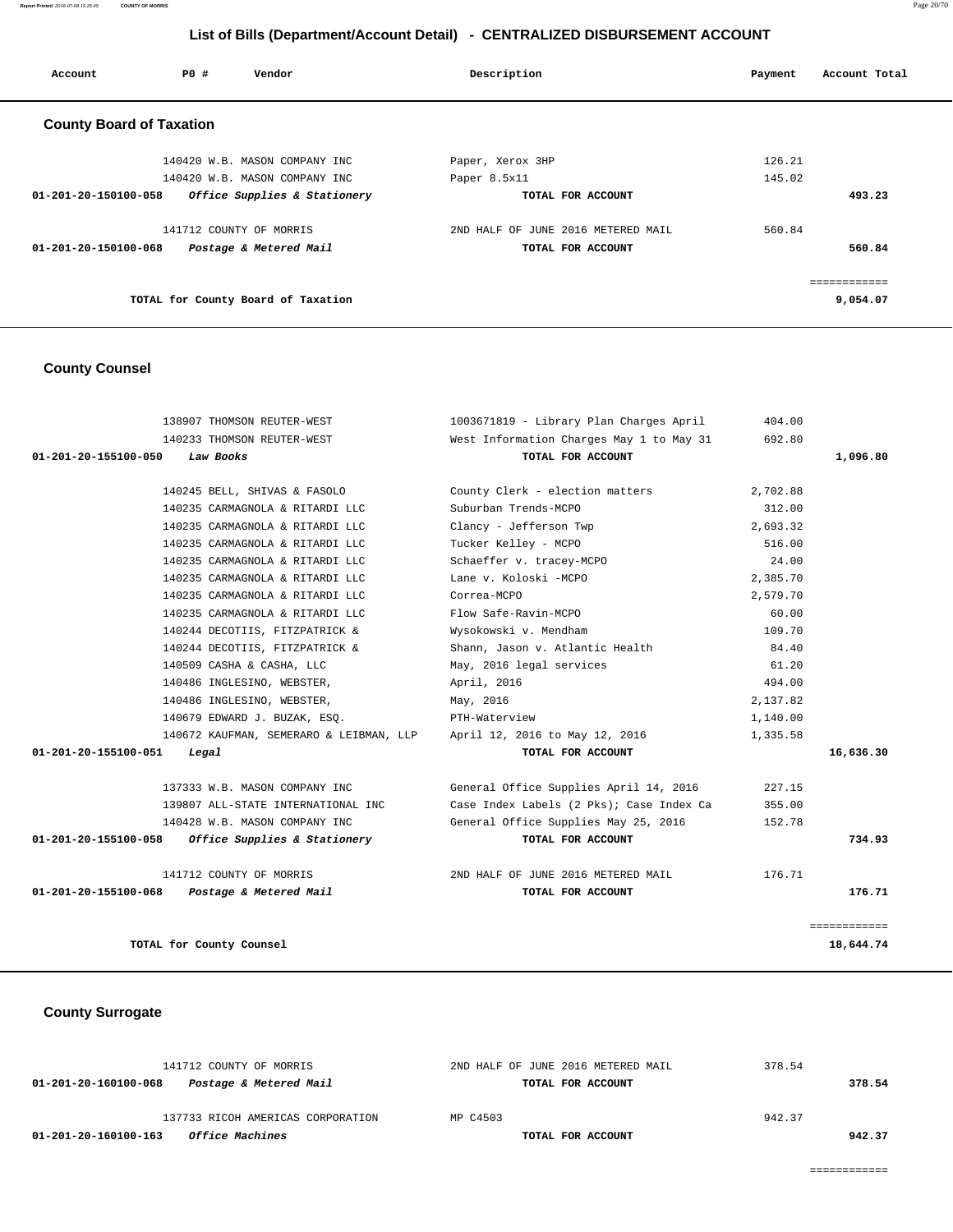#### **Report Printed** 2016-07-08 15:25:45 **COUNTY OF MORRIS** Page 21/70

# **List of Bills (Department/Account Detail) - CENTRALIZED DISBURSEMENT ACCOUNT**

| Account                 | PO# | Vendor | Description | Payment | Account Total |
|-------------------------|-----|--------|-------------|---------|---------------|
| <b>County Surrogate</b> |     |        |             |         |               |

TOTAL for County Surrogate 1,320.91

# **Engineering**

|                      | 139418 W.B. MASON COMPANY INC     | Toner, F/580/585/595-8KBlack TonerPANUC3 | 119.80   |              |
|----------------------|-----------------------------------|------------------------------------------|----------|--------------|
| 01-201-20-165100-058 | Office Supplies & Stationery      | TOTAL FOR ACCOUNT                        |          | 119.80       |
|                      | 141712 COUNTY OF MORRIS           | 2ND HALF OF JUNE 2016 METERED MAIL       | 0.93     |              |
|                      | 141712 COUNTY OF MORRIS           | 2ND HALF OF JUNE 2016 METERED MAIL       | 37.88    |              |
|                      | 141712 COUNTY OF MORRIS           | 2ND HALF OF JUNE 2016 METERED MAIL       | 0.93     |              |
| 01-201-20-165100-068 | Postage & Metered Mail            | TOTAL FOR ACCOUNT                        |          | 39.74        |
|                      | 140613 CITILABS INC               | Cube Base & Voyager Maintenance Renewal. | 3,870.00 |              |
| 01-201-20-165100-078 | Software Maintenance              | TOTAL FOR ACCOUNT                        |          | 3,870.00     |
|                      | 140071 ATD HIGHWAY PRODUCTS, LLC  | 28' Wide Body Cone with reflective colla | 81.90    |              |
| 01-201-20-165100-095 | Other Administrative Supplies     | TOTAL FOR ACCOUNT                        |          | 81.90        |
|                      | 140067 RICOH AMERICAS CORPORATION | Ricoh MPC 3002Machine ID 5955Billing fro | 70.77    |              |
|                      | 139420 AT&T MOBILITY              | Sim Card for County EquipmentBill Cycle: | 36.98    |              |
|                      | 140064 R.S. KNAPP CO INC          | PW 300 Print EngineMonthly base chg Napp | 538.92   |              |
| 01-201-20-165100-164 | Office Machines - Rental          | TOTAL FOR ACCOUNT                        |          | 646.67       |
|                      | 140026 STATION HARDWARE LAWN &    | Mouse Traps                              | 98.82    |              |
|                      | 140026 STATION HARDWARE LAWN &    | ROLL - 24"x51/2 Hardware cloth           | 15.98    |              |
|                      | 140026 STATION HARDWARE LAWN &    | box 10-16x1-1/2 HWH DRL Screw            | 13.99    |              |
|                      | 140026 STATION HARDWARE LAWN &    | $box - 3/16x1-1/2$ fender washer         | 10.99    |              |
|                      | 140026 STATION HARDWARE LAWN &    | Mole & Gopher Bait                       | 10.98    |              |
|                      | 140066 ARBORCHEM PRODUCTS         | Garlon 4 Ultra                           | 210.00   |              |
|                      | 140066 ARBORCHEM PRODUCTS         | Diquat Spc 2L                            | 232.00   |              |
|                      | 140066 ARBORCHEM PRODUCTS         | Freight                                  | 45.00    |              |
|                      | 139419 NJ ADVANCE MEDIA, LLC      | Notice to the Public of upcoming sprayin | 96.10    |              |
| 01-201-20-165100-225 | Chemicals & Sprays                | TOTAL FOR ACCOUNT                        |          | 733.86       |
|                      |                                   |                                          |          | ============ |
|                      | TOTAL for Engineering             |                                          |          | 5,491.97     |

# **Heritage Commission**

| 140019 CCAHA<br>Associations and Memberships<br>01-201-20-175100-023                      | annual membership<br>TOTAL FOR ACCOUNT                  | 150.00          | 150.00 |
|-------------------------------------------------------------------------------------------|---------------------------------------------------------|-----------------|--------|
| 139459 METRO IMAGING SERVICES INC<br>01-201-20-175100-044<br>Equipment Service Agreements | repair microfilm reader<br>TOTAL FOR ACCOUNT            | 205.00          | 205.00 |
| 141712 COUNTY OF MORRIS<br>01-201-20-175100-068<br>Postage & Metered Mail                 | 2ND HALF OF JUNE 2016 METERED MAIL<br>TOTAL FOR ACCOUNT | 0.68            | 0.68   |
| HOLLINGER METAL EDGE INC.<br>139837<br>139837 HOLLINGER METAL EDGE INC.                   | Board sheet 32x20<br>board sheet 48x36                  | 37.50<br>240.00 |        |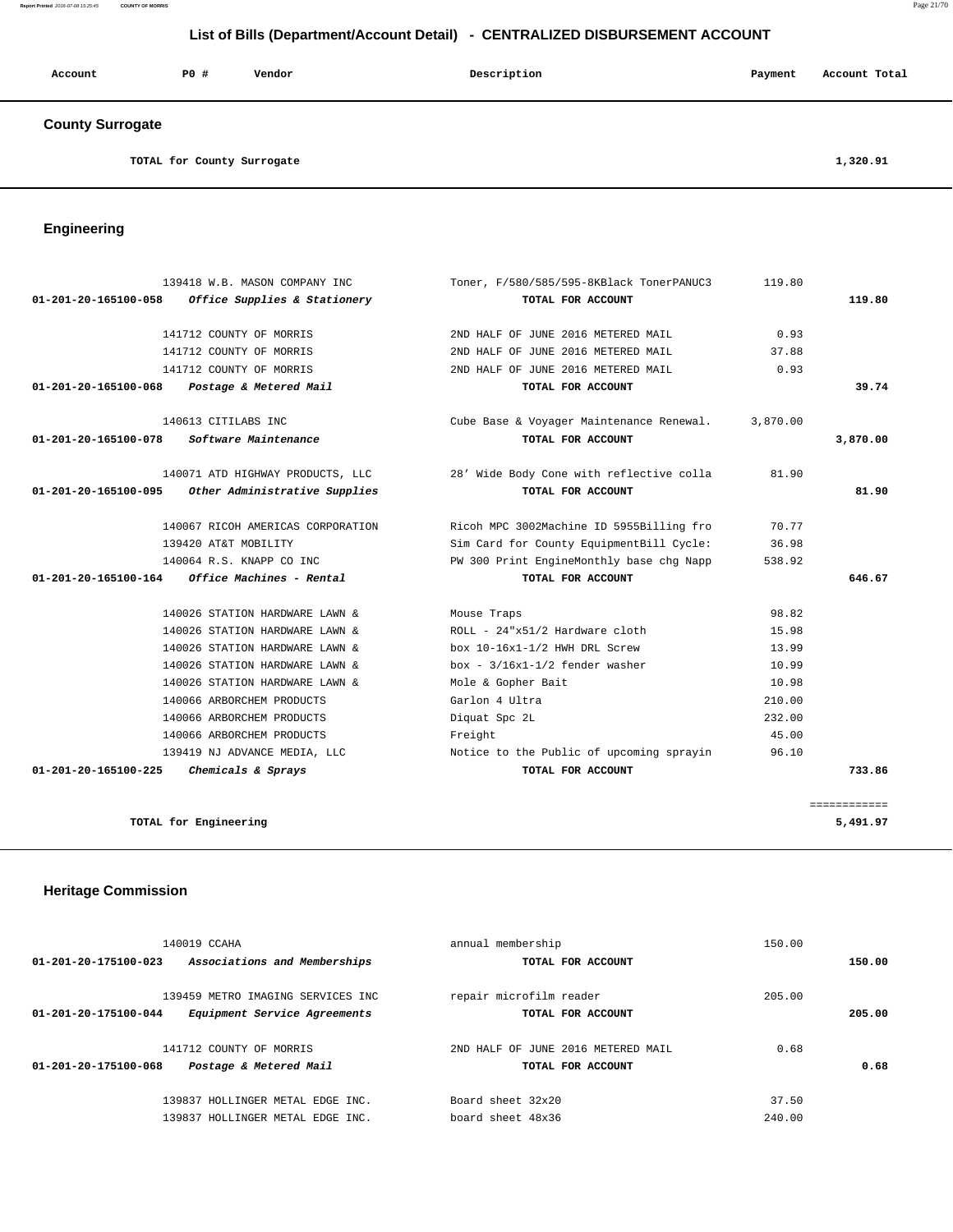**Report Printed** 2016-07-08 15:25:45 **COUNTY OF MORRIS** Page 22/70

# **List of Bills (Department/Account Detail) - CENTRALIZED DISBURSEMENT ACCOUNT**

| Account                    | PO# | Vendor                        | Description       | Account Total<br>Payment      |
|----------------------------|-----|-------------------------------|-------------------|-------------------------------|
| <b>Heritage Commission</b> |     |                               |                   |                               |
| 01-201-20-175100-095       |     | Other Administrative Supplies | TOTAL FOR ACCOUNT | 307.48                        |
|                            |     | TOTAL for Heritage Commission |                   | . = = = = = = = = =<br>663.16 |

# **Planning Board**

|                                | 140177 BARBARA MURRAY         | NJ Professional Planning License Renewal | 130.00 |              |
|--------------------------------|-------------------------------|------------------------------------------|--------|--------------|
| 01-201-20-180100-023           | Associations and Memberships  | TOTAL FOR ACCOUNT                        |        | 130.00       |
|                                |                               |                                          |        |              |
|                                | 140237 W.B. MASON COMPANY INC | Office Supplies                          | 109.97 |              |
|                                | 140455 MARY JEANNE O'GRADY    | Kitchen Supplies                         | 40.27  |              |
| $01 - 201 - 20 - 180100 - 058$ | Office Supplies & Stationery  | TOTAL FOR ACCOUNT                        |        | 150.24       |
|                                | 140455 MARY JEANNE O'GRADY    | MC Planning Board Meeting Supplies       | 33.98  |              |
| 01-201-20-180100-059           | Other General Expenses        | TOTAL FOR ACCOUNT                        |        | 33.98        |
|                                | 141712 COUNTY OF MORRIS       | 2ND HALF OF JUNE 2016 METERED MAIL       | 97.05  |              |
| 01-201-20-180100-068           | Postage & Metered Mail        | TOTAL FOR ACCOUNT                        |        | 97.05        |
|                                | 140297 DAILY RECORD           | ASB-187835 Morris County Airport Advisor | 42.04  |              |
| 01-201-20-180100-070           | Publication & Subscriptions   | TOTAL FOR ACCOUNT                        |        | 42.04        |
|                                | 140237 W.B. MASON COMPANY INC | 8 1/2 x 11 Copier PaperOrder Date 6/6/20 | 145.02 |              |
| $01 - 201 - 20 - 180100 - 095$ | Other Administrative Supplies | TOTAL FOR ACCOUNT                        |        | 145.02       |
|                                |                               |                                          |        | ============ |
|                                | TOTAL for Planning Board      |                                          |        | 598.33       |
|                                |                               |                                          |        |              |

### **County Weights & Measures**

| 140283 M.C. MUA-MT OLIVE<br>140706 NESTLE WATERS NORTH AMERICA INC.<br>Other Outside Services<br>01-201-22-201100-084 | CUSTOMER # WEIGHTSM<br>$05/15/16 - 06/14/16$<br>TOTAL FOR ACCOUNT | 350.00<br>22.92<br>372.92     |
|-----------------------------------------------------------------------------------------------------------------------|-------------------------------------------------------------------|-------------------------------|
| 141097 DIRECT ENERGY BUSINESS MARKETING<br>01-201-22-201100-141<br>Natural Gas                                        | WEIGHTS & MEASURES<br>TOTAL FOR ACCOUNT                           | 203.39<br>203.39              |
| TOTAL for County Weights & Measures                                                                                   |                                                                   | . = = = = = = = = =<br>576.31 |

#### **Liability Insurance**

|                               | 141315 MORRIS COUNTY INSURANCE FUND<br>141315 MORRIS COUNTY INSURANCE FUND | MORRIS COUNTY - 2016 INSURANCE FUND ASS 2,483,700.00<br>SOCIAL SERVICES - 2016 INSURANCE FUND A | 12,975.00    |
|-------------------------------|----------------------------------------------------------------------------|-------------------------------------------------------------------------------------------------|--------------|
| 01-201-23-210100-090          | Liability Insurance - OE                                                   | TOTAL FOR ACCOUNT                                                                               | 2,496,675.00 |
|                               |                                                                            |                                                                                                 |              |
|                               |                                                                            |                                                                                                 |              |
| TOTAL for Liability Insurance |                                                                            |                                                                                                 | 2,496,675.00 |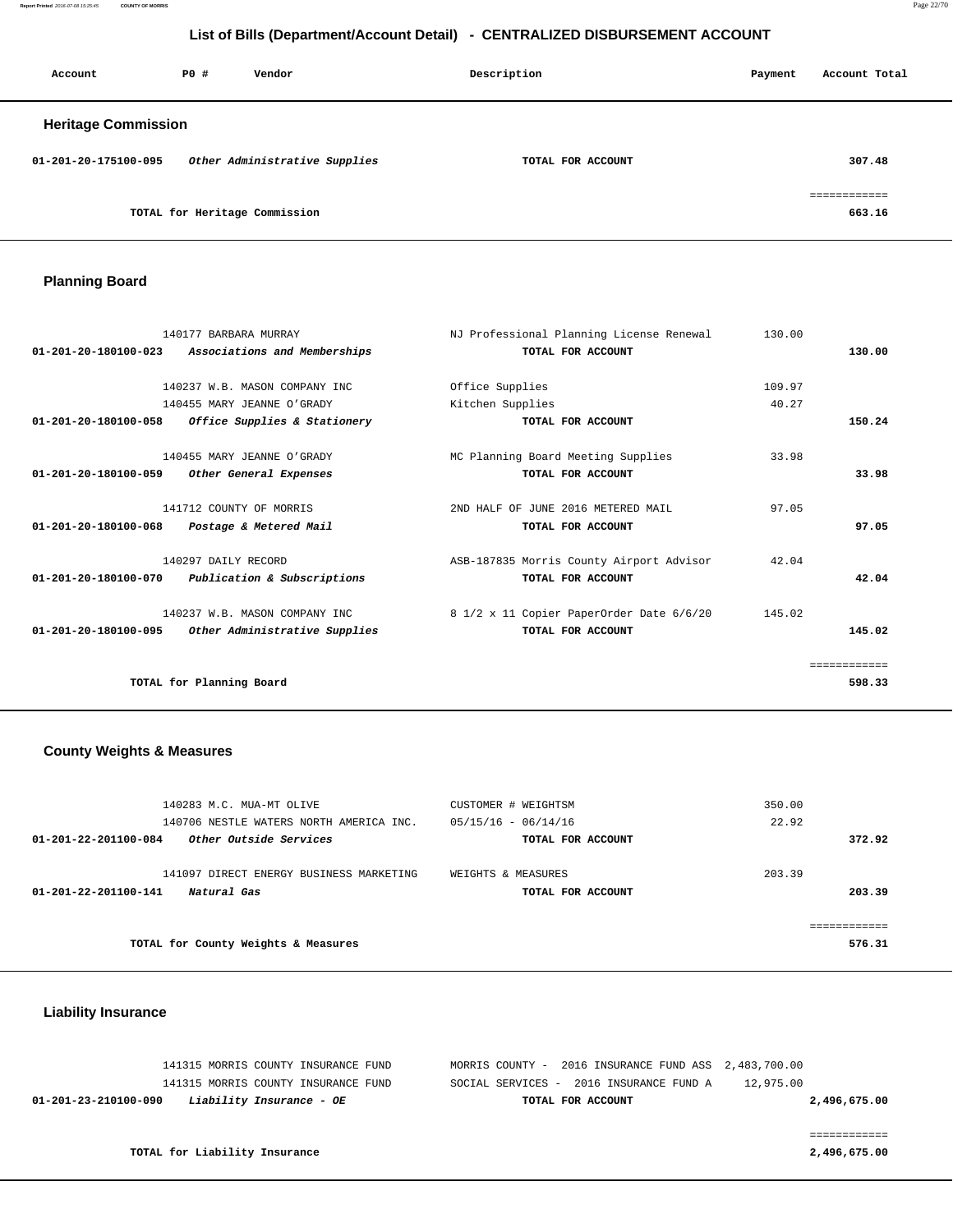**Report Printed** 2016-07-08 15:25:45 **COUNTY OF MORRIS** Page 23/70

# **List of Bills (Department/Account Detail) - CENTRALIZED DISBURSEMENT ACCOUNT**

| Account                              | PO# | Vendor                              |                                          | Description |                                                               | Payment   | Account Total |
|--------------------------------------|-----|-------------------------------------|------------------------------------------|-------------|---------------------------------------------------------------|-----------|---------------|
| <b>Worker Compensation Insurance</b> |     |                                     |                                          |             |                                                               |           |               |
|                                      |     | 141316 MORRIS COUNTY INSURANCE FUND |                                          |             | MORRIS COUNTY - 2016 WORKERS COMP ASSESS 1,591,528.00         |           |               |
| 01-201-23-215100-090                 |     | 141316 MORRIS COUNTY INSURANCE FUND | Worker Compensation Insurance Expenditur |             | SOCIAL SERVICES - 2016 WORKERS COMP ASSE<br>TOTAL FOR ACCOUNT | 15,472.00 | 1,607,000.00  |
|                                      |     |                                     |                                          |             |                                                               |           |               |

**TOTAL for Worker Compensation Insurance 1,607,000.00**

### **Employee Group Insurance**

| 139836 DELTA DENTAL OF NEW JERSEY, INC.                                      | Jan 2016 - Main County Dental                   | 13,458.32  |              |
|------------------------------------------------------------------------------|-------------------------------------------------|------------|--------------|
| 139836 DELTA DENTAL OF NEW JERSEY, INC. Jan 2016 - Morris View Dental        |                                                 | 712.25     |              |
| 139836 DELTA DENTAL OF NEW JERSEY, INC.                                      | Jan 2016 - Mosquito Dental                      | 271.79     |              |
| 139840 DELTA DENTAL OF NEW JERSEY, INC.                                      | Feb 2016 - Main County Dental 13,730.11         |            |              |
| 139840 DELTA DENTAL OF NEW JERSEY, INC.                                      | Feb 2016 - Morris View Dental                   | 766.99     |              |
| 139840 DELTA DENTAL OF NEW JERSEY, INC.                                      | Feb 2016 - Mosquito Dental                      | 271.79     |              |
| 139841 DELTA DENTAL OF NEW JERSEY, INC.                                      | March 2016 - Main County Dental 13,784.85       |            |              |
| 139841 DELTA DENTAL OF NEW JERSEY, INC.                                      | March 2016 - Morris View Dental                 | 766.99     |              |
| 139841 DELTA DENTAL OF NEW JERSEY, INC.                                      | March 2016 - Mosquito Dental                    | 271.79     |              |
| 139842 DELTA DENTAL OF NEW JERSEY, INC.                                      | April 2016 - Main County Dental 13,861.23       |            |              |
| 139842 DELTA DENTAL OF NEW JERSEY, INC.                                      | April 2016 - Morris View Dental                 | 766.99     |              |
| 139842 DELTA DENTAL OF NEW JERSEY, INC.                                      | April 2016 - Mosquito Dental                    | 217.05     |              |
| 139848 DELTA DENTAL OF NEW JERSEY, INC.                                      | May 2016 - Main County Dental 13,810.31         |            |              |
| 139848 DELTA DENTAL OF NEW JERSEY, INC.                                      | May 2016 - Morris View Dental                   | 741.53     |              |
| 139848 DELTA DENTAL OF NEW JERSEY, INC.                                      | May 2016 - Mosquito Dental                      | 217.05     |              |
| 139849 DELTA DENTAL OF NEW JERSEY, INC.                                      | June 2016 - Main County Dental 13,863.14        |            |              |
| 139849 DELTA DENTAL OF NEW JERSEY, INC.                                      | June 2016 - Morris View Dental                  | 743.44     |              |
| 139849 DELTA DENTAL OF NEW JERSEY, INC.                                      | June 2016 - Mosquito Dental                     | 217.05     |              |
| 139851 DISCOVERY BENEFITS INC.                                               | May 2016 COBRA Inv # 0000651771-IN; Cust 774.50 |            |              |
| 140232 FRENKEL BENEFITS, LLC                                                 | 6/2016 Consulting Fee (Item #1236147) 10,416.67 |            |              |
| 139099 FRENKEL BENEFITS, LLC 5/2016 Consulting Fee (Item #1236146) 10,416.67 |                                                 |            |              |
| 01-201-23-220100-090 Employee Group Insurance Expenditures                   | TOTAL FOR ACCOUNT                               |            | 110,080.51   |
| 131319 YOLANDA DOL                                                           | Medicare B - July 2015 through December         | 629.40     |              |
| $01-203-23-220100-090$ (2015) Employee Group Insurance Expendit              | TOTAL FOR ACCOUNT                               |            | 629.40       |
|                                                                              |                                                 |            | ============ |
| TOTAL for Employee Group Insurance                                           |                                                 | 110,709.91 |              |

### **Office of Emergency Management**

| 140617 VERIZON WIRELESS                              | Wireless Service - MCP | 80.04  |
|------------------------------------------------------|------------------------|--------|
| Cellular Phones/Pagers<br>01-201-25-252100-031       | TOTAL FOR ACCOUNT      | 80.04  |
| 139540 W.B. MASON COMPANY INC                        | Cust#C1033751, 5/20/16 | 63.65  |
| 138265 W.B. MASON COMPANY INC                        | Cust#C1033751, 4/25/16 | 82.03  |
| 140575 W.B. MASON COMPANY INC                        | AC#C1033751, 6/2/16    | 122.98 |
| Office Supplies & Stationery<br>01-201-25-252100-058 | TOTAL FOR ACCOUNT      | 268.66 |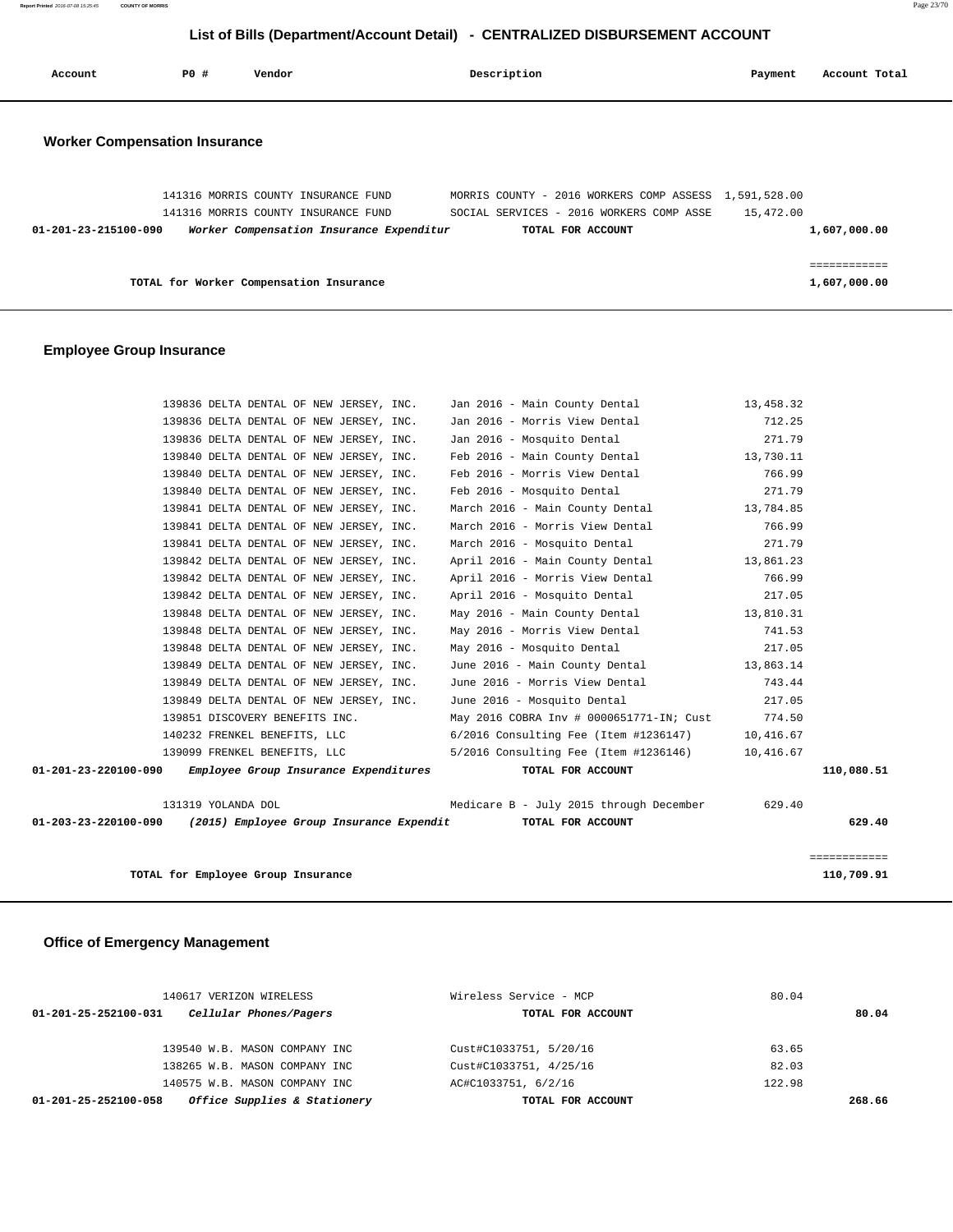**Report Printed** 2016-07-08 15:25:45 **COUNTY OF MORRIS** Page 24/70

# **List of Bills (Department/Account Detail) - CENTRALIZED DISBURSEMENT ACCOUNT**

| P0 #<br>Description<br>Vendor<br>Account Total<br>Account<br>Payment |  |  |  |  |  |  |  |
|----------------------------------------------------------------------|--|--|--|--|--|--|--|
|----------------------------------------------------------------------|--|--|--|--|--|--|--|

# **Office of Emergency Management**

| TOTAL for Office of Emergency Management |                                                    | 121,651.60                                                                     |            |              |
|------------------------------------------|----------------------------------------------------|--------------------------------------------------------------------------------|------------|--------------|
|                                          |                                                    |                                                                                |            | ============ |
|                                          | 01-203-25-252100-059 (2015) Other General Expenses | TOTAL FOR ACCOUNT                                                              |            | 20,286.23    |
|                                          | 128975 MAJOR POLICE SUPPLY                         | PUGS Cabinet System w/associated hardwar                                       | 3, 351, 23 |              |
|                                          | 128311 ELITE EMERGENCY LIGHTS LLC                  | Repair / Upgrade per attached Quote for 16,935.00                              |            |              |
| 01-201-25-252100-072                     | Radio Repairs                                      | TOTAL FOR ACCOUNT                                                              |            | 40.00        |
|                                          |                                                    | 139541 NORTHEAST COMMUNICATIONS, INC. Cust#M0350LPS, 4/29/16, (2)Minitor V Bat | 40.00      |              |
| 01-201-25-252100-068                     | Postage & Metered Mail                             | TOTAL FOR ACCOUNT                                                              |            | 9.26         |
|                                          | 141712 COUNTY OF MORRIS                            | 2ND HALF OF JUNE 2016 METERED MAIL                                             | 4.86       |              |
|                                          | 141712 COUNTY OF MORRIS                            | 2ND HALF OF JUNE 2016 METERED MAIL                                             | 4.40       |              |
|                                          | 01-201-25-252100-059 Other General Expenses        | TOTAL FOR ACCOUNT                                                              |            | 100,967.41   |
|                                          | 140704 DIRECT TV INC                               | Account 065593658 - Monthly Access Charg                                       | 45.00      |              |
|                                          | 140703 DIRECT TV INC                               | Account 056856956 - Business, Local Chan                                       | 66.99      |              |
|                                          | 138465 SHI INTERNATIONAL CORP                      | Maintenance / Licensing per attached Ouo 100,663.42                            |            |              |
|                                          | 138267 ALL COUNTY RENTAL CENTER                    | 30 lb refill, 4/16/16                                                          | 36.00      |              |
|                                          | 138267 ALL COUNTY RENTAL CENTER                    | 20 lb propane fill, 4/16/16                                                    | 24.00      |              |
|                                          | 138267 ALL COUNTY RENTAL CENTER                    | 30 lb refill, 4/25/16                                                          | 36.00      |              |
|                                          | 139743 ALL COUNTY RENTAL CENTER                    | AC#8298600, 5/14/16 30 lb refill                                               | 36.00      |              |

#### **Communications Center**

|                                | 137424 W.B. MASON COMPANY INC         | C1033751, 4/7/16, Copy paper, order# S03                                       | 483.40 |          |
|--------------------------------|---------------------------------------|--------------------------------------------------------------------------------|--------|----------|
| 01-201-25-252105-037           | Data Processing Supplies              | TOTAL FOR ACCOUNT                                                              |        | 483.40   |
|                                |                                       |                                                                                |        |          |
|                                | 137663 W.B. MASON COMPANY INC         | C1033751, 4/19/16, Office supplies, orde                                       | 699.62 |          |
|                                | 140534 W.B. MASON COMPANY INC         | C1033751, 6/14/16, Office supplies, orde                                       | 751.55 |          |
|                                | 140534 W.B. MASON COMPANY INC         | C1033751, 6/14/16, Office supplies, orde                                       | 35.90  |          |
|                                | 140374 W.B. MASON COMPANY INC         | C1033751, 6/8/16, Office supplies, order                                       | 179.60 |          |
| 01-201-25-252105-058           | Office Supplies & Stationery          | TOTAL FOR ACCOUNT                                                              |        | 1,666.67 |
|                                | 139525 FEDEX                          | 3876-2044-3, 5/16/16, tracking ID# 77621                                       | 12.12  |          |
|                                | 139525 FEDEX                          | 3876-2044-3, 5/23/16, tracking ID# 80703                                       | 29.18  |          |
|                                | 138699 CDW GOVERNMENT LLC             | S&H                                                                            | 13.53  |          |
|                                | 141712 COUNTY OF MORRIS               | 2ND HALF OF JUNE 2016 METERED MAIL                                             | 16.28  |          |
| $01 - 201 - 25 - 252105 - 068$ | Postage & Metered Mail                | TOTAL FOR ACCOUNT                                                              |        | 71.11    |
|                                |                                       |                                                                                |        |          |
|                                |                                       | 139545 NORTHEAST COMMUNICATIONS, INC. 4/29/16, #16-35, 2016 Ford F350 LP#CG3AX | 250.00 |          |
| 01-201-25-252105-072           | Radio Repairs                         | TOTAL FOR ACCOUNT                                                              |        | 250.00   |
|                                | 137001 SHI INTERNATIONAL CORP         | Ouote# 11371677, 4/12/16, NCP Secure Cli                                       | 124.65 |          |
| 01-201-25-252105-078           | Software Maintenance                  | TOTAL FOR ACCOUNT                                                              |        | 124.65   |
|                                |                                       |                                                                                |        |          |
|                                | 140496 MICHAEL THOMSON                | 6/14/16, Mileage for travel to Counter T                                       | 13.23  |          |
| 01-201-25-252105-082           | Travel Expense                        | TOTAL FOR ACCOUNT                                                              |        | 13.23    |
|                                | 140029 VOIANCE LANGUAGE SERVICES, LLC | Cust# 16638, 5/31/16, Interpreter fees 5                                       | 533.16 |          |
| 01-201-25-252105-117           | Interpretor Fees                      | TOTAL FOR ACCOUNT                                                              |        | 533.16   |
|                                | 140027 BOROUGH OF BUTLER              | 3680-0, 6/3/16, Denise Drive cell tower                                        | 492.78 |          |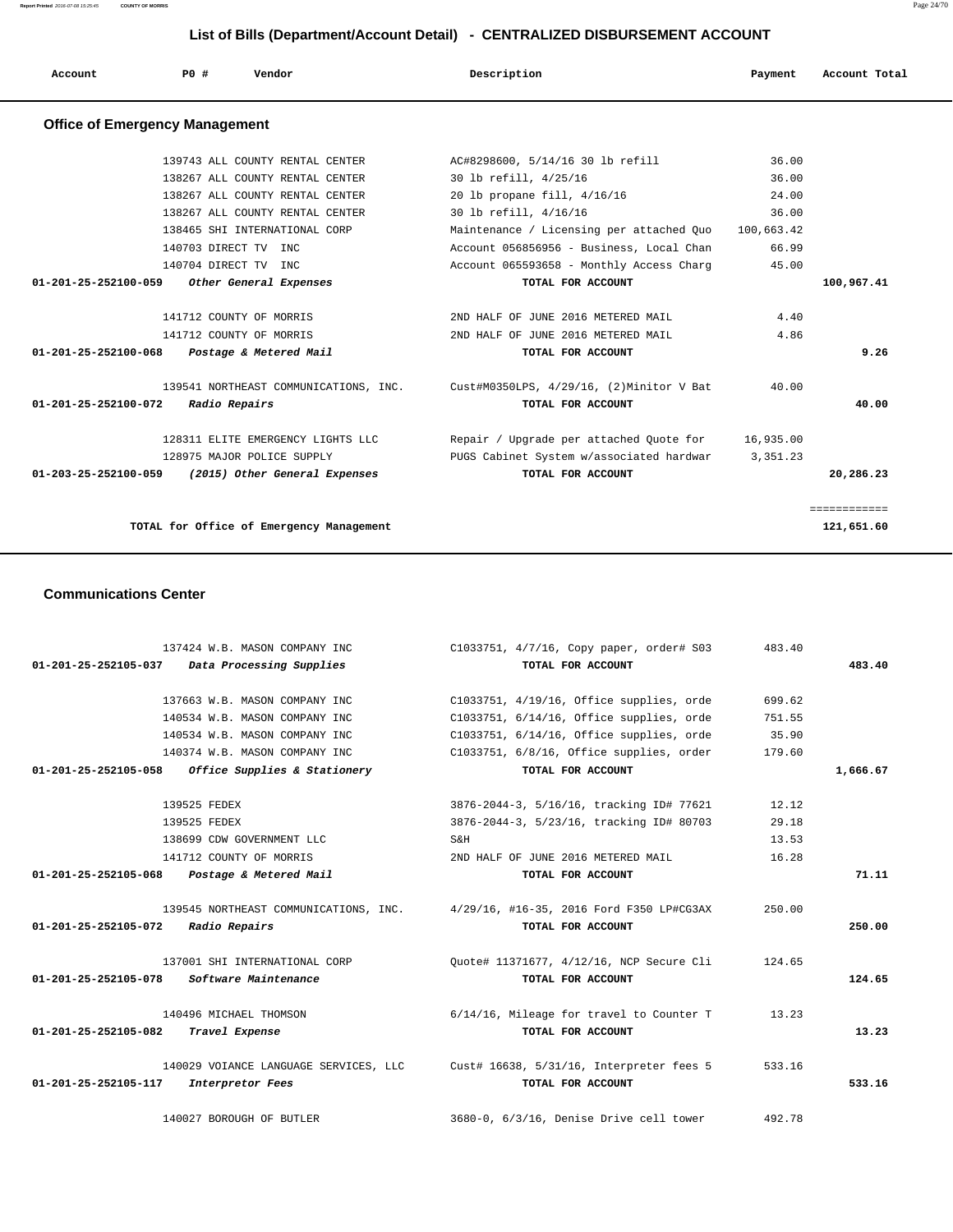**Report Printed** 2016-07-08 15:25:45 **COUNTY OF MORRIS** Page 25/70

# **List of Bills (Department/Account Detail) - CENTRALIZED DISBURSEMENT ACCOUNT**

| Account                      | PO#                | Vendor                                   | Description                                 | Payment  | Account Total            |
|------------------------------|--------------------|------------------------------------------|---------------------------------------------|----------|--------------------------|
| <b>Communications Center</b> |                    |                                          |                                             |          |                          |
|                              |                    | 140531 JERSEY CENTRAL POWER & LIGHT      | 100 100 194 933, 6/16/16, High Ridge Rd     | 495.82   |                          |
|                              |                    | 140531 JERSEY CENTRAL POWER & LIGHT      | 100 097 920 035, 6/16/16, W Springtown R    | 404.27   |                          |
|                              |                    | 140531 JERSEY CENTRAL POWER & LIGHT      | 100 097 970 519, 6/20/16, W Hanover Dr R    | 1,070.64 |                          |
| 01-201-25-252105-137         | Electricity        |                                          | TOTAL FOR ACCOUNT                           |          | 2,967.96                 |
|                              |                    | 139563 INSTITUTE FOR FORENSIC PSYCHOLOGY | 5/17/16, Psychological Examinations and     | 350.00   |                          |
|                              |                    | 139528 INSTITUTE FOR FORENSIC PSYCHOLOGY | 5/4/16, Psychological Examinations and R    | 135.00   |                          |
| 01-201-25-252105-189         | Medical            |                                          | TOTAL FOR ACCOUNT                           |          | 485.00                   |
|                              |                    | 140028 FF1 PROFESSIONAL SAFETY SERVICES  | $6/1/16$ , Boots for D. Smith               | 71.24    |                          |
|                              |                    | 140546 FF1 PROFESSIONAL SAFETY SERVICES  | $6/14/16$ , Shirts, job shirt, boots for J. | 434.17   |                          |
|                              | 140483 JOHN FAENZA |                                          | 5/23/16, Launder 46lbs uniforms             | 44.40    |                          |
| 01-201-25-252105-202         |                    | Uniform And Accessories                  | TOTAL FOR ACCOUNT                           |          | 549.81                   |
|                              |                    | 137667 CDW GOVERNMENT LLC                | Quote# 1BMZXYJ, 5/2/16, Visiontek 7pt Hi    | 1,068.20 |                          |
|                              |                    | 140192 JOHNATHAN ROMEO                   | 5/21/16, Oster Digital Oven                 | 213.99   |                          |
|                              |                    | 138987 CDW GOVERNMENT LLC                | Quote# 1BN4WXL, 5/19/16, Asus RT-N66U WL    | 99.13    |                          |
|                              |                    | 138987 CDW GOVERNMENT LLC                | Quote# 1BN4WXL, 5/19/16, Dell USB 3.0 to    | 67.82    |                          |
|                              |                    | 138699 CDW GOVERNMENT LLC                | Ouote# HBWF496, 5/13/16, Plantronics Oui    | 385.06   |                          |
|                              |                    | 138699 CDW GOVERNMENT LLC                |                                             | 59.24    |                          |
|                              |                    | 138694 CDW GOVERNMENT LLC                | Ouote#1BN26HL, 5/10/16, Startech Mini Di    | 121.72   |                          |
| 01-201-25-252105-258         | Equipment          |                                          | TOTAL FOR ACCOUNT                           |          | 2,015.16                 |
|                              |                    |                                          |                                             |          |                          |
|                              |                    | TOTAL for Communications Center          |                                             |          | ============<br>9,160.15 |

### **County Medical Examiner Office**

|              | 54.23    | Cust#C1033751, 5/11/16               | 138706 W.B. MASON COMPANY INC                         |
|--------------|----------|--------------------------------------|-------------------------------------------------------|
|              | 56.26    | Cust#C1033751, 5/11/16               | 138706 W.B. MASON COMPANY INC                         |
| 110.49       |          | TOTAL FOR ACCOUNT                    | Office Supplies & Stationery<br>01-201-25-254100-058  |
|              | 36.88    | AC#164215938, 6/13/16, Case 14160386 | 140411 FEDEX                                          |
|              | 19.25    | 2ND HALF OF JUNE 2016 METERED MAIL   | 141712 COUNTY OF MORRIS                               |
| 56.13        |          | TOTAL FOR ACCOUNT                    | 01-201-25-254100-068<br>Postage & Metered Mail        |
|              | 4,388.00 | Morris Toxicology, 5/16              | 140515 NMS LABS                                       |
|              | 1,441.00 | Sussex Toxicology, 5/16              | 140515 NMS LABS                                       |
|              | 1,614.00 | Warren Toxicology, 5/16              | 140515 NMS LABS                                       |
| 7,443.00     |          | TOTAL FOR ACCOUNT                    | <i>Other Outside Services</i><br>01-201-25-254100-084 |
| :=========== |          |                                      |                                                       |
| 7,609.62     |          |                                      | TOTAL for County Medical Examiner Office              |

### **County Sheriff's Department**

| 134821 MC DETECTIVES ASSOCIATION                     | Membership Dues "2016", Inv dtd 1/30/16  | 100.00 |        |
|------------------------------------------------------|------------------------------------------|--------|--------|
| Associations and Memberships<br>01-201-25-270100-023 | TOTAL FOR ACCOUNT                        |        | 100.00 |
|                                                      |                                          |        |        |
| 138734 SERVO GROUP                                   | Max Englert, Doug Meyer, Douglas Laird w | 900.00 |        |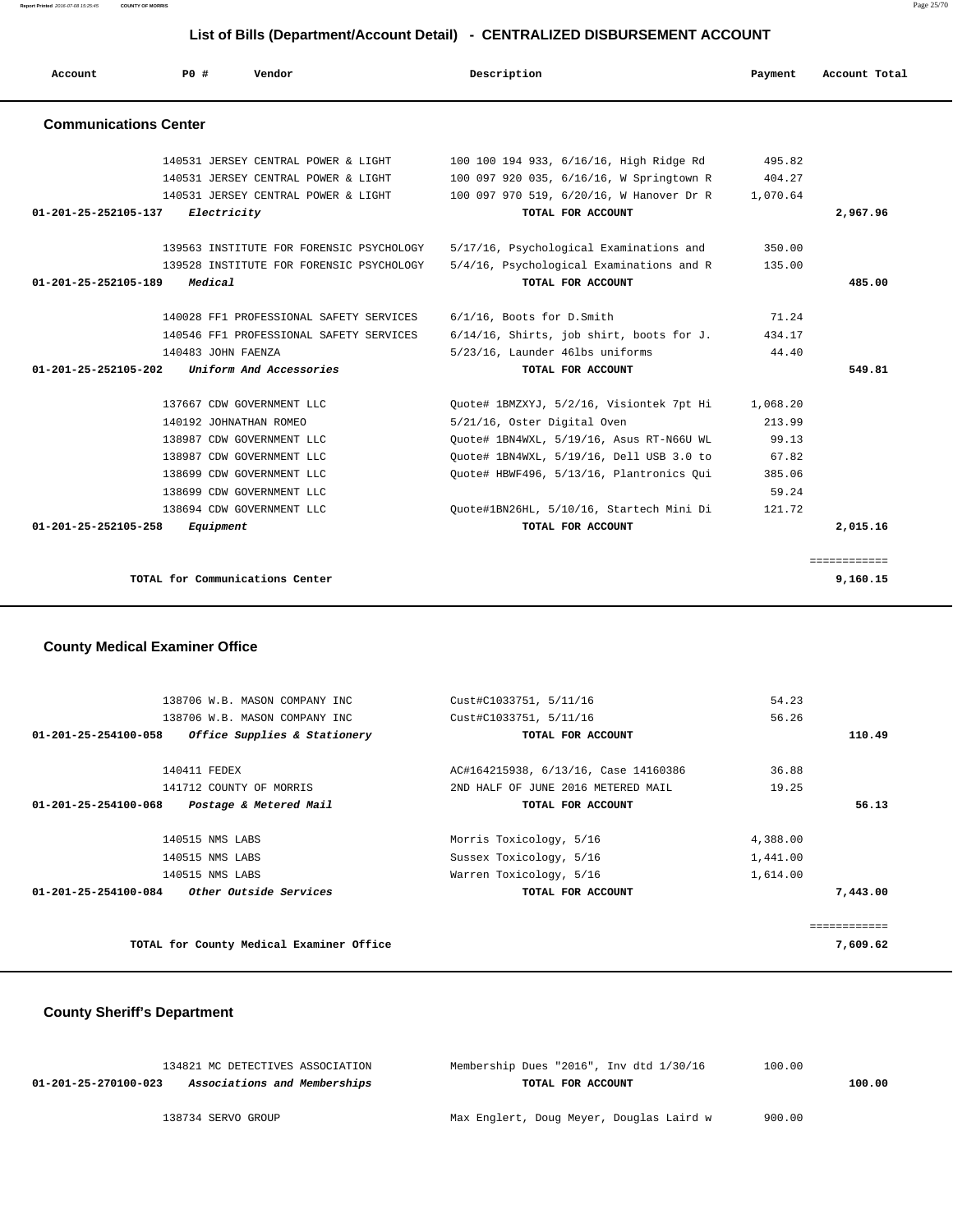**Report Printed** 2016-07-08 15:25:45 **COUNTY OF MORRIS** Page 26/70

|                                    | List of Bills (Department/Account Detail) - CENTRALIZED DISBURSEMENT ACCOUNT |                                                                                |                                                                                     |                 |               |  |  |
|------------------------------------|------------------------------------------------------------------------------|--------------------------------------------------------------------------------|-------------------------------------------------------------------------------------|-----------------|---------------|--|--|
| Account                            | <b>PO #</b>                                                                  | Vendor                                                                         | Description                                                                         | Payment         | Account Total |  |  |
| <b>County Sheriff's Department</b> |                                                                              |                                                                                |                                                                                     |                 |               |  |  |
| 01-201-25-270100-039               |                                                                              | Education Schools & Training                                                   | TOTAL FOR ACCOUNT                                                                   |                 | 1,622.00      |  |  |
|                                    | 139611 RIOS' ENGRAVING                                                       |                                                                                | Wall Nameplate - William Schievella/Unde                                            | 145.00          |               |  |  |
| 01-201-25-270100-058               |                                                                              | Office Supplies & Stationery                                                   | TOTAL FOR ACCOUNT                                                                   |                 | 145.00        |  |  |
|                                    | 139590 GRAINGER                                                              |                                                                                | ITEM #4JG03 Disposable Respirator, N100-                                            | 153.60          |               |  |  |
| 01-201-25-270100-059               |                                                                              | Other General Expenses                                                         | TOTAL FOR ACCOUNT                                                                   |                 | 153.60        |  |  |
|                                    |                                                                              | 140134 OFFICE CONCEPTS GROUP, INC.                                             | Cartridges/D.Ackerman, Inv dtd 5/3/16, A                                            | 112.35          |               |  |  |
|                                    |                                                                              | 140134 OFFICE CONCEPTS GROUP, INC.                                             | Labels/D.Ackerman, Inv dtd 5/24/16, Acct                                            | 66.39           |               |  |  |
|                                    |                                                                              | 140134 OFFICE CONCEPTS GROUP, INC.                                             | Cartridges/K.Lehman, Inv dtd 5/3/16, Acc                                            | 626.08          |               |  |  |
|                                    |                                                                              | 140134 OFFICE CONCEPTS GROUP, INC.                                             | CREDIT - #C633059-0 (Toner Item #BRT-TN4                                            | $-60.88$        |               |  |  |
| 01-201-25-270100-064               |                                                                              | Photographic Suppies                                                           | TOTAL FOR ACCOUNT                                                                   |                 | 743.94        |  |  |
|                                    |                                                                              | 141712 COUNTY OF MORRIS                                                        | 2ND HALF OF JUNE 2016 METERED MAIL                                                  | 711.54          |               |  |  |
| 01-201-25-270100-068               |                                                                              | Postage & Metered Mail                                                         | TOTAL FOR ACCOUNT                                                                   |                 | 711.54        |  |  |
|                                    |                                                                              | 140117 U.S. SECURITY ASSOCIATES, INC.                                          | GUARDS - 4/22/16-4/28/16, Acct #25197                                               | 2,751.36        |               |  |  |
|                                    |                                                                              | 140117 U.S. SECURITY ASSOCIATES, INC.                                          | GUARDS - 5/6/16 - 5/12/16, Acct #25197,                                             | 3,427.68        |               |  |  |
|                                    |                                                                              | 140117 U.S. SECURITY ASSOCIATES, INC.                                          | GUARDS - 5/13/16 - 5/19/16, Acct #25197,                                            | 3,450.01        |               |  |  |
|                                    |                                                                              | 140117 U.S. SECURITY ASSOCIATES, INC.                                          | GUARDS - 5/20/16 - 5/26/16, Inv dtd 5/26                                            | 3,378.37        |               |  |  |
| 01-201-25-270100-084               |                                                                              | Other Outside Services                                                         | TOTAL FOR ACCOUNT                                                                   |                 | 13,007.42     |  |  |
|                                    |                                                                              | 140369 W.B. MASON COMPANY INC                                                  | Admin Supplies - K.Lehman, Cust #C103375                                            | 205.79          |               |  |  |
|                                    |                                                                              | 140369 W.B. MASON COMPANY INC                                                  | Legal Supplies - D. Blank, Cust #C103375                                            | 1,065.75        |               |  |  |
|                                    |                                                                              | 140369 W.B. MASON COMPANY INC                                                  | Admin Supplies - K. Lehman, Cust #C10337                                            | 28.54           |               |  |  |
|                                    |                                                                              | 140369 W.B. MASON COMPANY INC                                                  | Admin Supplies - K. Lehman, Cust #C10337                                            | 13.11           |               |  |  |
|                                    |                                                                              | 140369 W.B. MASON COMPANY INC                                                  | Admin Supplies - K. Lehman, Cust #C10337                                            | 148.14          |               |  |  |
|                                    |                                                                              | 140369 W.B. MASON COMPANY INC                                                  | CIS Supplies - K. Rogers, Cust #C1033751                                            | 513.46          |               |  |  |
|                                    |                                                                              | 140369 W.B. MASON COMPANY INC                                                  | Warrants - S. Sepulveda, Cust #C1033751,                                            | 1,508.31        |               |  |  |
|                                    |                                                                              | 140369 W.B. MASON COMPANY INC                                                  | CREDIT - Credit #CR3152253 for Inv #1346                                            | $-25.60$        |               |  |  |
| 01-201-25-270100-095               |                                                                              | Other Administrative Supplies                                                  | TOTAL FOR ACCOUNT                                                                   |                 | 3,457.50      |  |  |
|                                    |                                                                              | 140044 VERIZON WIRELESS                                                        | $442002049 - 00001 - 4/24/16 - 5/23/16$ , In                                        | 816.84          |               |  |  |
| 01-201-25-270100-161               |                                                                              | <i>Communications Equipment</i>                                                | TOTAL FOR ACCOUNT                                                                   |                 | 816.84        |  |  |
|                                    |                                                                              | 140042 RICOH AMERICAS CORPORATION                                              | Ricoh (1) #M301SP Copier, S/N V820560218                                            | 178.32          |               |  |  |
|                                    |                                                                              | 140042 RICOH AMERICAS CORPORATION                                              | Ricoh (1) #M301SP Copier, S/N V8205602183                                           | 178.32          |               |  |  |
|                                    |                                                                              | 140042 RICOH AMERICAS CORPORATION                                              | Ricoh (7) #MP4002SP & (2)Ricoh MP2352SP                                             | 5,333.65        |               |  |  |
|                                    |                                                                              | 140042 RICOH AMERICAS CORPORATION                                              | Ricoh (1) MP301SPF Copier, S/N V82505501                                            | 178.32          |               |  |  |
| 01-201-25-270100-164               |                                                                              | Office Machines - Rental                                                       | TOTAL FOR ACCOUNT                                                                   |                 | 5,868.61      |  |  |
|                                    |                                                                              | 139394 UNIVERSAL UNIFORM SALES CO INC                                          | S. RICE - Emblems/Alterations, POS #2-26                                            | 47.50           |               |  |  |
|                                    |                                                                              | 139394 UNIVERSAL UNIFORM SALES CO INC                                          | DEPT - Handcuffs, POS #2-26209, Inv dtd                                             | 150.00          |               |  |  |
|                                    |                                                                              | 139394 UNIVERSAL UNIFORM SALES CO INC                                          | J. FRANK-PARRILLO - Emblems/Alterations,                                            | 40.00           |               |  |  |
|                                    |                                                                              | 139394 UNIVERSAL UNIFORM SALES CO INC                                          | E. CROOKER - Boots, POS #1-31750, Inv dt                                            | 80.00           |               |  |  |
|                                    |                                                                              | 139394 UNIVERSAL UNIFORM SALES CO INC                                          | J. ROSPOND - Emblems/Alternations, POS #                                            | 81.00           |               |  |  |
|                                    |                                                                              | 139394 UNIVERSAL UNIFORM SALES CO INC                                          | G. WESTENBERGER - Alterations, POS #2-26                                            | 40.00           |               |  |  |
|                                    |                                                                              | 137783 ATLANTIC TACTICAL OF NJ, INC.                                           | (8) EIGHT - Second Chance Extra Apex2 Ca                                            | 2,612.61        |               |  |  |
|                                    |                                                                              | 140127 UNIVERSAL UNIFORM SALES CO INC                                          | R. KELLY - Shirts/Police Equipment, POS                                             | 82.95           |               |  |  |
|                                    |                                                                              | 140127 UNIVERSAL UNIFORM SALES CO INC                                          | M. CHIAROLANZA - Badge Pin/wallet clip,                                             | 150.00          |               |  |  |
|                                    |                                                                              | 140127 UNIVERSAL UNIFORM SALES CO INC<br>140127 UNIVERSAL UNIFORM SALES CO INC | J. ROSPOND - Badge Pin/Wallet Clip, POS<br>T. SOMERVILLE - Delivery bag, POS #2-262 | 150.00<br>94.99 |               |  |  |
|                                    |                                                                              | 140127 UNIVERSAL UNIFORM SALES CO INC                                          | D. KENNY - Alterations, Inv dtd 5/9/16                                              | 44.50           |               |  |  |
|                                    |                                                                              | 140127 UNIVERSAL UNIFORM SALES CO INC                                          | D. MARSHELL - Shirt, POS #2-26337, Inv d                                            | 55.00           |               |  |  |

140127 UNIVERSAL UNIFORM SALES CO INC D. THORNTON - Pants, POS #2-26323, Inv d 100.00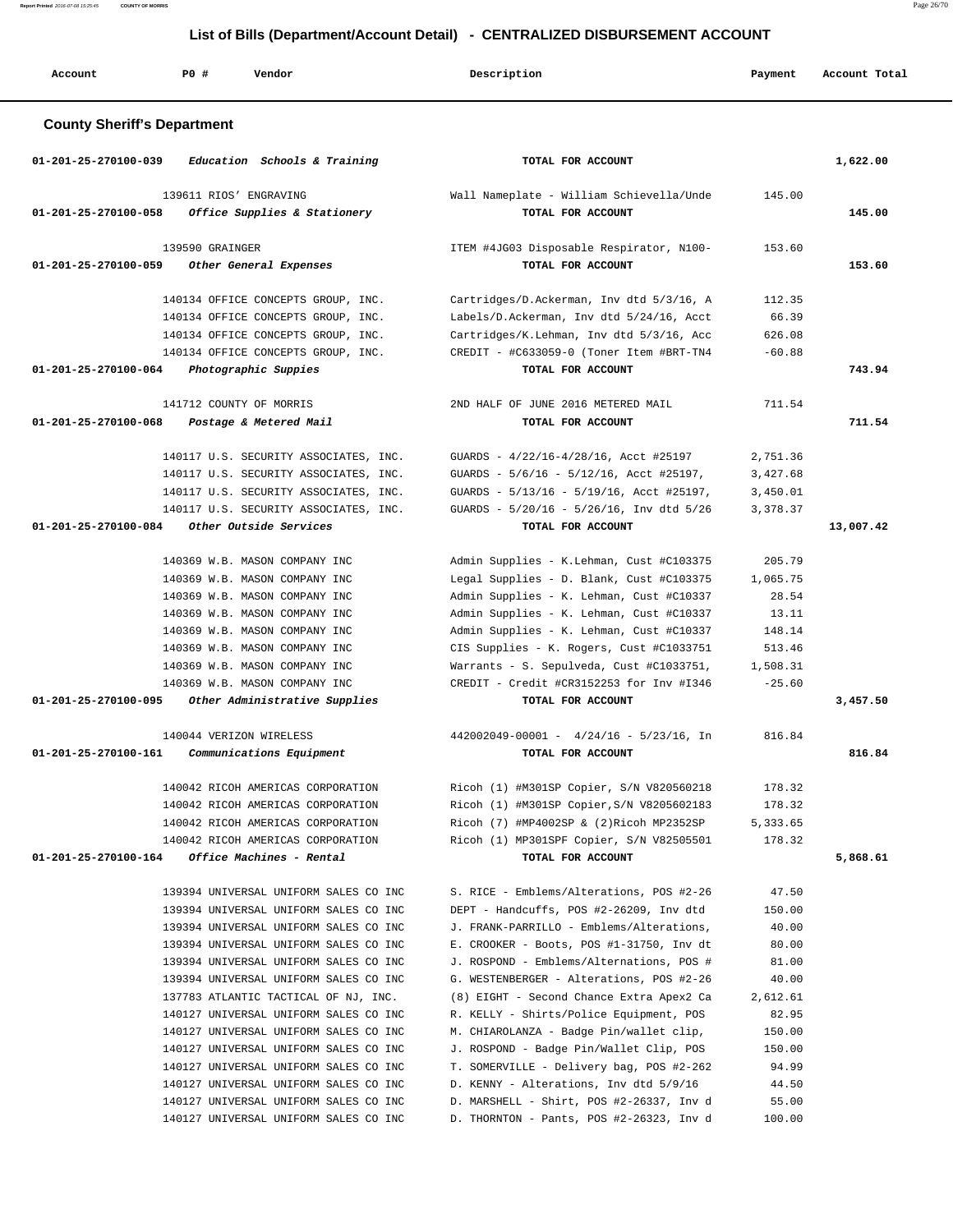| <b>County Sheriff's Department</b> | 140127 UNIVERSAL UNIFORM SALES CO INC<br>140127 UNIVERSAL UNIFORM SALES CO INC<br>140248 UNIVERSAL UNIFORM SALES CO INC<br>140248 UNIVERSAL UNIFORM SALES CO INC<br>140248 UNIVERSAL UNIFORM SALES CO INC<br>140236 UNIVERSAL UNIFORM SALES CO INC<br>140236 UNIVERSAL UNIFORM SALES CO INC<br>140236 UNIVERSAL UNIFORM SALES CO INC<br>140236 UNIVERSAL UNIFORM SALES CO INC |                                       | M. CHIAROLANZA - Alterations/Emblems, In<br>L. FLYNN - Boots, POS #2-26524, Inv dtd<br>T. SOMERVILLE - Jacket, POS#2-26374, Inv<br>G. MAROTTA - Alterations, POS#2-26388, I<br>DEPT - Glove Case, POS#1-31929, Inv dtd<br>M. CARBONE - Shirts/Boots, POS#2-25260,<br>J. VANVALEN - Shirts/Boots, POS#2-25261, | 24.00<br>199.00<br>89.00<br>12.00<br>28.00<br>647.00 |                           |
|------------------------------------|-------------------------------------------------------------------------------------------------------------------------------------------------------------------------------------------------------------------------------------------------------------------------------------------------------------------------------------------------------------------------------|---------------------------------------|---------------------------------------------------------------------------------------------------------------------------------------------------------------------------------------------------------------------------------------------------------------------------------------------------------------|------------------------------------------------------|---------------------------|
|                                    |                                                                                                                                                                                                                                                                                                                                                                               |                                       |                                                                                                                                                                                                                                                                                                               |                                                      |                           |
|                                    |                                                                                                                                                                                                                                                                                                                                                                               |                                       |                                                                                                                                                                                                                                                                                                               |                                                      |                           |
|                                    |                                                                                                                                                                                                                                                                                                                                                                               |                                       |                                                                                                                                                                                                                                                                                                               |                                                      |                           |
|                                    |                                                                                                                                                                                                                                                                                                                                                                               |                                       |                                                                                                                                                                                                                                                                                                               |                                                      |                           |
|                                    |                                                                                                                                                                                                                                                                                                                                                                               |                                       |                                                                                                                                                                                                                                                                                                               |                                                      |                           |
|                                    |                                                                                                                                                                                                                                                                                                                                                                               |                                       |                                                                                                                                                                                                                                                                                                               |                                                      |                           |
|                                    |                                                                                                                                                                                                                                                                                                                                                                               |                                       |                                                                                                                                                                                                                                                                                                               |                                                      |                           |
|                                    |                                                                                                                                                                                                                                                                                                                                                                               |                                       |                                                                                                                                                                                                                                                                                                               | 647.00                                               |                           |
|                                    |                                                                                                                                                                                                                                                                                                                                                                               |                                       | M. MCMAHON - Shirts/Boots, POS#2-25263,                                                                                                                                                                                                                                                                       | 647.00                                               |                           |
|                                    |                                                                                                                                                                                                                                                                                                                                                                               |                                       | F. PEREZ - Shirts/Boots, POS#2-25264, In                                                                                                                                                                                                                                                                      | 647.00                                               |                           |
|                                    |                                                                                                                                                                                                                                                                                                                                                                               | 140236 UNIVERSAL UNIFORM SALES CO INC | E. TOMASINI - Shirts/Boots, POS#2-25265,                                                                                                                                                                                                                                                                      | 657.00                                               |                           |
|                                    | 140236 UNIVERSAL UNIFORM SALES CO INC                                                                                                                                                                                                                                                                                                                                         |                                       | E. HANNA - Shirts/Boots, POS#2-25266, In                                                                                                                                                                                                                                                                      | 647.00                                               |                           |
|                                    | 140236 UNIVERSAL UNIFORM SALES CO INC                                                                                                                                                                                                                                                                                                                                         |                                       | R. JEANETTE - Pant's/Shirt, POS#2-25954,                                                                                                                                                                                                                                                                      | 105.00                                               |                           |
|                                    | 140236 UNIVERSAL UNIFORM SALES CO INC                                                                                                                                                                                                                                                                                                                                         |                                       | J. COLEMAN - Shirts/Hat, Inv dtd 5/21/16                                                                                                                                                                                                                                                                      | 207.00                                               |                           |
|                                    | 140236 UNIVERSAL UNIFORM SALES CO INC                                                                                                                                                                                                                                                                                                                                         |                                       | R. BOSLAND - Shirts/Hat, Inv dtd 5/25/16                                                                                                                                                                                                                                                                      | 207.00                                               |                           |
|                                    | 140236 UNIVERSAL UNIFORM SALES CO INC                                                                                                                                                                                                                                                                                                                                         |                                       | G. LIRANZO - Shirts/Hat, Inv dtd 5/23/16                                                                                                                                                                                                                                                                      | 207.00                                               |                           |
|                                    | 140236 UNIVERSAL UNIFORM SALES CO INC                                                                                                                                                                                                                                                                                                                                         |                                       | N. RICCIOTTI - Shirts/Hat, Inv dtd 5/20/                                                                                                                                                                                                                                                                      | 287.00                                               |                           |
|                                    | 140236 UNIVERSAL UNIFORM SALES CO INC                                                                                                                                                                                                                                                                                                                                         |                                       | T. PALAZZOLO - Shirts/Hat/Accessories, I                                                                                                                                                                                                                                                                      | 213.00                                               |                           |
|                                    | 140236 UNIVERSAL UNIFORM SALES CO INC                                                                                                                                                                                                                                                                                                                                         |                                       | R. GIORDANO - Shirts/Hat, Inv dtd 5/25/1                                                                                                                                                                                                                                                                      | 207.00                                               |                           |
|                                    | 140236 UNIVERSAL UNIFORM SALES CO INC                                                                                                                                                                                                                                                                                                                                         |                                       | D. RIBAUDO - Shirts/Hat, Inv dtd 5/20/16                                                                                                                                                                                                                                                                      | 207.00                                               |                           |
|                                    | 140236 UNIVERSAL UNIFORM SALES CO INC                                                                                                                                                                                                                                                                                                                                         |                                       | R. MONOCO - Shirts/Hat/Accessories, Inv                                                                                                                                                                                                                                                                       | 213.00                                               |                           |
|                                    | 140236 UNIVERSAL UNIFORM SALES CO INC                                                                                                                                                                                                                                                                                                                                         |                                       | M. MCMAHON - Corporal Emblems/Alteration                                                                                                                                                                                                                                                                      | 120.00                                               |                           |
|                                    | 140043 CALEA                                                                                                                                                                                                                                                                                                                                                                  |                                       | KAYLA JOHNSON - ITEM #1-499, Inv dtd 6/1                                                                                                                                                                                                                                                                      | 16.00                                                |                           |
|                                    | 140043 CALEA                                                                                                                                                                                                                                                                                                                                                                  |                                       | SHIPPING & HANDLING                                                                                                                                                                                                                                                                                           | 7.00                                                 |                           |
| 01-201-25-270100-202               | Uniform And Accessories                                                                                                                                                                                                                                                                                                                                                       |                                       | TOTAL FOR ACCOUNT                                                                                                                                                                                                                                                                                             |                                                      | 10,073.55                 |
|                                    | 139678 TREASURER-STATE OF NJ                                                                                                                                                                                                                                                                                                                                                  |                                       | Billing $6/1/16 - 10/31/16$ , Inv dtd $5/25/$                                                                                                                                                                                                                                                                 | 84.00                                                |                           |
| 01-201-25-270100-203               | X-Ray & Medical Supplies                                                                                                                                                                                                                                                                                                                                                      |                                       | TOTAL FOR ACCOUNT                                                                                                                                                                                                                                                                                             |                                                      | 84.00                     |
|                                    | 129560 SIG SAUER INC.                                                                                                                                                                                                                                                                                                                                                         |                                       | Cust #723423/Craig Brooks; , Inv dtd 11                                                                                                                                                                                                                                                                       | 250.00                                               |                           |
|                                    | 129560 SIG SAUER INC.                                                                                                                                                                                                                                                                                                                                                         |                                       | Cust #723424/Doug Laird; SAME AS ABOVE                                                                                                                                                                                                                                                                        | 250.00                                               |                           |
|                                    | 129560 SIG SAUER INC.                                                                                                                                                                                                                                                                                                                                                         |                                       | Cust #423432/Doug Meyers; SAME AS ABOVE                                                                                                                                                                                                                                                                       | 250.00                                               |                           |
| 01-203-25-270100-039               |                                                                                                                                                                                                                                                                                                                                                                               | (2015) Education Schools & Training   | TOTAL FOR ACCOUNT                                                                                                                                                                                                                                                                                             |                                                      | 750.00                    |
|                                    | 138735 STATE TOXICOLOGY LABORATORY                                                                                                                                                                                                                                                                                                                                            |                                       | 12/24/15 Recruits in the Academy, Inv dt                                                                                                                                                                                                                                                                      | 405.00                                               |                           |
|                                    | 139609 STAPLES ADVANTAGE                                                                                                                                                                                                                                                                                                                                                      |                                       | Jump Starter - K-9 D. Bonfanti, Inv dtd                                                                                                                                                                                                                                                                       | 82.89                                                |                           |
|                                    | 139609 STAPLES ADVANTAGE                                                                                                                                                                                                                                                                                                                                                      |                                       | Sign Dsk Standard w/BLK Holder, K-9 D. B                                                                                                                                                                                                                                                                      | 16.72                                                |                           |
|                                    | 139609 STAPLES ADVANTAGE                                                                                                                                                                                                                                                                                                                                                      |                                       |                                                                                                                                                                                                                                                                                                               | 16.72                                                |                           |
|                                    | 139609 STAPLES ADVANTAGE                                                                                                                                                                                                                                                                                                                                                      |                                       |                                                                                                                                                                                                                                                                                                               | 16.72                                                |                           |
|                                    | 139609 STAPLES ADVANTAGE                                                                                                                                                                                                                                                                                                                                                      |                                       |                                                                                                                                                                                                                                                                                                               | 16.72                                                |                           |
|                                    | 139609 STAPLES ADVANTAGE                                                                                                                                                                                                                                                                                                                                                      |                                       |                                                                                                                                                                                                                                                                                                               | 16.72                                                |                           |
|                                    | 139609 STAPLES ADVANTAGE                                                                                                                                                                                                                                                                                                                                                      |                                       |                                                                                                                                                                                                                                                                                                               | 16.72                                                |                           |
|                                    | 139609 STAPLES ADVANTAGE                                                                                                                                                                                                                                                                                                                                                      |                                       |                                                                                                                                                                                                                                                                                                               | 16.72                                                |                           |
| 01-203-25-270100-059               | (2015) Other General Expenses                                                                                                                                                                                                                                                                                                                                                 |                                       | TOTAL FOR ACCOUNT                                                                                                                                                                                                                                                                                             |                                                      | 604.93                    |
|                                    |                                                                                                                                                                                                                                                                                                                                                                               |                                       |                                                                                                                                                                                                                                                                                                               |                                                      |                           |
|                                    | TOTAL for County Sheriff's Department                                                                                                                                                                                                                                                                                                                                         |                                       |                                                                                                                                                                                                                                                                                                               |                                                      | ============<br>38,138.93 |

### **County Prosecutor's Office**

| 139760 BERYL SKOG      | Regular On Call - May 20165 | 76.00 |
|------------------------|-----------------------------|-------|
| 139760 BERYL SKOG      | Wknd/Holiday                | 18.50 |
| 139756 BETTY ANN DERCO | Reg.On Call-May 2016        | 36.00 |
| 139756 BETTY ANN DERCO | Wknd/Holidav                | 19.50 |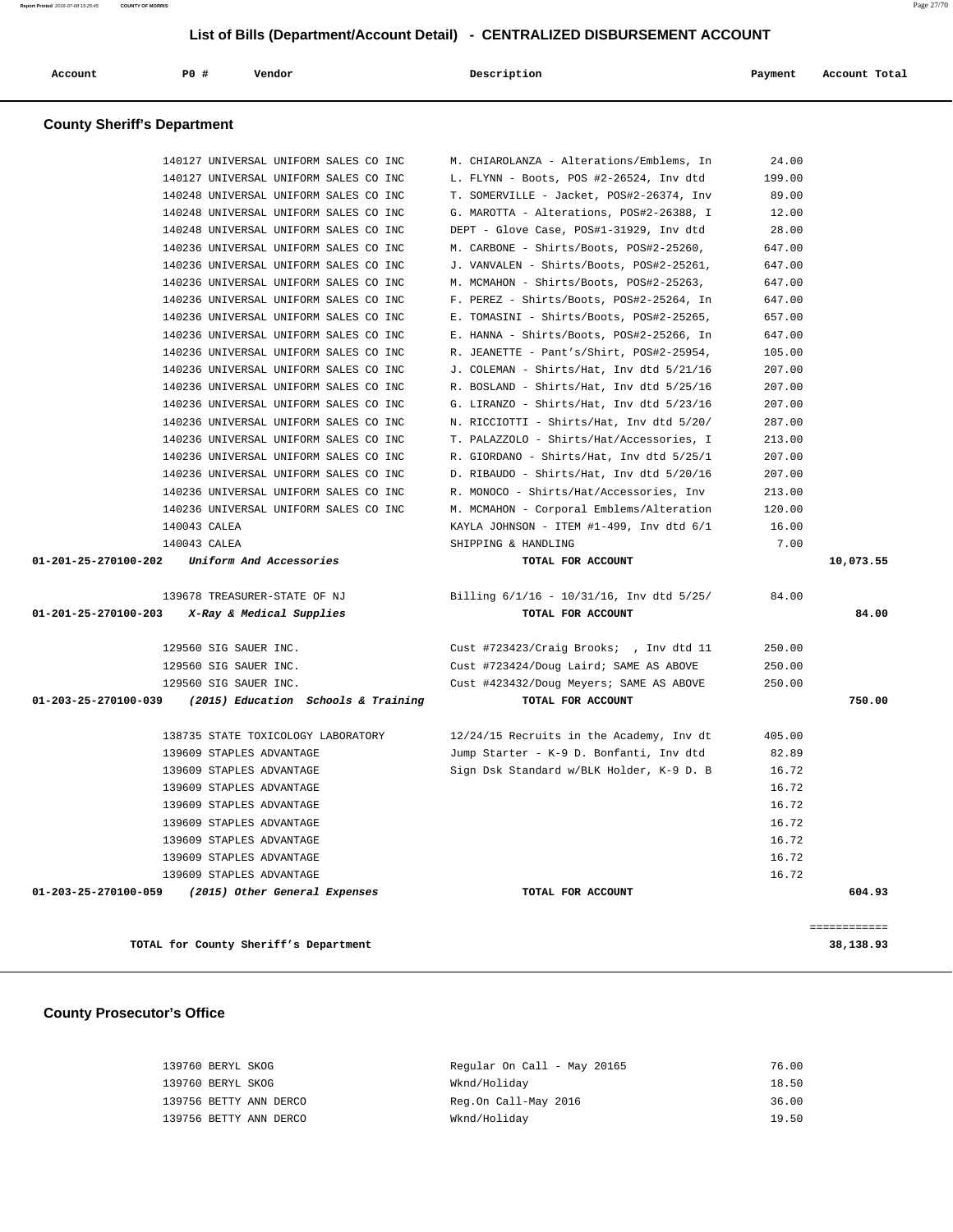**Report Printed** 2016-07-08 15:25:45 **COUNTY OF MORRIS** Page 28/70  **List of Bills (Department/Account Detail) - CENTRALIZED DISBURSEMENT ACCOUNT**

| Account              | P0 #<br>Vendor                                          | Description                                                  | Payment         | Account Total |
|----------------------|---------------------------------------------------------|--------------------------------------------------------------|-----------------|---------------|
|                      | <b>County Prosecutor's Office</b>                       |                                                              |                 |               |
|                      | 139757 DOROTHY DIFABIO                                  | Wknd/Holiday                                                 | 19.00           |               |
|                      | 139757 DOROTHY DIFABIO                                  | Supplemental Case Pay-#160524MRMM14                          | 75.00           |               |
|                      | 139759 JAIME SHANAPHY                                   | Regular On Call - May 2016                                   | 35.20           |               |
|                      | 139759 JAIME SHANAPHY                                   | Wknd/Holiday                                                 | 20.50           |               |
|                      | 139761 JUNE WITTY                                       | Regular On Call - May 2016                                   | 83.20           |               |
|                      | 139761 JUNE WITTY                                       | Wknd/Holiday                                                 | 24.00           |               |
|                      | 139758 SANDRA HOYER                                     | Regular On Call- April 2016                                  | 25.60           |               |
|                      | 139758 SANDRA HOYER                                     |                                                              | 24.00           |               |
|                      |                                                         | Wknd/Holiday                                                 |                 |               |
| 01-201-25-275100-016 | 139758 SANDRA HOYER<br>Outside Salaries & Wages         | Wknd/Holiday-May 2016<br>TOTAL FOR ACCOUNT                   | 33.00           | 535.10        |
|                      |                                                         |                                                              |                 |               |
|                      | 135469 M.C. DETECTIVES ASSOCIATION                      | 2016 Membership Dues                                         | 100.00          |               |
| 01-201-25-275100-023 | Associations and Memberships                            | TOTAL FOR ACCOUNT                                            |                 | 100.00        |
|                      | 139153 VERIZON WIRELESS                                 | Account #98247157000001 (4/14-5/13/16)                       | 831.06          |               |
|                      | 138811 VERIZON WIRELESS                                 | Account#882249917-00001 (4/10-5/9)                           | 59.70           |               |
|                      | 140099 VERIZON WIRELESS                                 | Account #242004961-00001 (4/24-5/23/16)                      | 9,119.06        |               |
| 01-201-25-275100-031 | Cellular Phones/Pagers                                  | TOTAL FOR ACCOUNT                                            |                 | 10,009.82     |
|                      | 139483 AWARENESS PROTECTIVE                             | Basic Swat Fundamentals (March 28-April                      | 545.00          |               |
|                      |                                                         | A Conversation with Gov. Chris ChristieJu                    |                 |               |
|                      | 139473 MORRIS COUNTY CHAMBER OF                         |                                                              | 150.00          |               |
|                      | 139145 NJ STATE BAR ASSOCIATION                         | NJ White Collar Crime Conference** Prose                     | 127.50          |               |
|                      | 140583 EDWARD ZIENOWICZ                                 | Meal Reimbursement (6/6-6/9/16) NJNEOA C                     | 133.46          |               |
| 01-201-25-275100-039 | 140586 MARTYNA RUMINSKA<br>Education Schools & Training | Meal Reimbursement (6/6-6/9) Naracotics<br>TOTAL FOR ACCOUNT | 116.32          | 1,072.28      |
|                      |                                                         |                                                              |                 |               |
|                      | 140086 JOHNSTON COMMUNICATIONS                          | Fax server maintenance - July                                | 600.00          |               |
| 01-201-25-275100-044 | Equipment Service Agreements                            | TOTAL FOR ACCOUNT                                            |                 | 600.00        |
|                      | 137019 GANN LAW BOOKS                                   | NJ Rules of Evidence- 2016 Edition                           | 5.000.00        |               |
|                      | 137019 GANN LAW BOOKS                                   | Shipping                                                     | 65.50           |               |
|                      | 138809 THOMSON REUTER-WEST                              | Westlaw- Account #1003917278- Appellate                      | 1,482.22        |               |
|                      | 138809 THOMSON REUTER-WEST                              | Westlaw-Law Library-Account#1000176025-                      | 2,597.04        |               |
|                      | 140107 THOMSON REUTER-WEST                              | Account #1000176025 -Online charges - La                     | 2,530.79        |               |
| 01-201-25-275100-050 | Law Books                                               | TOTAL FOR ACCOUNT                                            |                 | 11,675.55     |
|                      | 139470 OFFICE CONCEPTS GROUP, INC.                      | Account #16868 -Misc. Supplies                               | 151.70          |               |
|                      | 139727 W.B. MASON COMPANY INC                           | Account #C1033751 - Misc. Office Supplie                     | 417.83          |               |
|                      | 140087 HELRICK'S INC                                    | 11x14 Black Frames                                           | 173.55          |               |
|                      | 140087 HELRICK'S INC                                    | Freight                                                      | 18.56           |               |
|                      | 140085 PAPER MART INC                                   | Cust.No.47130 - 81/2 x11 Copy Paper                          | 1,234.00        |               |
|                      | 140085 PAPER MART INC                                   | Cust. No. 47130- 81/2x11 Copy Paper (SOD)                    | 246.80          |               |
|                      | 140083 W.B. MASON COMPANY INC                           | Account #C1033751                                            | 343.09          |               |
|                      | 140368 TJ'S SPORTWIDE TROPHY                            | Sales Order #281769 - Plaque plus engrav                     | 110.68          |               |
|                      | 137213 ALPHAGRAPHICS                                    | 11x14 Certificates: Merkler, Preziosi &                      | 35.00           |               |
|                      | 140084 FEDEX                                            | Account #105105762 5/186/2/16)                               | 160.03          |               |
| 01-201-25-275100-058 | Office Supplies & Stationery                            | TOTAL FOR ACCOUNT                                            |                 | 2,891.24      |
|                      |                                                         |                                                              |                 |               |
|                      | 139478 FEDEX<br>139737 FEDEX                            | Account #1051-0576-2 (5/13/16)                               | 29.98<br>357.84 |               |
|                      |                                                         | Account #105105762 5/20-5/26/16                              |                 |               |
|                      | 141712 COUNTY OF MORRIS                                 | 2ND HALF OF JUNE 2016 METERED MAIL                           | 1,186.50        |               |
| 01-201-25-275100-068 | Postage & Metered Mail                                  | TOTAL FOR ACCOUNT                                            |                 | 1,574.32      |
|                      | 140106 COMMUNICATIONS SERVICE                           | Removed radio & emergency equipment- 200                     | 240.00          |               |
| 01-201-25-275100-072 | Radio Repairs                                           | TOTAL FOR ACCOUNT                                            |                 | 240.00        |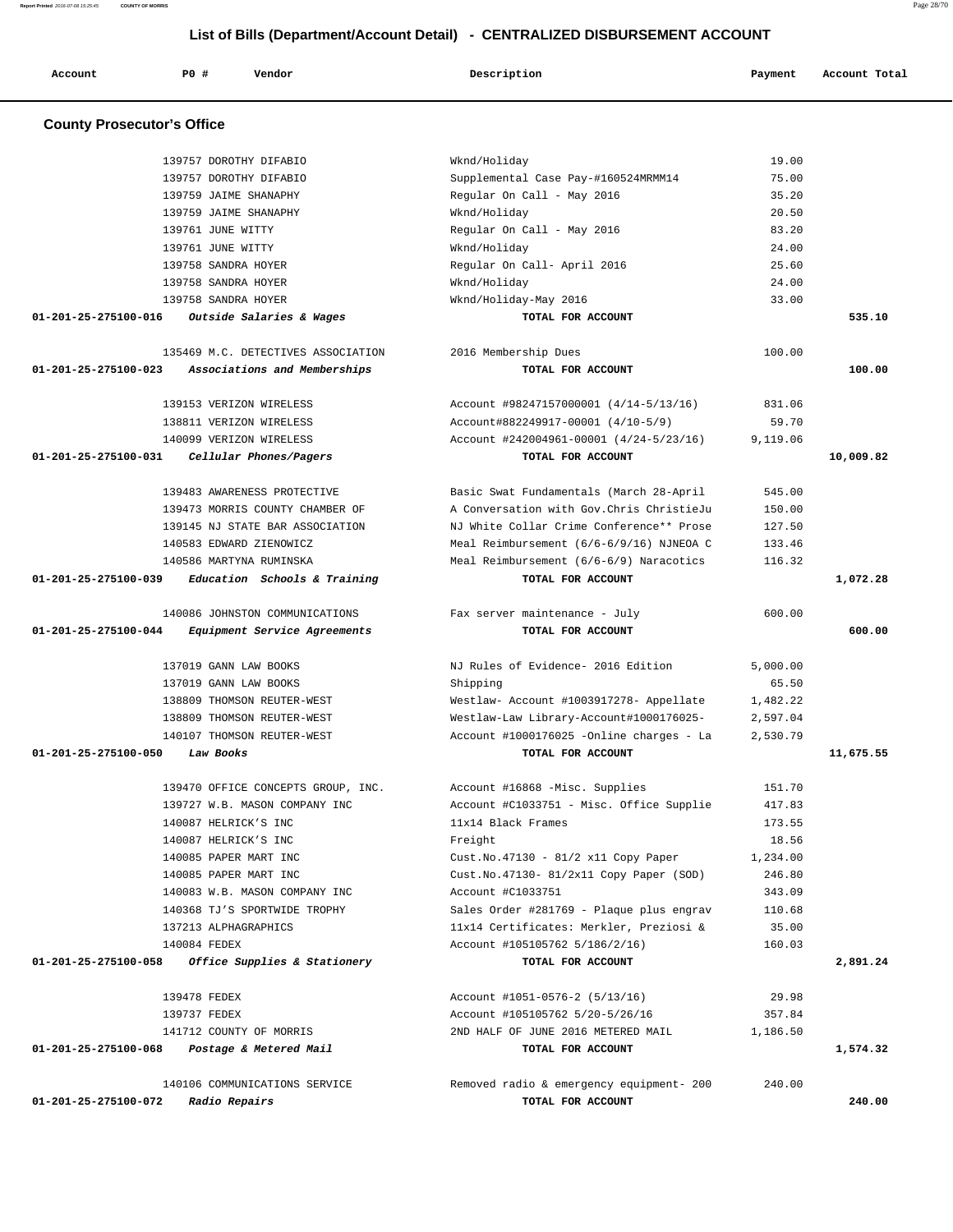**Report Printed** 2016-07-08 15:25:45 **COUNTY OF MORRIS** Page 29/70

| List of Bills (Department/Account Detail) - CENTRALIZED DISBURSEMENT ACCOUNT |                    |                               |                                          |         |               |  |  |
|------------------------------------------------------------------------------|--------------------|-------------------------------|------------------------------------------|---------|---------------|--|--|
| Account                                                                      | PO#                | Vendor                        | Description                              | Payment | Account Total |  |  |
| <b>County Prosecutor's Office</b>                                            |                    |                               |                                          |         |               |  |  |
| 01-201-25-275100-079                                                         |                    | Special Projects              | TOTAL FOR ACCOUNT                        |         | 5,049.04      |  |  |
|                                                                              |                    | 139738 ELITE TRANSCRIPTS INC. | State v Dulio, Wayne ** Requested by AP  | 34.32   |               |  |  |
|                                                                              |                    | 134145 A.R.T. AGENCY, INC     | Expedited Transcript Charge- State v Lui | 83.72   |               |  |  |
|                                                                              |                    | 134145 A.R.T. AGENCY, INC     | ADMIN FEE                                | 15.00   |               |  |  |
|                                                                              |                    | 140088 ELITE TRANSCRIPTS INC. | State v Wayne Dulio ** Req. Agent Gus Am | 416.13  |               |  |  |
| $01 - 201 - 25 - 275100 - 081$                                               | Transcripts        |                               | TOTAL FOR ACCOUNT                        |         | 549.17        |  |  |
|                                                                              | 140451 JOHN SPEIRS |                               | Parking- Bally's Atlantic City- NJNEOA A | 15.00   |               |  |  |
|                                                                              | 140275 N J N E O A |                               | Payment for 2016 Narcotics Training Conf | 752.00  |               |  |  |
|                                                                              |                    | 140542 SPENCE OSAIGBOVO       | NJNEOA Conference - Bally's, Atlantic Ci | 119.06  |               |  |  |
|                                                                              |                    | 140898 JOSEPH NAPURANO        | Taxi- Morristown to Newark Airport (5/15 | 45.00   |               |  |  |
|                                                                              |                    | 140268 KATHRYN KUTEPOW        | Travel Reimbursement to RI Review File ( | 37.00   |               |  |  |
|                                                                              |                    | 141081 CHRISTOPHER SCHELLHORN | Arson for Prosecutors (6/15-6/16/16) Lod | 276.07  |               |  |  |
| 01-201-25-275100-082                                                         |                    | Travel Expense                | TOTAL FOR ACCOUNT                        |         | 1,244.13      |  |  |
|                                                                              |                    | 139152 MEDIA SUPPLY, INC.     | *Ouote #2146 **DVD- Thermal Printing     | 540.00  |               |  |  |

|                                | 139734 MEDIA SUPPLY, INC.                       | Blu-ray 6X dL 50GB DaaLife+ White Hub Th | 240.00    |           |
|--------------------------------|-------------------------------------------------|------------------------------------------|-----------|-----------|
|                                | 139476 U-LINE SHIPPING SUPPLY                   | 15x12x10 Storage File Box 25/300 ** Atte | 104.25    |           |
|                                | 139476 U-LINE SHIPPING SUPPLY                   | Frt.                                     | 36.75     |           |
|                                | 139480 DIRIGO SOFTWARE                          | Item #ARPro10Up Accident Reconstruction  | 286.20    |           |
|                                | 140022 INTEGRATED SYSTEMS & SERVICES            | Invoice for Deposit due for completion o | 3,188.50  |           |
|                                | 140104 VERIZON                                  | Account #973 285-5371 820 57Y (5/14-6/13 | 31.90     |           |
|                                | 139150 VERIZON                                  | Account #973 285-5371 820 57Y 4/14-5/13/ | 31.89     |           |
|                                | 138802 THOMSON REUTER-WEST                      | Account #1000432248- CLEAR Account (Apri | 921.90    |           |
|                                | 140096 CABLEVISION                              | Account #07876-625785-01-9 SOD-2nd Fl    | 251.23    |           |
|                                | 140096 CABLEVISION                              | Account#07876-616338-01-7 MCPO           | 195.59    |           |
|                                | 01-201-25-275100-118 Investigation Expense      | TOTAL FOR ACCOUNT                        |           | 5,828.21  |
|                                |                                                 |                                          |           |           |
|                                | 139787 JOHN BRICK, PHD                          | State v Vanessa Brown- Indictment No.: 1 | 12,650.00 |           |
|                                | 01-201-25-275100-121 Witness Fees And Mileage   | TOTAL FOR ACCOUNT                        |           | 12,650.00 |
|                                |                                                 |                                          |           |           |
|                                | 138763 TREASURER                                | Notice of Motion to Cross-Petition on St | 50.00     |           |
|                                | 01-201-25-275100-126 Court Expenses-Extradition | TOTAL FOR ACCOUNT                        |           | 50.00     |
|                                |                                                 |                                          |           |           |
|                                | 138817 STATE TOXICOLOGY LABORATORY              | Drug Tests for Background 01/15/16       | 90.00     |           |
| 01-201-25-275100-189           | Medical                                         | TOTAL FOR ACCOUNT                        |           | 90.00     |
|                                |                                                 |                                          |           |           |
|                                | 138803 CDW GOVERNMENT LLC                       | Ouote #HCBB504***Garmin NUVI 57LM GPS- F | 523.56    |           |
|                                | 138803 CDW GOVERNMENT LLC                       |                                          | 174.52    |           |
|                                | 138803 CDW GOVERNMENT LLC                       |                                          | 174.52    |           |
| 01-201-25-275100-258 Equipment |                                                 | TOTAL FOR ACCOUNT                        |           | 872.60    |
|                                |                                                 |                                          |           |           |
|                                | 134147 PENN STATE UNIVERSITY                    | Effective Report Writing - 11/9-11/10/15 | 345.00    |           |
| $01 - 203 - 25 - 275100 - 039$ | (2015) Education Schools & Training             | TOTAL FOR ACCOUNT                        |           | 345.00    |
|                                |                                                 |                                          |           |           |

============

TOTAL for County Prosecutor's Office 55,376.46

 **County Jail** 

 133608 NJ COUNTY JAIL WARDENS ASSO. 2016 MEMBERSHIP DUES FOR 2 MEMBERS 500.00  **01-201-25-280100-023 Associations and Memberships TOTAL FOR ACCOUNT 500.00**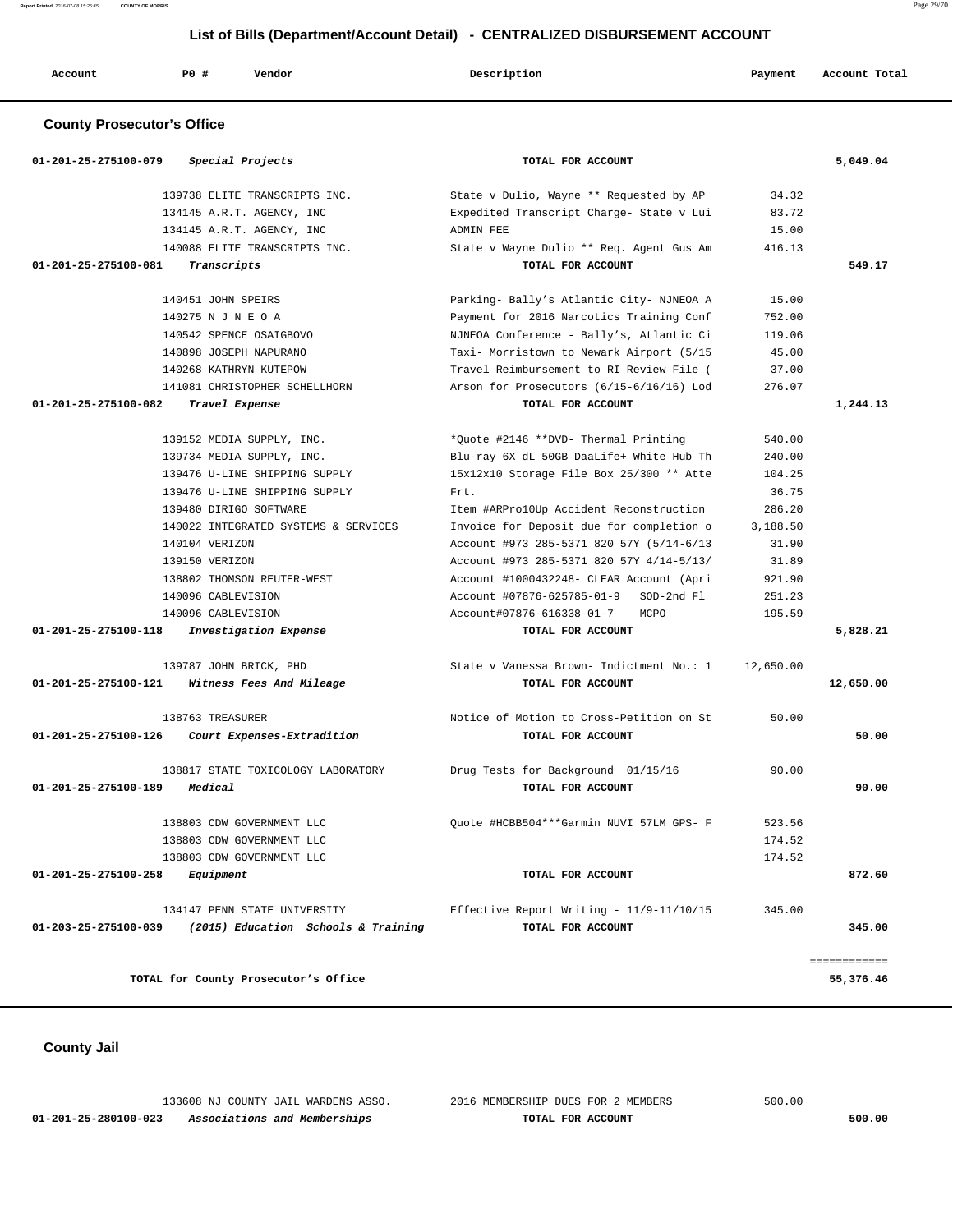139630 PASSAIC COUNTY POLICE ACADEMY TRAINING FOR J.GETCHIUS FROM 5.17.16 TO 100.00 139120 FRED PRYOR SEMINARS TRAINING FOR J.SCHWEIZER ON 4.14.16 79.00 139120 FRED PRYOR SEMINARS TRAINING FOR J.SCHWEIZER ON 4.15.16 49.00  **01-201-25-280100-039 Education Schools & Training TOTAL FOR ACCOUNT 821.90** 139284 PELICAN SPORT CENTER INC FACILITY GRILL DATED 5.13.16 1,978.99 139128 LANGUAGE LINE SERVICES **LANGUAGE TRANSLATION SER** 666.40  **01-201-25-280100-059 Other General Expenses TOTAL FOR ACCOUNT 2,645.39** 141712 COUNTY OF MORRIS 2ND HALF OF JUNE 2016 METERED MAIL 88.13  **01-201-25-280100-068 Postage & Metered Mail TOTAL FOR ACCOUNT 88.13** 139658 MOTOROLA SOLUTIONS INC PORTABLE RADIO REPAIRS DATED 5.13.16 393.00 139658 MOTOROLA SOLUTIONS INC PORTABLE RADIO REPAIRS DATED 5.13.16 393.00 139658 MOTOROLA SOLUTIONS INC PORTABLE RADIO REPAIRS DATED 5.13.16 393.00  **01-201-25-280100-072 Radio Repairs TOTAL FOR ACCOUNT 1,179.00** 139351 CARRIER CORPORATION 2 AC COMPRESSORS REPLACED DATED 5.9.16 24,253.00 139313 X-RAY IMAGING X-RAY BADGE REPLACEMENT DATED 5.16.16 30.00 139116 WEBSTER PLUMBING & Labor Rates Plumbing & Heating. REMOVE O 1,657.00 139623 ACME FIRE DOOR TESTING CORP. SERVICE ON FIRE DOORS DATED 5.20.16 1,675.00 139657 CLIFTON ELEVATOR SERVICE CO INC ELEVATOR MAINTENANCE FOR JUNE 2016 DATED 1,680.00 139314 RICHARD FARRELL INC. DIAGNOSIS OF MEAT CARRIAGE DATED 5.9.16 144.00 139314 RICHARD FARRELL INC. REPAIR/PARTS FOR OVEN DATED 5.10.16 1,556.26 139314 RICHARD FARRELL INC. REPAIR/PARTS FOR FREEZER DATED 5.9.16 72.00 139314 RICHARD FARRELL INC. REPAIR/PARTS FOR OVEN DATED 5.9.16 144.00 139661 MOTOR MASTERS VEHICLE GPS INSTALLATION DATED 4.8.16 430.09 139661 MOTOR MASTERS VEHICLE EMERGENCY LIGHTS INSTALLATION DA 158.77 139661 MOTOR MASTERS VEHICLE EMERGENCY LIGHTS INSTALLATION DA 337.56  **01-201-25-280100-084 Other Outside Services TOTAL FOR ACCOUNT 32,137.68** 139647 ARAMARK CHARLOTTE LOCKBOX 200334000 - STAFF & INMATE MEALS DATED 5 13,435.05  **01-201-25-280100-185 Food TOTAL FOR ACCOUNT 13,435.05** 137941 ATLANTIC HEALTH SYSTEM MEDICAL CARE FOR T. DOWE DATED 3.17.16 227.40 139125 DENTRUST DENTAL INC. INMATE DENTAL CARE FOR APRIL 2016 DATED 4,016.00 139115 MORRIS COUNTY AFTER CARE CENTER MEDICAL CARE FOR S.FABRIZIO FROM 5.11.16 170.00 139121 MORRIS COUNTY AFTER CARE CENTER MEDICAL CARE FOR A.GIORDANO FROM 5.13.16 170.00 139126 HENRY SCHEIN INC MEDICAL SUPPLIES DATED 5.11.16 1,891.52 139117 MOBILEX USA INMATE XRAYS FOR APRIL 2016 DATED 5.1.16 408.00  **01-201-25-280100-189 Medical TOTAL FOR ACCOUNT 6,882.92** 139118 UNIVERSAL UNIFORM SALES CO INC UNIFORMS FOR LEWIS DATED 1.19.16 116.95 139127 UNIVERSAL UNIFORM SALES CO INC UNIFORMS FOR NIELSEN DATED 4.13.16 121.50 139127 UNIVERSAL UNIFORM SALES CO INC UNIFORMS FOR KLEIN DATED 4.1.16 4.00 139127 UNIVERSAL UNIFORM SALES CO INC UNIFORMS FOR KLEIN DATED 3.31.16 4.00 139127 UNIVERSAL UNIFORM SALES CO INC UNIFORMS FOR ANDICO DATED 3.30.16 449.00 139127 UNIVERSAL UNIFORM SALES CO INC UNIFORMS FOR ANDICO DATED 3.30.16 42.50 139127 UNIVERSAL UNIFORM SALES CO INC UNIFORMS FOR LOCKE DATED 3.29.16 79.00 139127 UNIVERSAL UNIFORM SALES CO INC UNIFORMS FOR POLLISON DATED 4.7.16 21.00 139127 UNIVERSAL UNIFORM SALES CO INC UNIFORMS FOR POLLISON DATED 4.7.16 379.00 139127 UNIVERSAL UNIFORM SALES CO INC UNIFORMS FOR CHERECHES DATED 4.6.16 105.00

#### **County Jail**

 139227 BERGEN COUNTY LAW & PUBLIC CJIS TRAINING FOR ALBINO.GOODMAN,&GRANAT 210.00 140159 MARIANA DEMARTINEZ REIMBURSEMENT FOR MILEAGE TO AND FROM TR 22.54 140159 MARIANA DEMARTINEZ REIMBURSEMENT FOR MEAL DURING TRAINING O 11.36 139133 SOMERSET COUNTY POLICE TRAINING FOR BAENA,PEREZ,J.SCHWEIZER, AN 200.00

 **Account P0 # Vendor Description Payment Account Total**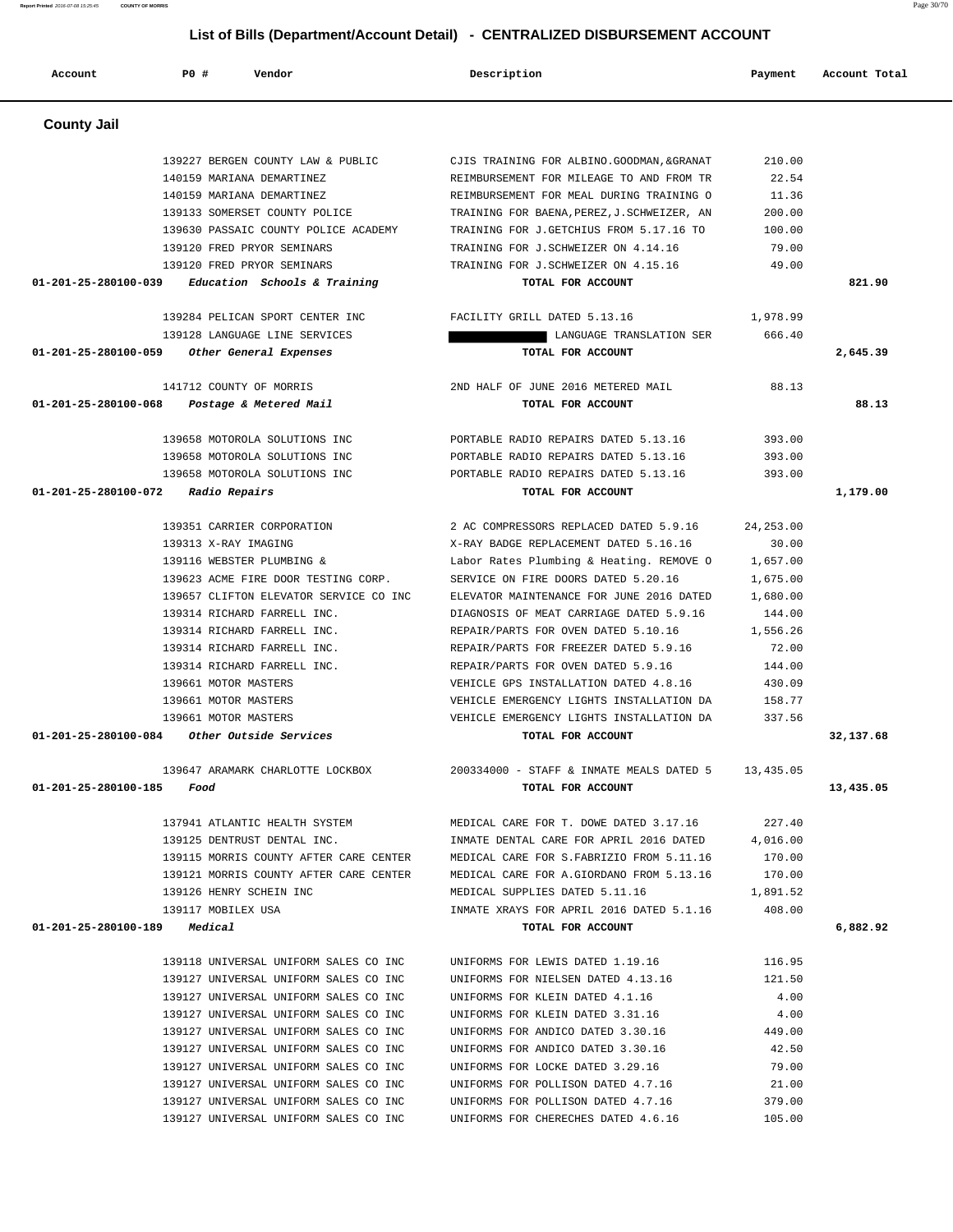| Account                        | PO#             | Vendor                                  | Description                               | Payment  | Account Total |
|--------------------------------|-----------------|-----------------------------------------|-------------------------------------------|----------|---------------|
| <b>County Jail</b>             |                 |                                         |                                           |          |               |
|                                |                 | 139127 UNIVERSAL UNIFORM SALES CO INC   | UNIFORMS FOR FLORES DATED 4.4.16          | 5.00     |               |
|                                |                 | 139127 UNIVERSAL UNIFORM SALES CO INC   | UNIFORMS FOR FLORES DATED 4.4.16          | 238.00   |               |
|                                |                 | 139624 UNIVERSAL UNIFORM SALES CO INC   | UNIFORMS FOR ROSINSKI DATED 5.11.16       | 88.00    |               |
|                                |                 | 139624 UNIVERSAL UNIFORM SALES CO INC   | UNIFORMS FOR LOTZ DATED 5.11.16           | 183.00   |               |
|                                |                 | 139624 UNIVERSAL UNIFORM SALES CO INC   | UNIFORMS FOR RZUCIDLO DATED 5.6.16        | 79.00    |               |
|                                |                 | 139624 UNIVERSAL UNIFORM SALES CO INC   | UNIFORMS FOR ANDICO DATED 5.6.16          | 11.00    |               |
|                                |                 | 138524 UNIVERSAL UNIFORM SALES CO INC   | 11 BASEBALL CAPS FOR ACADEMY RECRUITS DA  | 66.00    |               |
|                                |                 | 139312 ATLANTIC TACTICAL OF NJ, INC.    | 1 BADGE # 200 DATED 5.18.16               | 78.75    |               |
| $01 - 201 - 25 - 280100 - 202$ |                 | Uniform And Accessories                 | TOTAL FOR ACCOUNT                         |          | 2,075.70      |
|                                | 139112 GRAINGER |                                         | MAINTENANCE SUPPLIES - FAN DATED 5.12.16  | 54.66    |               |
|                                | 139112 GRAINGER |                                         | MAINTENANCE SUPPLIES - SIGN POSTS DATED   | 96.88    |               |
|                                | 139132 GRAINGER |                                         | MAINTENANCE SUPPLIES DATED 5.13.16        | 95.18    |               |
|                                | 139357 GRAINGER |                                         | MAINTENANCE SUPPLIES VALVE ASSEMBLY DATE  | 1,421.64 |               |
|                                |                 | 138755 FRANKLIN-GRIFFITH LLC            | ELECTRICAL SUPPLIES DATED 4.25.16         | 551.24   |               |
|                                |                 | 138755 FRANKLIN-GRIFFITH LLC            | ELECTRICAL SUPPLIES DATED 4.25.16         | 45.00    |               |
|                                |                 | 138755 FRANKLIN-GRIFFITH LLC            | ELECTRICAL SUPPLIES DATED 4.28.16         | 370.00   |               |
|                                | 139646 GRAINGER |                                         | MAINTENANCE SUPPLIES WALL BASE MOLDING D  | 377.40   |               |
| $01 - 201 - 25 - 280100 - 249$ |                 | Bldg Maintenance Supplies               | TOTAL FOR ACCOUNT                         |          | 3,012.00      |
|                                |                 | 132799 U-LINE SHIPPING SUPPLY           | UTILITY CART DATED 1.7.16                 | 147.80   |               |
| 01-201-25-280100-252           |                 | Janitorial Supplies                     | TOTAL FOR ACCOUNT                         |          | 147.80        |
|                                |                 | 139353 ATC SERVICES INC                 | HVAC MAINTENANCE/PARTS DATED 5.16.16      | 1,801.99 |               |
|                                |                 | 139097 TOMAR INDUSTRIES INC             | 3 POWER CORDS FOR FLOOR BUFFER DATED 5.1  | 329.40   |               |
| 01-201-25-280100-262           |                 | Machinery Repairs & Parts               | TOTAL FOR ACCOUNT                         |          | 2,131.39      |
|                                |                 | 139648 FF1 PROFESSIONAL SAFETY SERVICES | FIRE SAFETY EQUIPMENT DATED 6.26.16 NJSC  | 79.59    |               |
| 01-201-25-280100-266           |                 | Safety Items                            | TOTAL FOR ACCOUNT                         |          | 79.59         |
|                                |                 | 132230 MORRIS COUNTY AFTER CARE CENTER  | MEDICAL CARE FOR S. FABRIZIO FROM 12.9.15 | 140.00   |               |
|                                |                 | 132230 MORRIS COUNTY AFTER CARE CENTER  | MEDICAL CARE FOR S. FABRIZIO FROM 12.2.15 | 140.00   |               |
|                                |                 | 138215 ATLANTIC HEALTH SYSTEM           | MEDICAL CARE FOR M.ROACH DATED 9.19.14 T  | 6,897.66 |               |
| 01-203-25-280100-189           |                 | $(2015)$ Medical                        | TOTAL FOR ACCOUNT                         |          | 7,177.66      |
|                                |                 |                                         |                                           |          | ------------  |

 **County Youth Detention Facilit**

| 140594 EDWARD SHAPLEY                                | Science Food Program         | 20.41  |
|------------------------------------------------------|------------------------------|--------|
| Education Schools & Training<br>01-201-25-281100-039 | TOTAL FOR ACCOUNT            | 20.41  |
|                                                      |                              |        |
| 140234 W.B. MASON COMPANY INC                        | Noveau Lamp - Black          | 106.19 |
| 140532 W.B. MASON COMPANY INC                        | Inkcart, Combo 96/97         | 157.98 |
| 140532 W.B. MASON COMPANY INC                        | Inkcart, F/600C Prtr, Bk-830 | 50.56  |
| 140532 W.B. MASON COMPANY INC                        | Inkcart, Clr#78              | 52.70  |
| 140532 W.B. MASON COMPANY INC                        | Envelope, CD/DVD, Paper      | 12.30  |
| Office Supplies & Stationery<br>01-201-25-281100-058 | TOTAL FOR ACCOUNT            | 379.73 |
|                                                      |                              |        |
| 140674 BOB BARKER COMPANY, INC.                      | Sock, White Tube, 15dz/mc    | 34.60  |
| 140674 BOB BARKER COMPANY, INC.                      | Freight                      | 11.20  |
| 01-201-25-281100-059<br>Other General Expenses       | TOTAL FOR ACCOUNT            | 45.80  |

**TOTAL for County Jail 72,314.21**

**Report Printed** 2016-07-08 15:25:45 **COUNTY OF MORRIS** Page 31/70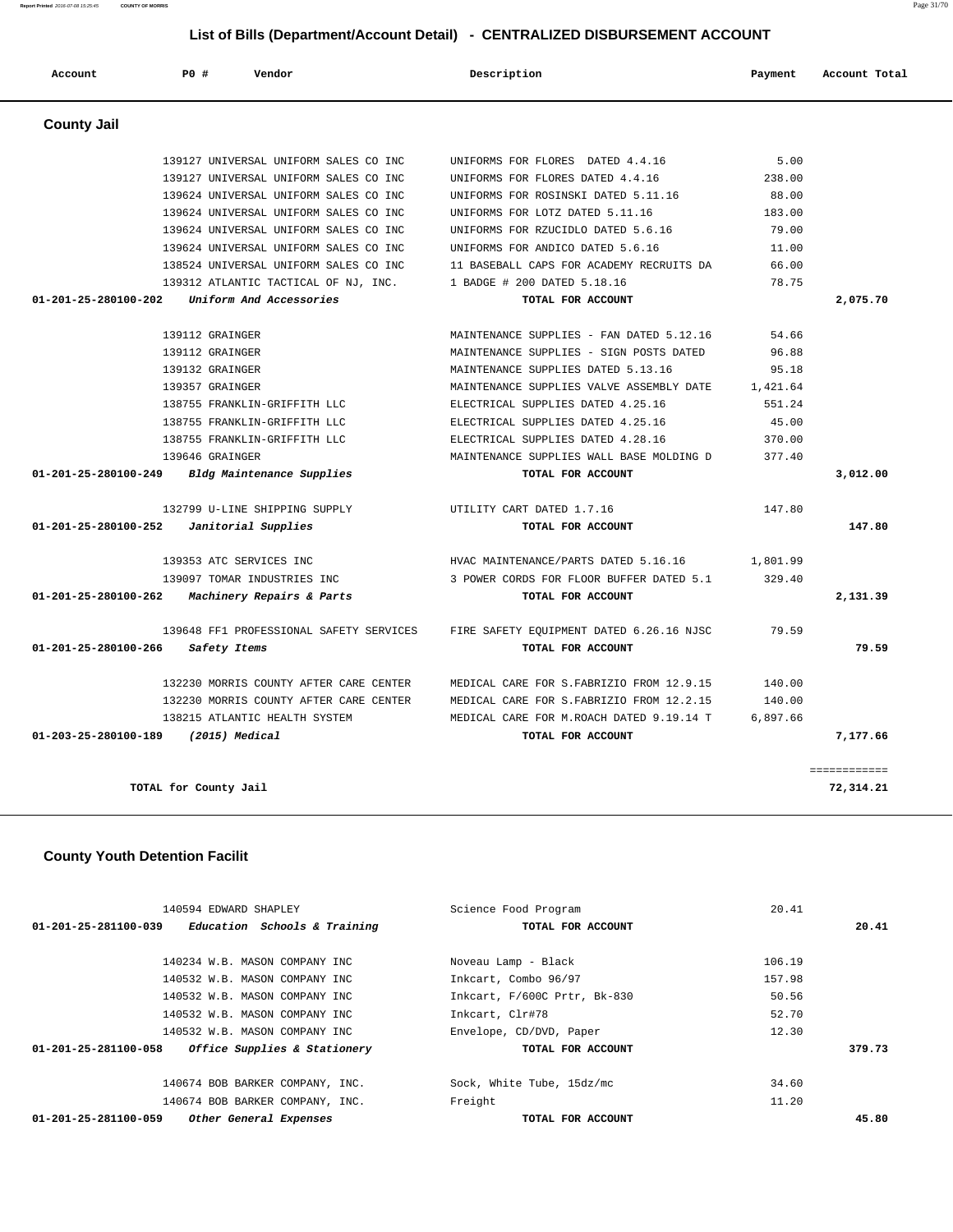**Report Printed** 2016-07-08 15:25:45 **COUNTY OF MORRIS** Page 32/70

# **List of Bills (Department/Account Detail) - CENTRALIZED DISBURSEMENT ACCOUNT**

| P0#<br>Account<br>Vendor                                                                 | Description                                          | Payment | Account Total |
|------------------------------------------------------------------------------------------|------------------------------------------------------|---------|---------------|
| <b>County Youth Detention Facilit</b>                                                    |                                                      |         |               |
| 01-201-25-281100-068<br>Postage & Metered Mail                                           | TOTAL FOR ACCOUNT                                    |         | 33.10         |
| 140563 NESTLE WATERS NORTH AMERICA INC.                                                  | 18/5 GAL NPL drinking water                          | 62.82   |               |
| 140563 NESTLE WATERS NORTH AMERICA INC.                                                  | Rent                                                 | 0.99    |               |
| $01 - 201 - 25 - 281100 - 185$<br>Food                                                   | TOTAL FOR ACCOUNT                                    |         | 63.81         |
| 140253 WHITES HEALTHCARE ENTERPRISES INC                                                 | Supply of medicines for the month of May             | 420.57  |               |
| 140254 ALERE TOXICOLOGY SERVICES INC.                                                    | Drug test for C.A.                                   | 16.00   |               |
| 01-201-25-281100-189<br>Medical                                                          | TOTAL FOR ACCOUNT                                    |         | 436.57        |
|                                                                                          |                                                      |         |               |
| 139504 UNIVERSAL UNIFORM SALES CO INC                                                    | Plain Garrison belt silver buckle size 3             | 13.50   |               |
| 139504 UNIVERSAL UNIFORM SALES CO INC                                                    | S&W silver nameplate                                 | 8.98    |               |
| 139504 UNIVERSAL UNIFORM SALES CO INC                                                    | Black L/S BDU shirt med-reg                          | 79.96   |               |
| 139504 UNIVERSAL UNIFORM SALES CO INC                                                    | Black S/S BDU shirt med                              | 70.80   |               |
| 139504 UNIVERSAL UNIFORM SALES CO INC                                                    | Black t-shirt w/white dept logo lg                   | 50.00   |               |
| 139504 UNIVERSAL UNIFORM SALES CO INC                                                    | Blauer 6110 black jacket med-reg                     | 113.80  |               |
| 139504 UNIVERSAL UNIFORM SALES CO INC                                                    | Black job shirt 72314 med                            | 60.00   |               |
| 139504 UNIVERSAL UNIFORM SALES CO INC                                                    | Bianchi nylon open top cuff case                     | 25.50   |               |
| 139504 UNIVERSAL UNIFORM SALES CO INC                                                    | Rothco 10191 pen handcuff key                        | 7.00    |               |
| 139504 UNIVERSAL UNIFORM SALES CO INC                                                    | Black BDU pants size 32x29                           | 194.00  |               |
| 139539 UNIVERSAL UNIFORM SALES CO INC                                                    | Sgt. Chevrons (MCCPC)                                | 24.00   |               |
| 139539 UNIVERSAL UNIFORM SALES CO INC                                                    | Sew on Chevrons                                      | 12.00   |               |
| 139539 UNIVERSAL UNIFORM SALES CO INC<br>01-201-25-281100-202<br>Uniform And Accessories | Black t-shires w/gold dept logo<br>TOTAL FOR ACCOUNT | 50.00   | 709.54        |
|                                                                                          |                                                      |         |               |
| 140250 PYRAMID SCHOOL PRODUCTS                                                           | Mop bucket/funnel wringer dombo                      | 47.98   |               |
| 140250 PYRAMID SCHOOL PRODUCTS                                                           | Bar soap deodorant 1000/ctn                          | 129.98  |               |
| 140250 PYRAMID SCHOOL PRODUCTS                                                           | Squeegee floor 22" straight gy                       | 9.98    |               |
| 140250 PYRAMID SCHOOL PRODUCTS                                                           | Dust Pan 12# plastic                                 | 3.96    |               |
| 140250 PYRAMID SCHOOL PRODUCTS                                                           | Poly sponge scrubber 6'x3-3/8"                       | 24.10   |               |
| 140250 PYRAMID SCHOOL PRODUCTS                                                           | Urinal schreen w/block blue                          | 11.69   |               |
| 140250 PYRAMID SCHOOL PRODUCTS                                                           | Rags diaper new 50/lb ctrn                           | 128.99  |               |
| 140250 PYRAMID SCHOOL PRODUCTS                                                           | Easy paks bowl cleaner                               | 77.96   |               |
| $01 - 201 - 25 - 281100 - 252$<br>Janitorial Supplies                                    | TOTAL FOR ACCOUNT                                    |         | 434.64        |
| 139505 BATTERIES PLUS                                                                    | 50T4/CL/G8 S3541, S3541                              | 10.98   |               |
| 139505 BATTERIES PLUS                                                                    | 7.5V NIMH RAY9009, EX9009MH, LMR9009, PP             | 459.50  |               |
| 01-201-25-281100-258<br>Equipment                                                        | TOTAL FOR ACCOUNT                                    |         | 470.48        |
| 138919 B & H PHOTO-VIDEO INC.                                                            | Bosch 1/3" 540 TV Hi Res Color Camera/Re             | 153.51  |               |
| 01-201-25-281100-262<br>Machinery Repairs & Parts                                        | TOTAL FOR ACCOUNT                                    |         | 153.51        |
|                                                                                          |                                                      |         | ============  |
| TOTAL for County Youth Detention Facilit                                                 |                                                      |         | 2,747.59      |

### **Road Repairs**

| 139830 SPACE FARMS INC                               | $5/1$ - $5/31/2016$ deer carcass removal | 2,046.00 |
|------------------------------------------------------|------------------------------------------|----------|
| Contracted Services<br>01-201-26-290100-036          | TOTAL FOR ACCOUNT                        | 2,046.00 |
| 140261 W.B. MASON COMPANY INC                        | laminator, dryer markers, clipboards     | 62.59    |
| 140261 W.B. MASON COMPANY INC                        | 3 hole copier paper returned CREDIT      | $-57.46$ |
| Office Supplies & Stationery<br>01-201-26-290100-058 | TOTAL FOR ACCOUNT                        | 5.13     |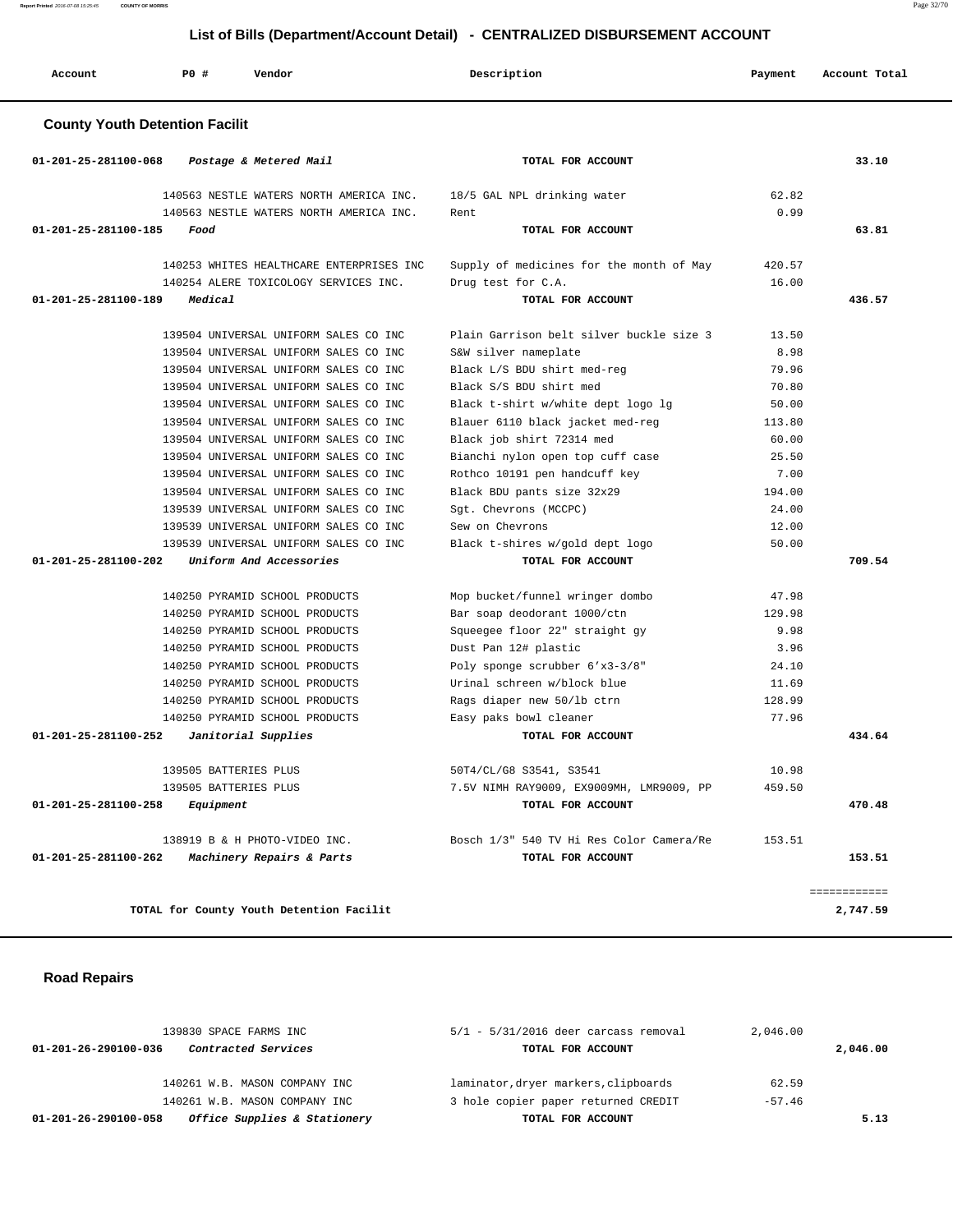| Account | <b>PO #</b> | Vendor<br>. | Description | Payment | Account Total |
|---------|-------------|-------------|-------------|---------|---------------|

### **Road Repairs**

| 01-201-26-290100-068 Postage & Metered Mail          | TOTAL FOR ACCOUNT                                                                |                       | 5.59      |
|------------------------------------------------------|----------------------------------------------------------------------------------|-----------------------|-----------|
| 139806 COMCAST                                       | 8499 05 276 0081952 Billing Date 5/24/20                                         | 115.09                |           |
| 139806 COMCAST                                       | 8499 05 276 0081952 Billing Date 6/24/20                                         | 115.09                |           |
| 139816 CENTURYLINK                                   | 310111021 Bill Date: 5/25/2016                                                   | 211.20                |           |
| 139816 CENTURYLINK                                   | 310111021 Bill Date 6/25/2016                                                    | 211.20                |           |
| 01-201-26-290100-146<br>Telephone                    | TOTAL FOR ACCOUNT                                                                |                       | 652.58    |
| 138090 LOVEYS PIZZA & GRILL                          | meals 2/24 - 3/31/2016                                                           | 340.00                |           |
| 138090 LOVEYS PIZZA & GRILL                          | 15% Gratuity                                                                     | 51.00                 |           |
| 140121 BUDD LAKE DINER                               | meals $2/3$ - $5/16/2016$                                                        | 170.00                |           |
| 140121 BUDD LAKE DINER                               | 15% Gratuity                                                                     | 25.50                 |           |
| 140122 KORNER STORE INC                              | meals $3/2 - 5/4/2016$                                                           | 170.00                |           |
| 140122 KORNER STORE INC                              | 15% Gratuity                                                                     | 25.50                 |           |
| 139098 THE GODFATHER OF MORRISTOWN                   | 2016 meals                                                                       | 290.00                |           |
| 139098 THE GODFATHER OF MORRISTOWN                   | 15% Gratuity                                                                     | 43.50                 |           |
| 01-201-26-290100-188<br><i><b>Meals</b></i>          | TOTAL FOR ACCOUNT                                                                |                       | 1,115.50  |
|                                                      |                                                                                  |                       |           |
| 140905 ERNEST GRUBE                                  | work boots per contract                                                          | 59.97                 |           |
| 01-201-26-290100-207 Uniform & Clothing Allowance    | TOTAL FOR ACCOUNT                                                                |                       | 59.97     |
| 138905 TILCON NEW YORK INC.                          | bituminous concrete type FABC (I-5)                                              | 210.70                |           |
| 138905 TILCON NEW YORK INC.                          | bituminous concrete (I-5)                                                        | 351.82                |           |
| 138905 TILCON NEW YORK INC.                          | bituminous concrete (I-5)                                                        | 328.31                |           |
| 139358 TILCON NEW YORK INC.                          | bituminous concrete I-5                                                          | 57.80                 |           |
| 139358 TILCON NEW YORK INC.                          | bituminous concrete I-5                                                          | 131.93                |           |
| 139358 TILCON NEW YORK INC.                          | bituminous concrete I-5                                                          | 689.70                |           |
| 139358 TILCON NEW YORK INC.                          | bituminous concrete I-5                                                          | 1,278.30              |           |
| 139358 TILCON NEW YORK INC.                          | bituminous concrete I-5                                                          | 931.23                |           |
| 138902 RELIABLE WOOD PRODUCTS                        | CSTA3002 XL concrete/concrete w/dirt                                             | 475.00                |           |
| 139839 TILCON NEW YORK INC.                          | I-5 bituminous concrete                                                          | 57.90                 |           |
| 139839 TILCON NEW YORK INC.                          | I-5 bituminous concrete                                                          | 1,740.24              |           |
| 139839 TILCON NEW YORK INC.                          | I-6 skin patch hot material                                                      | 281.44                |           |
| 139839 TILCON NEW YORK INC.                          | I-5 bituminous concrete                                                          | 1,243.36              |           |
| 139839 TILCON NEW YORK INC.                          | I-5 bituminous concrete                                                          | 198.42                |           |
| 139832 WELDON QUARRY CO., LLC                        | milling disposals for 5/24 and 5/26/201                                          | 1,425.00              |           |
| 01-201-26-290100-222<br>Bituminous Concrete          | TOTAL FOR ACCOUNT                                                                |                       | 9,401.15  |
| 139817 GENERAL FOUNDRIES INC                         | NJDOT A-Inlet Frame & Grate                                                      | 2,166.00              |           |
| 139817 GENERAL FOUNDRIES INC                         | NJDOT E-Inlet Frame & Grates                                                     | 5,536.00              |           |
| 139834 R.P. SMITH & SON, INC.                        | 6x6x12 catch basins, 4x8x16 solid concre                                         | 2,342.40              |           |
| $01-201-26-290100-224$ Catch Basin Drainage & Pipes  | TOTAL FOR ACCOUNT                                                                |                       | 10,044.40 |
| 140120 HOIMARK & LEMBO PAVING, LLC                   | 2016 insurance reimbursement                                                     | 2,000.00              |           |
| 01-201-26-290100-228<br>Contracted Snow/Ice Removal  | TOTAL FOR ACCOUNT                                                                |                       | 2,000.00  |
|                                                      |                                                                                  |                       |           |
| 137413 MORTON SALT, INC.<br>137413 MORTON SALT, INC. | Hanover Garage Salt Order # 5101009633<br>Hanover Garage Salt Order # 5101009633 | 3,131.21<br>16,163.92 |           |
| 137487 MORTON SALT, INC.                             | Wharton Garage Order # 5101009634                                                | 3,212.47              |           |
| 137487 MORTON SALT, INC.                             | Wharton Garage Order # 5101009634                                                | 7,592.59              |           |
|                                                      |                                                                                  |                       |           |
| 137487 MORTON SALT, INC.                             | Wharton Garage Order # 5101009634                                                | 10,292.59             |           |
| 137487 MORTON SALT, INC.                             | Wharton Garage Order # 5101009634                                                | 3,399.88              |           |
| 138282 MORTON SALT, INC.                             | Hanover Garage Salt Order # 5101009633                                           | 1,423.64              |           |
| 01-201-26-290100-242<br>Snow Removal & Ice Control   | TOTAL FOR ACCOUNT                                                                |                       | 45,216.30 |
| 139824 SUSSEX COUNTY MUA                             | CTM00001CM street sweeping 5/17/2016                                             | 243.90                |           |
| 01-201-26-290100-260<br>Construction Materials       | TOTAL FOR ACCOUNT                                                                |                       | 243.90    |

**Report Printed** 2016-07-08 15:25:45 **COUNTY OF MORRIS** Page 33/70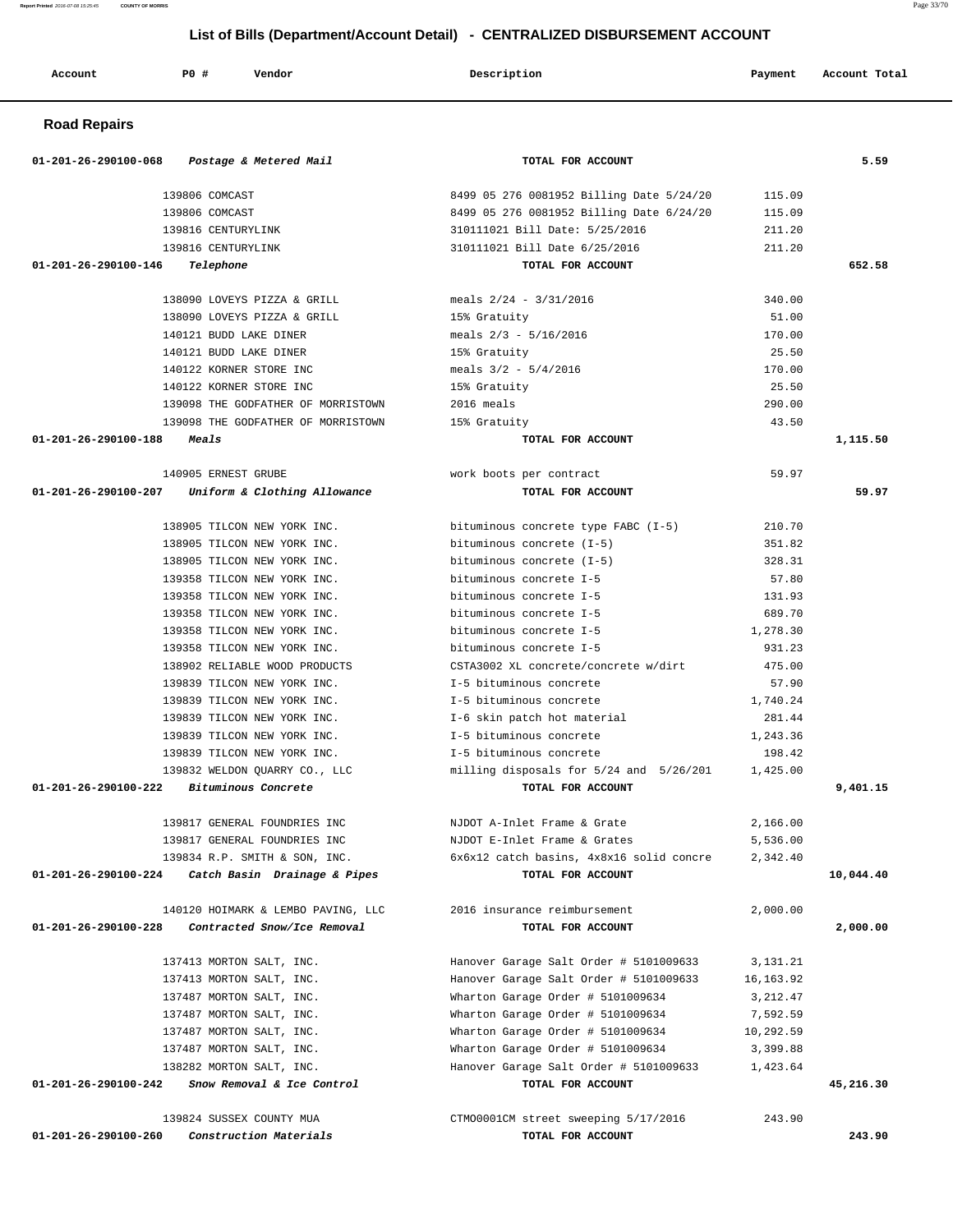#### **Report Printed** 2016-07-08 15:25:45 **COUNTY OF MORRIS** Page 34/70

# **List of Bills (Department/Account Detail) - CENTRALIZED DISBURSEMENT ACCOUNT**

| Account                        | PO#                    | Vendor                                  | Description                              | Payment | Account Total |
|--------------------------------|------------------------|-----------------------------------------|------------------------------------------|---------|---------------|
| <b>Road Repairs</b>            |                        |                                         |                                          |         |               |
|                                | 139813 CABLEVISION     |                                         | $07876 - 512349 - 01 - 98/1 - 8/31/2016$ | 108.48  |               |
|                                |                        | 140256 GEN-EL SAFETY & INDUSTRIAL       | rain suits Class 3 L, XL, 2XL, 3XL       | 864.00  |               |
|                                |                        | 140561 NESTLE WATERS NORTH AMERICA INC. | 0434540159 5/15-6/14/2016                | 45.75   |               |
| 01-201-26-290100-266           | Safety Items           |                                         | TOTAL FOR ACCOUNT                        |         | 1,126.71      |
|                                |                        | 139098 THE GODFATHER OF MORRISTOWN      | 2015 meals                               | 460.00  |               |
|                                |                        | 139098 THE GODFATHER OF MORRISTOWN      | 15% Gratuity                             | 69.00   |               |
| $01 - 203 - 26 - 290100 - 188$ |                        | $(2015)$ Meals                          | TOTAL FOR ACCOUNT                        |         | 529.00        |
|                                |                        |                                         |                                          |         |               |
|                                | TOTAL for Road Repairs |                                         |                                          |         | 72,446.23     |

### **Bridges and Culverts**

|          | 314.00 | NJDOT Class BDelivery Ticket # 1072843   | 139825 COUNTY CONCRETE CORP.                  |
|----------|--------|------------------------------------------|-----------------------------------------------|
|          | 413.00 | NJDOT Class B, DeliveryTicket # 1073115  | 139825 COUNTY CONCRETE CORP.                  |
|          | 413.00 | NJDOT Class B & DeliveryTicket # 1189375 | 139825 COUNTY CONCRETE CORP.                  |
| 1,140.00 |        | TOTAL FOR ACCOUNT                        | 01-201-26-292100-227<br>Concrete              |
|          | 45.00  | Sharpening of 3 Chains                   | 139823 KENVIL POWER EQUIPMENT, INC.           |
|          | 0.45   |                                          | 139823 KENVIL POWER EOUIPMENT, INC.           |
| 45.45    |        | TOTAL FOR ACCOUNT                        | Small Tools<br>01-201-26-292100-239           |
|          | 97.31  | Boot, Hip, SZ 13, PR                     | 139827 GRAINGER                               |
|          | 173.63 | Boot, Hip Sz 10 PR, Tape Measure, carbon | 139827 GRAINGER                               |
|          | 274.80 | Cordless Drill/Driver Kit                | 139827 GRAINGER                               |
|          | 69.04  | First Aid Kit, Ansi Complaint            | 139827 GRAINGER                               |
| 614.78   |        | TOTAL FOR ACCOUNT                        | 01-201-26-292100-246<br><i>Tools - Others</i> |
|          | 35.40  | cws 125 cf argon, cws 125 ar/co2 75/25,  | 137492 COUNTY WELDING SUPPLY CO               |
|          | 21.50  | UN1072 Oxygen compressed 2.2cws 251 cf c | 137492 COUNTY WELDING SUPPLY CO               |
|          | 38.35  | cws 125 cf argon, cws 125 ar/co2 75/25,  | 137492 COUNTY WELDING SUPPLY CO               |
|          | 179.51 | Hobart 335A 6011 3/16 Electrodes 50#, DC | 136802 COUNTY WELDING SUPPLY CO               |
|          | 22.36  | wy sp-2 master tip cleanerwy sp-1 standa | 137493 COUNTY WELDING SUPPLY CO               |
|          |        |                                          |                                               |
|          | 283.38 | un1072 oxygen, cws 251cf cylinder, mediu | 137493 COUNTY WELDING SUPPLY CO               |
|          | 369.61 | N95 maint free particulate respirator, t | 137493 COUNTY WELDING SUPPLY CO               |
|          | 78.78  | 2MPC #2 Connector (male/female) INS Assy | 137493 COUNTY WELDING SUPPLY CO               |
|          | 67.80  | UN1001 Acetylene, Dissolved2.1, CWS Medi | 138146 COUNTY WELDING SUPPLY CO               |
|          | 44.25  | cws 125 cf argon, cws 125 ar/co2 75/25,  | 138684 COUNTY WELDING SUPPLY CO               |
|          | 94.40  | UN1072 Oxygen Compressed 2.2, cws 251 cf | 138684 COUNTY WELDING SUPPLY CO               |
|          | 21.50  | UN1072 Oxygen Compressed 2.2, cws 251 cf | 138684 COUNTY WELDING SUPPLY CO               |

**TOTAL for Bridges and Culverts 3,057.07**

 **Shade Tree Commission** 

| 01-201-26-300100-207 | Uniform & Clothing Allowance | TOTAL FOR ACCOUNT       |       | 170.00 |
|----------------------|------------------------------|-------------------------|-------|--------|
|                      | 140906 STEFAN TRUSZ          | work boots per contract | 90.00 |        |
|                      | 140272 MICHAEL DIETZ         | work boots per contract | 80.00 |        |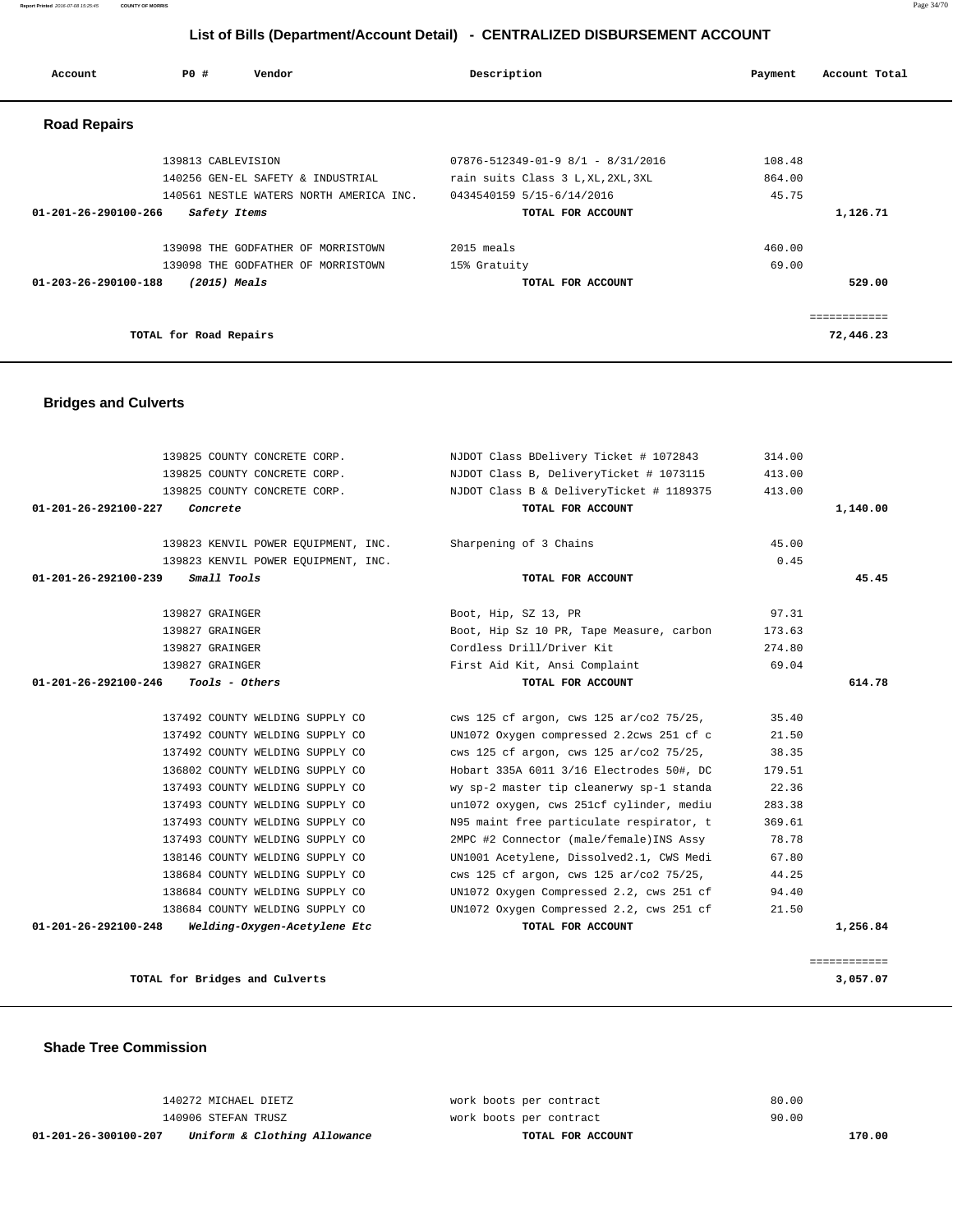| Account                      | PO#<br>Vendor                       | Description                               | Payment | Account Total |
|------------------------------|-------------------------------------|-------------------------------------------|---------|---------------|
| <b>Shade Tree Commission</b> |                                     |                                           |         |               |
|                              | 139456 ONE SOURCE OF NEW JERSEY LLC | lube extreme press read grease, engine d  | 311.94  |               |
|                              | 140264 POWER PLACE INC              | engine oil-6.4-HP Ultra                   | 139.95  |               |
|                              | 140257 SHEAFFER SUPPLY INC.         | 6' sling                                  | 59.50   |               |
|                              | 140257 SHEAFFER SUPPLY INC.         | 4"x10' 1-ply nylon sling                  | 74.80   |               |
| 01-201-26-300100-262         | Machinery Repairs & Parts           | TOTAL FOR ACCOUNT                         |         | 1,118.08      |
|                              | 140263 CINTAS CORPORATION           | Customer #0010660337 disinfectant wipe, r | 74.36   |               |
|                              | 139818 NORTHERN SAFETY CO. INC.     | goatskin sport utility gloves 2XL         | 39.95   |               |
|                              | 139818 NORTHERN SAFETY CO. INC.     | goatskin sport utility gloves Large       | 159.80  |               |

 **01-201-26-300100-266 Safety Items TOTAL FOR ACCOUNT 1,195.74**

**TOTAL for Shade Tree Commission 2,483.82**

============

139818 NORTHERN SAFETY CO. INC. Shipping/Handling 13.34 140262 ONE SOURCE OF NEW JERSEY LLC platinum set w/3 drawer dispenser, repel 908.29

| <b>Buildings &amp; Grounds</b> |                                                    |                                          |           |           |
|--------------------------------|----------------------------------------------------|------------------------------------------|-----------|-----------|
|                                | 138767 AC & R INC                                  | RE: CH - ICE MACHINE/ 05-10-16           | 3,020.55  |           |
|                                | 139446 WEBSTER PLUMBING &                          | RE: MOSQUITO CONTROL/ 05-10-16           | 168.00    |           |
|                                | 140089 ASSOCIATED WATER CONDIT.INC.                | RE: PSTA - MONTHLY SERVICE AGREEMENT/ JU | 359.50    |           |
|                                | 140033 RICHARD FARRELL INC.                        | RE: QUARTERLY SERVICE AGREEMENT/ 2Q16/ 0 | 1,500.00  |           |
|                                | 139819 SCIENTIFIC BOILER WATER                     | WATERGUARD OTRLY BILLING/ JUNE, JULY, AU | 2,175.00  |           |
|                                | 140082 TBS CONTROLS LLC                            | C01/ RE: MV - SERVICE AGREEMENT FOR BOIL | 2,679.17  |           |
|                                | 140276 WEBSTER PLUMBING &                          | RE: MORRIS VIEW - ICE MACHINES INSTALLAT | 16,971.33 |           |
|                                | 140276 WEBSTER PLUMBING &                          | RE: MORRIS VIEW - REPAIR/ 05-23-16       | 342.00    |           |
|                                | 140499 TBS CONTROLS LLC                            | C01/ RE: MV - SERVICE AGREEMENT FOR BOIL | 2,679.17  |           |
|                                |                                                    |                                          |           | 29,894.72 |
|                                | 01-201-26-310100-044 Equipment Service Agreements  | TOTAL FOR ACCOUNT                        |           |           |
|                                | 141169 LAZ PARKING                                 | 590803109/ JUROR PKG - MAY 2016/ DATED 0 | 9,555.00  |           |
| 01-201-26-310100-062           | Parking Lot Rental                                 | TOTAL FOR ACCOUNT                        |           | 9,555.00  |
|                                | 139275 CONSOLIDATED ENVIRONMENTAL INC              | RE: JDC - CLEANED KITCHEN EXHAUST/ 05-25 | 1,430.00  |           |
|                                | 139792 EXTEL COMMUNICATIONS                        | INSTALL 6 22/2 CONDUCTOR MICROPHONE CABL | 1,335.00  |           |
|                                | 139495 NEW JERSEY OVERHEAD DOOR LLC                | RE: COUNTY GRG - TKT# 3330/ 05-04-16     | 160.00    |           |
|                                | 139495 NEW JERSEY OVERHEAD DOOR LLC                | RE: COUNTY GRG - TKT# 3329/ 05-05-16     | 924.00    |           |
|                                | 139495 NEW JERSEY OVERHEAD DOOR LLC                | RE: CAC - TKT# 3328/ 05-06-16            | 610.00    |           |
|                                | 139495 NEW JERSEY OVERHEAD DOOR LLC                | RE: COUNTY GRG - TKT# 3180/ 05-04-16     | 1,280.00  |           |
|                                | 140277 NEW JERSEY OVERHEAD DOOR LLC                | RE: A&R - P2 DOOR/ 05-18-16              | 2,469.50  |           |
|                                | 135866 EXTEL COMMUNICATIONS                        | INSTALL 2 DUAL CAT 5E DROPS PER QUOTE DA | 982.00    |           |
| 01-201-26-310100-084           | Other Outside Services                             | TOTAL FOR ACCOUNT                        |           | 9,190.50  |
|                                | 140488 NESTLE WATERS NORTH AMERICA INC.            | 0434507703/05-15-16 THRU 06-14-16/DATE   | 107.15    |           |
|                                | 140184 GRAINGER                                    | RE: B&G/ 06-06-16                        | 206.22    |           |
|                                | 140184 GRAINGER                                    | RE: B&G/ 06-08-16                        | 42.30     |           |
|                                | 140184 GRAINGER                                    | RE: B&G/06-09-16                         | 491.40    |           |
| 01-201-26-310100-095           | Other Administrative Supplies                      | TOTAL FOR ACCOUNT                        |           | 847.07    |
|                                | 139765 CONTINENTAL HARDWARE, INC.                  | WO77615/ RE: B&G/ 05-04-16               | 89.94     |           |
|                                | 141170 HOME DEPOT U.S.A., INC. LATE FEES/ 06-17-16 |                                          | 35.00     |           |
| 01-201-26-310100-098           | Other Operating&Repair Supply                      | TOTAL FOR ACCOUNT                        |           | 124.94    |
|                                | 140101 MORRIS COUNTY MUNICIPAL                     | 100055/ WASTE COLLECTION - MAY 2016/ 05- | 5,656.24  |           |

**Report Printed** 2016-07-08 15:25:45 **COUNTY OF MORRIS** Page 35/70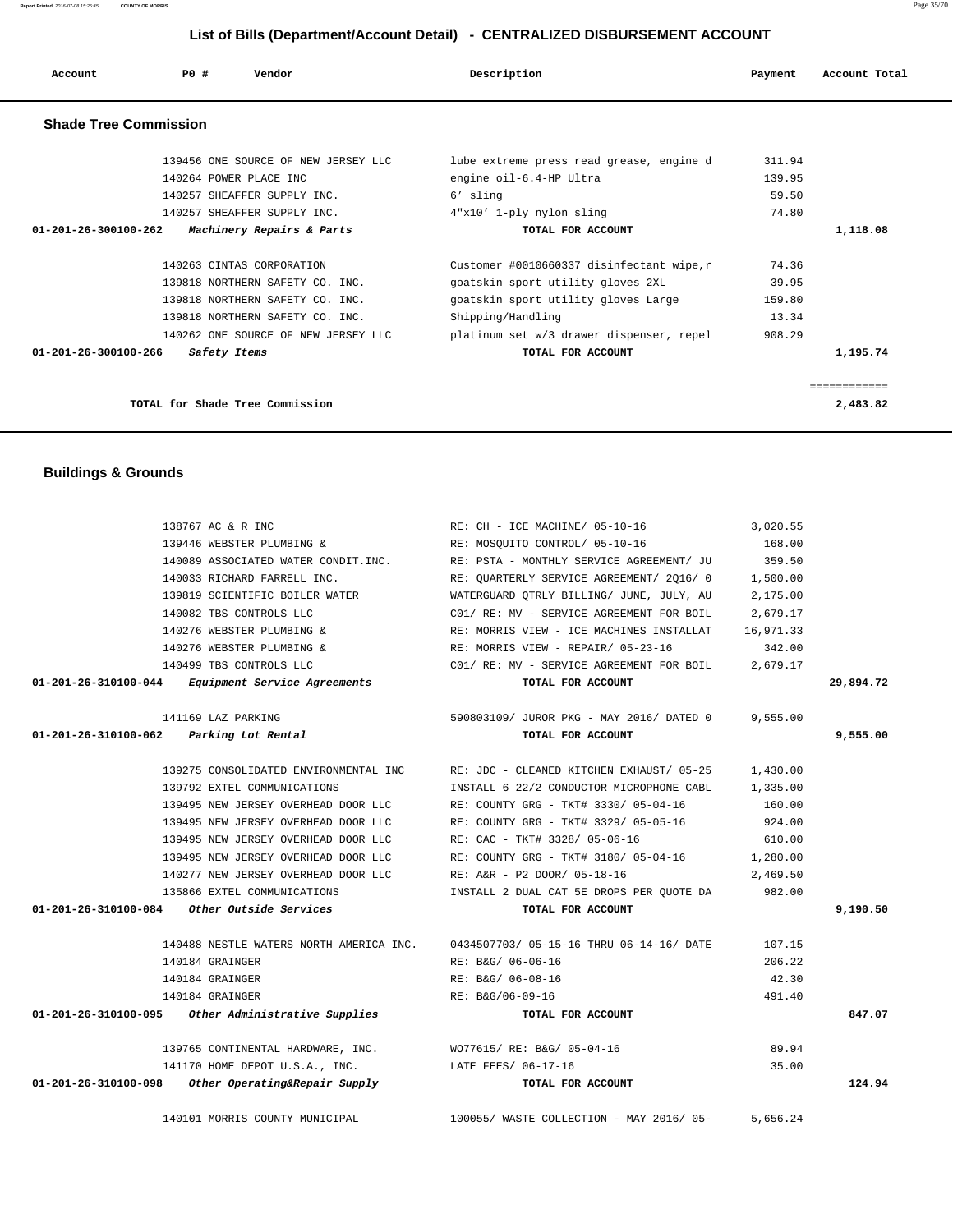**01-201-26-310100-235 Pipes - Others TOTAL FOR ACCOUNT 10,080.64**

140380 WATER WORKS SUPPLY CO., INC. WO77906/ RE: PSTA/ 06-10-16 591.53

140014 T.P.S. PLUMBING & HEATING SUPP WO77735/ RE: B&G/ 05-17-16 78.31 140014 T.P.S. PLUMBING & HEATING SUPP WO77576/ RE: OTA/ 05-18-16 99.57 140014 T.P.S. PLUMBING & HEATING SUPP WO77593/ RE: COUNTY GRG/ 05-18-16 157.56 140014 T.P.S. PLUMBING & HEATING SUPP WO77593/ RE: COUNTY GRG/ 05-18-16 59.40 140014 T.P.S. PLUMBING & HEATING SUPP WO77576/ RE: OTA/ 05-04-16 672.36 140014 T.P.S. PLUMBING & HEATING SUPP RE: CREDIT MEMO/ 06-08-16 -243.06 140427 FASTENAL COMPANY WO77887/ RE: OTA/ 06-13-16 465.27 140427 FASTENAL COMPANY WO77887/ RE: OTA/ 06-16-16 48.81

| Account                        | <b>PO #</b> | Vendor                                                    | Description                                                   | Payment  | Account Total |
|--------------------------------|-------------|-----------------------------------------------------------|---------------------------------------------------------------|----------|---------------|
| <b>Buildings &amp; Grounds</b> |             |                                                           |                                                               |          |               |
| 01-201-26-310100-143           |             | 140102 MORRIS COUNTY MUNICIPAL<br>Rubbish & Trash Removal | 000291/ RE: REFUSE REMOVAL/ MAY 2016/ 06<br>TOTAL FOR ACCOUNT | 185.22   | 7,685.15      |
|                                |             | 140185 U-LINE SHIPPING SUPPLY                             | ACCOUNT NO. 6752799/ RE: MORRIS VIEW - C                      | 354.27   |               |
|                                |             | 140186 WELLS RUG SERVICE INC.                             | RE: MORRIS VIEW/ THORO-CLEANSING - MATS/                      | 493.00   |               |
| 01-201-26-310100-204           |             | Plant Operations                                          | TOTAL FOR ACCOUNT                                             |          | 847.27        |
|                                |             | 140501 MAGNOLIO CARDONA                                   | RE: 2016 WORK BOOTS - NIGHT CREW/ 06-18-                      | 90.00    |               |
| 01-201-26-310100-207           |             | Uniform & Clothing Allowance                              | TOTAL FOR ACCOUNT                                             |          | 90.00         |
|                                |             | 139768 MORRIS BRICK AND STONE CO.                         | WO77697/ RE: B&G - HILL/ 05-10-16                             | 69.95    |               |
|                                |             | 139768 MORRIS BRICK AND STONE CO.                         | WO77697/ RE: B&G - HILL/ 05-11-16                             | 69.95    |               |
|                                |             | 139821 R.P. SMITH & SON, INC.                             | WO77785/ RE: PSTA/ 05-23-16                                   | 20.00    |               |
| 01-201-26-310100-223           |             | Building Repairs                                          | TOTAL FOR ACCOUNT                                             |          | 159.90        |
|                                |             | 140618 THE MUSIAL GROUP PA                                | DESIGN OF THE COURTHOUSE CUPOLA, PROJECT                      | 3,908.85 |               |
|                                |             | 139782 RICCIARDI BROTHERS OF                              | WO77558/ RE: A&R/ 05-16-16                                    | 97.06    |               |
|                                |             | 139782 RICCIARDI BROTHERS OF                              | WO76847/ RE: PLANNING & DEV/ 05-18-16                         | 355.89   |               |
|                                |             | 139782 RICCIARDI BROTHERS OF                              | WO77750/ RE: SHADE TREE/ 05-19-16                             | 576.05   |               |
|                                |             | 139782 RICCIARDI BROTHERS OF                              | WO77787/ RE: PROSECUTOR/ 05-24-16                             | 89.69    |               |
|                                |             | 139782 RICCIARDI BROTHERS OF                              | WO77787/ RE: PROSECUTOR/ 05-24-16                             | 17.99    |               |
|                                |             | 139782 RICCIARDI BROTHERS OF                              | WO77809/ RE: SEU/ 05-26-16                                    | 109.37   |               |
| 01-201-26-310100-234           | Paint       |                                                           | TOTAL FOR ACCOUNT                                             |          | 5,154.90      |
|                                |             | 139636 FASTENAL COMPANY                                   | WO77583/ RE: B&G/ 05-31-16                                    | 165.91   |               |
|                                |             | 139636 FASTENAL COMPANY                                   | WO77583/ RE: B&G/ 05-31-16                                    | 276.03   |               |
|                                |             | 139636 FASTENAL COMPANY                                   | WO77583/ RE: B&G/ 05-31-16                                    | 2,942.36 |               |
|                                |             | 140093 FASTENAL COMPANY                                   | WO77583/ RE: B&G/ 06-07-16                                    | 26.25    |               |
|                                |             | 140093 FASTENAL COMPANY                                   | WO77887/ RE: OTA/ 06-08-16                                    | 198.29   |               |
|                                |             | 140014 T.P.S. PLUMBING & HEATING SUPP                     | WO77583/ RE: B&G/ 04-26-16                                    | 340.94   |               |
|                                |             | 140014 T.P.S. PLUMBING & HEATING SUPP                     | WO77570/ RE: CH/ 04-26-16                                     | 466.84   |               |
|                                |             | 140014 T.P.S. PLUMBING & HEATING SUPP                     | WO77583/ RE: B&G/ 04-27-16                                    | 91.78    |               |
|                                |             | 140014 T.P.S. PLUMBING & HEATING SUPP                     | WO77593/ RE: CTY GRG/ 04-27-16                                | 34.64    |               |
|                                |             | 140014 T.P.S. PLUMBING & HEATING SUPP                     | WO77513/ RE: SHERIFF/ 04-28-16                                | 534.94   |               |
|                                |             | 140014 T.P.S. PLUMBING & HEATING SUPP                     | WO77619/ RE: B&G/ 04-28-16                                    | 527.02   |               |
|                                |             | 140014 T.P.S. PLUMBING & HEATING SUPP                     | WO77562/ RE: WHARTON GRG/ 04-29-16                            | 747.79   |               |
|                                |             | 140014 T.P.S. PLUMBING & HEATING SUPP                     | WO77562/ RE: WHARTON GRG/ 04-29-16                            | 4.24     |               |
|                                |             | 140014 T.P.S. PLUMBING & HEATING SUPP                     | WO77593/ RE: COUNTY GRG/ 05-02-16                             | 80.86    |               |
|                                |             | 140014 T.P.S. PLUMBING & HEATING SUPP                     | WO77593/ RE: COUNTY GRG/ 05-03-16                             | 111.95   |               |
|                                |             | 140014 T.P.S. PLUMBING & HEATING SUPP                     | WO77593/ RE: COUNTY GRG/ 05-04-16                             | 204.13   |               |
|                                |             | 140014 T.P.S. PLUMBING & HEATING SUPP                     | RE: CTY GRG - WEBSTER/ 05-04-16                               | 1,102.76 |               |
|                                |             | 140014 T.P.S. PLUMBING & HEATING SUPP                     | RE: CTY GRG - WEBSTER/ 05-05-15                               | 80.03    |               |
|                                |             | 140014 T.P.S. PLUMBING & HEATING SUPP                     | RE: CREDIT MEMO/ 05-05-16                                     | $-55.36$ |               |
|                                |             | 140014 T.P.S. PLUMBING & HEATING SUPP                     | RE: CTY GRG - WEBSTER/ 05-10-16                               | 199.36   |               |
|                                |             | 140014 T.P.S. PLUMBING & HEATING SUPP                     | RE: CTY GRG - WEBSTER/ 05-10-16                               | 70.13    |               |

**Report Printed** 2016-07-08 15:25:45 **COUNTY OF MORRIS** Page 36/70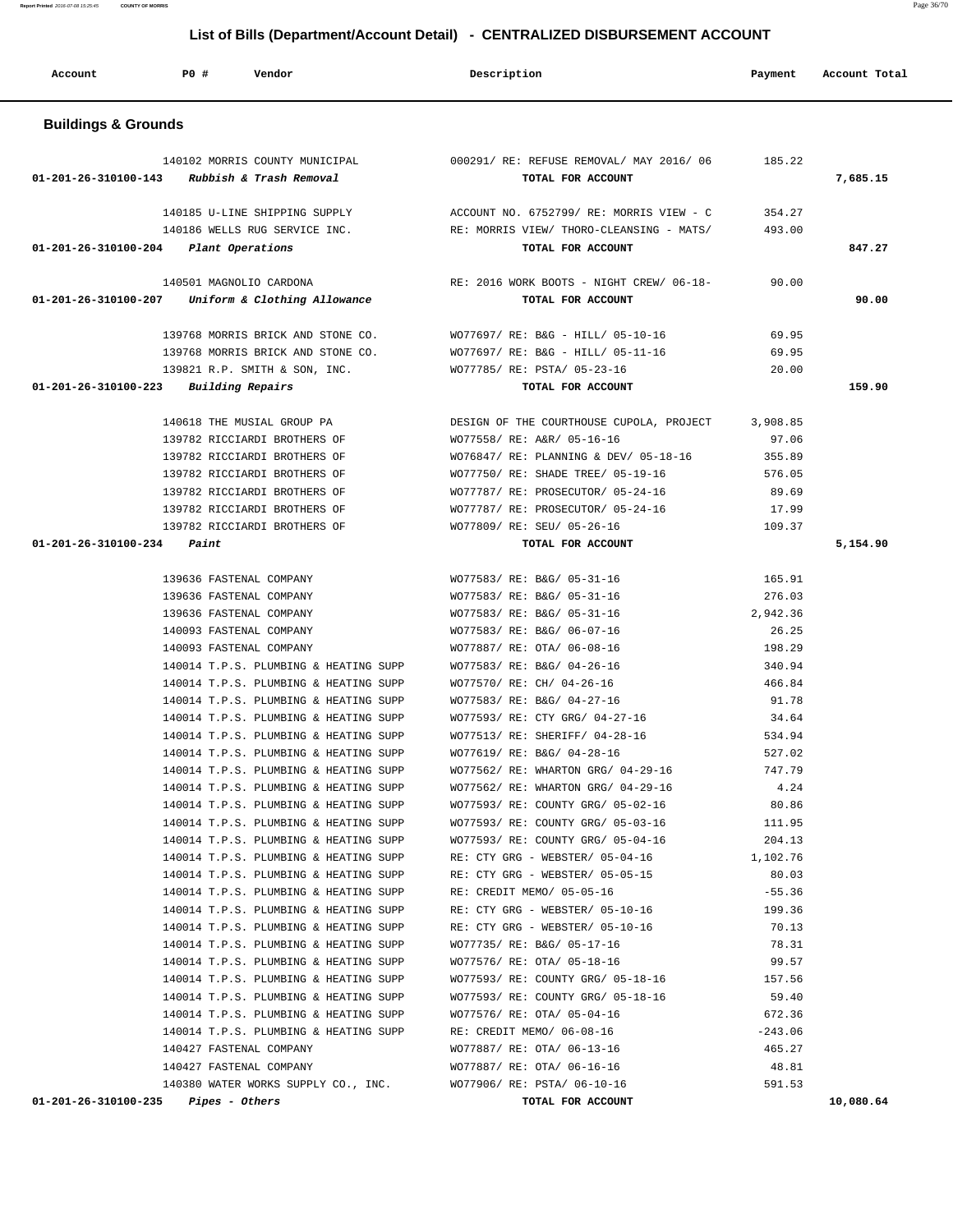| Account                        | P0 #<br>Vendor                  | Description                                            | Payment   | Account Total |
|--------------------------------|---------------------------------|--------------------------------------------------------|-----------|---------------|
| <b>Buildings &amp; Grounds</b> |                                 |                                                        |           |               |
|                                |                                 |                                                        |           |               |
|                                | 140093 FASTENAL COMPANY         | WO77583/ RE: SMALL TOOLS/ 06-06-16                     | 108.55    |               |
|                                | 140689 JOHNSTONE SUPPLY         | WO77954/ RE: SMALL TOOLS/ 06-21-16                     | 88.64     |               |
| 01-201-26-310100-239           | Small Tools                     | TOTAL FOR ACCOUNT                                      |           | 427.38        |
|                                | 139550 GRAINGER                 | WO77424/ RE: CH/ 03-30-16                              | 139.16    |               |
|                                | 140095 BATTERIES PLUS           | WO77880/ RE: B&G - HILL/ 06-07-16                      | 89.94     |               |
|                                | 140095 BATTERIES PLUS           | WO77880/ RE: B&G - HILL/ 06-07-16                      | 14.35     |               |
|                                | 140571 HOME DEPOT U.S.A., INC.  | RE: B&G/ 06-2316                                       | 94.96     |               |
|                                | 140535 FASTENAL COMPANY         | WO77894/ RE: HERITAGE COMM/ 06-14-16                   | 1,950.00  |               |
|                                | 140184 GRAINGER                 | WO77858/ RE: B&G/ 06-03-16                             | 366.82    |               |
|                                | 140184 GRAINGER                 | RE: CREDIT MEMO/ 06-09-16                              | $-366.82$ |               |
|                                | 140184 GRAINGER                 | RE: B&G/ 06-06-16                                      | 173.40    |               |
|                                | 140184 GRAINGER                 | RE: B&G/ 06-08-16                                      | 290.22    |               |
|                                | 140090 GRAINGER                 | WO77786/ RE: COUNTY GRG/ 05-23-16                      | 335.12    |               |
|                                | 140265 GRAINGER                 | WO77858/ RE: B&G/ 06-08-16                             | 1,146.60  |               |
|                                | 140265 GRAINGER                 | 9W077858/ RE: B&G/ 06-08-16                            | 170.26    |               |
|                                | 140265 GRAINGER                 | WO77858/ RE: B&G/ 06-09-16                             | 170.26    |               |
|                                | 141170 HOME DEPOT U.S.A., INC.  | WO77965/ RE: PSTA/ 06-29-16                            | 189.74    |               |
| 01-201-26-310100-249           | Bldg Maintenance Supplies       | TOTAL FOR ACCOUNT                                      |           | 4,764.01      |
|                                | 137187 AGWAY MORRISTOWN         | WO77504/ RE: CH COMPLEX/ 04-19-16                      | 388.92    |               |
|                                | 138996 AGWAY MORRISTOWN         | WO77635/ RE: 16 HIGHVIEW/ 05-02-16                     | 225.92    |               |
|                                | 138996 AGWAY MORRISTOWN         | WO77635/ RE: 16 HIGHVIEW/ 05-17-16                     | 84.96     |               |
|                                | 140427 FASTENAL COMPANY         | WO77905/ RE: B&G/ 06-16-16                             | 1,293.75  |               |
|                                | 136579 AGWAY MORRISTOWN         | RE: CH - SPRING PLANTS/ 04-05-16                       | 134.70    |               |
| 01-201-26-310100-251           | Ground Maintenance Supplies     | TOTAL FOR ACCOUNT                                      |           | 2,128.25      |
|                                | 139767 DUBLIN JANITORIAL SUPPLY | WO77734/ RE: B&G/ 05-20-16                             | 1,581.00  |               |
|                                | 140382 ALLEN PAPER & SUPPLY CO  |                                                        | 288.16    |               |
| 01-201-26-310100-252           | Janitorial Supplies             | WO77855/ RE: B&G - HILL/ 06-02-16<br>TOTAL FOR ACCOUNT |           | 1,869.16      |
|                                |                                 |                                                        |           |               |
|                                | 139451 R & J CONTROL, INC.      | RE: JDC - EMERGENCY REPAIR/ 05-20-16                   | 891.34    |               |
|                                | 139642 R & J CONTROL, INC.      | 002838/ PSTA                                           | 310.00    |               |
|                                | 139642 R & J CONTROL, INC.      | 002839/ A & R BLDG-KOHLER                              | 155.00    |               |
|                                | 139642 R & J CONTROL, INC.      | 002840/ A & R BLDG - ONAN                              | 155.00    |               |
|                                | 139642 R & J CONTROL, INC.      | 002841/ JDC                                            | 155.00    |               |
|                                | 139642 R & J CONTROL, INC.      | 002866/ YOUTH SHELTER                                  | 155.00    |               |

 139642 R & J CONTROL, INC. 002867/ COUNTY GARAGE 155.00 139642 R & J CONTROL, INC. 002868/ WHARTON 155.00 139642 R & J CONTROL, INC. 002869/ SCHUYLER 155.00 139642 R & J CONTROL, INC. 003108/ HEALTH MNGMNT 155.00 139642 R & J CONTROL, INC. 003109/ MONTVILLE 155.00 139642 R & J CONTROL, INC. 003113/ CAC BLDG 155.00 139642 R & J CONTROL, INC. 003114/ SEU 155.00 139642 R & J CONTROL, INC. 003129/ LAW & PUBLIC SAFETY - TS25 TRAIL 155.00 139642 R & J CONTROL, INC. 003130/ LAW & PUBLIC SAFETY - 225K BALDO 155.00 139642 R & J CONTROL, INC. 003131/ LAW & PUBLIC SAFETY - TRAILER 155.00 139642 R & J CONTROL, INC. 003132/ LAW & PUBLIC SAFETY - 500K BALDO 155.00 139642 R & J CONTROL, INC. 003133/ LAW & PUBLIC SAFETY - WHISPERWAT 155.00 139642 R & J CONTROL, INC. 003134/ FUEL TRANSFER STATION 155.00 139642 R & J CONTROL, INC. 0003135/ W&M 155.00 139642 R & J CONTROL, INC. 0003136/ OTA 155.00 140394 R & J CONTROL, INC. 003113/ CAC BLDG - SERVICE CALL/ 06-07-1 220.00 140394 R & J CONTROL, INC. 2003091/ ROCKAWAY - SUPPLY & INSTALL GEN+ 195.00 140394 R & J CONTROL, INC. 003091/ ROCKAWAY - GEN+ MONITORING/ JUNE 155.00 140394 R & J CONTROL, INC. 003092/ LONG VALLEY - SUPPLY & INSTALL G 195.00

**Report Printed** 2016-07-08 15:25:45 **COUNTY OF MORRIS** Page 37/70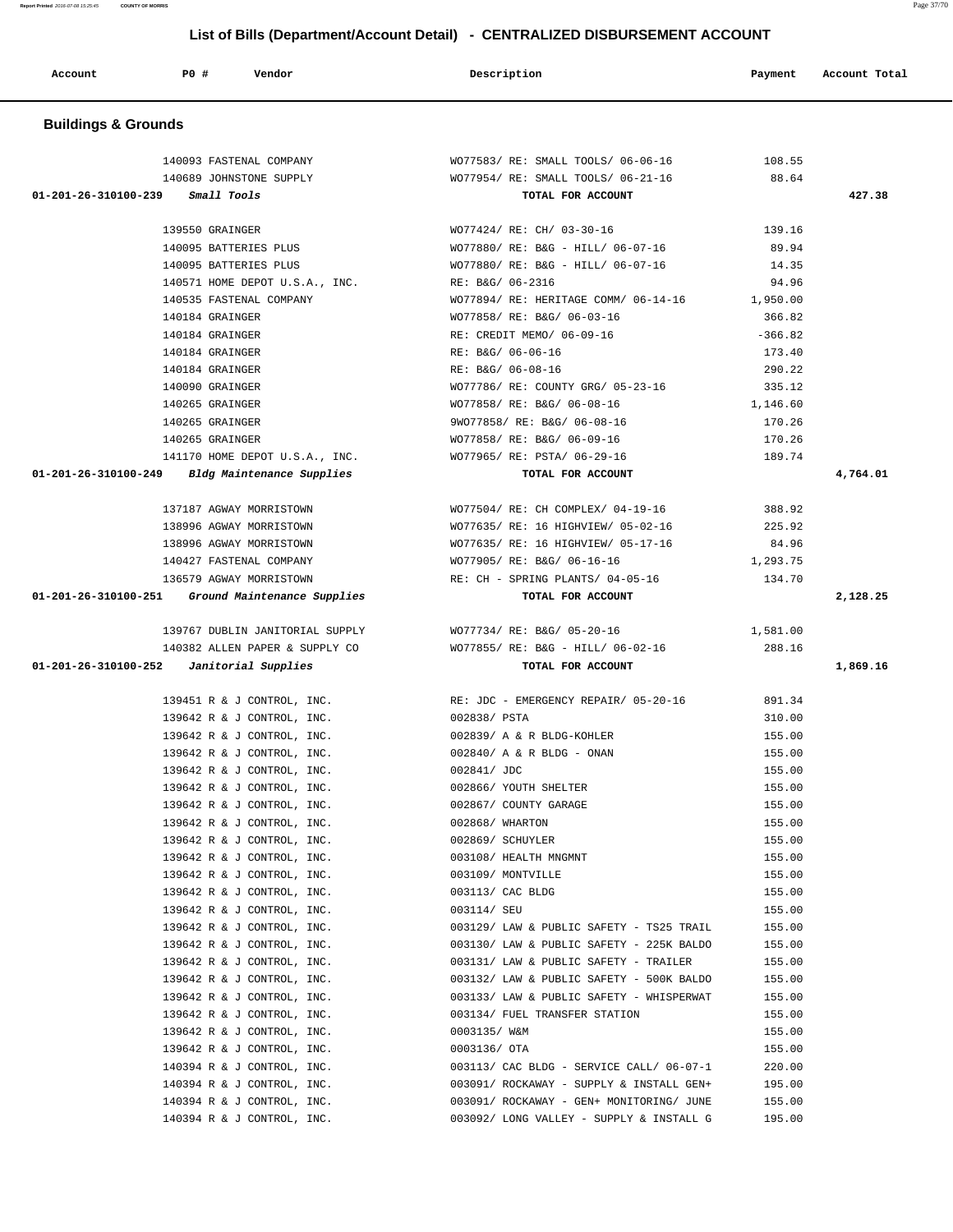**Report Printed** 2016-07-08 15:25:45 **COUNTY OF MORRIS** Page 38/70

| List of Bills (Department/Account Detail) - CENTRALIZED DISBURSEMENT ACCOUNT |                 |                                                     |                                                            |          |               |  |  |
|------------------------------------------------------------------------------|-----------------|-----------------------------------------------------|------------------------------------------------------------|----------|---------------|--|--|
| Account                                                                      | PO#             | Vendor                                              | Description                                                | Payment  | Account Total |  |  |
| <b>Buildings &amp; Grounds</b>                                               |                 |                                                     |                                                            |          |               |  |  |
|                                                                              |                 |                                                     | 140502 SPEEDWELL ELECTRIC MOTORS WO77861/RE: PSTA/06-07-16 | 500.00   |               |  |  |
| 01-201-26-310100-262                                                         |                 | Machinery Repairs & Parts                           | TOTAL FOR ACCOUNT                                          |          | 5,566.34      |  |  |
|                                                                              |                 | 139640 COOPER ELECTRIC SUPPLY CO. RE: B&G/ 05-09-16 |                                                            | 119.70   |               |  |  |
|                                                                              |                 | 139766 DUNPHEY & ASSOCIATES SUPPLY CO               | WO77748/ RE: COUNTY GRG/ 05-19-16                          | 346.65   |               |  |  |
|                                                                              |                 | 139465 CARRIER CORPORATION                          | RE: PSTA/ 04-28-16                                         | 2,384.10 |               |  |  |
|                                                                              |                 | 139465 CARRIER CORPORATION                          | RE: COUNTY GRG/ 05-09-16                                   | 1,043.17 |               |  |  |
|                                                                              |                 | 139465 CARRIER CORPORATION                          | RE: ADMIN/ 05-11-16                                        | 1,649.00 |               |  |  |
|                                                                              |                 | 139465 CARRIER CORPORATION                          | RE: ADMIN/ 05-16-16                                        | 1,532.83 |               |  |  |
|                                                                              |                 | 139800 CARRIER CORPORATION                          | RE: PSTA/ 05-11-16                                         | 1,087.00 |               |  |  |
|                                                                              |                 | 140504 JOHNSTONE SUPPLY                             | WO77712/ RE: B&G - HILL/ 06-08-16                          | 22.41    |               |  |  |
|                                                                              |                 | 140504 JOHNSTONE SUPPLY                             | WO77712/ RE: B&G - HILL/ 06-09-16                          | 36.36    |               |  |  |
|                                                                              |                 | 140504 JOHNSTONE SUPPLY                             | WO77893/ B&G - HILL/ 06-09-16                              | 54.17    |               |  |  |
|                                                                              | 140090 GRAINGER |                                                     | WO77827/ RE: SHADE TREE/ 06-01-16 422.24                   |          |               |  |  |
|                                                                              |                 | 140643 JOHNSTONE SUPPLY                             | WO77917/ RE: JDC/ 06-20-16                                 | 363.12   |               |  |  |
|                                                                              |                 | 140643 JOHNSTONE SUPPLY                             | WO77888/ RE: B&G/ 06-20-16                                 | 1,714.74 |               |  |  |
|                                                                              |                 | 140643 JOHNSTONE SUPPLY                             | WO77947/ RE: MOSQUITO/ 06-10-16                            | 392.01   |               |  |  |
| 01-201-26-310100-264 Heat & A/C                                              |                 |                                                     | TOTAL FOR ACCOUNT                                          |          | 11,167.50     |  |  |
|                                                                              | 139550 GRAINGER |                                                     | WO77685/ RE: A&R/ 05-17-16                                 | 9.40     |               |  |  |
|                                                                              | 139550 GRAINGER |                                                     | WO77740/ RE: HEALTH MGMT/ 05-23-16                         | 1,020.19 |               |  |  |
|                                                                              | 139550 GRAINGER |                                                     | WO77782/ RE: PSTA/ 05-23-16                                | 363.84   |               |  |  |
|                                                                              | 139550 GRAINGER |                                                     | WO77698/ RE: MOSQUITO/ 05-24-16                            | 562.10   |               |  |  |
|                                                                              | 140090 GRAINGER |                                                     | WO77740/ RE: HEALTH MGMT/ 06-01-16                         | 260.95   |               |  |  |
| 01-201-26-310100-265                                                         | Electrical      |                                                     | TOTAL FOR ACCOUNT                                          |          | 2,216.48      |  |  |

**TOTAL for Buildings & Grounds 101,769.21**

#### **Motor Services Center**

|                 |                                                   | 139670 W.B. MASON COMPANY INC KEY CASE, TONER, KEY TAG, APPOINTMENT BOOK, 170.14    |           |        |
|-----------------|---------------------------------------------------|-------------------------------------------------------------------------------------|-----------|--------|
|                 |                                                   | 139670 W.B. MASON COMPANY INC PAPER, PENS, ENVELOPE, PAPER PADS, ORGANIZER 138.95   |           |        |
|                 | 01-201-26-315100-058 Office Supplies & Stationery | TOTAL FOR ACCOUNT                                                                   |           | 309.09 |
|                 |                                                   |                                                                                     |           |        |
|                 | 139660 MORRISTOWN LUMBER & MS R RED QT            |                                                                                     | 10.99     |        |
|                 | 138973 MSC INDUSTRIAL SUPPLY CO. HAND TOWELS      |                                                                                     | 54.78     |        |
|                 |                                                   | 138973 MSC INDUSTRIAL SUPPLY CO. BATTERIES, MINI CLAMP, WORM DRIVE CLAMPS           | 176.20    |        |
|                 | 138973 MSC INDUSTRIAL SUPPLY CO. HEX ZINC CAP     |                                                                                     | 72.93     |        |
|                 |                                                   | 138973 MSC INDUSTRIAL SUPPLY CO. WET/DRY VAC                                        | 218.96    |        |
|                 |                                                   | 138973 MSC INDUSTRIAL SUPPLY CO. NYLON INSERT LOCKNUT                               | 41.59     |        |
|                 |                                                   | 138973 MSC INDUSTRIAL SUPPLY CO. HEX CAPS, THREADED SCREWS, LOCK WASHERS 1,743.13   |           |        |
|                 |                                                   | 138973 MSC INDUSTRIAL SUPPLY CO. EYEWASH SOLUTION, HEX NUT, HEX CAP SCREW, W 204.43 |           |        |
|                 |                                                   | 138931 PROGRESSIVE BUSINESS COMMUNICATION BULLETIN - ACCOUNT: A26841                | 255.60    |        |
|                 |                                                   | 139713 NESTLE WATERS NORTH AMERICA INC. 0435051180, 03/15/16 - 04/14/16             | 387.86    |        |
|                 |                                                   | 138989 ONE SOURCE OF NEW JERSEY LLC NYL CABLE TIE, ZINC UNCOATED WEIGHT             | 214.87    |        |
|                 |                                                   | 139681 SAFETY- KLEEN SYSTEMS, INC. COMS MDL 53 AQ/6365 5% (MACHINE SERVICE)         | 241.00    |        |
|                 |                                                   | 139656 BOONTON AUTO PARTS NAME AND PAINTERS GOGGLES, CHROMA BASE                    | 116.99    |        |
|                 | 139655 BEAUTIFUL RAGS                             | WHITE SHOP TOWEL                                                                    | 266.80    |        |
|                 | 139719 CREATIVE VISUAL SYSTEMS THE REDIT          |                                                                                     | $-132.69$ |        |
|                 |                                                   | 139719 CREATIVE VISUAL SYSTEMS GRAPHTEC, SUPERSTEEL BLADE, GSP AUTOMAG              | 225.19    |        |
|                 | 139719 CREATIVE VISUAL SYSTEMS THE PROMAG 30 ML   |                                                                                     | 206.00    |        |
| 139726 GRAINGER |                                                   | FLARE NUT WRENCH SET, SOCKET BIT SET 155.21                                         |           |        |
|                 |                                                   |                                                                                     |           |        |

============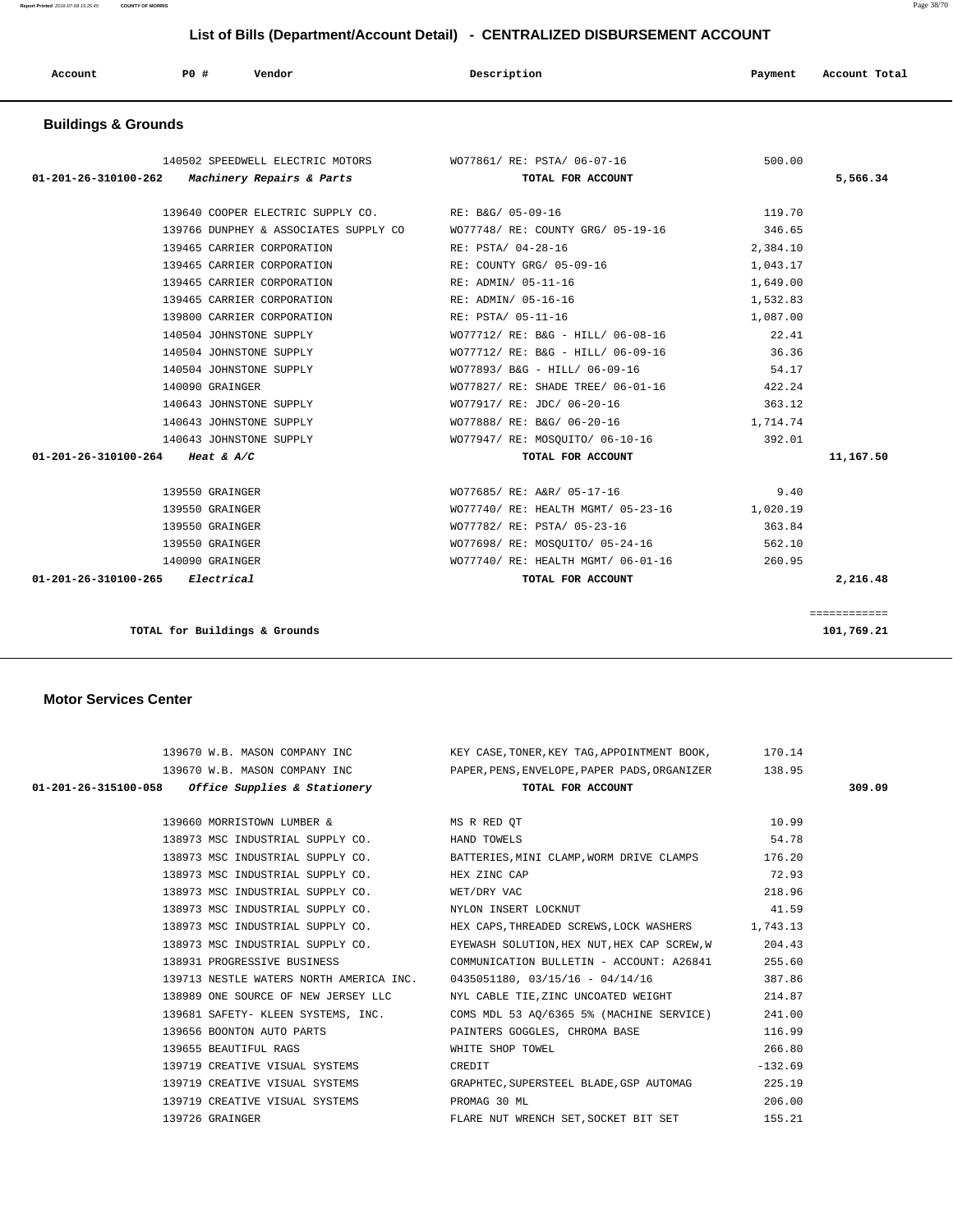|                      | 01-201-26-315100-098 Other Operating&Repair Supply  | TOTAL FOR ACCOUNT                                                                      |          | 6,977.35  |
|----------------------|-----------------------------------------------------|----------------------------------------------------------------------------------------|----------|-----------|
|                      |                                                     | 104.00 199665 NORTHEAST COMMUNICATIONS, INC. M0350DPW- BRASS MOUNT, MINI UHF CONNECTOR |          |           |
|                      |                                                     | 139665 NORTHEAST COMMUNICATIONS, INC. M0350DPW-QUARTERWAVE ANTENNA, REPLACE BR 65.00   |          |           |
|                      | $01-201-26-315100-161$ Communications Equipment     | TOTAL FOR ACCOUNT                                                                      |          | 169.00    |
|                      |                                                     |                                                                                        |          |           |
|                      | 139651 AMERICAN WEAR INC.                           | UNIFORMS AND MAT RENTAL                                                                | 284.55   |           |
|                      | 139651 AMERICAN WEAR INC.                           | UNIFORMS AND MAT RENTAL                                                                | 206.77   |           |
|                      | $01-201-26-315100-207$ Uniform & Clothing Allowance | TOTAL FOR ACCOUNT                                                                      |          | 491.32    |
|                      |                                                     |                                                                                        |          |           |
|                      | 139686 INTER CITY TIRE                              | TIRES                                                                                  | 669.18   |           |
|                      | 139654 BARNWELL HOUSE OF TIRES, INC.                | TIRES                                                                                  | 1,728.70 |           |
|                      | 139654 BARNWELL HOUSE OF TIRES, INC.                | TIRES                                                                                  | 491.24   |           |
|                      | 139654 BARNWELL HOUSE OF TIRES, INC.                | TIRES                                                                                  | 450.64   |           |
|                      | 139654 BARNWELL HOUSE OF TIRES, INC.                | TIRES                                                                                  | 143.56   |           |
|                      | 139654 BARNWELL HOUSE OF TIRES, INC.                | TIRES                                                                                  | 385.04   |           |
|                      | 139654 BARNWELL HOUSE OF TIRES, INC.                | TIRES                                                                                  | 236.00   |           |
|                      | 139654 BARNWELL HOUSE OF TIRES, INC.                | TIRES                                                                                  | 358.16   |           |
|                      | 139654 BARNWELL HOUSE OF TIRES, INC.                | TIRES                                                                                  | 211.92   |           |
|                      | 139654 BARNWELL HOUSE OF TIRES, INC.                | TIRES                                                                                  | 200.50   |           |
|                      | 139654 BARNWELL HOUSE OF TIRES, INC.                | TIRES                                                                                  | 900.18   |           |
|                      | 139654 BARNWELL HOUSE OF TIRES, INC.                | TIRES                                                                                  | 519.00   |           |
|                      | 139654 BARNWELL HOUSE OF TIRES, INC.                | TIRES                                                                                  | 620.00   |           |
|                      | 138928 BARNWELL HOUSE OF TIRES, INC.                | TIRES                                                                                  | 423.84   |           |
|                      | 138928 BARNWELL HOUSE OF TIRES, INC.                | TIRES                                                                                  | 522.68   |           |
|                      | 138928 BARNWELL HOUSE OF TIRES, INC.                | TIRES                                                                                  | 325.04   |           |
|                      | 138928 BARNWELL HOUSE OF TIRES, INC.                | TIRES                                                                                  | 650.08   |           |
|                      | 138928 BARNWELL HOUSE OF TIRES, INC.                | TIRES                                                                                  | 725.88   |           |
|                      | 138928 BARNWELL HOUSE OF TIRES, INC.                | TIRES                                                                                  | 521.64   |           |
|                      | 138928 BARNWELL HOUSE OF TIRES, INC.                | TIRES                                                                                  | 731.84   |           |
|                      | 138928 BARNWELL HOUSE OF TIRES, INC.                | TIRES                                                                                  | 593.65   |           |
|                      | 138928 BARNWELL HOUSE OF TIRES, INC.                | TIRES                                                                                  | 181.66   |           |
|                      | 138928 BARNWELL HOUSE OF TIRES, INC.                | TIRES                                                                                  | 362.88   |           |
|                      | 138928 BARNWELL HOUSE OF TIRES, INC.                | TIRES                                                                                  | 572.62   |           |
|                      | 138928 BARNWELL HOUSE OF TIRES, INC.                | TIRES                                                                                  | 182.28   |           |
|                      | 138928 BARNWELL HOUSE OF TIRES, INC.                | TIRES                                                                                  | 143.56   |           |
|                      | 137771 BARNWELL HOUSE OF TIRES, INC.                | TIRES                                                                                  | 456.88   |           |
|                      | 137771 BARNWELL HOUSE OF TIRES, INC.                | TIRES                                                                                  | 325.04   |           |
|                      | 137771 BARNWELL HOUSE OF TIRES, INC.                | TIRES                                                                                  | 1,003.28 |           |
|                      | 137771 BARNWELL HOUSE OF TIRES, INC.                | TIRES                                                                                  | 521.64   |           |
|                      | 137771 BARNWELL HOUSE OF TIRES, INC.                | TIRES                                                                                  | 650.08   |           |
|                      | 137771 BARNWELL HOUSE OF TIRES, INC.                | TIRES                                                                                  | 244.42   |           |
|                      | 137771 BARNWELL HOUSE OF TIRES, INC.                | TIRES                                                                                  | 362.92   |           |
|                      | 137771 BARNWELL HOUSE OF TIRES, INC.                | TIRES                                                                                  | 385.04   |           |
|                      | 137771 BARNWELL HOUSE OF TIRES, INC.                | TIRES                                                                                  | 273.76   |           |
|                      | 137771 BARNWELL HOUSE OF TIRES, INC.                | TIRES                                                                                  | 365.92   |           |
|                      | 137771 BARNWELL HOUSE OF TIRES, INC.                | TIRES                                                                                  | 646.10   |           |
|                      | 135960 GOODYEAR AUTO SERVICE                        | TIRES                                                                                  | 428.32   |           |
|                      | 135960 GOODYEAR AUTO SERVICE                        | TIRES                                                                                  | 360.00   |           |
| 01-201-26-315100-245 | Tires                                               | TOTAL FOR ACCOUNT                                                                      |          | 18,875.17 |

| 139671 WHITEMARSH CORPORATION<br>Other Operating&Repair Supply | KEY RECEPTACLE<br>TOTAL FOR ACCOUNT                                                                                                                                                             | 391.67 | 6,977 |
|----------------------------------------------------------------|-------------------------------------------------------------------------------------------------------------------------------------------------------------------------------------------------|--------|-------|
|                                                                |                                                                                                                                                                                                 |        |       |
|                                                                |                                                                                                                                                                                                 |        |       |
|                                                                | $0435051180, 04/15/16 - 05/14/16$                                                                                                                                                               | 103.96 |       |
|                                                                | NJ EMISSIONS PROGRAM                                                                                                                                                                            | 3.95   |       |
|                                                                | MOTOR VEHICLE COMMISSION - 9 TITLES                                                                                                                                                             | 540.00 |       |
|                                                                | 55 GALLON DRUM FLEETWASH OUICK RELEASE N                                                                                                                                                        | 790.00 |       |
|                                                                | SERVICE WATER RECYCLER                                                                                                                                                                          | 272.93 |       |
|                                                                | SERVICE WATER RECYCLER                                                                                                                                                                          | 230.00 |       |
|                                                                | 139682 J & D SALES & SERVICE LLC<br>139682 J & D SALES & SERVICE LLC<br>139682 J & D SALES & SERVICE LLC<br>140598 MARK CARTER<br>140598 MARK CARTER<br>140174 NESTLE WATERS NORTH AMERICA INC. |        |       |

 **Account P0 # Vendor Description Payment Account Total**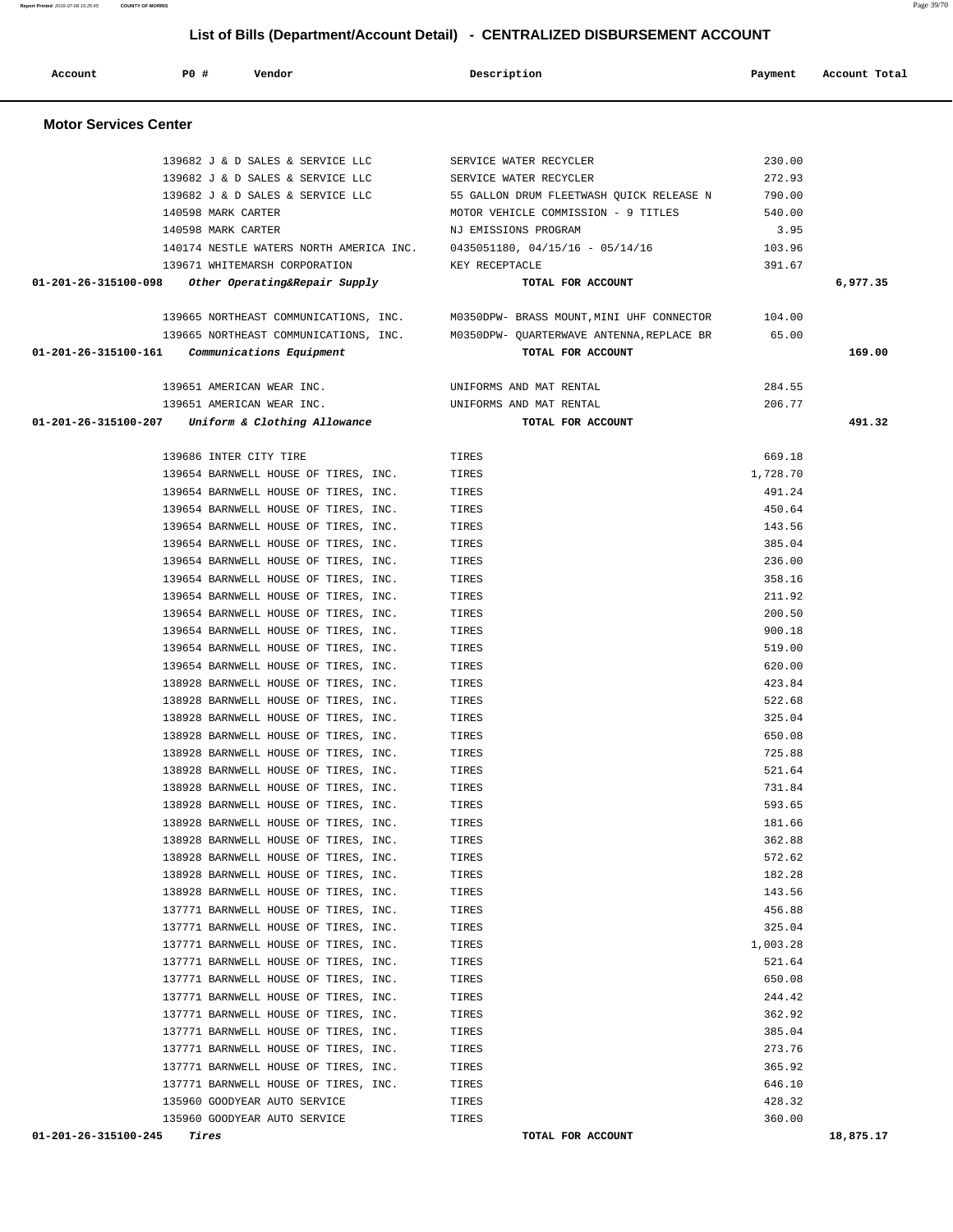| Account | <b>PO#</b> | Vendor | Description | Payment | Account Total |
|---------|------------|--------|-------------|---------|---------------|
|         |            |        |             |         |               |

### **Motor Services Center**

|                                                  | 139668 SNAP-ON INDUSTRIAL                                   | VERUS PRO USB UPGRADE                                                     | 936.75              |           |
|--------------------------------------------------|-------------------------------------------------------------|---------------------------------------------------------------------------|---------------------|-----------|
| $01-201-26-315100-246$ Tools - Others            |                                                             | TOTAL FOR ACCOUNT                                                         |                     | 938.65    |
|                                                  |                                                             |                                                                           |                     |           |
|                                                  |                                                             | 138925 AMERICAN HOSE & HYDRAULICS (UNIT# 3M-1) DIPPER CYLINDER REPAIR PT, | 824.00              |           |
|                                                  | 138925 AMERICAN HOSE & HYDRAULICS                           | (UNIT# 91BH-2) JOHN DEERE B/H STICK CYLI 2,273.00                         |                     |           |
|                                                  | 138925 AMERICAN HOSE & HYDRAULICS                           | (UNIT# 5-1) PLOW CYLINGER REPAIR PT, LAB                                  | 720.00              |           |
| 139717 BROWN TRUCK GROUP                         |                                                             | CREDIT                                                                    | $-48.00$            |           |
|                                                  | 139717 BROWN TRUCK GROUP                                    | BRAKE DRUM, REMAN SHOE KIT                                                | 360.38              |           |
|                                                  | 139717 BROWN TRUCK GROUP                                    | INSTALLATION 1402 SAS                                                     | 531.66              |           |
|                                                  | 139718 BROWN'S HUNTERDON                                    | REMANUFACTURED TRANSMI                                                    | 2,873.37            |           |
|                                                  | 139718 BROWN'S HUNTERDON                                    | BEARING BALL FLYWHEEL PILOT                                               | 10.26               |           |
| 139687 JESCO INC.                                |                                                             | BOLT, WASHER                                                              | 105.60              |           |
| 139687 JESCO INC.                                |                                                             | ORING                                                                     | 6.52                |           |
| 139687 JESCO INC.                                |                                                             | PIN, BUSHING, CAP SCREW, WASHER, SEAL                                     | 810.59              |           |
|                                                  | 139664 NEWARK BRUSH COMPANY LLC                             | GUTTER BROOM                                                              | 196.00              |           |
|                                                  | 139722 DELUXE INTERNATIONAL                                 | CAP RAD                                                                   | 19.09               |           |
|                                                  | 139722 DELUXE INTERNATIONAL                                 | CAP KIT                                                                   | 47.04               |           |
|                                                  | 139723 DRIVE LINE SERVICES OF NJ INC                        | U JOINT, YOKE                                                             | 45.79               |           |
|                                                  | 139684 GROFF TRACTOR NEW JERSEY, LLC                        | CARTRIDGE, FUEL FILTER, CABIN AIR FILTER, H                               | 158.50              |           |
|                                                  | 139684 GROFF TRACTOR NEW JERSEY, LLC                        | CLAMP, JOINT                                                              | 445.50              |           |
|                                                  | 139684 GROFF TRACTOR NEW JERSEY, LLC                        | HYDRAULIC FILTER                                                          | 117.50              |           |
|                                                  | 139685 HOOVER TRUCK CENTERS INC                             | WASHER, SEAL, GASKET, CLAMP, TURBOCHARGER, CL 3, 385.74                   |                     |           |
|                                                  | 139685 HOOVER TRUCK CENTERS INC                             | CENTER BEA                                                                | 70.58               |           |
|                                                  | 139685 HOOVER TRUCK CENTERS INC                             | CLAMP, SCREW, HOSE, TUBE, COUPLING, INSULATIO                             | 142.42              |           |
|                                                  | 139685 HOOVER TRUCK CENTERS INC                             | ABS VALVE                                                                 | 322.26              |           |
|                                                  | 139689 KENVIL POWER EQUIPMENT, INC. CARBURETOR ASSY         |                                                                           | 148.00              |           |
|                                                  | 139689 KENVIL POWER EQUIPMENT, INC.                         | CARBURETOR, STARTER GRIP, BOSCH PLUG                                      | 45.70               |           |
|                                                  | 139692 MODERN GROUP, LTD.                                   | COIL, IGNITION                                                            | 43.01               |           |
|                                                  | 139659 MONTAGE ENTERPRISES INC.                             | FLAIL BLADE, SHACKLE, HEAVY DUTY KNIFE, HAR                               | 743.53              |           |
|                                                  | 139659 MONTAGE ENTERPRISES INC. FOOT GUARD MODEL74          |                                                                           | 276.58              |           |
|                                                  | 139696 PROGRESSIVE GIFTS & INCENTIVES THINK SAFETY LOLLIPOP |                                                                           | 74.95               |           |
| 139751 STORR TRACTOR CO.                         |                                                             | (#4M1) COUPLER, GROMMET, DRIVELINE, SEAL KI 2,896.92                      |                     |           |
|                                                  | 139669 US MUNICIPAL SUPPLY, INC ELBOW, CANISTER, STRAINER   |                                                                           | 245.51              |           |
| $01-201-26-315100-261$ Spare Parts for Equipment |                                                             | TOTAL FOR ACCOUNT                                                         |                     | 17,892.00 |
|                                                  | 139721 D&B AUTO SUPPLY                                      | CREDIT                                                                    | $-378.47$           |           |
|                                                  | 139721 D&B AUTO SUPPLY                                      | AIR FILTER, CONNECTOR, DISC BRAKES, BATTERY                               | 124.28              |           |
|                                                  | 139721 D&B AUTO SUPPLY                                      | OXYGEN SENSOR, LICENSE LAMP, HOSE END, BRAK                               | 754.26              |           |
|                                                  | 139721 D&B AUTO SUPPLY                                      | NEW STARTER, AIR FILTER, OIL FILTER, BRAKLE                               | 456.15              |           |
| 139721 D&B AUTO SUPPLY                           |                                                             | OIL FILTER, BRAKE ROTOR, DEXCOOL, AIR FILTE                               | 492.96              |           |
| 139721 D&B AUTO SUPPLY                           |                                                             | FUEL FILTER, AIR FILTER, BRAKE PADS, FLASH                                | 625.84              |           |
| 139721 D&B AUTO SUPPLY                           |                                                             | <b>EJECTOR</b>                                                            | 70.31               |           |
|                                                  | 139690 MCMASTER-CARR SUPPLY CO                              | LOW PROFILE CASTER SWIVEL                                                 | 107.50              |           |
|                                                  | 139695 PLAINSMAN AUTO SUPPLY                                | BRAKE ROTOR, DISC BRAKE PAD, GAUGE, AIR FIL                               | 1,200.25            |           |
|                                                  | 139695 PLAINSMAN AUTO SUPPLY                                | PAG 100W, MOUNT KIT, LAMP, DISC PAD, BRAKE R                              | 450.78              |           |
|                                                  | 139695 PLAINSMAN AUTO SUPPLY                                | FLOOR MAT, BATTERY, WHEEL NUT, BRAKE PAD, BR                              | 851.62              |           |
|                                                  | 139695 PLAINSMAN AUTO SUPPLY                                | BRAKE ROTOR, DISC PAD, FLOW MUFFLER, RESERV                               | 476.52              |           |
|                                                  | 139695 PLAINSMAN AUTO SUPPLY                                | RATCHET, BRAKE PADS, CALIPER, ROTOR, HOSE                                 | 536.72              |           |
|                                                  | 139695 PLAINSMAN AUTO SUPPLY                                | LOCK CYLINDER, ABS SPEED SENSOR, BRAKE PAD                                | 1,486.19            |           |
|                                                  | 139695 PLAINSMAN AUTO SUPPLY                                | SERPENTINE BELT, SPARK PLUG, OIL FILTER, GA                               | 60.03               |           |
|                                                  | 139695 PLAINSMAN AUTO SUPPLY                                | BRAKE ROTOR, WHEEL NUT, PRESSURE SWITCH, AN                               | 258.89              |           |
|                                                  |                                                             |                                                                           |                     |           |
|                                                  | 139695 PLAINSMAN AUTO SUPPLY                                | ABS SENSOR, TIE ROD END, DISC BRAKE PADS, B                               | 1,167.09            |           |
|                                                  | 139695 PLAINSMAN AUTO SUPPLY                                | OIL FILTER, FUEL FILTER, ACCUFIT BEAM, DUCT                               | 408.87              |           |
|                                                  |                                                             |                                                                           | 455.17              |           |
|                                                  | 139695 PLAINSMAN AUTO SUPPLY                                | HAL BULB, WD40, AIR FILTER, CLAMP, DISC PAD,                              |                     |           |
|                                                  | 139695 PLAINSMAN AUTO SUPPLY<br>139725 FLEMINGTON CHRYSLER  | WHEEL NUT, BRAKE ROTOR, IDLER ARM ASSEMBLY<br>CREDIT                      | 743.81<br>$-200.00$ |           |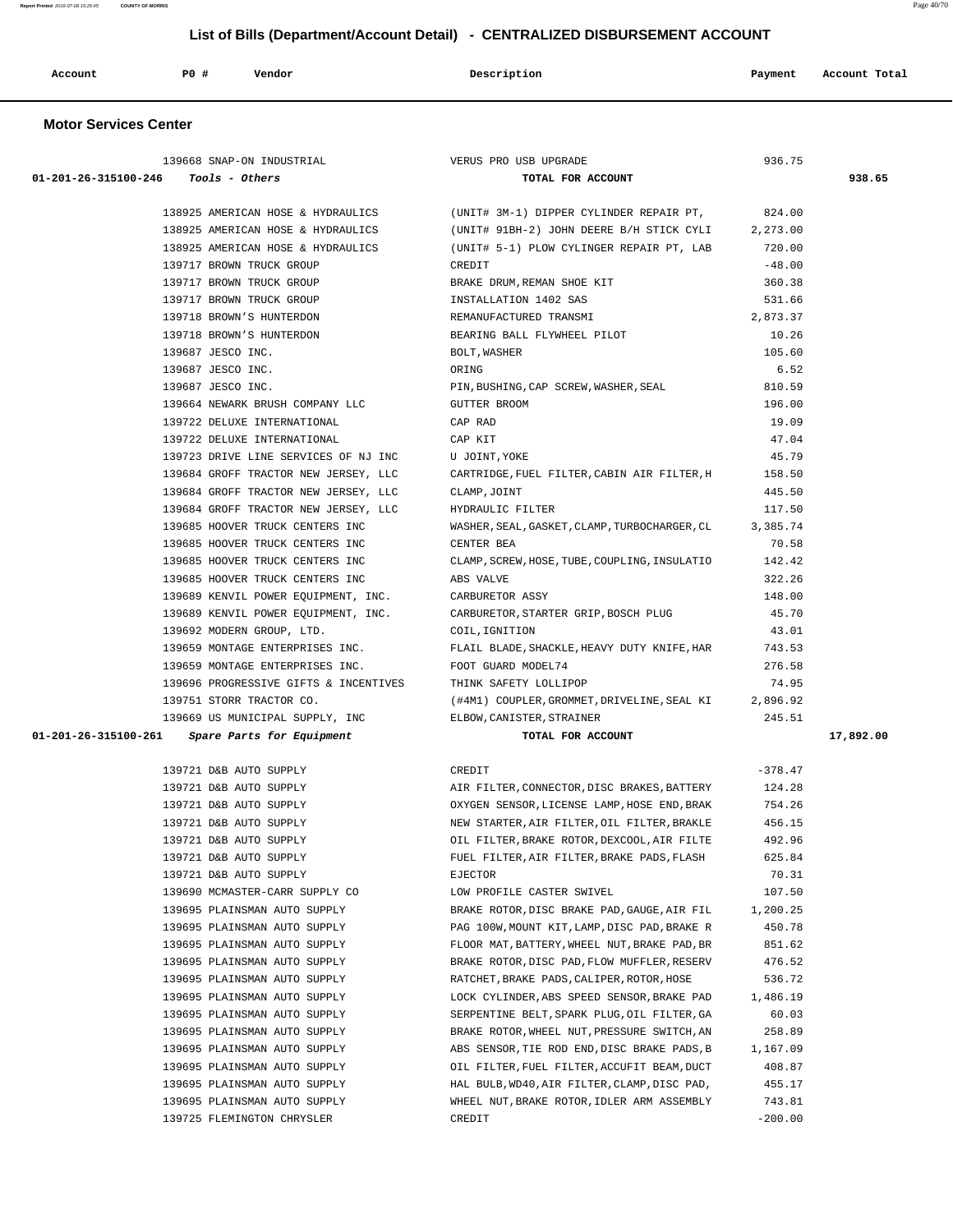|  | Account | $PO+$ | Vendor | Description | Payment | Account Total |
|--|---------|-------|--------|-------------|---------|---------------|
|--|---------|-------|--------|-------------|---------|---------------|

#### **Motor Services Center**

| 139725 FLEMINGTON CHRYSLER                  | CONVERTER, GASKET                            | 743.58    |              |
|---------------------------------------------|----------------------------------------------|-----------|--------------|
| 139725 FLEMINGTON CHRYSLER                  | SWITCH                                       | 10.89     |              |
| 139725 FLEMINGTON CHRYSLER                  | CABLE                                        | 93.72     |              |
| 139725 FLEMINGTON CHRYSLER                  | MODULE                                       | 302.94    |              |
| 139725 FLEMINGTON CHRYSLER                  | PARK PLATE                                   | 340.56    |              |
| 139725 FLEMINGTON CHRYSLER                  | SEAL AXLE                                    | 33.46     |              |
| 139725 FLEMINGTON CHRYSLER                  | PROP/GAS                                     | 24.68     |              |
| 139697 RE-TRON TECHNOLOGIES INC.            | <b>BATTERY</b>                               | 159.98    |              |
| 139691 ROUTE 10 REPAIRS                     | (#11-17) MUFFLER, HANGER/STRAPS, MISC PIPE   | 461.00    |              |
| 139699 SMITH MOTOR CO., INC.                | SENDER AND PUMP A TEST                       | 362.62    |              |
| 139699 SMITH MOTOR CO., INC.                | SCREW, SPECIAL NUT, MOULDING                 | 126.52    |              |
| 139699 SMITH MOTOR CO., INC.                | SENSOR KIT                                   | 34.84     |              |
| 139699 SMITH MOTOR CO., INC.                | RADIATOR SHROUD, CLUTCH ASY                  | 213.33    |              |
| 139699 SMITH MOTOR CO., INC.                | REAR VIEW KIT                                | 132.13    |              |
| 139699 SMITH MOTOR CO., INC.                | (#10-29)NUT, STUD, HEX NUT, GASKET, MANIFOLD | 2,472.21  |              |
| 139653 AW DIRECT                            | CHAIN                                        | 99.59     |              |
| 139652 ABSOLUTE AUTO AND FLAT GLASS         | WINDSHIELD (#99-9)                           | 217.94    |              |
| 139652 ABSOLUTE AUTO AND FLAT GLASS         | $WINDSHIELD (#11-1)$                         | 269.81    |              |
| 139652 ABSOLUTE AUTO AND FLAT GLASS         | WINDSHIELD (#13-12)                          | 423.43    |              |
| 139749 BEYER CHRYSLER JEEP                  | BLANK KEY WITH TRANSMITTER                   | 340.00    |              |
| 139720 CY DRAKE LOCKSMITHS, INC.            | IGNITION RE-KEY                              | 26.00     |              |
| 139724 FLEMINGTON BUICK CHEVROLET           | STRUT                                        | 74.42     |              |
| 139694 NIELSEN DODGE - C-J-R                | CREDIT                                       | $-232.50$ |              |
| 139694 NIELSEN DODGE - C-J-R                | AC CANISTER                                  | 111.15    |              |
| 139694 NIELSEN DODGE - C-J-R                | AB SENSOR                                    | 32.20     |              |
| 139694 NIELSEN DODGE - C-J-R                | AF PLATE PAR, AA CENTER NO                   | 506.20    |              |
| 139694 NIELSEN DODGE - C-J-R                | CLIP OIL                                     | 16.34     |              |
| 139694 NIELSEN DODGE - C-J-R                | MANIFOLD, GASKET                             | 659.19    |              |
| 139694 NIELSEN DODGE - C-J-R                | <b>SENSOR</b>                                | 85.34     |              |
| 139698 ROUTE 23 AUTOMALL LLC                | CREDIT                                       | $-211.20$ |              |
| 139698 ROUTE 23 AUTOMALL LLC                | TUBE ASY                                     | 377.97    |              |
| 139698 ROUTE 23 AUTOMALL LLC                | CABLE ASY                                    | 38.37     |              |
| 139698 ROUTE 23 AUTOMALL LLC                | ELEMENT KIT                                  | 55.62     |              |
| 139698 ROUTE 23 AUTOMALL LLC                | BRAKE SH KIT                                 | 70.33     |              |
| 139698 ROUTE 23 AUTOMALL LLC                | BRAKE LI KIT                                 | 117.78    |              |
| 139698 ROUTE 23 AUTOMALL LLC                | (#20-68) ALIGNMENT                           | 265.63    |              |
| 139716 AAMCO TRANSMISSIONS                  | ASSEMBLY KIT, FILTER, TRANS FLUID, TORQUE C  | 2,000.00  |              |
| 01-201-26-315100-291    Vehicle Repairs     | TOTAL FOR ACCOUNT                            |           | 20,894.62    |
| 138927 AW DIRECT                            | WATERPROOF CONNECTOR KIT 3 SOCKETS           | 98.43     |              |
| 139749 BEYER CHRYSLER JEEP                  | CUT/REPROGRAM KEYS, BLANK KEY WITH TRANSM    | 498.46    |              |
| 01-203-26-315100-291 (2015) Vehicle Repairs | TOTAL FOR ACCOUNT                            |           | 596.89       |
|                                             |                                              |           | ============ |
| TOTAL for Motor Services Center             |                                              |           | 67,144.09    |

### **Mosquito Extermination**

|                               | 140016 DAILY RECORD                     | ASB-70021874 ULV Spray Notice - Inserti  | 72.84  |        |
|-------------------------------|-----------------------------------------|------------------------------------------|--------|--------|
|                               | 140422 NJ ADVANCE MEDIA, LLC            | XMORR3200900 ULV Spray Notice - Insertio | 132.02 |        |
| 01-201-26-320100-051<br>Legal |                                         | TOTAL FOR ACCOUNT                        |        | 204.86 |
|                               | 138774 NESTLE WATERS NORTH AMERICA INC. | Spring Water 3/31/16 - 4/30/16           | 103.19 |        |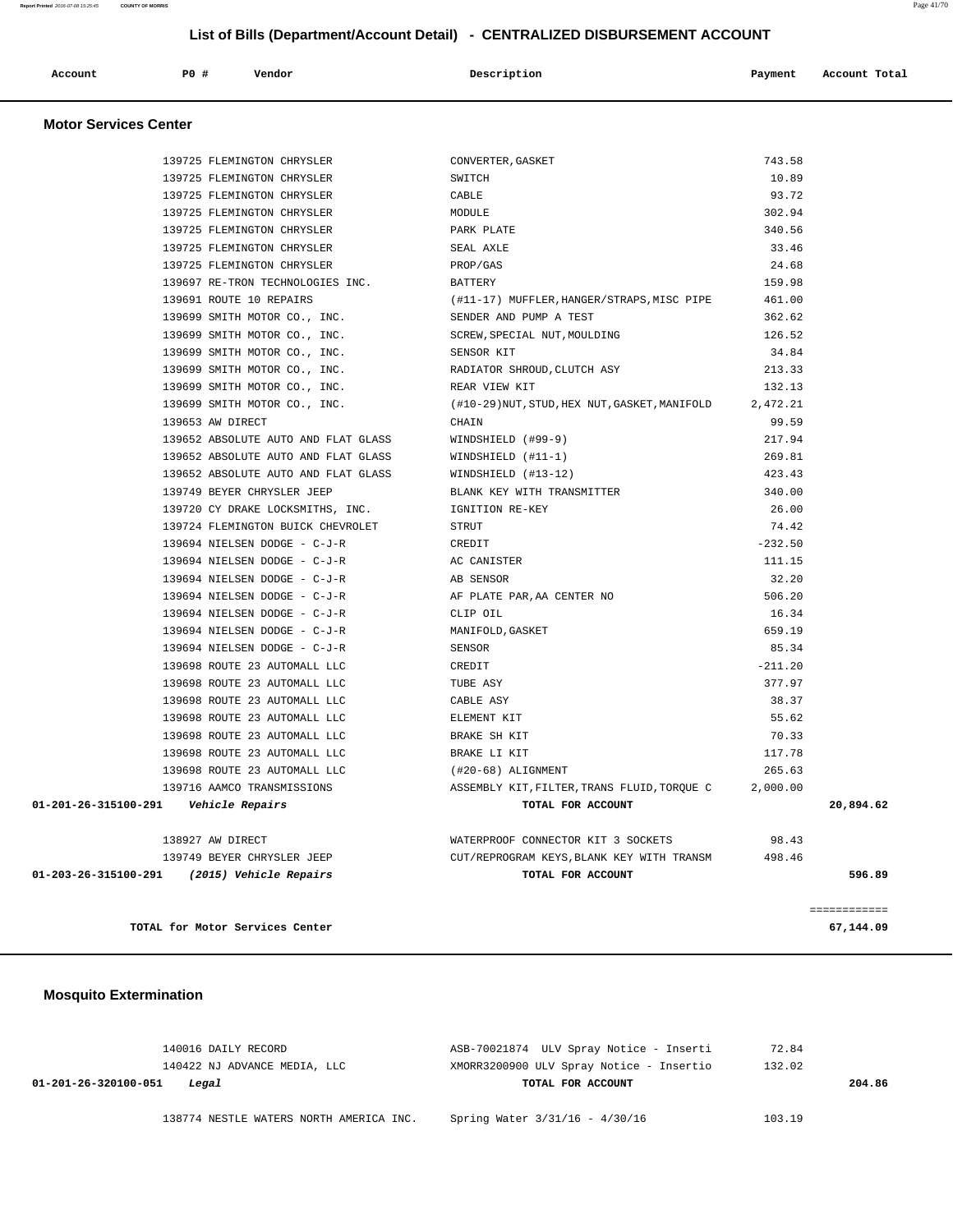**TOTAL for Health Management** 797.56

| $01 - 201 - 27 - 330100 - 039$ | 139777 NEW JERSEY ASSOCIATION OF<br>Education Schools & Training | Stephanie Gorman-Pills to Heroin-NJ Publ<br>TOTAL FOR ACCOUNT | 50.00  | 50.00  |
|--------------------------------|------------------------------------------------------------------|---------------------------------------------------------------|--------|--------|
|                                |                                                                  |                                                               |        |        |
|                                | 140196 STEPHANIE GORMAN                                          | Reimbursement for mileage                                     | 36.15  |        |
| $01 - 201 - 27 - 330100 - 082$ | Travel Expense                                                   | TOTAL FOR ACCOUNT                                             |        | 36.15  |
|                                |                                                                  |                                                               |        |        |
|                                | 138490 FF1 PROFESSIONAL SAFETY SERVICES                          | Ouote 148023 dated 5/11/2016Pants and Bo                      | 457.42 |        |
|                                | 138771 NORTHEAST COMMUNICATIONS, INC.                            | Ouote 650 dated 4/26/2016 Supply and ins                      | 171.96 |        |
|                                | 141712 COUNTY OF MORRIS                                          | 2ND HALF OF JUNE 2016 METERED MAIL                            | 82.03  |        |
| $01 - 201 - 27 - 330100 - 210$ | Environmental Compliance                                         | TOTAL FOR ACCOUNT                                             |        | 711.41 |
|                                |                                                                  |                                                               |        |        |
|                                |                                                                  |                                                               |        |        |

### **Health Management**

| Account                        | PO# | Vendor                                                                  | Description                                       | Payment  | Account Total |
|--------------------------------|-----|-------------------------------------------------------------------------|---------------------------------------------------|----------|---------------|
| <b>Mosquito Extermination</b>  |     |                                                                         |                                                   |          |               |
| 01-201-26-320100-058           |     | 140602 NESTLE WATERS NORTH AMERICA INC.<br>Office Supplies & Stationery | Spring Water 5/1/16 -5/31/16<br>TOTAL FOR ACCOUNT | 99.70    | 281.14        |
|                                |     | 139024 ADAPCO, INC.                                                     | Altosid 30 Day Briquets (400 briquetes p          | 1,320.00 |               |
|                                |     | 139280 ADAPCO, INC.                                                     | Scourge 4-12 (55 Gal. drum)                       | 6,236.45 |               |
| $01 - 201 - 26 - 320100 - 225$ |     | Chemicals & Sprays                                                      | TOTAL FOR ACCOUNT                                 |          | 7,556.45      |
|                                |     | 139551 ALLEN PAPER & SUPPLY CO                                          | C-Fold Towel White (2400/CS) Eminence #           | 51.20    |               |
|                                |     | 140045 TOMAR INDUSTRIES INC                                             | GoJo Lotion Soap #9112 12/800ML/CS #PPM           | 60.00    |               |
|                                |     | 140045 TOMAR INDUSTRIES INC                                             | GoJo Purell Hand Sanitizer Aloe Formulat          | 124.20   |               |
|                                |     | 140045 TOMAR INDUSTRIES INC                                             | PolyBag 22X16X58 Black 100/CS #MPB-58-3           | 79.30    |               |
| 01-201-26-320100-249           |     | Bldg Maintenance Supplies                                               | TOTAL FOR ACCOUNT                                 |          | 314.70        |
|                                |     | 139350 AMERICAN WEAR INC.                                               | Clean Uniforms 5/5/16                             | 94.30    |               |
|                                |     | 139350 AMERICAN WEAR INC.                                               | Clean Uniforms 5/12/16                            | 94.30    |               |
|                                |     | 139350 AMERICAN WEAR INC.                                               | Clean Uniforms 5/19/16                            | 94.30    |               |
|                                |     | 139350 AMERICAN WEAR INC.                                               | Clean Uniforms 5/26/16                            | 91.30    |               |
| 01-201-26-320100-251           |     | Ground Maintenance Supplies                                             | TOTAL FOR ACCOUNT                                 |          | 374.20        |
|                                |     | 140003 MORRISTOWN LUMBER &                                              | E91LP-16 AA Alkaline Battery #3044559             | 11.99    |               |
|                                |     | 140003 MORRISTOWN LUMBER &                                              | 3 1/2 C/H Hook ORB #806-661                       | 3.33     |               |
|                                |     | 140003 MORRISTOWN LUMBER &                                              | V834 3 Barrel Bolt Zinc #151-555                  | 3.58     |               |
|                                |     | 140003 MORRISTOWN LUMBER &                                              | V834 4 Barrel Bolt                                | 3.95     |               |
|                                |     | 140003 MORRISTOWN LUMBER &                                              | V833 2 Window Bolt Zinc #151-225                  | 3.18     |               |
|                                |     | 140003 MORRISTOWN LUMBER &                                              | 9128 1" Rubber Tip Black #6605455                 | 2.99     |               |
|                                |     | 139562 PLAINSMAN AUTO SUPPLY                                            | Tie Down                                          | 65.88    |               |
|                                |     | 140045 TOMAR INDUSTRIES INC                                             | 49003 Kleenguard GP Coverall White Larg           | 259.20   |               |
|                                |     | 139744 MCMASTER-CARR SUPPLY CO                                          | Multipurpose Gauge, Steel Case, 2" Dial,          | 30.54    |               |
|                                |     | 139744 MCMASTER-CARR SUPPLY CO                                          | Plastic Handle Paint Brush, with 1" Wide          | 41.76    |               |
|                                |     | 139744 MCMASTER-CARR SUPPLY CO                                          | Plastic Handle Paint Brush, with 3" wide          | 45.12    |               |
|                                |     | 139744 MCMASTER-CARR SUPPLY CO                                          | Shipping and Handling                             | 6.03     |               |
| $01 - 201 - 26 - 320100 - 258$ |     | Equipment                                                               | TOTAL FOR ACCOUNT                                 |          | 477.55        |
|                                |     | 139552 PLAINSMAN AUTO SUPPLY                                            | Brake Pads - Front, Premium #SS-7706-X            | 41.29    |               |
|                                |     | 139552 PLAINSMAN AUTO SUPPLY                                            | Brake Rotor & Hub Assy - Front #4886597           | 77.90    |               |
| 01-201-26-320100-291           |     | Vehicle Repairs                                                         | TOTAL FOR ACCOUNT                                 |          | 119.19        |
|                                |     |                                                                         |                                                   |          | ============  |
|                                |     | TOTAL for Mosquito Extermination                                        |                                                   |          | 9,328.09      |

 **List of Bills (Department/Account Detail) - CENTRALIZED DISBURSEMENT ACCOUNT**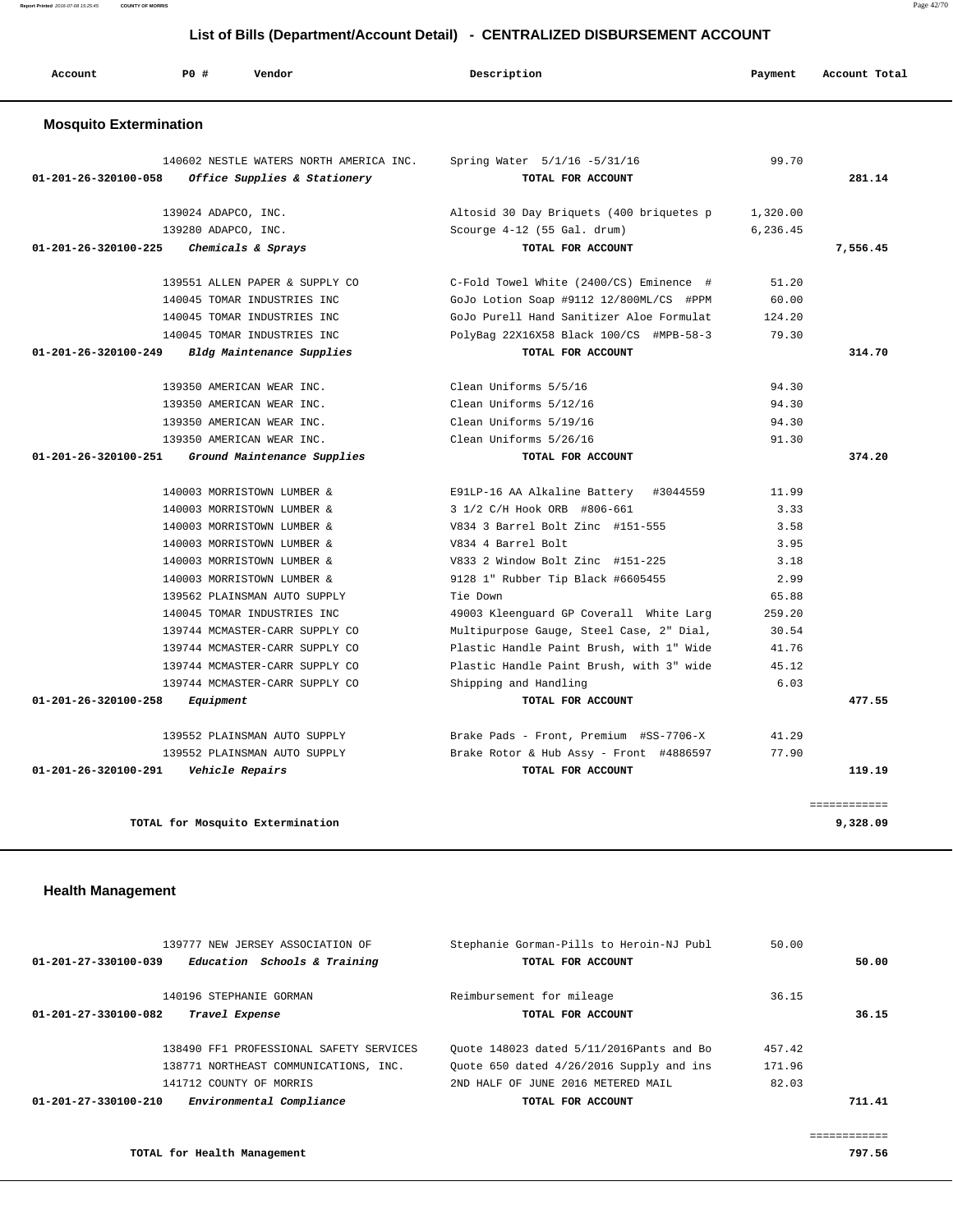**Report Printed** 2016-07-08 15:25:45 **COUNTY OF MORRIS** Page 43/70

# **List of Bills (Department/Account Detail) - CENTRALIZED DISBURSEMENT ACCOUNT**

| Account | PO# | Vendor | Description | Payment | Account Total |
|---------|-----|--------|-------------|---------|---------------|
|         |     |        |             |         |               |
|         |     |        |             |         |               |

#### **Human Services**

| 140385 PETER BASTO MS                                           | 2016 Public Mental Health Forum June 14, | 300.00   |              |
|-----------------------------------------------------------------|------------------------------------------|----------|--------------|
| $01-201-27-331100-039$ Education Schools & Training             | TOTAL FOR ACCOUNT                        |          | 300.00       |
|                                                                 |                                          |          |              |
| 139160 OFFICE CONCEPTS GROUP, INC.                              | The Human Scale Keyboard Tray for Lauren | 285.00   |              |
| 139403 OFFICE CONCEPTS GROUP, INC.                              | Office Supplies for Liz and Jenn         | 54.31    |              |
| 139693 OFFICE CONCEPTS GROUP, INC.                              | 2 count box of HP 85A toner cartridges f | 104.63   |              |
| 140692 OFFICE CONCEPTS GROUP, INC.                              | 2016 Dept. of Human Services Office Supp | 229.63   |              |
| 01-201-27-331100-058<br><i>Office Supplies &amp; Stationery</i> | TOTAL FOR ACCOUNT                        |          | 673.57       |
|                                                                 |                                          |          |              |
| 141712 COUNTY OF MORRIS                                         | 2ND HALF OF JUNE 2016 METERED MAIL       | 278.41   |              |
| 01-201-27-331100-068<br>Postage & Metered Mail                  | TOTAL FOR ACCOUNT                        |          | 278.41       |
|                                                                 |                                          |          |              |
| 140389 LONGFELLOWS SANDWICH DELI                                | 2016 Dept. of Human Services 150 boxed 1 | 1,500.00 |              |
| 140568 SODEXO INC & AFFILIATES                                  | Sandwiches and beverages for attendees a | 242.85   |              |
| 01-201-27-331100-088<br>Meeting Exp Advisory Board Etc          | TOTAL FOR ACCOUNT                        |          | 1,742.85     |
|                                                                 |                                          |          |              |
| 139703 RICOH AMERICAS CORPORATION                               | 2016 Dept. of Human Services Copier MPC3 | 342.93   |              |
| $01-201-27-331100-164$ Office Machines - Rental                 | TOTAL FOR ACCOUNT                        |          | 342.93       |
|                                                                 |                                          |          |              |
|                                                                 |                                          |          | ------------ |
| TOTAL for Human Services                                        |                                          |          | 3,337.76     |
|                                                                 |                                          |          |              |

#### **Youth Shelter**

| 139547 W.B. MASON COMPANY INC                             | Planner 2016 HOD289632                                                      | 12.64    |
|-----------------------------------------------------------|-----------------------------------------------------------------------------|----------|
| 139547 W.B. MASON COMPANY INC                             | Binder clips                                                                | 23.34    |
| 139547 W.B. MASON COMPANY INC                             | Binder Clips                                                                | 31.41    |
| 139547 W.B. MASON COMPANY INC                             | Large Binder clips                                                          | 23.16    |
| 139547 W.B. MASON COMPANY INC                             | Binder                                                                      | 27.48    |
| 139547 W.B. MASON COMPANY INC                             | Tape                                                                        | 18.38    |
| 139547 W.B. MASON COMPANY INC                             | Rubberbands                                                                 | 11.52    |
| 139547 W.B. MASON COMPANY INC                             | AA Batteries                                                                | 37.38    |
| 139547 W.B. MASON COMPANY INC                             | AAA Batteries                                                               | 31.16    |
| 139547 W.B. MASON COMPANY INC                             | Alkn Batteries                                                              | 15.19    |
| 139547 W.B. MASON COMPANY INC                             | Toner                                                                       | 47.13    |
| 139547 W.B. MASON COMPANY INC                             | 9 Volt Battery                                                              | 15.19    |
| 139547 W.B. MASON COMPANY INC CAlkln Batteries            |                                                                             | 13.47    |
| 140285 OFFICE CONCEPTS GROUP, INC. FAL CDS2 AIR DUSTER    |                                                                             | 24.60    |
| 140285 OFFICE CONCEPTS GROUP, INC. HEW 51645A INK DJ750C  |                                                                             | 123.16   |
| 140285 OFFICE CONCEPTS GROUP, INC.                        | HEW 6578DN INCART NO 78                                                     | 128.40   |
| 140285 OFFICE CONCEPTS GROUP, INC. HEWCF280A TONER M401   |                                                                             | 174.74   |
| 140285 OFFICE CONCEPTS GROUP, INC. HEW TONER 131A         |                                                                             | 116.04   |
| 140285 OFFICE CONCEPTS GROUP, INC. HEW C7115A TONER 1200  |                                                                             | 146.38   |
| 140285 OFFICE CONCEPTS GROUP, INC. HEW CF213A TONER 131 A |                                                                             | 72.69    |
| 140285 OFFICE CONCEPTS GROUP, INC. HEW CF213A TONER 131A  |                                                                             | 72.69    |
| 140285 OFFICE CONCEPTS GROUP, INC. HEEW CF211A TONER 131A |                                                                             | 72.69    |
| $01-201-27-331110-058$ Office Supplies & Stationery       | TOTAL FOR ACCOUNT                                                           | 1,238.84 |
|                                                           | 140242 MORRIS COUNTY ENGRAVING LLC Cherry wood finish plaque and gold Flore | 57.00    |
|                                                           |                                                                             |          |

 140242 MORRIS COUNTY ENGRAVING LLC Engraving on Perpetual Plate name of You 7.50 139430 LONGFELLOWS SANDWICH DELI Sandwiches for 15 employees @ \$9.00 pp f 135.00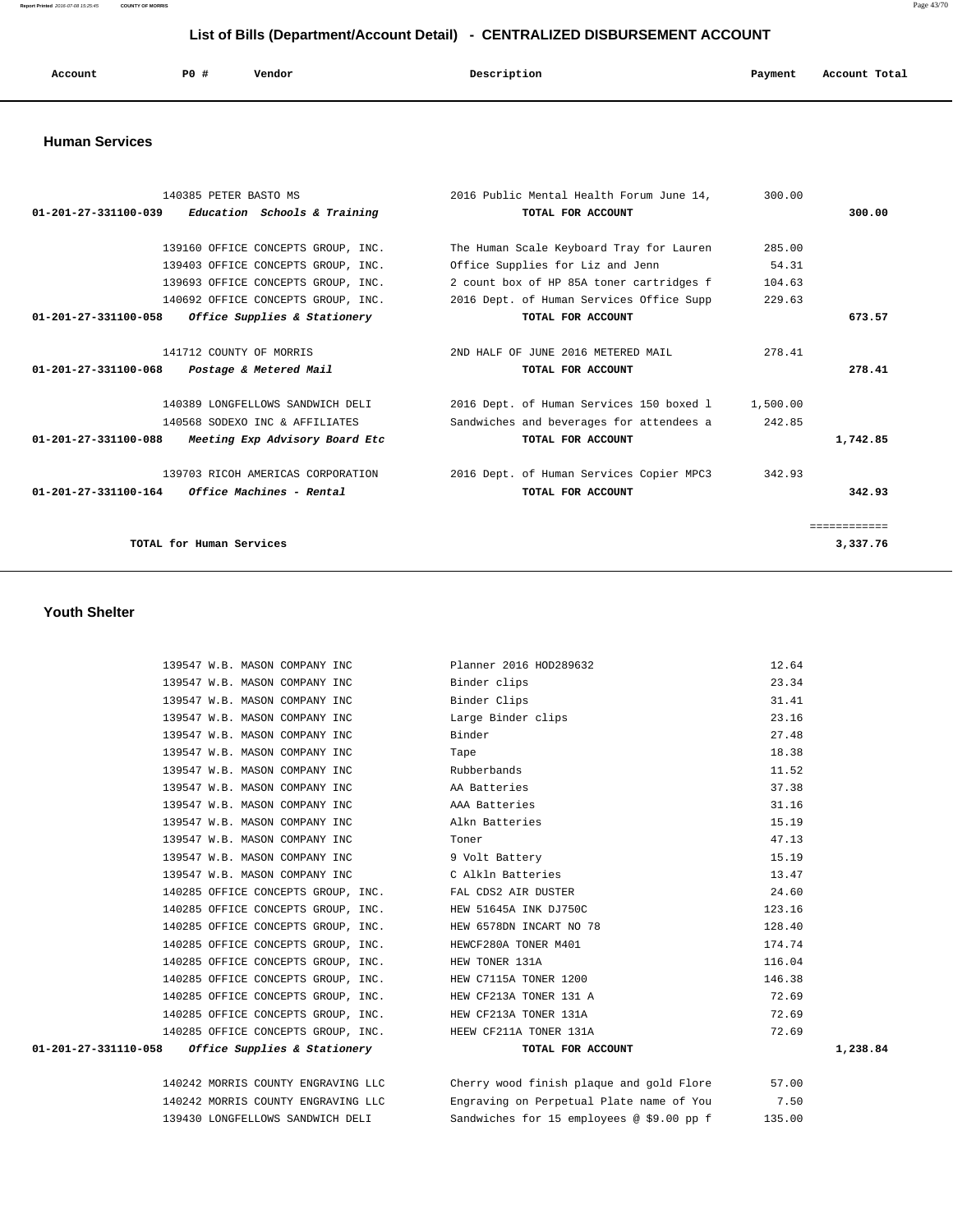**Report Printed** 2016-07-08 15:25:45 **COUNTY OF MORRIS** Page 44/70

# **List of Bills (Department/Account Detail) - CENTRALIZED DISBURSEMENT ACCOUNT**

| Account              | PO# | Vendor                  | Description                              | Payment | Account Total |
|----------------------|-----|-------------------------|------------------------------------------|---------|---------------|
| <b>Youth Shelter</b> |     |                         |                                          |         |               |
|                      |     | 137340 AGWAY MORRISTOWN | annual vegtable plants 3 pk for youth sh | 21.06   |               |
|                      |     | ERRATO TODAY MODELS     | poronial plant                           | 5.99    |               |

| 137340 AGWAY MORRISTOWN                           | perenial plant                           | 5.99   |              |
|---------------------------------------------------|------------------------------------------|--------|--------------|
| 137340 AGWAY MORRISTOWN                           | Annual Vegtable plants 4 PK              | 17.91  |              |
| 138858 AGWAY MORRISTOWN                           | Annuals and vegetables for Youth Shelter | 3.78   |              |
| 138858 AGWAY MORRISTOWN                           | Prunus Thundercloud Tree for Youth Shelt | 119.99 |              |
| 136584 BOB BARKER COMPANY, INC.                   | Latex Gloves                             | 11.75  |              |
| 136584 BOB BARKER COMPANY, INC.                   | Purel hand sanitizer                     | 58.09  |              |
| 136584 BOB BARKER COMPANY, INC.                   | Mopheads                                 | 13.35  |              |
| 136584 BOB BARKER COMPANY, INC.                   | Shampoo                                  | 37.50  |              |
| 136584 BOB BARKER COMPANY, INC.                   | Shipping                                 | 29.75  |              |
| 136584 BOB BARKER COMPANY, INC.                   | 50 Gallon Liner can garbage bags ZCL436C | 111.96 |              |
| 136584 BOB BARKER COMPANY, INC.                   | Shipping                                 | 40.88  |              |
| 134829 BOW TIE CINEMAS LLC                        | Movie tickets at the Bow Tie Cinemas for | 700.00 |              |
| 140004 COMPLETE SECURITY SYSTEMS, INC.            | Service call for Youth Shelter repair Sc | 140.00 |              |
| 140592 THOMAS POLLIO                              | 6/18/16 Six flags Parking and snacks, to | 99.51  |              |
| 140592 THOMAS POLLIO                              | 6/10/16 Cake for Counselor Birthday      | 12.99  |              |
| 140592 THOMAS POLLIO                              | 6/12/16 reimbursement to James Waddilove | 51.79  |              |
| 140592 THOMAS POLLIO                              | 6/9/16 Dunkin Doughnuts for Nurtured hea | 28.24  |              |
| 01-201-27-331110-059<br>Other General Expenses    | TOTAL FOR ACCOUNT                        |        | 1,713.04     |
|                                                   |                                          |        |              |
| 134829 BOW TIE CINEMAS LLC                        | Frieght and shipping                     | 10.00  |              |
| 141712 COUNTY OF MORRIS                           | 2ND HALF OF JUNE 2016 METERED MAIL       | 4.86   |              |
| 01-201-27-331110-068<br>Postage and Metered Mail  | TOTAL FOR ACCOUNT                        |        | 14.86        |
|                                                   |                                          |        |              |
| 140243 LONGFELLOWS SANDWICH DELI                  | Sandwiches for 14 people meeting for Nur | 135.00 |              |
| 140243 LONGFELLOWS SANDWICH DELI                  | Soda and water                           | 9.00   |              |
| 140567 NESTLE WATERS NORTH AMERICA INC.           | 7, 5 gallon bottles of Nestle Pure Life  | 24.43  |              |
| 140567 NESTLE WATERS NORTH AMERICA INC.           | Rent                                     | 1.98   |              |
| 01-201-27-331110-185<br>Food                      | TOTAL FOR ACCOUNT                        |        | 170.41       |
|                                                   |                                          |        |              |
| 140549 WHITES HEALTHCARE ENTERPRISES INC          | Supply of Medicines for the month of May | 818.35 |              |
| 01-201-27-331110-189<br>Medical                   | TOTAL FOR ACCOUNT                        |        | 818.35       |
| 139549 COMPLETE SECURITY SYSTEMS, INC.            | 5/17/2016 Fixed locks on Youth Shelter d | 125.00 |              |
| Machinery Repairs & Parts<br>01-201-27-331110-262 | TOTAL FOR ACCOUNT                        |        | 125.00       |
|                                                   |                                          |        |              |
|                                                   |                                          |        | ============ |
| TOTAL for Youth Shelter                           |                                          |        | 4,080.50     |
|                                                   |                                          |        |              |

# **Office on Aging**

|                                   | 138188 RUTGERS THE STATE UNIVERSITY |  |                   | B. Denmead 5/11/16 Pract. Multi.       | 129.00 |        |
|-----------------------------------|-------------------------------------|--|-------------------|----------------------------------------|--------|--------|
|                                   | 135146 RUTGERS THE STATE UNIVERSITY |  |                   | Ethical Dilemnas BD 8/17/16INV.# 32171 | 129.00 |        |
| $01 - 201 - 27 - 333100 - 039$    | Education Schools & Training        |  |                   | TOTAL FOR ACCOUNT                      |        | 258.00 |
|                                   |                                     |  |                   |                                        |        |        |
|                                   | 140468 ANDREA BATISTONI             |  |                   | Reimb, Car Insurance                   | 12.00  |        |
|                                   | 140510 OPHELIA V. CRUSE             |  |                   | Car Ins Reimb April and May            | 24.00  |        |
| 01-201-27-333100-048<br>Insurance |                                     |  | TOTAL FOR ACCOUNT |                                        | 36.00  |        |
|                                   |                                     |  |                   |                                        |        |        |
|                                   | 136608 W.B. MASON COMPANY INC       |  |                   | I32877983 3/9/16 ORD# S035263009       | 165.66 |        |
| 01-201-27-333100-058              | Office Supplies & Stationery        |  |                   | TOTAL FOR ACCOUNT                      |        | 165.66 |
|                                   |                                     |  |                   |                                        |        |        |
|                                   | 140468 ANDREA BATISTONI             |  |                   | emergency food supply for client       | 12.76  |        |
| 01-201-27-333100-059              | Other General Expenses              |  |                   | TOTAL FOR ACCOUNT                      |        | 12.76  |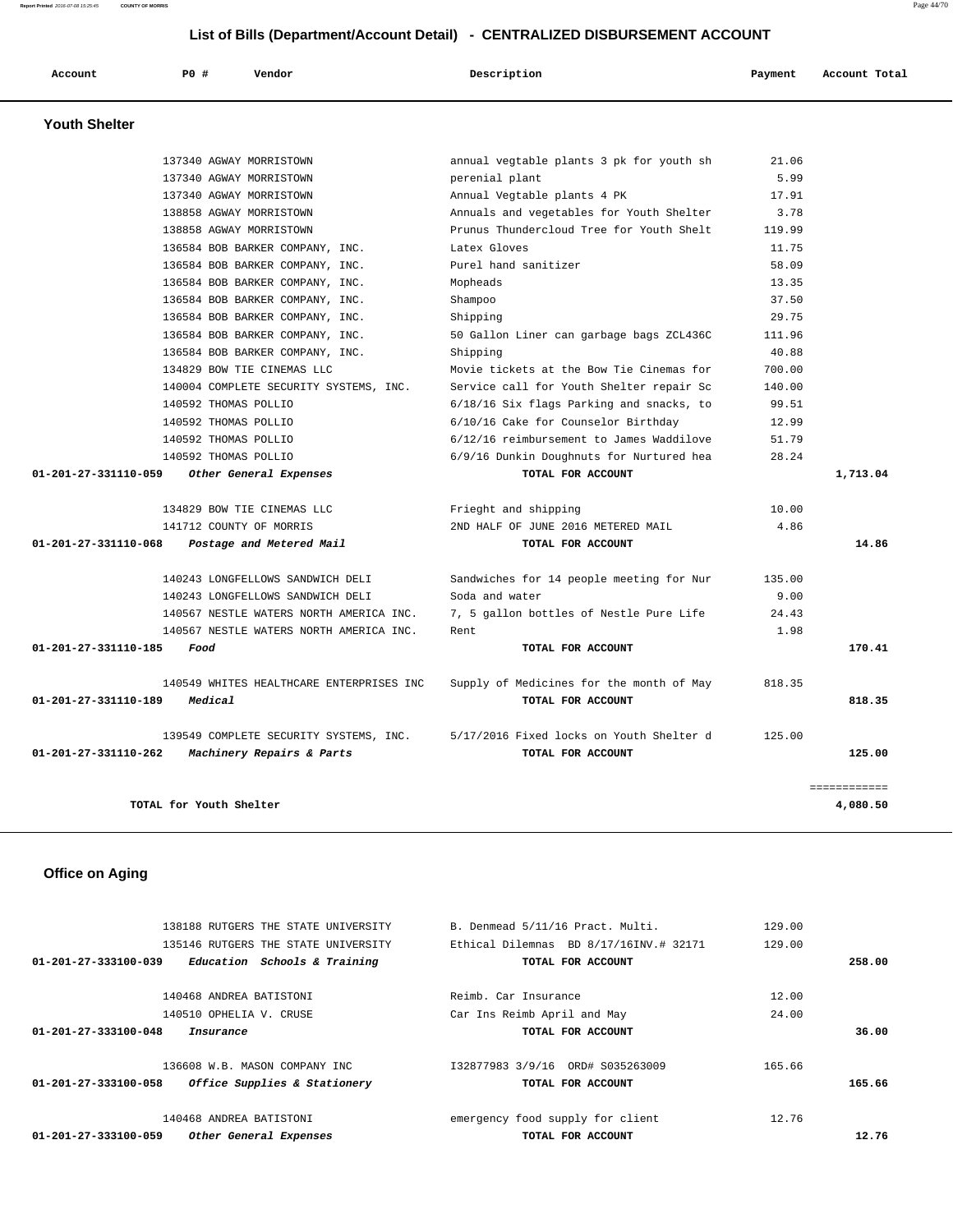**Report Printed** 2016-07-08 15:25:45 **COUNTY OF MORRIS** Page 45/70

# **List of Bills (Department/Account Detail) - CENTRALIZED DISBURSEMENT ACCOUNT**

| Account                | PO#                       | Vendor                  | Description             | Payment | Account Total |
|------------------------|---------------------------|-------------------------|-------------------------|---------|---------------|
| <b>Office on Aging</b> |                           |                         |                         |         |               |
| 01-201-27-333100-068   |                           | Postage & Metered Mail  | TOTAL FOR ACCOUNT       |         | 135.26        |
|                        |                           | 140468 ANDREA BATISTONI | May Travel Exp.         | 49.00   |               |
|                        |                           | 140510 OPHELIA V. CRUSE | Mileage $4/26/16$       | 7.70    |               |
|                        |                           | 140510 OPHELIA V. CRUSE | mileage 5/1-/16-5/31/16 | 74.20   |               |
| 01-201-27-333100-082   |                           | Travel Expense          | TOTAL FOR ACCOUNT       |         | 130.90        |
|                        |                           |                         |                         |         |               |
|                        |                           |                         |                         |         | ============  |
|                        | TOTAL for Office on Aging |                         |                         |         | 738.58        |

#### **Grant in Aid**

|                                | 140587 DOVER HOUSING AUTHORITY                                  | GIA-1638 Family Self Sufficiency Program           | 14,043.00 |              |
|--------------------------------|-----------------------------------------------------------------|----------------------------------------------------|-----------|--------------|
| 01-201-27-342000-455           | Grant in Aid GIA: DOVER HOUSING AUTHORITY                       | TOTAL FOR ACCOUNT                                  |           | 14,043.00    |
|                                | 140364 CORNERSTONE FAMILY PROGRAMS                              | 171 Social Work Hours                              | 6,276.00  |              |
|                                | 01-201-27-342000-462 Grant in Aid GIA: FAMILY SERVICES          | TOTAL FOR ACCOUNT                                  |           | 6,276,00     |
|                                | 140599 COMMUNITY HOPE INC.                                      | GIA-1635 Boonton Residential Services 1/ 21,446.10 |           |              |
| $01 - 201 - 27 - 342000 - 468$ | Grant in Aid GIA: COMMUNITY HOPE                                | TOTAL FOR ACCOUNT                                  |           | 21,446.10    |
|                                | 140597 DAWN CENTER FOR INDEPENDENT                              | Grant in Aid 2016 - Recreation and Socia           | 422.00    |              |
|                                | 140634 DAWN CENTER FOR INDEPENDENT                              | Grant in Aid 2016 - Care Management #165           | 7,730.00  |              |
|                                | 01-201-27-342000-473 Grant in Aid GIA:DAWN INC                  | TOTAL FOR ACCOUNT                                  |           | 8,152.00     |
|                                | 140097 NEWBRIDGE SERVICES INC                                   | GIA-1611 Core Mental Health Services fro           | 43,174.00 |              |
|                                | $01-201-27-342000-483$ Grant in Aid Aid Ment Hlth Cnt-New Bridg | TOTAL FOR ACCOUNT                                  |           | 43,174.00    |
|                                | 140020 NEW HOPE FOUNDATION INC.                                 | 68 Client Bed Days - January                       | 10,000.00 |              |
| 01-201-27-342000-491           | Grant in Aid: New Hope                                          | TOTAL FOR ACCOUNT                                  |           | 10,000.00    |
|                                | 140021 MORRIS COUNTY PREVENTION                                 | Recovery Support Contacts                          | 3,280.00  |              |
|                                | $01-201-27-342000-497$ Grant in Aid: MC Prevention              | TOTAL FOR ACCOUNT                                  |           | 3,280.00     |
|                                | 140714 FAMILY INTERVENTION                                      | Contract expenses for 1st quarter 2015             | 3,895.00  |              |
|                                | 140714 FAMILY INTERVENTION                                      | Contract expenses for 2nd quarter 2015             | 6,059.00  |              |
|                                | 140714 FAMILY INTERVENTION                                      | Contract expenses for 3rd quarter 2015             | 2,597.00  |              |
|                                | 140714 FAMILY INTERVENTION                                      | Contract expenses for 4th quarter 2015             | 10,764.00 |              |
| 01-203-27-342000-489           | (2015) Grant in Aid: Family Intervention                        | TOTAL FOR ACCOUNT                                  |           | 23,315.00    |
|                                |                                                                 |                                                    |           | ============ |
|                                | TOTAL for Grant in Aid                                          |                                                    |           | 129,686.10   |

### **Seniors, Disabled & Veterans**

|                      | 140470 VFW POST 5351                     | #139980 4/22/16 P. O. 3948 Ouote #0337- | 77,458.00 |
|----------------------|------------------------------------------|-----------------------------------------|-----------|
| 01-203-27-343100-036 | (2015) Contracted Services - Adult Day C | TOTAL FOR ACCOUNT                       | 77,458.00 |
|                      |                                          |                                         |           |
|                      |                                          |                                         |           |
|                      | TOTAL for Seniors, Disabled & Veterans   |                                         | 77,458.00 |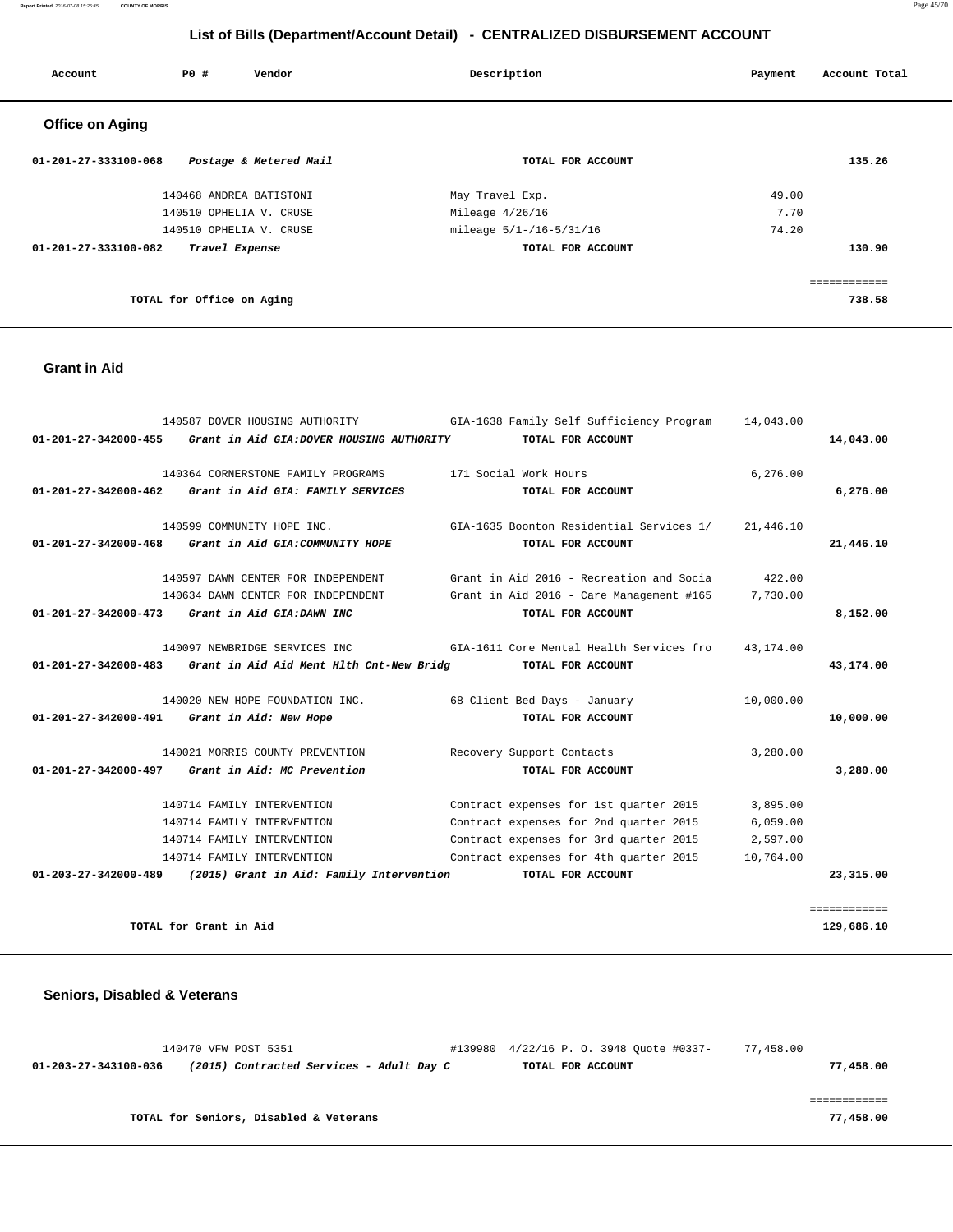| Account                               | <b>PO #</b>         | Vendor                                                                     | Description                                                   | Payment              | Account Total |
|---------------------------------------|---------------------|----------------------------------------------------------------------------|---------------------------------------------------------------|----------------------|---------------|
| <b>County Board of Social Service</b> |                     |                                                                            |                                                               |                      |               |
|                                       |                     | 140460 SALVATORE CONTINI                                                   | Training for senior care providers                            | 50.00                |               |
| 01-201-27-345100-039                  |                     | Education, Schools & Training                                              | TOTAL FOR ACCOUNT                                             |                      | 50.00         |
|                                       |                     | 139998 W.B. MASON COMPANY INC                                              | Purchase of office supplies - Order #S03                      | 3,972.54             |               |
|                                       |                     | 139997 OFFICE CONCEPTS GROUP, INC.                                         | Purchase of office supllies                                   | 1,436.92             |               |
| 01-201-27-345100-058                  |                     | Office Supplies & Stationery                                               | TOTAL FOR ACCOUNT                                             |                      | 5,409.46      |
|                                       |                     | 139619 MORRIS COUNTY ENGRAVING LLC                                         | Vinyl Lettering on Entrance Doors - Coun                      | 336.00               |               |
|                                       |                     | 139619 MORRIS COUNTY ENGRAVING LLC                                         | Installation                                                  | 125.00               |               |
| 01-201-27-345100-059                  |                     | Other General Expenses                                                     | TOTAL FOR ACCOUNT                                             |                      | 461.00        |
|                                       |                     | 140065 RICOH AMERICAS CORPORATION                                          | January & February 2016                                       | 362.65               |               |
|                                       |                     | 140065 RICOH AMERICAS CORPORATION                                          | March 2016 to May 2016 - Ricoh MP4002SP,                      | 543.97               |               |
| 01-201-27-345100-164                  |                     | Office Machines - Rental                                                   | TOTAL FOR ACCOUNT                                             |                      | 906.62        |
|                                       |                     | 140461 JOHNSON & JOHNSON, ESQS                                             | CS - Legal services rendered for the mon                      | 4,632.00             |               |
|                                       |                     | 140461 JOHNSON & JOHNSON, ESQS                                             | FIS - Collections - Professional Service                      | 1,380.00             |               |
|                                       |                     | 140461 JOHNSON & JOHNSON, ESQS                                             | Andres Nieves v. OTA                                          | 252.00               |               |
|                                       |                     | 139608 U.S. SECURITY ASSOCIATES, INC.                                      | Security Officer - 5/13/16-5/19/16                            | 1,795.80             |               |
|                                       |                     | 139593 U.S. SECURITY ASSOCIATES, INC.                                      | Payment for Security Officer - 5/6/16-5/                      | 1,828.66             |               |
|                                       |                     | 140073 UNITRONIX DATA SYSTEMS INC<br>140070 U.S. SECURITY ASSOCIATES, INC. | Software maintenance for the month of Ju                      | 6,137.20<br>1,799.45 |               |
| 01-201-27-345100-325                  |                     | <i>Special Services</i>                                                    | Payment for Security Officer - 5/20/16 -<br>TOTAL FOR ACCOUNT |                      | 17,825.11     |
|                                       |                     | 138714 DISCOVERY BENEFITS INC.                                             | COBRA Payment for the month of April 201                      | 65.00                |               |
|                                       |                     | 140035 DISCOVERY BENEFITS INC.                                             | COBRA Payment for the month of May 2016                       | 65.00                |               |
| 01-201-27-345100-329                  |                     | Hospital Insurance Premiums                                                | TOTAL FOR ACCOUNT                                             |                      | 130.00        |
|                                       | 140458 MAIRA ROGERS |                                                                            | MAP - Mileage reimb. for June 2016                            | 38.15                |               |
|                                       |                     | 140460 SALVATORE CONTINI                                                   | MAP - Mi. reimb. for June 2016                                | 4.20                 |               |
|                                       | 140716 JOAN BRUSEO  |                                                                            | ADM - Mileage reimb. for January to June                      | 147.00               |               |
|                                       | 140478 JULIO PORRAO |                                                                            | FSS - Mileage reimb. for May 2016                             | 140.70               |               |
| 01-201-27-345100-332                  | Mileage             |                                                                            | TOTAL FOR ACCOUNT                                             |                      | 330.05        |
|                                       |                     | 140460 SALVATORE CONTINI                                                   | Insurance reimb. for January to June 201                      | 72.00                |               |
|                                       | 140716 JOAN BRUSEO  |                                                                            | Insurance reimb. for January to June 201                      | 72.00                |               |
|                                       | 140716 JOAN BRUSEO  |                                                                            | Parking fees                                                  | 8.25                 |               |
| 01-201-27-345100-333                  |                     | Other Allowances                                                           | TOTAL FOR ACCOUNT                                             |                      | 152.25        |
|                                       |                     | 139610 LABORATORY CORPORATION OF                                           | DNA testing from $4/2/16$ to $4/30/16$ - Acc                  | 290.25               |               |
| 01-201-27-345100-351                  |                     | Paternity Expenses                                                         | TOTAL FOR ACCOUNT                                             |                      | 290.25        |
|                                       |                     | 140065 RICOH AMERICAS CORPORATION                                          | December 2015 rental charges for copier                       | 181.32               |               |
| 01-203-27-345100-164                  |                     | (2015) Office Machines - Rental                                            | TOTAL FOR ACCOUNT                                             |                      | 181.32        |

#### **DEPARTMENT 349110**

| 139784 HUDSON COUNTY MEADOWVIEW | County Legal Settlement for J.C. from 6/ |  |  | 3.906.30   |
|---------------------------------|------------------------------------------|--|--|------------|
| 139784 HUDSON COUNTY MEADOWVIEW | County Legal Settlement for S.Y. from 7/ |  |  | 3, 255, 25 |

**Report Printed** 2016-07-08 15:25:45 **COUNTY OF MORRIS** Page 46/70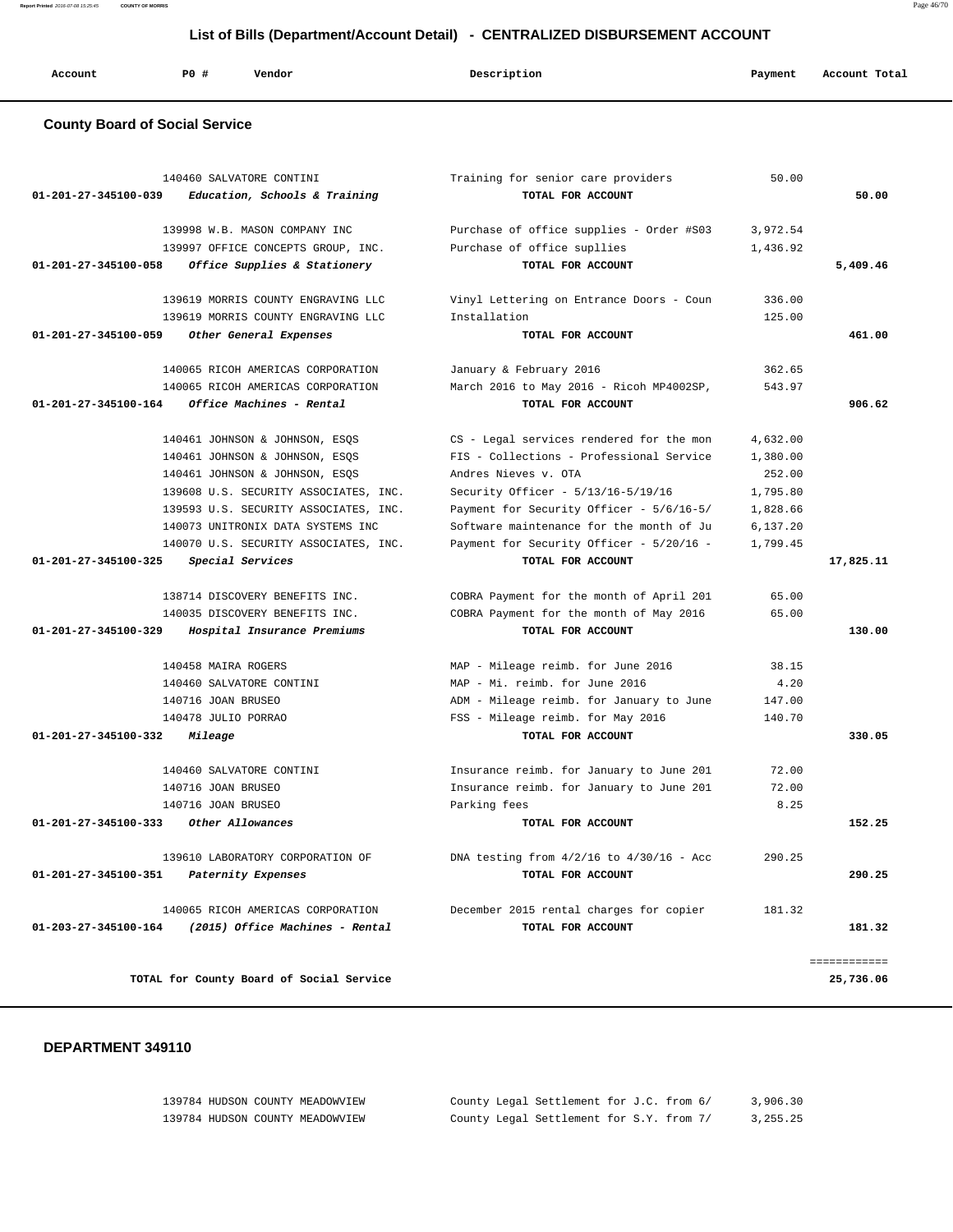| Account              | PO#                         | Vendor                       | Description                              | Payment   | Account Total |
|----------------------|-----------------------------|------------------------------|------------------------------------------|-----------|---------------|
| DEPARTMENT 349110    |                             |                              |                                          |           |               |
|                      |                             | 139786 ESSEX COUNTY HOSPITAL | County Legal Settlement for J.J. from 11 | 1,510.32  |               |
|                      |                             | 139785 ESSEX COUNTY HOSPITAL | County Legal Settlement for D.H. from Ju | 3,901.66  |               |
|                      |                             | 139785 ESSEX COUNTY HOSPITAL | County Legal Settlement for D.H. from Au | 3,901.66  |               |
|                      |                             | 139785 ESSEX COUNTY HOSPITAL | August 2015 Recoveries for D.H.          | $-181.16$ |               |
|                      |                             | 139785 ESSEX COUNTY HOSPITAL | County Legal Settlement for D.H. from Se | 3,775.80  |               |
|                      |                             | 139785 ESSEX COUNTY HOSPITAL | County Legal Settlement for D.H. from Oc | 3,901.66  |               |
|                      |                             | 139785 ESSEX COUNTY HOSPITAL | October 2015 Recoveries for D.H.         | $-50.98$  |               |
|                      |                             | 139785 ESSEX COUNTY HOSPITAL | County Legal Settlement for D.H. from No | 3,775.80  |               |
|                      |                             | 139785 ESSEX COUNTY HOSPITAL | November 2015 Recoveries for D.H.        | $-164.78$ |               |
|                      |                             | 139785 ESSEX COUNTY HOSPITAL | County Legal Settlement for D.H. from De | 3,901.66  |               |
|                      |                             | 139785 ESSEX COUNTY HOSPITAL | December 2015 Recoveries for D.H.        | $-217.17$ |               |
| 01-203-27-349110-090 |                             | (2015) Program Expenditures  | TOTAL FOR ACCOUNT                        |           | 31,845.32     |
|                      |                             |                              |                                          |           |               |
|                      |                             |                              |                                          |           | ============  |
|                      | TOTAL for DEPARTMENT 349110 |                              |                                          |           | 31,845.32     |

#### **MV:Administration**

| 01-201-27-350100-068                     | Postage & Metered Mail                                                | TOTAL FOR ACCOUNT                                                                |          | 62.53     |
|------------------------------------------|-----------------------------------------------------------------------|----------------------------------------------------------------------------------|----------|-----------|
|                                          |                                                                       | 141712 COUNTY OF MORRIS THE RESERVE TO A 2ND HALF OF JUNE 2016 METERED MAIL      | 62.53    |           |
| 01-201-27-350100-036 Contracted Services |                                                                       | TOTAL FOR ACCOUNT                                                                |          | 4,000.00  |
|                                          |                                                                       | 140190 PINO CONSULTING GROUP INC. Medicaid Reimbursement Audit Retainer 4,000.00 |          |           |
|                                          | $01-201-27-350100-013$ Temporary Help - Per Diem Nurses               | TOTAL FOR ACCOUNT                                                                |          | 57,577.69 |
|                                          | 141568 TEODORA O. DELEON                                              | RN,6-12 thru 7-2-2016                                                            | 592.74   |           |
|                                          | 141567 SINDY DIEUDONNE                                                | LPN,6-12 thru 7-2-2016                                                           | 705.57   |           |
|                                          | 141566 SHELLEY REINER                                                 | LPN,6-12 thru 7-2-2016                                                           | 1,413.17 |           |
|                                          | 141565 ROSEMARY BATANE COBCOBO                 RN, 6-12 thru 7-2-2016 |                                                                                  | 2,072.00 |           |
|                                          | 141564 ROSE DUMAPIT                                                   | RN,6-12 thru 7-2-2016                                                            | 2,096.42 |           |
|                                          | 141563 MIRLENE ESTRIPLET                                              | RN,6-12 thru 7-2-2016                                                            | 6,951.56 |           |
|                                          | 141562 MICHELLE CAPILI                                                | RN,6-12 thru 7-2-2016                                                            | 891.70   |           |
|                                          | 141561 MELOJANE CELESTINO                                             | RN,6-12 thru 7-2-2016                                                            | 1,348.28 |           |
|                                          | 141560 MARTHA YAGHI                                                   | RN,6-12 thru 7-2-2016                                                            | 1,776.74 |           |
|                                          | 141559 MARION ENNIS                                                   | LPN,6-12 thru 7-2-2016                                                           | 2,649.60 |           |
|                                          | 141558 MADUKWE IMO IBOKO, RN                                          | RN, 6-12 thru 7-2-2016                                                           | 3,552.00 |           |
|                                          | 141557 LOUISE R. MACCHIA                                              | RN, 6-12 thru 7-2-2016                                                           | 4,190.25 |           |
|                                          | 141556 LOREEN RAFISURA                                                | RN,6-12 thru 7-2-2016                                                            | 1,156.99 |           |
|                                          | 141555 ILLIENE CHARLES, RN RN, 6-12 thru 7-2-2016                     |                                                                                  | 4,756.72 |           |
|                                          | 141554 HARRIET VALLECER RN                                            | RN,6-12 thru 7-2-2016                                                            | 2,368.00 |           |
|                                          | 141553 GEORGINA GRAY-HORSLEY                                          | LPN,6-12 thru 7-2-2016                                                           | 1,402.15 |           |
|                                          | 141552 EVELYN TOLENTINO                                               | RN,6-12 thru 7-2-2016                                                            | 1,619.86 |           |
|                                          | 141551 ELLEN M. NOLL                                                  | LPN,6-12 thru 7-2-2016                                                           | 2,162.24 |           |
|                                          | 141550 EDITHA MARQUEZ                                                 | RN,6-12 thru 7-2-2016                                                            | 605.32   |           |
|                                          | 141549 DAVID JEAN-LOUIS                                               | LPN,6-12 thru 7-2-2016                                                           | 2,773.56 |           |
|                                          | 141547 DANILO LAPID                                                   | 2,662.15<br>RN,6-12 thru 7-2-2016                                                |          |           |
|                                          | 141546 CHERYL ANN HAYES                                               | RN, 6-12 thru 7-2-2016                                                           | 906.50   |           |
|                                          | 141545 CARRELLE L CALIXTE                                             | LPN,6-12 thru 7-2-2016                                                           | 4,260.97 |           |
|                                          | 141544 BARKEL FLEMMING                                                | LPN,6-12 thru 7-2-2016                                                           | 1,384.17 |           |
|                                          | 141548 ARNEL P GARCIA                                                 | LPN, 6-12 thru 7-2-2016                                                          | 3,279.03 |           |

============

**TOTAL for MV:Administration 61,640.22**

- -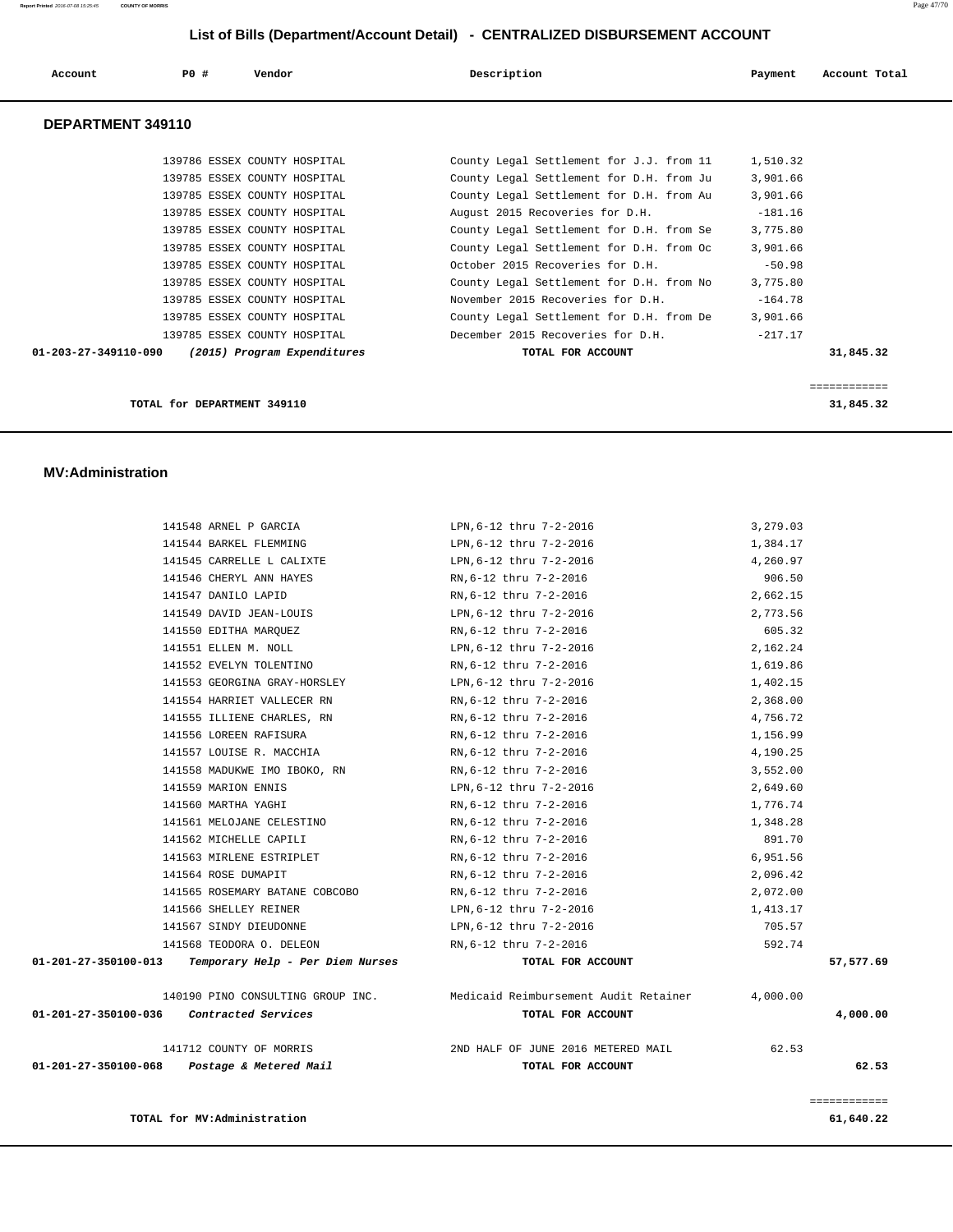**Report Printed** 2016-07-08 15:25:45 **COUNTY OF MORRIS** Page 48/70

# **List of Bills (Department/Account Detail) - CENTRALIZED DISBURSEMENT ACCOUNT**

| Account | PO# | Vendor | Description | Payment | Account Total |
|---------|-----|--------|-------------|---------|---------------|
|         |     |        |             |         |               |

# **County Adjuster**

| TOTAL for County Adjuster                                                        |                                                           |          | ============<br>787.50 |
|----------------------------------------------------------------------------------|-----------------------------------------------------------|----------|------------------------|
| 139434 WEST PAYMENT CENTER<br>01-203-27-357100-028<br>(2015) Books & Periodicals | NJ CR STATE V1 2016 PAMPHLET UPDATE.<br>TOTAL FOR ACCOUNT | 153.50   | 153.50                 |
| $01 - 201 - 27 - 357100 - 068$<br>Postage & Metered Mail                         | TOTAL FOR ACCOUNT                                         |          | 335.25                 |
| 141712 COUNTY OF MORRIS                                                          | 2ND HALF OF JUNE 2016 METERED MAIL                        | 335.25   |                        |
| 01-201-27-357100-058<br><i>Office Supplies &amp; Stationery</i>                  | TOTAL FOR ACCOUNT                                         |          | 298.75                 |
| 140252 W.B. MASON COMPANY INC                                                    | TONER, CMPT F/HP4200-12K                                  | 223.62   |                        |
| 140258 W.B. MASON COMPANY INC                                                    | Toner, F/HP80A                                            | 49.81    |                        |
| 140258 W.B. MASON COMPANY INC                                                    | Credit toner wrong price. Toner, F/HP80A                  | $-72.97$ |                        |
| 140258 W.B. MASON COMPANY INC                                                    | Folder, Hang, Renfc, LTR                                  | 10.17    |                        |
| 140258 W.B. MASON COMPANY INC                                                    | Folder, Hang, Renfc, LGL                                  | 15.15    |                        |
| 140258 W.B. MASON COMPANY INC                                                    | Toner, F/HP80A                                            | 72.97    |                        |

# **Morris Cty Park Commission**

|                                      | 01-201-28-370100-090 | 140786 MORRIS COUNTY PARK COMMISSION | Morris Cty Park Commission Expenditures | MCPC 2016 Tax Support - Request 5<br>TOTAL FOR ACCOUNT | 2,279,167.00 | 4,558,334.00 |
|--------------------------------------|----------------------|--------------------------------------|-----------------------------------------|--------------------------------------------------------|--------------|--------------|
|                                      |                      |                                      |                                         |                                                        |              |              |
| TOTAL for Morris Cty Park Commission |                      |                                      |                                         |                                                        |              | 4,558,334.00 |

# **County Library**

| 139025 CENTER POINT LARGE PRINT                     | Purchase Order XCP16-4 dated 04/13/16                                               | 23.37    |          |
|-----------------------------------------------------|-------------------------------------------------------------------------------------|----------|----------|
| 139025 CENTER POINT LARGE PRINT                     | Purchase OrderXCP16-5 dated 5/02/16                                                 | 120.75   |          |
| 139074 LEXIS NEXIS                                  | 150KMG dated 04/30/16                                                               | 174.00   |          |
| 135351 LAWYERS DIARY AND MANUAL LLC                 | 90001731 Order#101607775                                                            | 84.00    |          |
| 140402 MIRIAM KORNBLATT                             | Morris County Traction Company by: Larry 25.00                                      |          |          |
| 139076 THOMSON REUTERS-WEST                         | 1003308031 dated 05/01/816                                                          | 1,499.40 |          |
| 136525 GANN LAW BOOKS                               | 000184-0-003 Renewal date 03/30/16                                                  | 132.00   |          |
| 139027 GALE                                         | 116418 dated 04/25/16                                                               | 135.90   |          |
| 139027 GALE                                         | 116418 dated 05/04/16                                                               | 54.38    |          |
| 139027 GALE                                         | 116418 dated 05/05/16                                                               | 181.54   |          |
| 139027 GALE                                         | 116418 dated 05/06/16                                                               | 50.38    |          |
| 01-201-29-390100-028 Books & Periodicals            | TOTAL FOR ACCOUNT                                                                   |          | 2,480.72 |
|                                                     | 139028 METRO IMAGING SERVICES INC Annual Contract July 13/2016 thru July 1 2,260.00 |          |          |
| $01-201-29-390100-044$ Equipment Service Agreements | TOTAL FOR ACCOUNT                                                                   |          | 2,260.00 |
| 139026 DEMCO                                        | 290190055 dated 04/08/16                                                            | 786.06   |          |
| $01-201-29-390100-058$ Office Supplies & Stationery | TOTAL FOR ACCOUNT                                                                   |          | 786.06   |
| 141712 COUNTY OF MORRIS                             | 2ND HALF OF JUNE 2016 METERED MAIL                                                  | 918.17   |          |
| 01-201-29-390100-068 Postage & Metered Mail         | TOTAL FOR ACCOUNT                                                                   |          | 918.17   |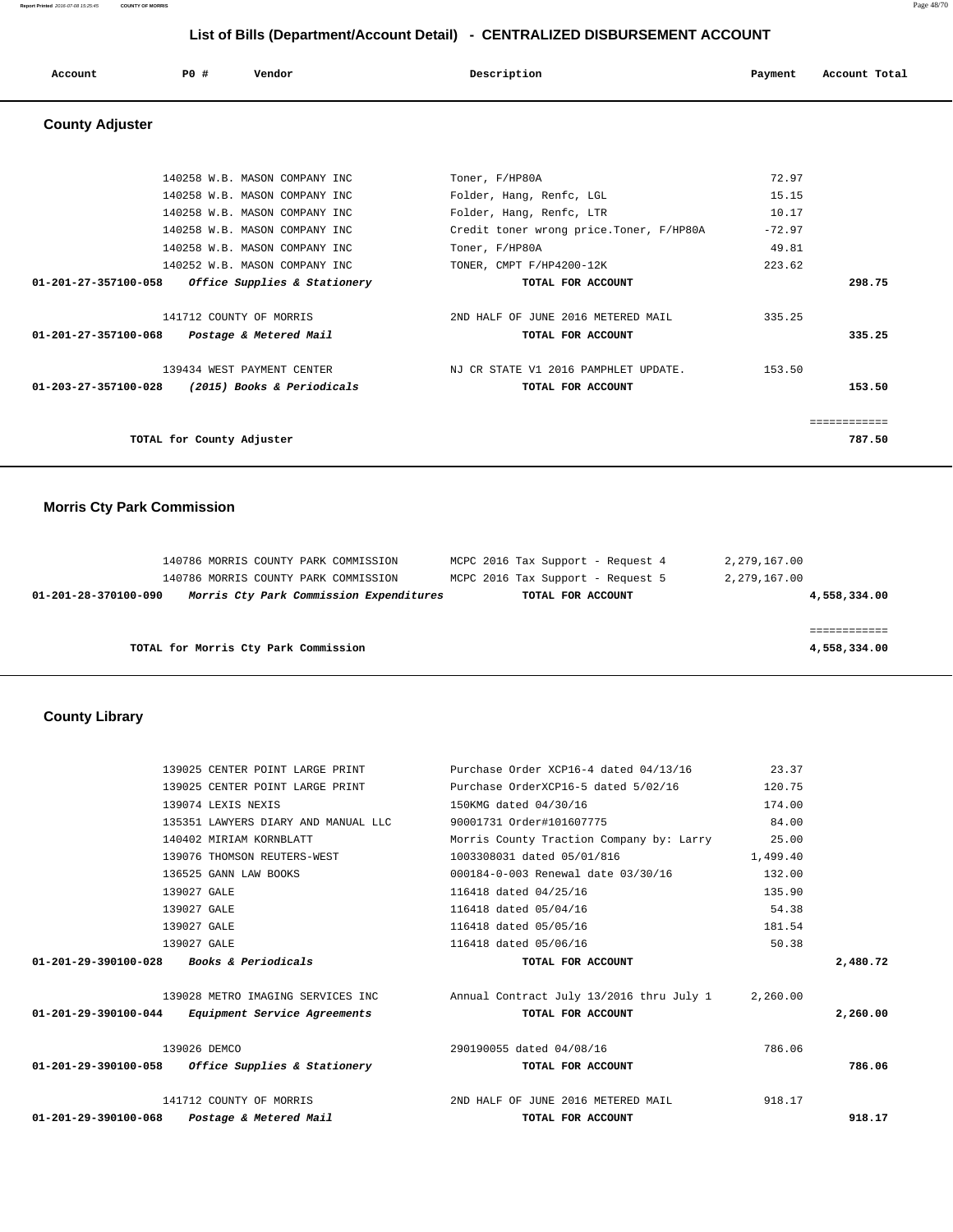**Report Printed** 2016-07-08 15:25:45 **COUNTY OF MORRIS** Page 49/70

# **List of Bills (Department/Account Detail) - CENTRALIZED DISBURSEMENT ACCOUNT**

|  | Account | PO# | Vendor | Description | Payment | Account Total |
|--|---------|-----|--------|-------------|---------|---------------|
|--|---------|-----|--------|-------------|---------|---------------|

# **County Library**

| <i>Software Maintenance</i><br>01-201-29-390100-078 | TOTAL FOR ACCOUNT                            |          | 314.00       |
|-----------------------------------------------------|----------------------------------------------|----------|--------------|
| 140400 JOANNE CRONIN                                | Mileage From MCL to $A/C$ & back (256 $*$ 0. | 89.60    |              |
| 140400 JOANNE CRONIN                                | Food                                         | 14.50    |              |
| 140400 JOANNE CRONIN                                | Hotel stay at Harrah's                       | 135.40   |              |
| 140400 JOANNE CRONIN                                | Tolls From MCL to $A/C$ & back (\$3.75 + \$6 | 9.75     |              |
| 01-201-29-390100-082 Travel Expense                 | TOTAL FOR ACCOUNT                            |          | 249.25       |
| 139161 MIDWEST TAPE LLC                             | 2000001148 dated 04/28/16                    | 62.16    |              |
| Video & Film Materials<br>01-201-29-390100-083      | TOTAL FOR ACCOUNT                            |          | 62.16        |
| 140401 MARIE KIRSCH                                 | Kick-Off of Summer Reading Program "Read     | 45.97    |              |
| $01-201-29-390100-084$ Other Outside Services       | TOTAL FOR ACCOUNT                            |          | 45.97        |
| 140401 MARIE KIRSCH                                 | Item#39607820 TSP700ii Accessories, Inte     | 53.60    |              |
| 140401 MARIE KIRSCH                                 | Material to cover on bench at MCL; Paddi     | 34.59    |              |
| 139029 OFFICE CONCEPTS GROUP, INC.                  | Acct#16868 DEPT#Lib dated 04/19/16           | 347.39   |              |
| 139029 OFFICE CONCEPTS GROUP, INC.                  | Acct#16868 DEPT#Lib dated 04/19/16           | 7.70     |              |
| 140403 PRINCESS THOMAS                              | Step Into A Story                            | 30.24    |              |
| 140403 PRINCESS THOMAS                              | 15th Annual Poetry Reading - Juice & Wat     | 13.29    |              |
| 140403 PRINCESS THOMAS                              | 15th Annual Poetry Reading - Snacks          | 7.19     |              |
| 139030 UPSTART                                      | 290190055 dated 04/07/16                     | 72.60    |              |
| 139026 DEMCO                                        | 290190055 dated 04/22/16                     | 106.55   |              |
| 01-201-29-390100-095 Other Administrative Supplies  | TOTAL FOR ACCOUNT                            |          | 673.15       |
| 139075 MERGENT INC                                  | 771317 dated 12/03/2015                      | 5,850.00 |              |
| 01-203-29-390100-028 (2015) Books & Periodicals     | TOTAL FOR ACCOUNT                            |          | 5,850.00     |
|                                                     |                                              |          | ============ |
| TOTAL for County Library                            |                                              |          | 13,639.48    |

# **County Superintendent of Schoo**

| 141712 COUNTY OF MORRIS                        | 2ND HALF OF JUNE 2016 METERED MAIL | 53.91 |
|------------------------------------------------|------------------------------------|-------|
| Postage & Metered Mail<br>01-201-29-392100-068 | TOTAL FOR ACCOUNT                  | 53.91 |
|                                                |                                    |       |
|                                                |                                    |       |
| TOTAL for County Superintendent of Schoo       |                                    | 53.91 |
|                                                |                                    |       |

### **Contribution to County College**

| 141317 COUNTY COLLEGE OF MORRIS          | OPERATING BUDGET - CATCH-UP BILLING FOR | 904,080.96   |
|------------------------------------------|-----------------------------------------|--------------|
| 141318 COUNTY COLLEGE OF MORRIS          | 1st HALF JULY 2016 OPERATING BUDGET     | 492,916.67   |
| Expenditures<br>01-201-29-395100-090     | TOTAL FOR ACCOUNT                       | 1,396,997.63 |
|                                          |                                         |              |
|                                          |                                         |              |
| TOTAL for Contribution to County College |                                         | 1,396,997.63 |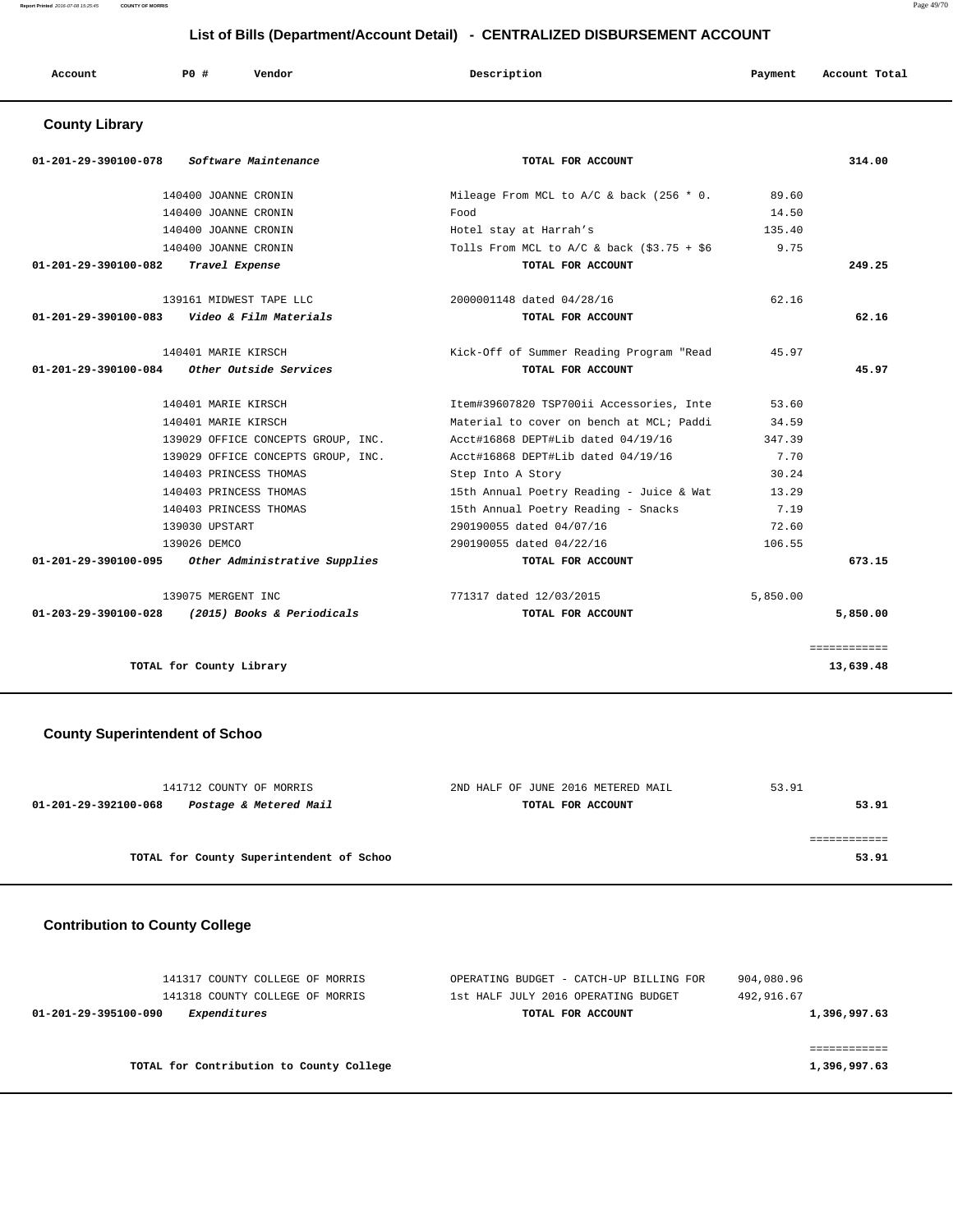| Account                        | PO#<br>Vendor                          | Description                        | Payment   | Account Total |
|--------------------------------|----------------------------------------|------------------------------------|-----------|---------------|
|                                |                                        |                                    |           |               |
|                                | 140379 W.B. MASON COMPANY INC          | office supplies                    | 174.38    |               |
| 01-201-29-396100-058           | Office Supplies & Stationery           | TOTAL FOR ACCOUNT                  |           | 174.38        |
|                                |                                        |                                    |           |               |
|                                | 141712 COUNTY OF MORRIS                | 2ND HALF OF JUNE 2016 METERED MAIL | 379.67    |               |
| $01 - 201 - 29 - 396100 - 068$ | Postage & Metered Mail                 | TOTAL FOR ACCOUNT                  |           | 379.67        |
|                                | 139731 RICOH AMERICAS CORPORATION      | Copier lease                       | 726.06    |               |
| 01-201-29-396100-163           | <i><b>Office Machines</b></i>          | TOTAL FOR ACCOUNT                  |           | 726.06        |
|                                |                                        |                                    |           |               |
|                                | 140591 M.C. SOIL CONSERVATION DISTRICT | soil services                      | 12,500.00 |               |
| 01-203-29-396100-079           | (2015) Special Projects                | TOTAL FOR ACCOUNT                  |           | 12,500.00     |
|                                |                                        |                                    |           | ============  |
|                                | TOTAL for Rutgers Extension Service    |                                    |           | 13,780.11     |
|                                |                                        |                                    |           |               |

### **Rmb Out of Cty Two Yr Coll**

| 141312 ESSEX COUNTY COLLEGE                                      | SPRING 2016 TUITION CHARGEBACK (DIGIACOM | 1,925.88 |
|------------------------------------------------------------------|------------------------------------------|----------|
| 141311 ESSEX COUNTY COLLEGE                                      | SUMMER 2016 TUITION CHARGEBACK (LIU, PUN | 350.16   |
| 01-201-29-397100-090<br>Rmb Out of Cty Two Yr Coll Expenditures  | TOTAL FOR ACCOUNT                        | 2,276.04 |
|                                                                  |                                          |          |
| 141312 ESSEX COUNTY COLLEGE                                      | ADJUSTMENT TO FISCAL YEAR 14/15          | 418.50   |
| (2015) Rmb Out of Cty Two Yr Coll Expend<br>01-203-29-397100-090 | TOTAL FOR ACCOUNT                        | 418.50   |
|                                                                  |                                          |          |
|                                                                  |                                          |          |
| TOTAL for Rmb Out of Cty Two Yr Coll                             |                                          | 2,694.54 |
|                                                                  |                                          |          |

#### **Cont M.C. School of Tech**

|                      | 141707 MC VOCATIONAL SCHOOL DISTRICT  | 7/16 DISTRICT TAXES TO BE RAISED | 580,000.00 |
|----------------------|---------------------------------------|----------------------------------|------------|
| 01-201-29-400100-090 | Cont M.C. School of Tech Expenditures | TOTAL FOR ACCOUNT                | 580,000.00 |
|                      |                                       |                                  |            |
|                      |                                       |                                  |            |
|                      | TOTAL for Cont M.C. School of Tech    |                                  | 580,000.00 |
|                      |                                       |                                  |            |

### **Fire and Police Academy**

| Hazardous Material Disposal<br>01-201-29-407100-231 | TOTAL FOR ACCOUNT                  | 854.56 |
|-----------------------------------------------------|------------------------------------|--------|
| 139443 VEOLIA ES TECHNICAL SOLUTIONS, LLC           | Hazardous Waste Removal            | 854.56 |
| Postage & Metered Mail<br>01-201-29-407100-068      | TOTAL FOR ACCOUNT                  | 244.12 |
| 141712 COUNTY OF MORRIS                             | 2ND HALF OF JUNE 2016 METERED MAIL | 244.12 |
| 01-201-29-407100-059<br>Other General Expenses      | TOTAL FOR ACCOUNT                  | 960.00 |
| 138271 ATLANTIC TRAINING CENTER                     | FIRST AID Cards                    | 195.00 |
| 138271 ATLANTIC TRAINING CENTER                     | CPR Cards                          | 195.00 |
| 137711 ATLANTIC TRAINING CENTER                     | CPR Cards                          | 570.00 |
|                                                     |                                    |        |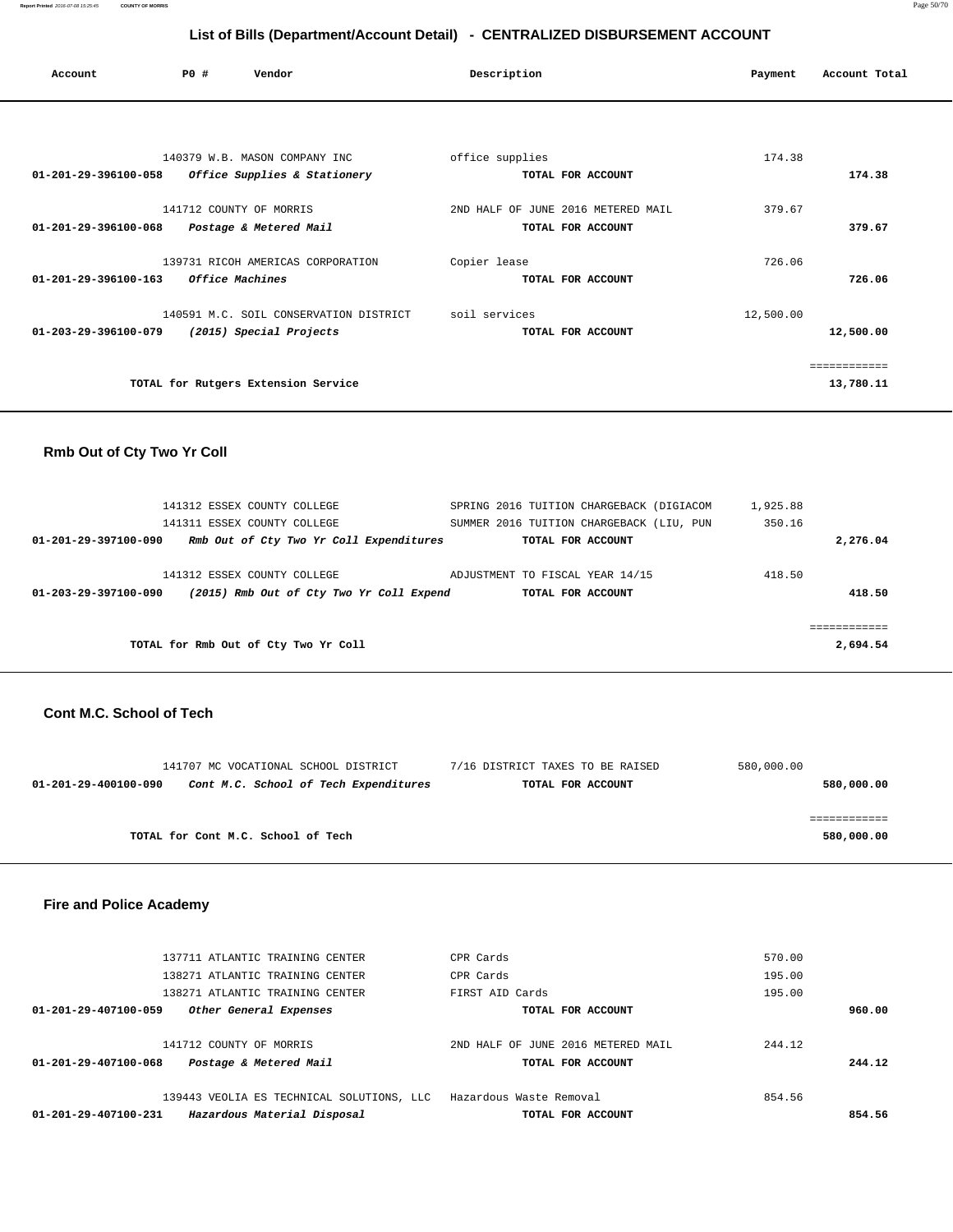#### **Report Printed** 2016-07-08 15:25:45 **COUNTY OF MORRIS** Page 51/70

# **List of Bills (Department/Account Detail) - CENTRALIZED DISBURSEMENT ACCOUNT**

| Account                        | PO#           | Vendor                            | Description                      | Payment | Account Total |
|--------------------------------|---------------|-----------------------------------|----------------------------------|---------|---------------|
| <b>Fire and Police Academy</b> |               |                                   |                                  |         |               |
|                                |               | 139741 MORRISTOWN LUMBER &        | MS GLS 120Z                      | 19.96   |               |
|                                |               | 139741 MORRISTOWN LUMBER &        | MS R 12oz                        | 19.96   |               |
|                                |               | 139741 MORRISTOWN LUMBER &        | MASON LINE                       | 9.98    |               |
|                                |               | 139741 MORRISTOWN LUMBER &        | 2" BLUE TAPE                     | 14.98   |               |
| $01 - 201 - 29 - 407100 - 239$ |               | Small Tools                       | TOTAL FOR ACCOUNT                |         | 92.84         |
|                                |               |                                   |                                  |         |               |
|                                |               | 139804 MORRISTOWN LUMBER &        | HX Nuts                          | 7.58    |               |
|                                |               | 139804 MORRISTOWN LUMBER &        | DRL Screws                       | 38.98   |               |
|                                |               | 139804 MORRISTOWN LUMBER &        | FH PHL MS z                      | 20.98   |               |
|                                |               | 139804 MORRISTOWN LUMBER &        | Dowels                           | 4.74    |               |
| 01-201-29-407100-258           |               | Equipment                         | TOTAL FOR ACCOUNT                |         | 72.28         |
|                                | 139740 SAFE-T |                                   | Fire Boots                       | 250.00  |               |
|                                | 139740 SAFE-T |                                   | Leather/Adv. Rip Stop Fire Boots | 320.00  |               |
| 01-203-29-407100-202           |               | (2015) Uniform And Accessories    | TOTAL FOR ACCOUNT                |         | 570.00        |
|                                |               |                                   |                                  |         | ============  |
|                                |               | TOTAL for Fire and Police Academy |                                  |         | 2,793.80      |

### **Utilities**

|                                            | 139650 NATIONAL TERMINAL INC. 4909.0 GAL DIESEL FUEL FOR WHARTON                   | 6,980.60  |           |
|--------------------------------------------|------------------------------------------------------------------------------------|-----------|-----------|
|                                            | 1,181.76 1,181.76 TERMINAL INC. 800.0 GAL DIESEL FUEL FOR MONTVILLE                |           |           |
| 01-201-31-430100-136 Diesel Fuel           | TOTAL FOR ACCOUNT                                                                  |           | 8,162.36  |
|                                            |                                                                                    |           |           |
|                                            | 139359 JERSEY CENTRAL POWER & LIGHT 100 105 119 190 Rt 10 & Hillside Ave 5/2 39.52 |           |           |
| 139826 JERSEY CENTRAL POWER & LIGHT        | 10-00-89-1397-3-5 Rt 206 5/26/2016                                                 | 89.94     |           |
| 139828 JERSEY CENTRAL POWER & LIGHT        | 10-00-28-8978-6-4 Mt. Arlington 5/26/201                                           | 48.66     |           |
| 139829 JERSEY CENTRAL POWER & LIGHT        | 20-00-00-0539-3-0 120 E Hanover Ace-Ceda                                           | 518.03    |           |
| 140246 JERSEY CENTRAL POWER & LIGHT        | 10-00-64-2465-3-9 Rt 53 & Diamond Spring                                           | 33.90     |           |
| 140260 JERSEY CENTRAL POWER & LIGHT        | 200-000-971-008 - RUTH DAVIS DRIVE 6/3/1                                           | 243.55    |           |
| 140332 JERSEY CENTRAL POWER & LIGHT        | 10-00-59-9968-9-0 Rt 15 & Dewey Ave 6/9                                            | 63.51     |           |
| 140442 JERSEY CENTRAL POWER & LIGHT        | 10-00-01-6063-0-8 Street Lighting-Dover                                            | 626.83    |           |
| 140443 JERSEY CENTRAL POWER & LIGHT        | 10-00-05-8414-2-2 Street Lighting-Morris                                           | 332.69    |           |
| 140444 JERSEY CENTRAL POWER & LIGHT        | 10-00-84-5137-1-0 Berkshire Valley Road-                                           | 17.89     |           |
| 140426 JERSEY CENTRAL POWER & LIGHT        | 10-00-84-5117-1-4 Berkshire Valley Road-                                           | 17.77     |           |
| 140078 JERSEY CENTRAL POWER & LIGHT        | 100 118 444 189 Howard Blvd-Mt Arlington                                           | 45.83     |           |
| 140641 JERSEY CENTRAL POWER & LIGHT        | 100 079 438 253 - CAC COMPLEX 5/19/16 -                                            | 10,778.94 |           |
| 140616 JERSEY CENTRAL POWER & LIGHT        | 100 102 601 695 - COMM CENTER 5/20/16 - 17,051.85                                  |           |           |
|                                            | 140615 JERSEY CENTRAL POWER & LIGHT 100 102 459 516 - WARRANTS 5/19/16 - 6/1       | 976.17    |           |
| $01 - 201 - 31 - 430100 - 137$ Electricity | TOTAL FOR ACCOUNT                                                                  |           | 30,885.08 |
|                                            |                                                                                    |           |           |
|                                            | 140259 ELIZABETHTOWN GAS COMPANY 3333344641 - LONG VALLEY 5/9/16 - 6/8/1 98.35     |           |           |
| 140006 N.J. NATURAL GAS COMPANY            | 06-1126-4174-12 WHARTON OFFICES 5/4/16 -                                           | 61.21     |           |
| 140007 N.J. NATURAL GAS COMPANY            | 06-1126-4355-14 WHARTON BRIDGES 5/4/16                                             | 557.11    |           |
| 140008 N.J. NATURAL GAS COMPANY            | 06-1126-4370-18 - WHARTON ROADS 5/4/16 -                                           | 239.61    |           |
| 140009 N.J. NATURAL GAS COMPANY            | 22-0009-8231-77 WHARTON BRIDGE GEN 5/4/1                                           | 25.94     |           |
| 140010 N.J. NATURAL GAS COMPANY            | 12-1157-4515-09/ RE: DOVER PROBATION 5/4                                           | 40.42     |           |
| 139442 SUBURBAN PROPANE -2347              | Propane                                                                            | 848.85    |           |
| 139442 SUBURBAN PROPANE -2347              | Safety P&T Fee                                                                     | 9.62      |           |
|                                            | 140484 N.J. NATURAL GAS COMPANY 22-0009-4999-6Y MONTVILLE 5/16/16 - 6/1            | 244.77    |           |
| 140409 PSE&G CO                            | ACCT #72 708 650 00 - LIBRARY                                                      | 17,746.87 |           |
| 141097 DIRECT ENERGY BUSINESS MARKETING    | 1316 - SUMMARY GROUP #/ MORRIS COUNTY (6                                           | 11,475.64 |           |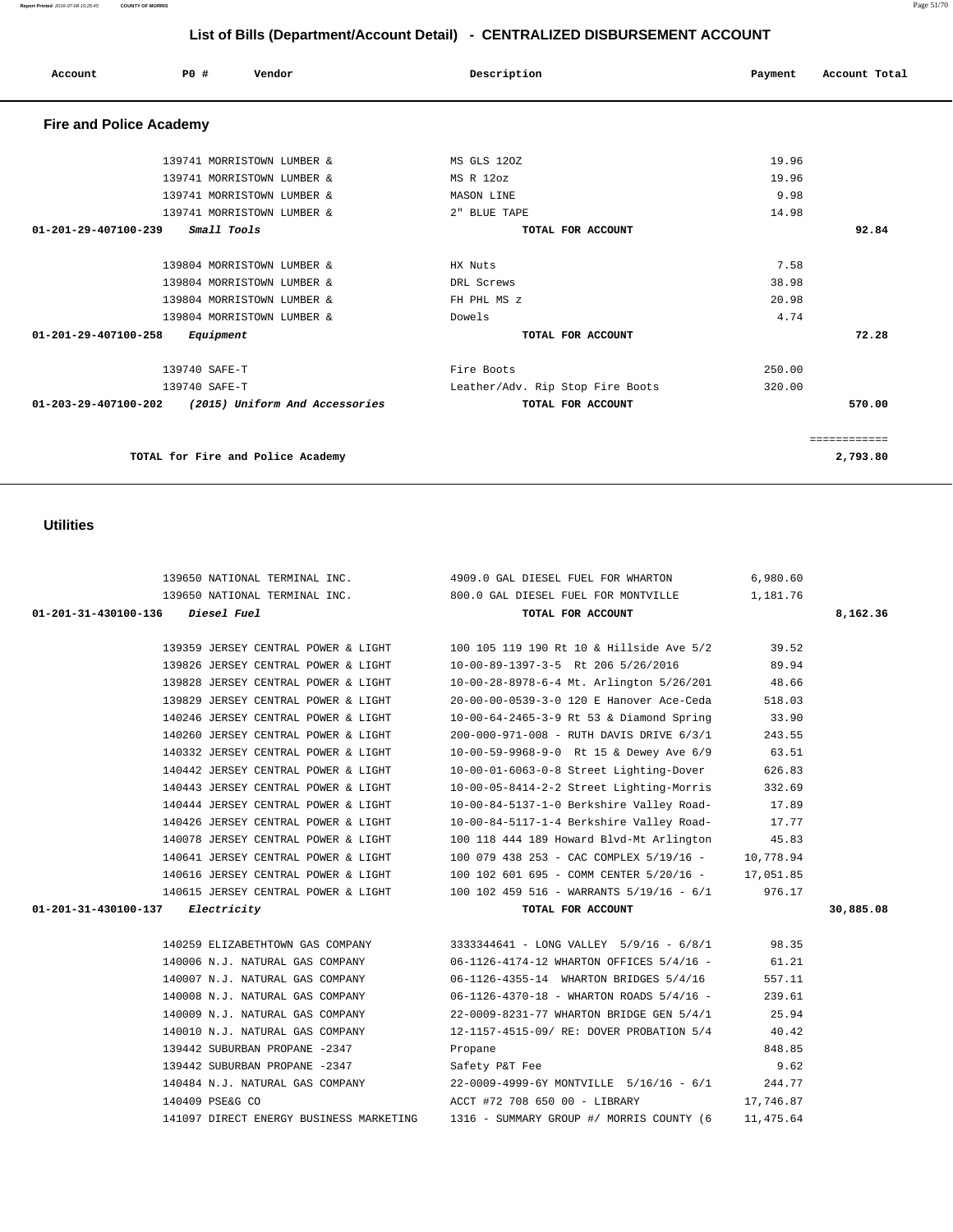|                      | 139796 JERSEY PAPER PLUS INC  | Coarse Paper & Household Supplies        | 961.84 |          |
|----------------------|-------------------------------|------------------------------------------|--------|----------|
|                      | 139796 JERSEY PAPER PLUS INC  | 6/2/16 #31017                            | 27.00  |          |
|                      | 139796 JERSEY PAPER PLUS INC  |                                          | 57.18  |          |
| 01-201-41-716100-098 | Other Operating&Repair Supply | TOTAL FOR ACCOUNT                        |        | 1,713.75 |
|                      | 139675 CENTURYLINK            | Service 5/19/16-thru 6/1                 | 44.68  |          |
|                      | 136418 VERIZON                | Acct# 201 Z43-6536 999 73Y 3/28/16       | 860.45 |          |
|                      | 140511 VERIZON                | 201 Z43-6536 999 73Y monthly service 6/1 | 908.94 |          |
|                      | 139795 VERIZON                | Acct# 201 Z43-6536 999 73Y 04/01/16      | 864.67 |          |
| 01-201-41-716100-146 | Telephone                     | TOTAL FOR ACCOUNT                        |        | 2,678.74 |
|                      |                               |                                          |        |          |
|                      |                               |                                          |        |          |

### **Nutrition**

|                                            | 141097 DIRECT ENERGY BUSINESS MARKETING                     | ACCT #612830/706981                                              | 240.28      |           |
|--------------------------------------------|-------------------------------------------------------------|------------------------------------------------------------------|-------------|-----------|
|                                            | 141097 DIRECT ENERGY BUSINESS MARKETING                     | ACCT #612830/706981                                              | 206.44      |           |
|                                            | 141097 DIRECT ENERGY BUSINESS MARKETING                     | ACCT #612830/706981                                              | $-1,073.85$ |           |
|                                            | 141097 DIRECT ENERGY BUSINESS MARKETING                     | ACCT #612830/706981                                              | $-1,750.49$ |           |
|                                            | 141097 DIRECT ENERGY BUSINESS MARKETING AACT #612830/706981 |                                                                  | $-169.49$   |           |
| $01 - 201 - 31 - 430100 - 141$ Natural Gas |                                                             | TOTAL FOR ACCOUNT                                                |             | 29,193.41 |
|                                            | 140081 VERIZON                                              | 973-326-8955 127 49Y, 5/25/16, Sheriff's 29.90                   |             |           |
|                                            | 140081 VERIZON                                              | 973-838-8083 446 48Y, 5/28/16, Kinnelon 34.15                    |             |           |
|                                            | 140100 VERIZON                                              | 973-455-0378 979 71Y / RE: PENTHOUSE- A 67.13                    |             |           |
|                                            | 138941 EXTEL COMMUNICATIONS                                 | Network/Telecom Wiring as per Quote Date 4,695.00                |             |           |
|                                            | 140322 VERIZON                                              | 973-361-0398 892 16Y, 6/1/16, Randolph T 128.12                  |             |           |
|                                            | 140322 VERIZON                                              | 973-328-3165 445 58Y, 6/4/16, Dover WT (                         | 34.15       |           |
|                                            | 140322 VERIZON                                              | 973-829-0312 882 15Y, 6/4/16, Randolph O                         | 67.13       |           |
|                                            | 140429 VERIZON                                              | 973 267-2255 164 81Y 05/19/16                                    | 39.90       |           |
|                                            | 140290 VERIZON                                              | 973 993-1440 628 16Y DATED 06/01/16                              | 67.13       |           |
|                                            | 139700 CDW GOVERNMENT LLC BELLET BROTHER FAX-575 FAX        |                                                                  | 70.49       |           |
| $01 - 201 - 31 - 430100 - 146$ Telephone   |                                                             | TOTAL FOR ACCOUNT                                                |             | 5,233.10  |
|                                            | 140699 SOUTHEAST MORRIS COUNTY 211000004000/ A & R BLDG     |                                                                  | 1,413.64    |           |
|                                            | 140699 SOUTHEAST MORRIS COUNTY 211000004500/ CH             |                                                                  | 2,200.80    |           |
|                                            |                                                             | 140699 SOUTHEAST MORRIS COUNTY 212000084700/ CORRECTION FACILITY | 5,882.40    |           |
|                                            | 140699 SOUTHEAST MORRIS COUNTY                              | 211000005000/ ADM CTS                                            | 837.06      |           |
|                                            | 140699 SOUTHEAST MORRIS COUNTY                              | 212000053001/ SHADETREE                                          | 2,938.39    |           |
|                                            |                                                             | $140005$ TOWNSHIP OF PARSIPPANY - $1330060 - 1/500$ W HANOVER    | 1,160.47    |           |
|                                            | 140005 TOWNSHIP OF PARSIPPANY - 1330060-2/ 500 W HANOVER    |                                                                  | 145.00      |           |
|                                            | 140005 TOWNSHIP OF PARSIPPANY - 1330060-3/ 500 W HANOVER    |                                                                  | 770.00      |           |
|                                            | 140005 TOWNSHIP OF PARSIPPANY - 1330060-4/ 500 W HANOVER    |                                                                  | 6,105.32    |           |
| 01-201-31-430100-147                       | Water                                                       | TOTAL FOR ACCOUNT                                                |             | 21,453.08 |

**TOTAL for Utilities** 94,927.03

**TOTAL for Nutrition 4,392.49**

140467 PATRICIA W. GIBBONS Mileage Dietetic Services 98.73

Nutritionist May 2016 Nut. Support 569.00

| Report Printed 2016-07-08 15:25:45 | <b>COUNTY OF MORRIS</b> |                                                                                    |                                                                              |                          | Page 52/70 |
|------------------------------------|-------------------------|------------------------------------------------------------------------------------|------------------------------------------------------------------------------|--------------------------|------------|
|                                    |                         |                                                                                    | List of Bills (Department/Account Detail) - CENTRALIZED DISBURSEMENT ACCOUNT |                          |            |
| Account                            | PO#                     | Vendor                                                                             | Description                                                                  | Account Total<br>Payment |            |
| <b>Utilities</b>                   |                         |                                                                                    |                                                                              |                          |            |
|                                    |                         | 141097 DIRECT ENERGY BUSINESS MARKETING<br>141097 DIRECT ENERGY BUSINESS MARKETING | ACCT #612830/706981<br>ACCT #612830/706981                                   | 188.15<br>187.03         |            |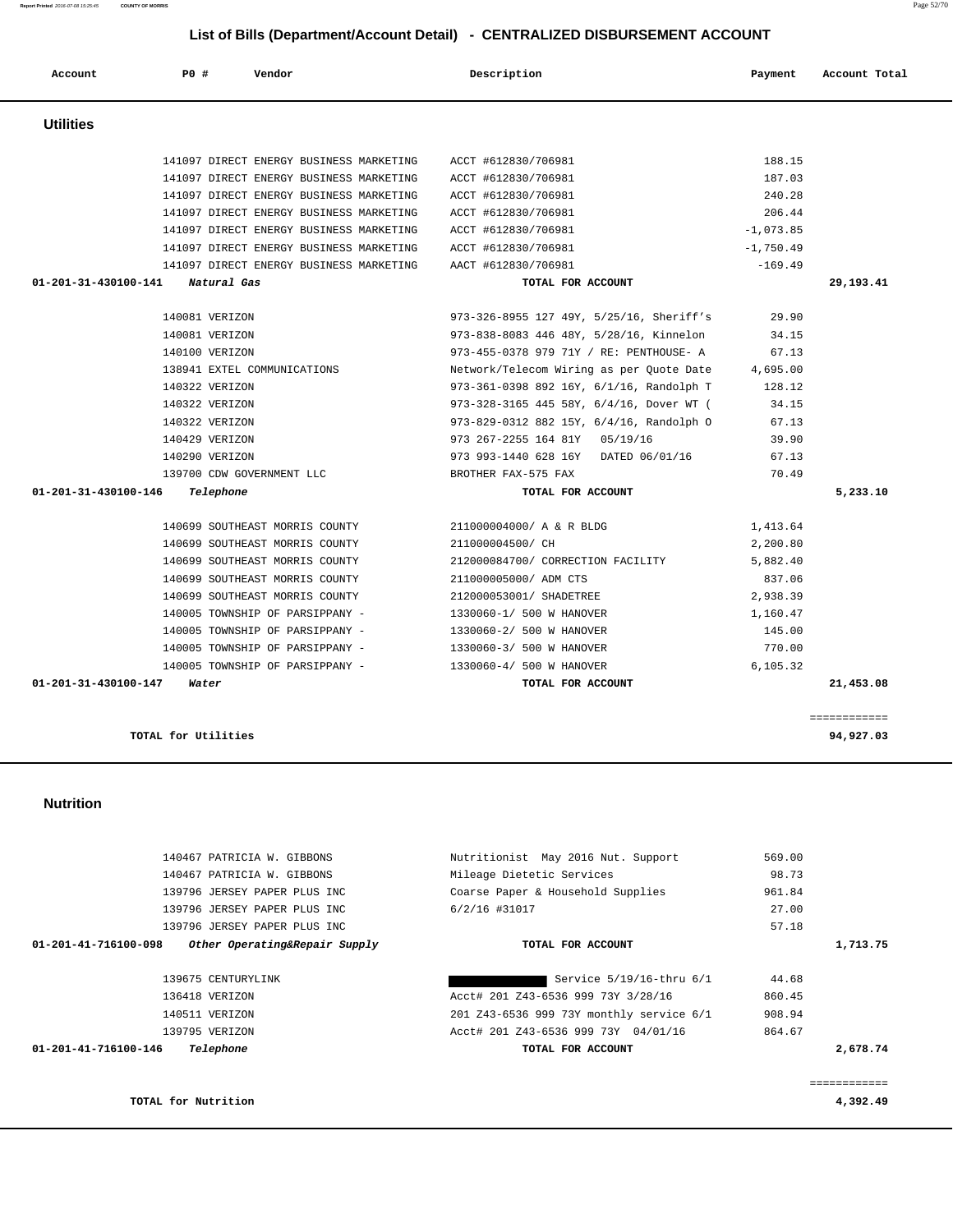| Account              | P0 #           | Vendor                                                   | Description                                                   | Payment  | Account Total            |
|----------------------|----------------|----------------------------------------------------------|---------------------------------------------------------------|----------|--------------------------|
| 01-201-41-759000-063 |                | 140595 DAWN CENTER FOR INDEPENDENT<br>ALPN Peer Grouping | Grant in Aid Senior 2016 - Care Manageme<br>TOTAL FOR ACCOUNT | 6,392.00 | 6,392.00                 |
|                      | TOTAL for ALPN |                                                          |                                                               |          | ============<br>6,392.00 |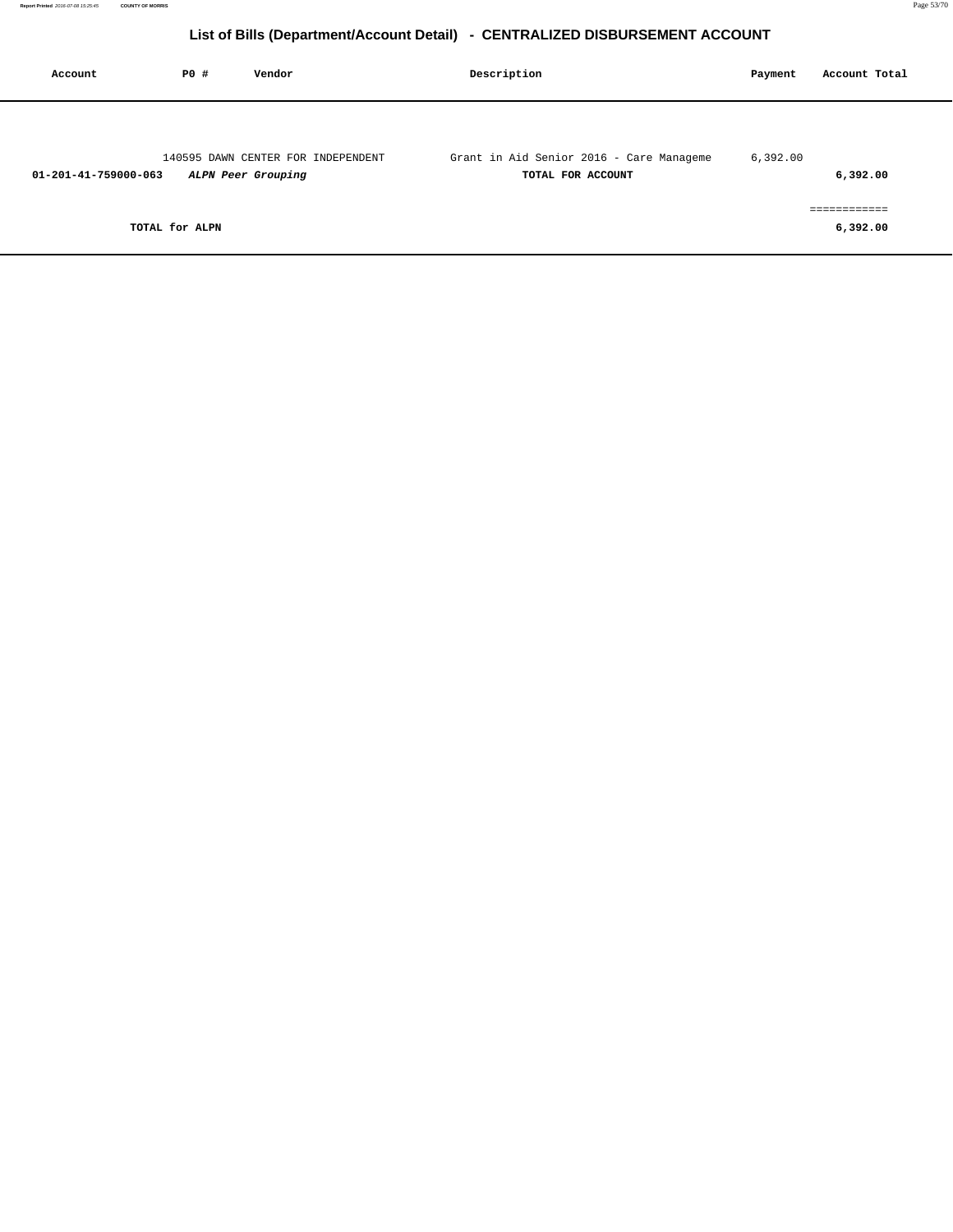| Account<br>. | P0 # | Vendor | Description<br>$\sim$ $\sim$ | Payment | Account Total |
|--------------|------|--------|------------------------------|---------|---------------|
|              |      |        |                              |         |               |

## **Grant Fund**

#### **Bio-Terrorism Grant**

|                      | 139014 B & H PHOTO-VIDEO INC.               | Bid #607033060-MXL Handheld Microphone f | 97.95    |           |
|----------------------|---------------------------------------------|------------------------------------------|----------|-----------|
|                      | 139014 B & H PHOTO-VIDEO INC.               | Rode 6M TRRS Extension Cable f/Smartlav/ | 24.50    |           |
|                      | 139014 B & H PHOTO-VIDEO INC.               | Azden XD 2.4G Digital Wireless MIC Sys/R | 195.02   |           |
|                      | 138489 CHANNING BETE CO INC                 | Quote30925704 SQ dated 5/11/2016 Item 83 | 585.00   |           |
|                      | 138489 CHANNING BETE CO INC                 | Shipping                                 | 52.65    |           |
|                      | 138409 V.E. RALPH & SON INC.                | Quote 63189 Item 12-370051 RHINO REGULAT | 1,830.84 |           |
|                      | 138409 V.E. RALPH & SON INC.                |                                          | 665.76   |           |
|                      | 139778 W.B. MASON COMPANY INC               | customer C1033751                        | 487.49   |           |
|                      | 139778 W.B. MASON COMPANY INC               |                                          | 114.86   |           |
|                      | 139778 W.B. MASON COMPANY INC               |                                          | $-6.86$  |           |
|                      | 138772 SHI INTERNATIONAL CORP               | Quote 11590820 PowerDirector Deluxe lice | 108.46   |           |
|                      | 140485 RICOH AMERICAS CORPORATION           | color copies Machine ID 6028 04/01/16-   | 166.81   |           |
|                      | 138704 POSITIVE PROMOTIONS, INC.            | Quote POLO5360-Item FM284                | 192.50   |           |
|                      | 138704 POSITIVE PROMOTIONS, INC.            | Set up fee                               | 30.00    |           |
|                      | 138704 POSITIVE PROMOTIONS, INC.            | Item OSA 829                             | 1,315.00 |           |
|                      | 138704 POSITIVE PROMOTIONS, INC.            | Set up fee                               | 50.00    |           |
|                      | 138704 POSITIVE PROMOTIONS, INC.            | Item IOS 3536                            | 695.00   |           |
|                      | 138704 POSITIVE PROMOTIONS, INC.            | Shipping                                 | 231.26   |           |
|                      | 139018 BARCODES INC                         | Quote # Q568979 dated 5/13/2016HC 100 2" | 622.70   |           |
|                      | 139018 BARCODES INC                         | Z Band Direct Wristband cartridge kit    | 244.00   |           |
|                      | 139018 BARCODES INC                         | Shipping                                 | 32.52    |           |
|                      | 138410 BFI                                  | Quote 234311 dated 5/9/2016 Item 26-4220 | 3,246.48 |           |
|                      | 138410 BFI                                  | Item 26-4220-4N                          | 1,014.66 |           |
|                      | 139728 CABLEVISION                          | 07876 616465 01 8 Billing period 6/1/201 | 242.49   |           |
|                      | 140032 OFFICE CONCEPTS GROUP, INC.          | Supplies                                 | 298.39   |           |
|                      | 140030 OFFICE CONCEPTS GROUP, INC.          | Supplies                                 | 84.04    |           |
|                      | 140030 OFFICE CONCEPTS GROUP, INC.          |                                          | 695.32   |           |
|                      | 140030 OFFICE CONCEPTS GROUP, INC.          |                                          | 397.27   |           |
|                      | 137464 LIFESAVERS INC                       | Ouote # 8097 Item # 15-1012 BLS Instruct | 110.00   |           |
|                      | 137464 LIFESAVERS INC                       | Item 15-1010 BLS for Healthcare Provider | 662.50   |           |
|                      | 137464 LIFESAVERS INC                       | shipping                                 | 15.00    |           |
|                      | 136965 LIFESECURE LLC                       | Quote 1934- Grab and Go Emergency Kit    | 1,499.25 |           |
|                      | 136965 LIFESECURE LLC                       | shipping                                 | 128.78   |           |
|                      | 136965 LIFESECURE LLC                       | Ouote1935                                | 721.09   |           |
|                      | 140524 W.B. MASON COMPANY INC               | Customer C1033751 invoice dated 5/26/201 | 6.86     |           |
|                      | 140524 W.B. MASON COMPANY INC               |                                          | 527.81   |           |
|                      | 140702 WORK N WEAR STORE                    | 1/4 zip sweatshirt-RSS Staff             | 980.00   |           |
|                      | 138485 DELL MARKETING L.P.                  | Ouote 1019033243683                      | 2,028.45 |           |
|                      | 140497 FF1 PROFESSIONAL SAFETY SERVICES     | Ouote 148312 dated 6/13/2016             | 1,271.88 |           |
|                      | 140281 GRAINGER                             | Acct 866829369 Item 45095758 Mattress    | 2,247.92 |           |
|                      | 140281 GRAINGER                             | Item 45095759 Rolling Rack               | 890.92   |           |
|                      | 140281 GRAINGER                             | Item 45095760                            | 178.18   |           |
|                      | 140517 COUNTY OF SUSSEX                     | Refreshments for Regional Public Health  | 220.94   |           |
|                      | 141713 COUNTY OF MORRIS                     | 2ND HALF OF JUNE 2016 METERED MAIL       | 33.30    |           |
|                      | 136050 DELL MARKETING L.P.                  | Quote 1022947794544 DATED 3/21/2016 lapt | 2,096.79 |           |
| 02-213-41-718605-391 | Public Health Emer Grant $(7/1/15-6/30/16)$ | TOTAL FOR ACCOUNT                        |          | 27,333.78 |

**TOTAL for Bio-Terrorism Grant 27,333.78**

============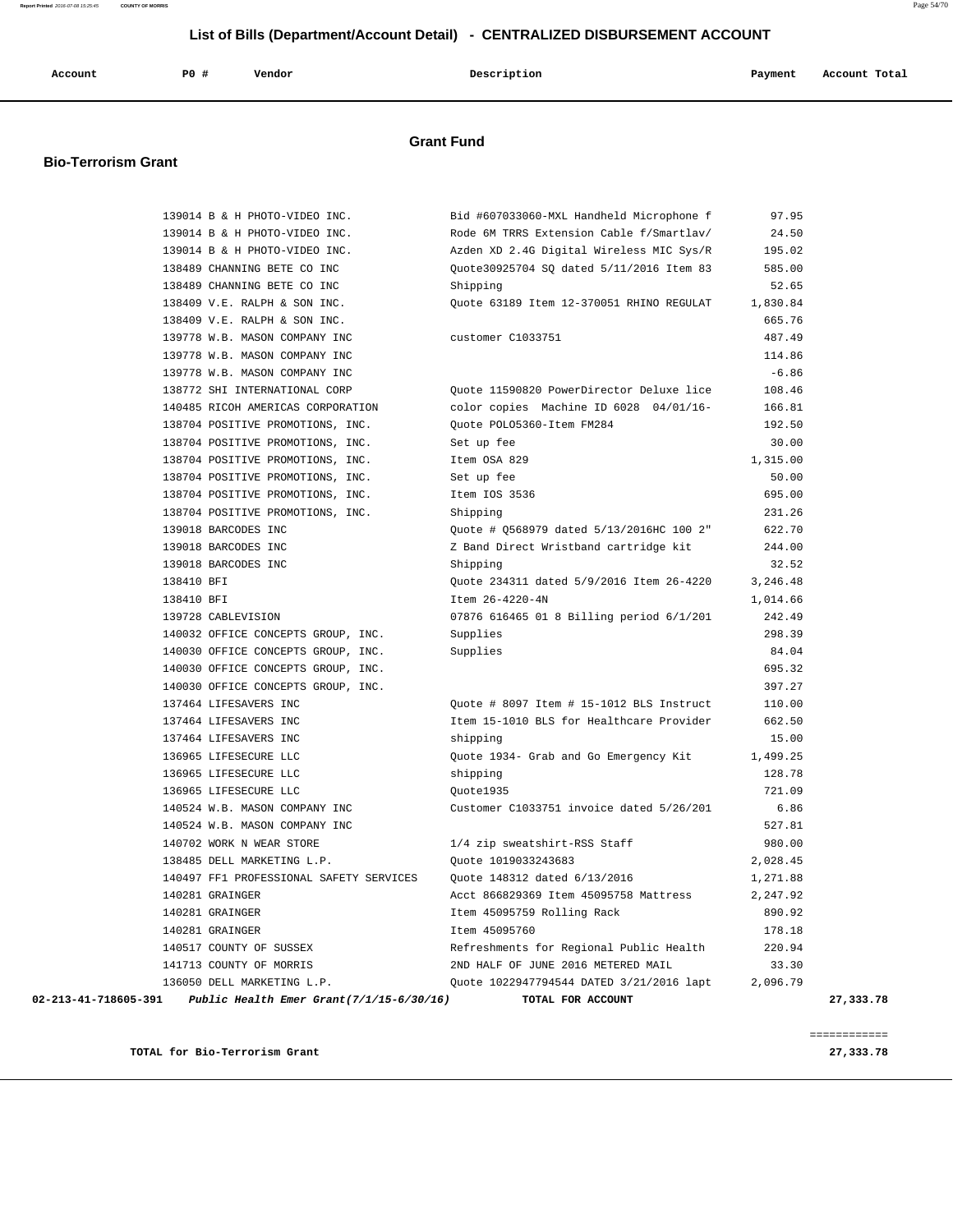| Account              | PO#                         | Vendor                                                                              | Description |                                                 | Payment  | Account Total |
|----------------------|-----------------------------|-------------------------------------------------------------------------------------|-------------|-------------------------------------------------|----------|---------------|
|                      |                             |                                                                                     |             |                                                 |          |               |
| 02-213-41-720610-391 |                             | 140469 MONARCH HOUSING ASSOCIATES, INC.<br>2013 CoC Planning Grant(4/21/15-4/20/16) |             | COC Planning Grant FY 2013<br>TOTAL FOR ACCOUNT | 1,250.00 | 1,250.00      |
|                      | TOTAL for DEPARTMENT 720610 |                                                                                     |             |                                                 |          | 1,250.00      |

#### **DEPARTMENT 741615**

| 02-213-41-741615-392 WFNJ-TANF (7/1/15-12/31/16) | TOTAL FOR ACCOUNT                                |           | 34.545.41 |
|--------------------------------------------------|--------------------------------------------------|-----------|-----------|
| 140785 AEROFUND FINANCIAL INC.                   | Transportation from 6/13/16 to 6/17/16. 4,157.59 |           |           |
| 140000 CENTURYLINK                               |                                                  | 5.94      |           |
| 140058 GSETA                                     |                                                  | 14.00     |           |
| 139996 W.B. MASON COMPANY INC                    |                                                  | 35.77     |           |
| 140015 W.B. MASON COMPANY INC                    |                                                  | 12.57     |           |
| 140725 COUNTY OF MORRIS                          |                                                  | 2,300.00  |           |
| 140726 COUNTY OF MORRIS                          |                                                  | 20,839.67 |           |
| 140075 TELESEARCH INC                            | Julie G.; W/E 5/29/16.                           | 1,016.05  |           |
| 140075 TELESEARCH INC                            |                                                  | 9.65      |           |
| 140075 TELESEARCH INC                            | Karen I., W/E 5/29/16.                           | 1,062.25  |           |
| 140075 TELESEARCH INC                            |                                                  | 12.29     |           |
| 140059 TELESEARCH INC                            | Julie G., /E 5/22/16.                            | 1,016.05  |           |
| 140059 TELESEARCH INC                            |                                                  | 9.41      |           |
| 140059 TELESEARCH INC                            | Karen I., W/E 5/22/16.                           | 1,016.73  |           |
| 140059 TELESEARCH INC                            |                                                  | 13.96     |           |
| 140051 TELESEARCH INC                            |                                                  | 9.58      |           |
| 140051 TELESEARCH INC                            | Karen I., W/E 4/24/16                            | 1,062.25  |           |
| 140051 TELESEARCH INC                            |                                                  | 13.96     |           |
| 140051 TELESEARCH INC                            |                                                  | 30.95     |           |
| 140051 TELESEARCH INC                            | Julie G.; W/E 4/24/16.                           | 1,016.05  |           |
| 140050 TELESEARCH INC                            |                                                  | 9.58      |           |
| 140050 TELESEARCH INC                            | Karen I., W/E 3/27/16.                           | 837.20    |           |
| 140050 TELESEARCH INC                            |                                                  | 11.17     |           |
| 140050 TELESEARCH INC                            |                                                  | 24.98     |           |
| 138942 FRED PRYOR SEMINARS                       |                                                  | 1.98      |           |
| 140195 DONNA BUCHANAN                            |                                                  | 5.78      |           |

**TOTAL for DEPARTMENT 741615 34,545.41**

============

| 140195 DONNA BUCHANAN      |                        | 2.89   |
|----------------------------|------------------------|--------|
| 138942 FRED PRYOR SEMINARS |                        | 0.99   |
| 140050 TELESEARCH INC      |                        | 24.98  |
| 140050 TELESEARCH INC      |                        | 11.17  |
| 140050 TELESEARCH INC      |                        | 9.58   |
| 140050 TELESEARCH INC      | Julie G., W/E 3/27/16. | 740.27 |
| 140051 TELESEARCH INC      |                        | 15.47  |
| 140051 TELESEARCH INC      |                        | 6.98   |
| 140051 TELESEARCH INC      |                        | 4.79   |
| 140059 TELESEARCH INC      |                        | 6.98   |
|                            |                        |        |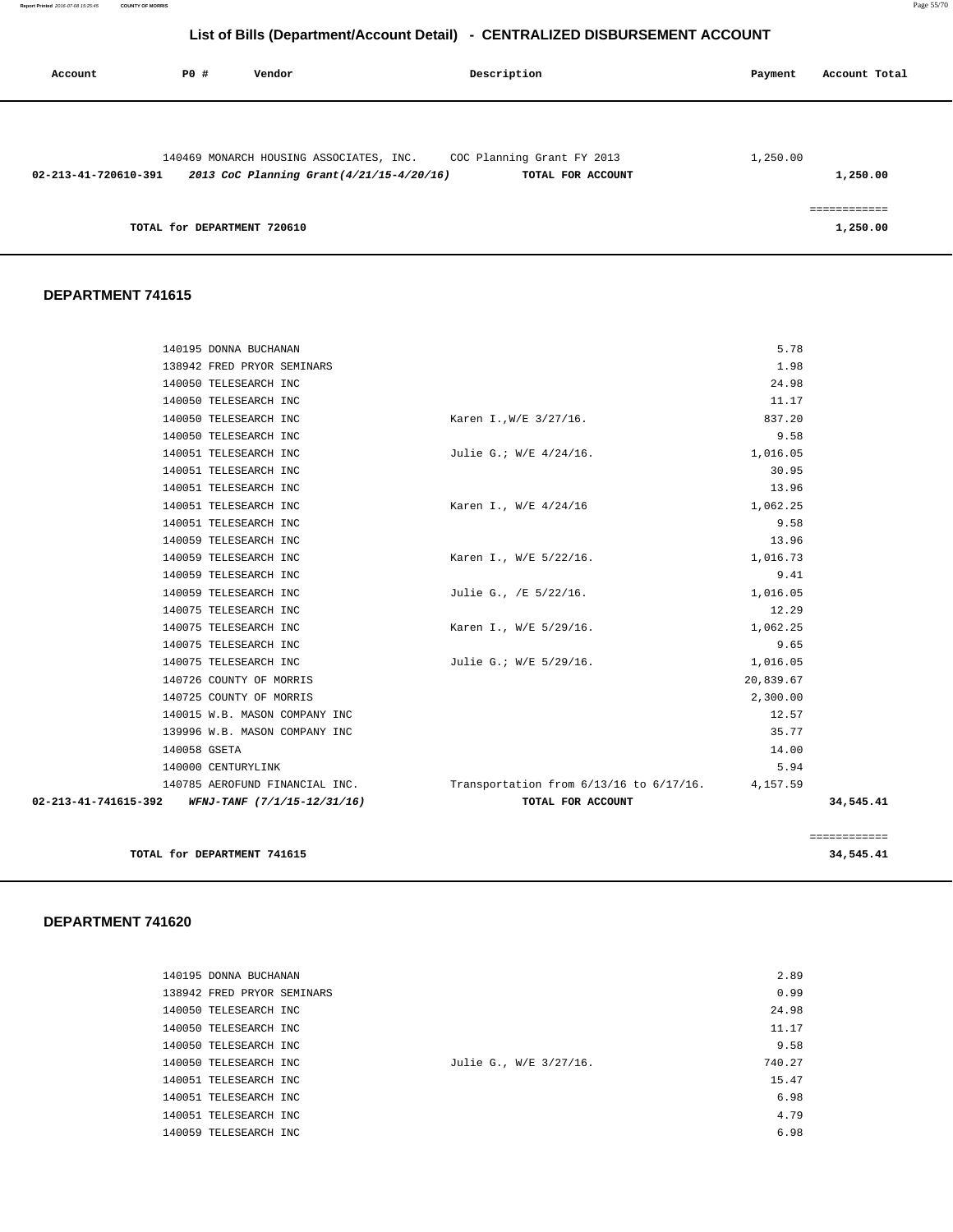**Report Printed** 2016-07-08 15:25:45 **COUNTY OF MORRIS** Page 56/70

# **List of Bills (Department/Account Detail) - CENTRALIZED DISBURSEMENT ACCOUNT**

| Account              | PO#          | Vendor                                                                     | Description       | Payment           | Account Total             |
|----------------------|--------------|----------------------------------------------------------------------------|-------------------|-------------------|---------------------------|
| DEPARTMENT 741620    |              |                                                                            |                   |                   |                           |
|                      |              | 140075 TELESEARCH INC                                                      |                   | 6.14              |                           |
|                      |              | 140075 TELESEARCH INC<br>140726 COUNTY OF MORRIS                           |                   | 4.82<br>18,061.05 |                           |
|                      |              | 140725 COUNTY OF MORRIS<br>140015 W.B. MASON COMPANY INC                   |                   | 1,150.00<br>6.29  |                           |
|                      |              | 139996 W.B. MASON COMPANY INC                                              |                   | 17.89             |                           |
|                      | 140058 GSETA | 140000 CENTURYLINK                                                         |                   | 7.00<br>2.97      |                           |
| 02-213-41-741620-392 |              | 140785 AEROFUND FINANCIAL INC.<br>WFNJ-General Assistance(7/1/15-12/31/16) | TOTAL FOR ACCOUNT | 959.44            | 21,044.40                 |
|                      |              |                                                                            |                   |                   |                           |
|                      |              | TOTAL for DEPARTMENT 741620                                                |                   |                   | ============<br>21,044.40 |

 **DEPARTMENT 741630** 

| 140726 COUNTY OF MORRIS                             | 4,167.93                      |
|-----------------------------------------------------|-------------------------------|
| 02-213-41-741630-392<br>WFNJ-WLLP (7/1/15-12/31/16) | 4,167.93<br>TOTAL FOR ACCOUNT |
|                                                     |                               |
|                                                     |                               |
| TOTAL for DEPARTMENT 741630                         | 4,167.93                      |
|                                                     |                               |

 **DEPARTMENT 741635** 

| 140633 RUTGERS CENTER FOR CONTINUING              | Bernadeta W.      | 2,156.00 |
|---------------------------------------------------|-------------------|----------|
| 02-213-41-741635-392<br>WDPP-DW (7/1/15-12/31/16) | TOTAL FOR ACCOUNT | 2,156.00 |
|                                                   |                   |          |
|                                                   |                   |          |
| TOTAL for DEPARTMENT 741635                       |                   | 2,156.00 |
|                                                   |                   |          |

#### **DEPARTMENT 742605**

| 140726 COUNTY OF MORRIS                            | 1st Quarter WIA - fringe benefits.   | 15,755.15 |
|----------------------------------------------------|--------------------------------------|-----------|
| 140725 COUNTY OF MORRIS                            | ETS - Rent for the 2016 Fiscal year. | 32,200.00 |
| WIA Adult (7/1/14-6/30/16)<br>02-213-41-742605-391 | TOTAL FOR ACCOUNT                    | 47,955.15 |
|                                                    |                                      |           |
|                                                    |                                      |           |
| TOTAL for DEPARTMENT 742605                        |                                      | 47,955.15 |
|                                                    |                                      |           |

| 139285 CDW GOVERNMENT LLC | Quote for printer. Quote # 1BMYGZG. HP 0<br>177.12 |
|---------------------------|----------------------------------------------------|
| 139285 CDW GOVERNMENT LLC | 2.53<br>Item# $488618 - USB A/B cable.$            |
| 140726 COUNTY OF MORRIS   | 15,282.42                                          |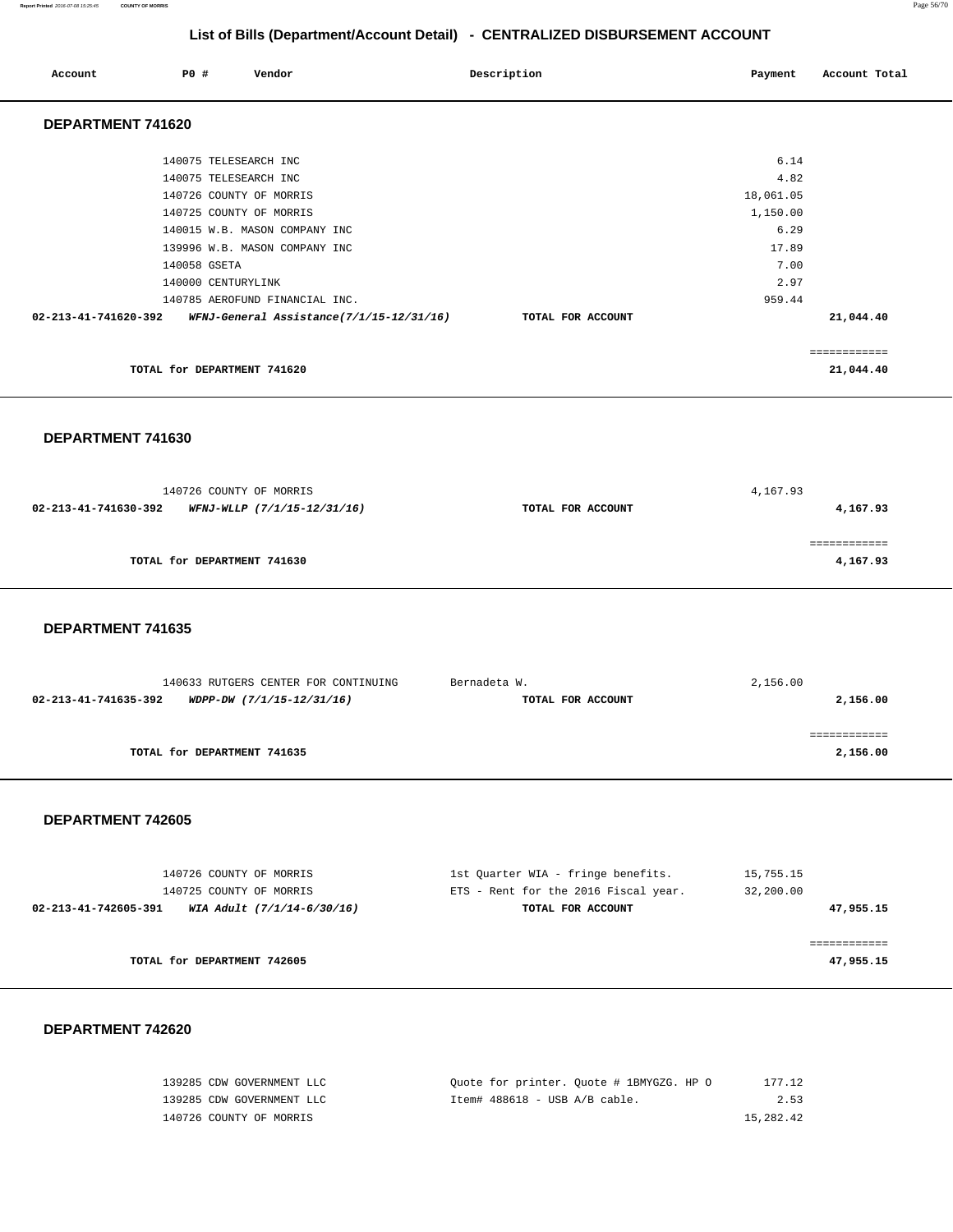**Report Printed** 2016-07-08 15:25:45 **COUNTY OF MORRIS** Page 57/70

# **List of Bills (Department/Account Detail) - CENTRALIZED DISBURSEMENT ACCOUNT**

| Account                  | PO#                         | Vendor                     | Description       | Payment | Account Total                            |
|--------------------------|-----------------------------|----------------------------|-------------------|---------|------------------------------------------|
| <b>DEPARTMENT 742620</b> |                             |                            |                   |         |                                          |
| 02-213-41-742620-391     |                             | WIA Youth (7/1/14-6/30/16) | TOTAL FOR ACCOUNT |         | 35,012.07                                |
|                          | TOTAL for DEPARTMENT 742620 |                            |                   |         | -----------<br>------------<br>35,012.07 |

#### **DEPARTMENT 742705**

| 135.14<br>9,252.46<br>175.99<br>500.84<br>196.00<br>83.16<br>12,171.32<br>============ |
|----------------------------------------------------------------------------------------|
|                                                                                        |
|                                                                                        |
|                                                                                        |
|                                                                                        |
|                                                                                        |
|                                                                                        |
|                                                                                        |
|                                                                                        |
| 171.99                                                                                 |
| 131.67                                                                                 |
| 195.41                                                                                 |
| 134.05                                                                                 |
| 195.41                                                                                 |
| 433.23                                                                                 |
| 95.76                                                                                  |
| 111.66                                                                                 |
| 249.85                                                                                 |
| 27.72                                                                                  |
| 80.98                                                                                  |
|                                                                                        |

| 140195 DONNA BUCHANAN           | Travel from 2/17/16 to 6/1/16.           | 150.40     |
|---------------------------------|------------------------------------------|------------|
| 138942 FRED PRYOR SEMINARS      | Maggie F., "MS Access Basics"            | 51.48      |
| 140050 TELESEARCH INC           | Jane A.; W/E 3/27/16                     | 749.54     |
| 140050 TELESEARCH INC           | Lilly H., W/E 3/27/16.                   | 334.99     |
| 140050 TELESEARCH INC           | Ivellisse R., 3/27/16.                   | 287.28     |
| 140051 TELESEARCH INC           | Jane A., W/E 4/24/16                     | 804.57     |
| 140051 TELESEARCH INC           | Lilly H., W/E 4/24/16                    | 362.91     |
| 140051 TELESEARCH INC           | Ivellisse R., W/E 4/24/16.               | 248.98     |
| 140059 TELESEARCH INC           | Lilly H., W/E 5/22/16.                   | 362.91     |
| 140059 TELESEARCH INC           | Ivellisse R.; W/E $5/22/16$ .            | 244.53     |
| 140075 TELESEARCH INC           | Lilly H., W/E 5/29/16.                   | 319.41     |
| 140075 TELESEARCH INC           | Ivellisse R., W/E 5/29/16.               | 250.97     |
| 140726 COUNTY OF MORRIS         |                                          | 55, 572.48 |
| 140725 COUNTY OF MORRIS         |                                          | 59,800.00  |
| 140015 W.B. MASON COMPANY INC   | Copy paper, toner, various office suppli | 326.85     |
| 139996 W.B. MASON COMPANY INC   | Copy paper, toners and assorted office s | 930.12     |
| 140058 GSETA                    | Jane A., membership dues from July 1, 20 | 364.00     |
| 140000 CENTURYLINK              | 310372742 - 973-383-8033 - bill dated M  | 154.44     |
| 140625 EZ WHEELS DRIVING SCHOOL | Jonathan S.                              | 742.56     |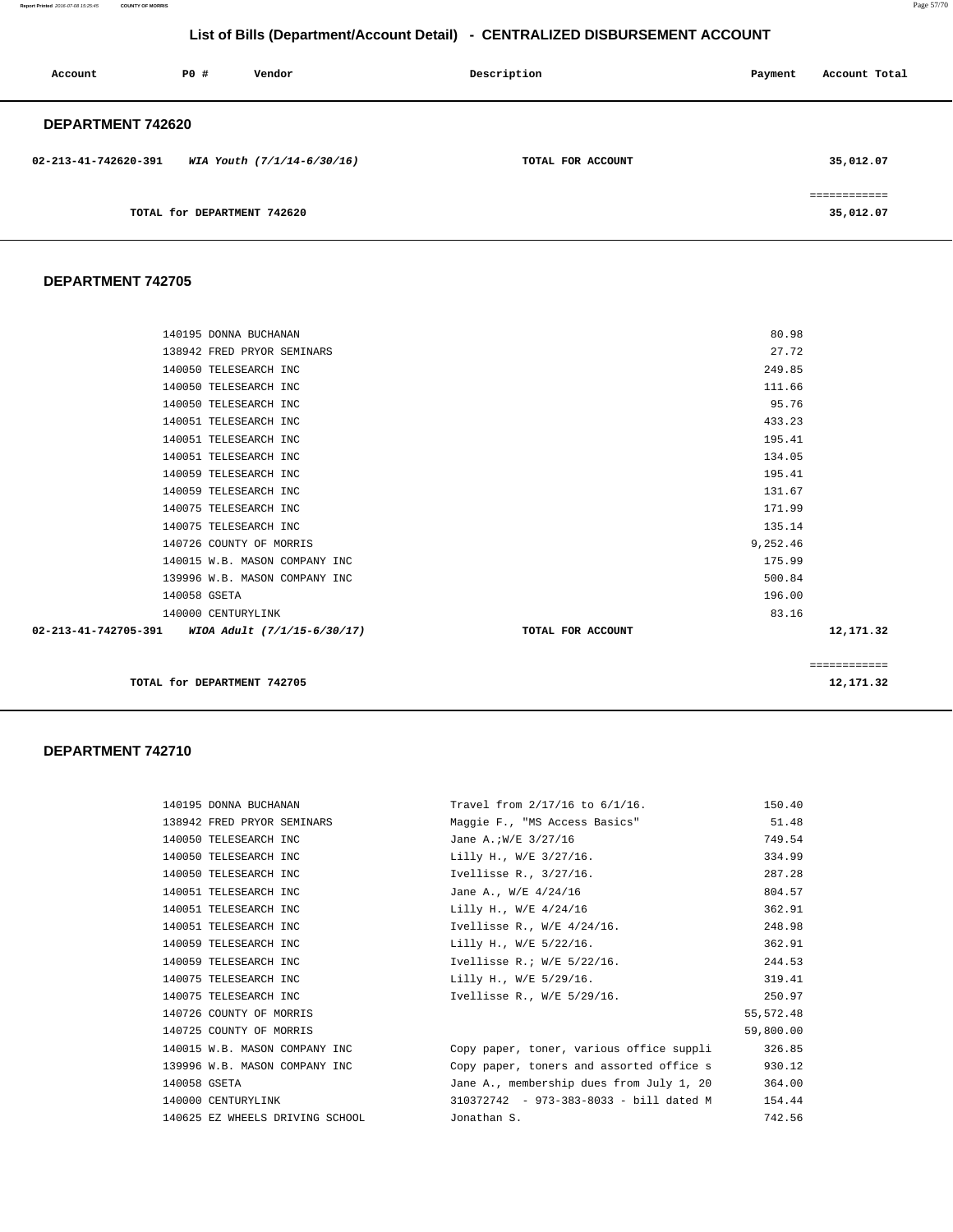**Report Printed** 2016-07-08 15:25:45 **COUNTY OF MORRIS** Page 58/70

# **List of Bills (Department/Account Detail) - CENTRALIZED DISBURSEMENT ACCOUNT**

| PO#<br>Vendor<br>Account                                                  | Description                        | Account Total<br>Payment |
|---------------------------------------------------------------------------|------------------------------------|--------------------------|
| DEPARTMENT 742710                                                         |                                    |                          |
| 140619 RUTGERS SCHOOL OF BUSINESS                                         | Robert M.                          | 3,060.00                 |
| 140632 EZ WHEELS DRIVING SCHOOL                                           | Mitchell M.                        | 1,013.08                 |
| 141713 COUNTY OF MORRIS                                                   | 2ND HALF OF JUNE 2016 METERED MAIL | 208.05                   |
| $02 - 213 - 41 - 742710 - 391$<br>WIOA Dislocated Worker (7/1/15-6/30/17) | TOTAL FOR ACCOUNT                  | 127,405.95               |
|                                                                           |                                    | ============             |
| TOTAL for DEPARTMENT 742710                                               |                                    | 127,405.95               |

#### **DEPARTMENT 742720**

|                      |                               |                      |        | ============ |
|----------------------|-------------------------------|----------------------|--------|--------------|
| 02-213-41-742720-391 | WIOA Youth (7/1/15-6/30/17)   | TOTAL FOR ACCOUNT    |        | 1,860.36     |
|                      | 140000 CENTURYLINK            |                      | 50.49  |              |
| 140058 GSETA         |                               |                      | 119.00 |              |
|                      | 139996 W.B. MASON COMPANY INC |                      | 304.08 |              |
|                      | 140015 W.B. MASON COMPANY INC |                      | 106.85 |              |
|                      | 140075 TELESEARCH INC         |                      | 82.05  |              |
|                      | 140075 TELESEARCH INC         |                      | 104.42 |              |
|                      | 140059 TELESEARCH INC         |                      | 79.94  |              |
|                      | 140059 TELESEARCH INC         |                      | 118.64 |              |
|                      | 140051 TELESEARCH INC         | Jane A., W/E 4/24/16 | 263.03 |              |
|                      | 140051 TELESEARCH INC         |                      | 81.40  |              |
|                      | 140051 TELESEARCH INC         |                      | 118.64 |              |
|                      | 140050 TELESEARCH INC         |                      | 76.60  |              |
|                      | 140050 TELESEARCH INC         |                      | 89.33  |              |
|                      | 140050 TELESEARCH INC         |                      | 199.88 |              |
|                      | 138942 FRED PRYOR SEMINARS    |                      | 16.83  |              |
|                      | 140195 DONNA BUCHANAN         |                      | 49.18  |              |
|                      |                               |                      |        |              |

**TOTAL for DEPARTMENT 742720** 1,860.36

#### **Reach Program**

| 140726 COUNTY OF MORRIS                            |                   | 19,983.49 |
|----------------------------------------------------|-------------------|-----------|
| 02-213-41-751605-392<br>REACH Prog(7/1/15-6/30/16) | TOTAL FOR ACCOUNT | 19,983.49 |
|                                                    |                   |           |
|                                                    |                   |           |
| TOTAL for Reach Program                            |                   | 19,983.49 |
|                                                    |                   |           |

| 140607 MORRIS COUNTY PREVENTION                                    | 2 rounds of Anger management sessions at | 4,500.00 |
|--------------------------------------------------------------------|------------------------------------------|----------|
| $SCP-Program$ Services $(1/1/15-12/31/15)$<br>02-213-41-752520-392 | TOTAL FOR ACCOUNT                        | 4,500.00 |
|                                                                    |                                          |          |
|                                                                    |                                          |          |
| TOTAL for DEPARTMENT 752520                                        |                                          | 4,500.00 |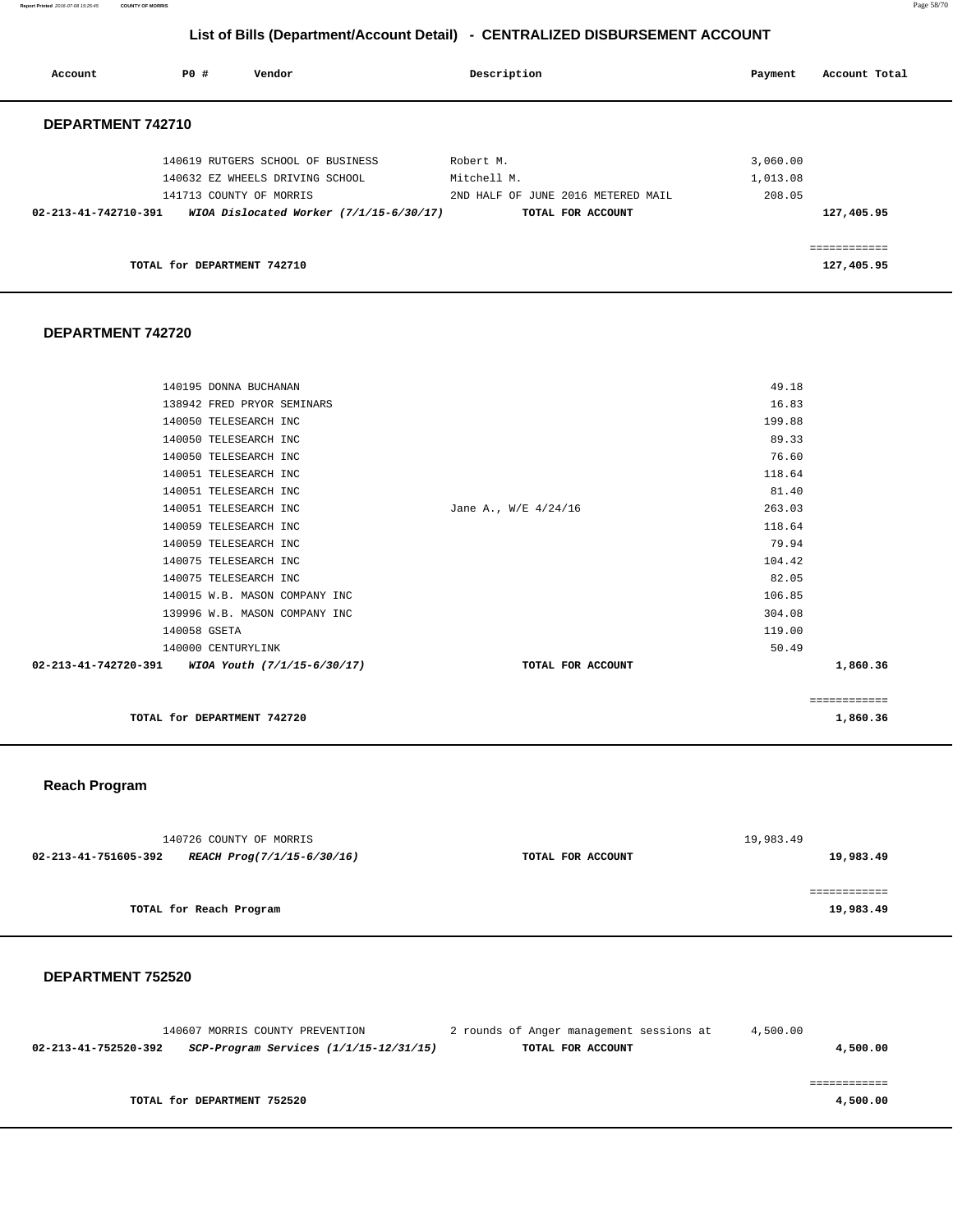**Report Printed** 2016-07-08 15:25:45 **COUNTY OF MORRIS** Page 59/70

# **List of Bills (Department/Account Detail) - CENTRALIZED DISBURSEMENT ACCOUNT**

| Account              | PO#                         | Vendor                                  | Description                              | Payment  | Account Total |
|----------------------|-----------------------------|-----------------------------------------|------------------------------------------|----------|---------------|
|                      |                             |                                         |                                          |          |               |
|                      |                             | 140108 FAMILY PROMISE OF                | SSH-1602 Intensive Case Management for M | 5,380.20 |               |
| 02-213-41-754610-392 |                             | Social Srvcs for Hmlss (7/1/15-6/30/16) | TOTAL FOR ACCOUNT                        |          | 5,380.20      |
|                      |                             |                                         |                                          |          |               |
|                      | TOTAL for DEPARTMENT 754610 |                                         |                                          |          | 5,380.20      |

 **Chapter 51** 

|                      | 139407 CURA INC.                   | Bed days                            | 8,370.00  |
|----------------------|------------------------------------|-------------------------------------|-----------|
|                      | 139408 DAYTOP VILLAGE OF NJ, INC.  | OP Eval and Urine Screens           | 680.00    |
|                      | 139408 DAYTOP VILLAGE OF NJ, INC.  | IOP Adult                           | 1,040.00  |
|                      | 139408 DAYTOP VILLAGE OF NJ, INC.  | Urine Screens - Adult               | 160.00    |
|                      | 139408 DAYTOP VILLAGE OF NJ, INC.  | Med Management - IOP Adult          | 30.00     |
|                      | 139408 DAYTOP VILLAGE OF NJ, INC.  | OP Adult                            | 7,296.00  |
|                      | 139408 DAYTOP VILLAGE OF NJ, INC.  | Urine Screens - OP Adult            | 280.00    |
|                      | 139408 DAYTOP VILLAGE OF NJ, INC.  | Med Management - OP Adult           | 30.00     |
|                      | 140201 MORRIS COUNTY PREVENTION    | Recovery Support Contacts           | 6,540.00  |
|                      | 139404 NEW HOPE FOUNDATION INC.    | Client Bed days                     | 2,058.00  |
|                      | 140464 CORNERSTONE FAMILY PROGRAMS | Now You Know program for 30 clients | 8,250.00  |
|                      | 140363 CORNERSTONE FAMILY PROGRAMS | 182 Social Work hours               | 6,679.00  |
|                      | 140363 CORNERSTONE FAMILY PROGRAMS | Client Transportation costs         | 308.49    |
| 02-213-41-757605-392 | Chapter 51 (1/1/16-12/31/16)       | TOTAL FOR ACCOUNT                   | 41,721.49 |
|                      |                                    |                                     |           |
|                      |                                    |                                     |           |

============

**TOTAL for Chapter 51 41,721.49**

#### **DEPARTMENT 758610**

| TOTAL for DEPARTMENT 758610                                    |                                          |          | 11,369.05 |
|----------------------------------------------------------------|------------------------------------------|----------|-----------|
|                                                                |                                          |          |           |
| Municipal Alliance $(1/1/16-12/31/16)$<br>02-213-41-758610-394 | TOTAL FOR ACCOUNT                        |          | 1,664.15  |
| 140559 SODEXO INC & AFFILIATES                                 | Portion of food for Countywide Alliance  | 164.15   |           |
| 140593 NORTH JERSEY FRIENDSHIP HOUSE, INC.                     | 200 Stigma Free T-Shirts for 2016 Public | 1,500.00 |           |
| Municipal Alliance $(7/1/15-6/30/16)$<br>02-213-41-758610-392  | TOTAL FOR ACCOUNT                        |          | 9,704.90  |
| 140558 SODEXO INC & AFFILIATES                                 | Portion of food for Countywide Alliance  | 71.85    |           |
| 140727 TOWNSHIP OF BOONTON                                     | Boonton Township Municipal Alliance Fisc | 4,811.50 |           |
| 140556 TOWNSHIP OF ROCKAWAY                                    | Rockaway Township Municipal Alliance Fis | 2,826.39 |           |
| 140335 TOWNSHIP OF ROCKAWAY                                    | Rockaway Township Municipal Alliance Fis | 1,681.91 |           |
| 140334 STEPHEN NEBESNI                                         | Fiscal Year 2016 Countywide Coordination | 74.25    |           |
| 139781 OFFICE CONCEPTS GROUP, INC.                             | Toner Cartridges - HP 36A - Countywide C | 239.00   |           |
|                                                                |                                          |          |           |

| 139438 GRAINGER                  | Ouote #2027450635 - Biametric Wall Safe( | 443.40   |
|----------------------------------|------------------------------------------|----------|
| 139437 NORTHERN RED LLC          | Training- Gunfighter- Carbine (June 24-2 | 1,200.00 |
| 139486 TACTICAL OFFICER SURVIVAL | Advanced Combat/Survival Shooting Level  | 1,125.00 |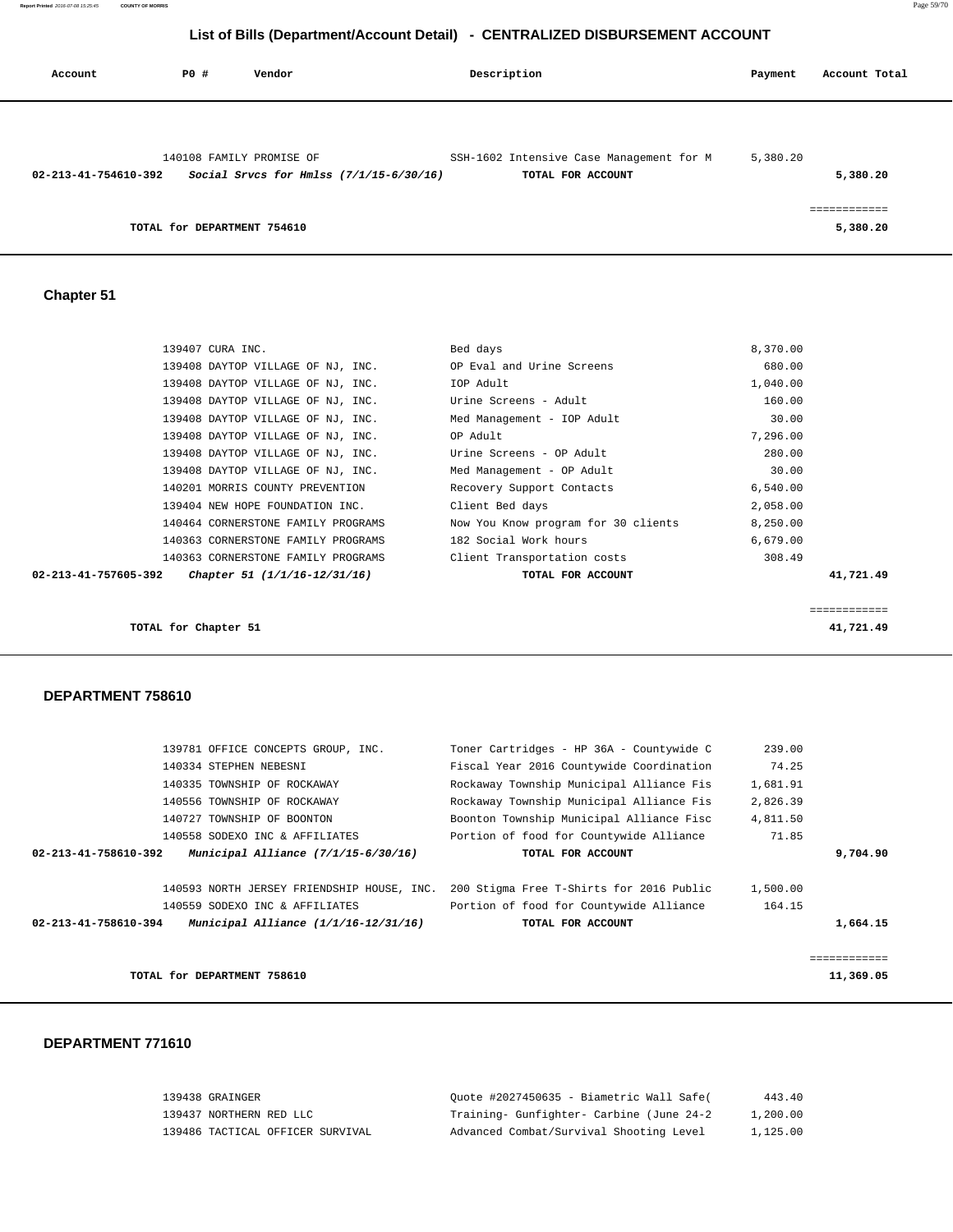**Report Printed** 2016-07-08 15:25:45 **COUNTY OF MORRIS** Page 60/70

# **List of Bills (Department/Account Detail) - CENTRALIZED DISBURSEMENT ACCOUNT**

| Account              | PO#                         | Vendor                                   | Description                              | Payment | Account Total            |
|----------------------|-----------------------------|------------------------------------------|------------------------------------------|---------|--------------------------|
| DEPARTMENT 771610    |                             |                                          |                                          |         |                          |
|                      |                             | 140901 JAN-MICHAEL MONRAD                | NATIA High Voltage Refresher- Online Cou | 100.00  |                          |
|                      |                             | 140901 JAN-MICHAEL MONRAD                | Meal Reimbursement for FBI Supervisor Le | 128.34  |                          |
| 02-213-41-771610-391 |                             | Multi-Juriscd Task Force(7/1/15-6/30/16) | TOTAL FOR ACCOUNT                        |         | 3,987.15                 |
|                      | TOTAL for DEPARTMENT 771610 |                                          |                                          |         | eessessesses<br>3,987.15 |

#### **DEPARTMENT 783610**

| 136214 IAFN                                               | International Association of Forensic Nu | 1,153.67 |
|-----------------------------------------------------------|------------------------------------------|----------|
| 02-213-41-783610-391<br>SART/SANE Program 10/1/15-9/30/16 | TOTAL FOR ACCOUNT                        | 1,153.67 |
|                                                           |                                          |          |
|                                                           |                                          |          |
| TOTAL for DEPARTMENT 783610                               |                                          | 1,153.67 |
|                                                           |                                          |          |

### **Urban Areas Security Initiativ**

| 140512 RUTGERS UNIVERSITY                           | Partial Payment of RO PO 119930 for Inv  | 152,490.14 |
|-----------------------------------------------------|------------------------------------------|------------|
| 138702 V.E. RALPH & SON INC.                        | 2014 UASI                                | 8,202.15   |
| 138123 TACTICAL MEDICAL SOLUTIONS INC.              | 2014 UASI                                | 13,366.82  |
| 138120 TACTICAL MEDICAL SOLUTIONS INC.              | Equipment order per attached Quote #5051 | 2,007.70   |
| 138120 TACTICAL MEDICAL SOLUTIONS INC.              | Equipment order per attached Quote #5083 | 11,107.98  |
| 138120 TACTICAL MEDICAL SOLUTIONS INC.              | Equipment order per attached Ouote #5142 | 1,011.60   |
| 134141 TETRA TECH INC                               | Task Order 2016.02 Dated 2/16/16 for Pla | 59,911.00  |
| 134248 CDR MAGUIRE, INC.                            | Task Order 2016.01 Dated 2/16/16 for Pla | 45,697.44  |
| 138950 CAE HEALTHCARE, INC.                         | Equipment order per attached Ouote #2148 | 4,300.00   |
| 135366 CRA, INC.                                    | Training provided per attached proposal  | 49,500.00  |
| 138486 INNOVATIVE TACTICAL                          | Equipment order per attached Quote #ITTS | 5,798.30   |
| FFY14 UASI (9/1/14-8/31/16)<br>02-213-41-784630-391 | TOTAL FOR ACCOUNT                        | 353,393.13 |
|                                                     |                                          |            |

|                                          | ------------<br>----------- |
|------------------------------------------|-----------------------------|
| TOTAL for Urban Areas Security Initiativ | 353,393.13                  |

| 138702 V.E. RALPH & SON INC.                        | 2015 UASI                                | 2,242.00 |
|-----------------------------------------------------|------------------------------------------|----------|
| 138123 TACTICAL MEDICAL SOLUTIONS INC.              | 2015 UASI                                | 902.71   |
| 139083 TACTICAL MEDICAL SOLUTIONS INC.              | Equipment order per attached Ouote #5219 | 5,710.64 |
| 139831 ACES HOLDINGS LLC                            | Equipment for MAB per attached dated 6/  | 184.48   |
| 02-213-41-784820-391<br>FFY15 UASI (9/1/15-8/31/18) | TOTAL FOR ACCOUNT                        | 9,039.83 |
|                                                     |                                          |          |
|                                                     |                                          |          |
| TOTAL for DEPARTMENT 784820                         |                                          | 9,039.83 |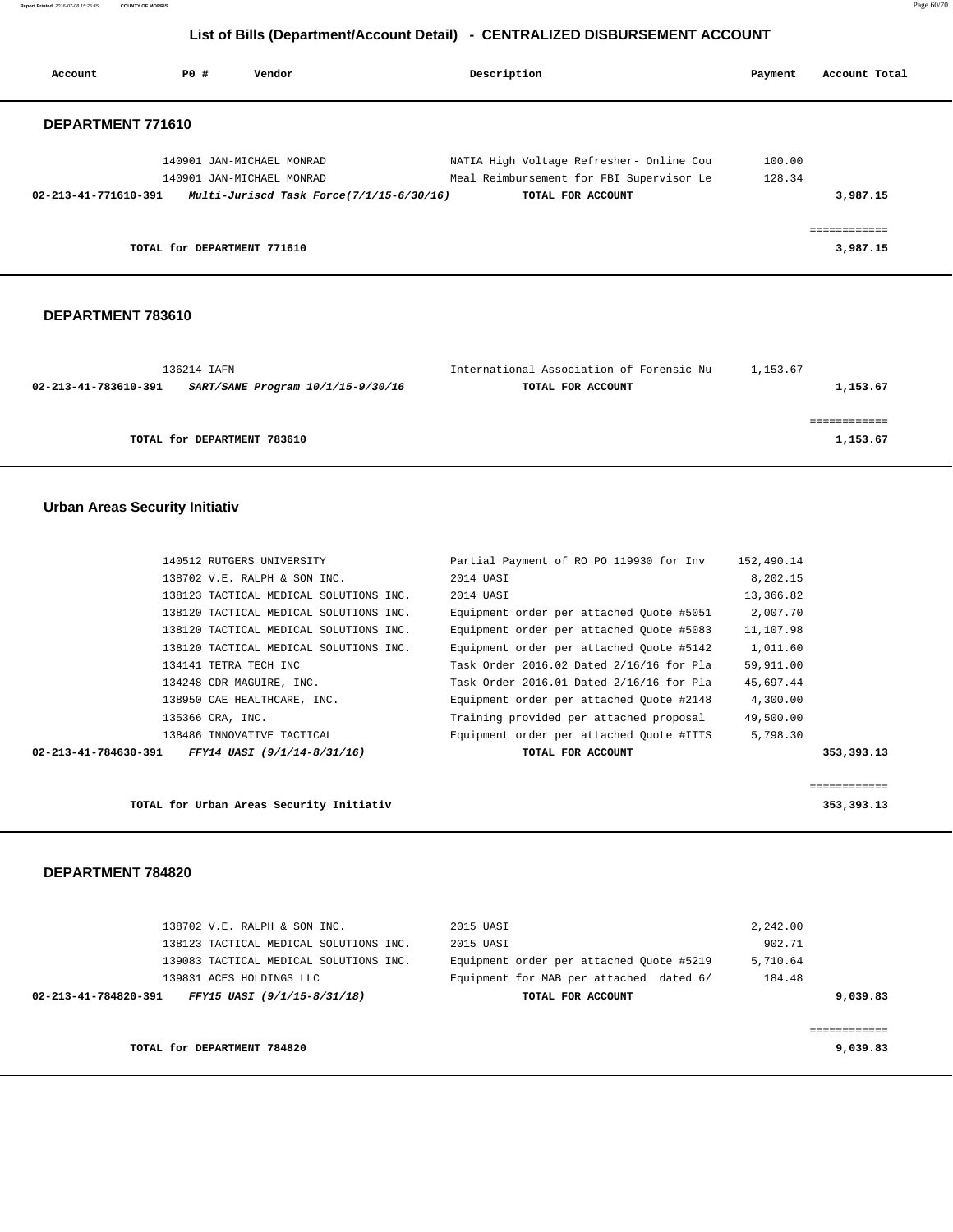| Report Printed 2016-07-08 15:25:45 | <b>COUNTY OF MORRIS</b> |                                       |                                                                              |             | Page 61/70    |
|------------------------------------|-------------------------|---------------------------------------|------------------------------------------------------------------------------|-------------|---------------|
|                                    |                         |                                       | List of Bills (Department/Account Detail) - CENTRALIZED DISBURSEMENT ACCOUNT |             |               |
| Account                            | PO#                     | Vendor                                | Description                                                                  | Payment     | Account Total |
|                                    |                         |                                       |                                                                              |             |               |
|                                    |                         | 140635 FIVE TOWN REGIONAL DIAL-A-RIDE | 1st Q 2015                                                                   | 24, 414.51  |               |
|                                    |                         | 140635 FIVE TOWN REGIONAL DIAL-A-RIDE | 2nd Q 2015                                                                   | 24, 414.51  |               |
|                                    |                         | 140635 FIVE TOWN REGIONAL DIAL-A-RIDE | 3rd Q 2015                                                                   | 24, 414.51  |               |
|                                    |                         | 140635 FIVE TOWN REGIONAL DIAL-A-RIDE | 4th Q 2015                                                                   | 24, 414. 47 |               |
| 02-213-41-786505-394               |                         | MAPS (1/1/15-12/31/15)                | TOTAL FOR ACCOUNT                                                            |             | 97,658.00     |
|                                    |                         |                                       |                                                                              |             | ============  |
|                                    | TOTAL for MAPS          |                                       |                                                                              |             | 97,658.00     |
|                                    |                         |                                       |                                                                              |             |               |
| <b>DEPARTMENT 793605</b>           |                         |                                       |                                                                              |             |               |

|                      |                             | 140255 VANASSE HANGEN BRUSTLIN INC.        | Professional Services RenderedMorris Cou | 58,366.16 |           |
|----------------------|-----------------------------|--------------------------------------------|------------------------------------------|-----------|-----------|
| 02-213-41-793605-391 |                             | Subregional Studies $Prgm(7/1/14-6/30/16)$ | TOTAL FOR ACCOUNT                        |           | 58,366.16 |
|                      |                             |                                            |                                          |           |           |
|                      |                             |                                            |                                          |           |           |
|                      | TOTAL for DEPARTMENT 793605 |                                            |                                          |           | 58,366.16 |
|                      |                             |                                            |                                          |           |           |

# **Body Armor-Sheriff**

|                      | 137783 ATLANTIC TACTICAL OF NJ, INC.  | (8) EIGHT - SecondChance Summit SM02 3A | 5,033.79 |
|----------------------|---------------------------------------|-----------------------------------------|----------|
| 02-213-41-801510-392 | Body Armor-Sheriff(10/22/15-10/21/20) | TOTAL FOR ACCOUNT                       | 5,033.79 |
|                      |                                       |                                         |          |
|                      |                                       |                                         |          |
|                      | TOTAL for Body Armor-Sheriff          |                                         | 5,033.79 |

# **Project Lifesaver Program**

| 139210 PROJECT LIFESAVER, INC.<br>139210 PROJECT LIFESAVER, INC. | Emergency Response System - PLI-3000 w/3<br>HAZMAT FEE | 4,410.00<br>27.50 |
|------------------------------------------------------------------|--------------------------------------------------------|-------------------|
| 139210 PROJECT LIFESAVER, INC.                                   | SHIPPING & HANDLING                                    | 12.18             |
| Project Lifesaver Program Private Grant<br>02-213-41-806505-395  | TOTAL FOR ACCOUNT                                      | 4,449.68          |
|                                                                  |                                                        |                   |
|                                                                  |                                                        |                   |
| TOTAL for Project Lifesaver Program                              |                                                        | 4,449.68          |

| 137776 TOWNSHIP OF DENVILLE                             | For Ebola Active Monitoring Activities f | 1,200.00 |
|---------------------------------------------------------|------------------------------------------|----------|
| NJACCHO (12/22/14 - Indefinite)<br>02-213-41-862501-395 | TOTAL FOR ACCOUNT                        | 1,200.00 |
|                                                         |                                          |          |
|                                                         |                                          |          |
| TOTAL for DEPARTMENT 862501                             |                                          | 1,200.00 |
|                                                         |                                          |          |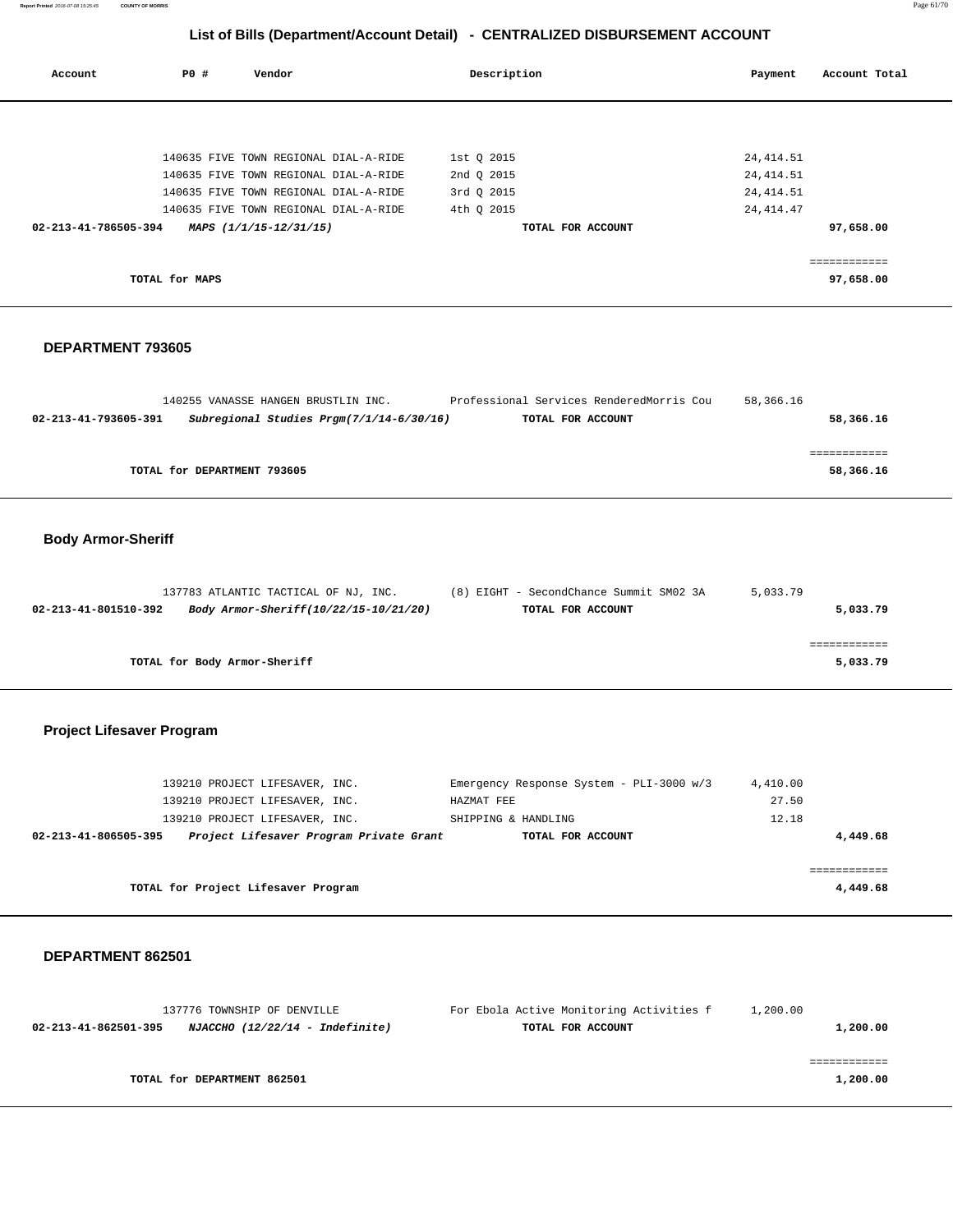| Account              | PO# | Vendor                                   | Description       |                                          | Payment  | Account Total                       |
|----------------------|-----|------------------------------------------|-------------------|------------------------------------------|----------|-------------------------------------|
|                      |     | 140636 T.Y. LIN INTERNATIONAL            |                   | Construction Support Services for Sussex | 2,400.02 |                                     |
| 02-213-41-864607-391 |     | Sussex(CR617)STP-0350(107)(9/8/14-9/8/16 | TOTAL FOR ACCOUNT |                                          |          | 2,400.02                            |
|                      |     | TOTAL for DEPARTMENT 864607              |                   |                                          |          | . = = = = = = = = = = =<br>2,400.02 |

|                      | 140637 TRANSYSTEMS CORPORATION           | Preliminary Design Services for Replacem | 39,249.09 |           |
|----------------------|------------------------------------------|------------------------------------------|-----------|-----------|
| 02-213-41-864690-391 | Openaki Br STP-C00S(690) (9/9/14-9/9/16) | TOTAL FOR ACCOUNT                        |           | 39,249.09 |
|                      |                                          |                                          |           |           |
|                      |                                          |                                          |           |           |
|                      | TOTAL for DEPARTMENT 864690              |                                          |           | 39,249.09 |
|                      |                                          |                                          |           |           |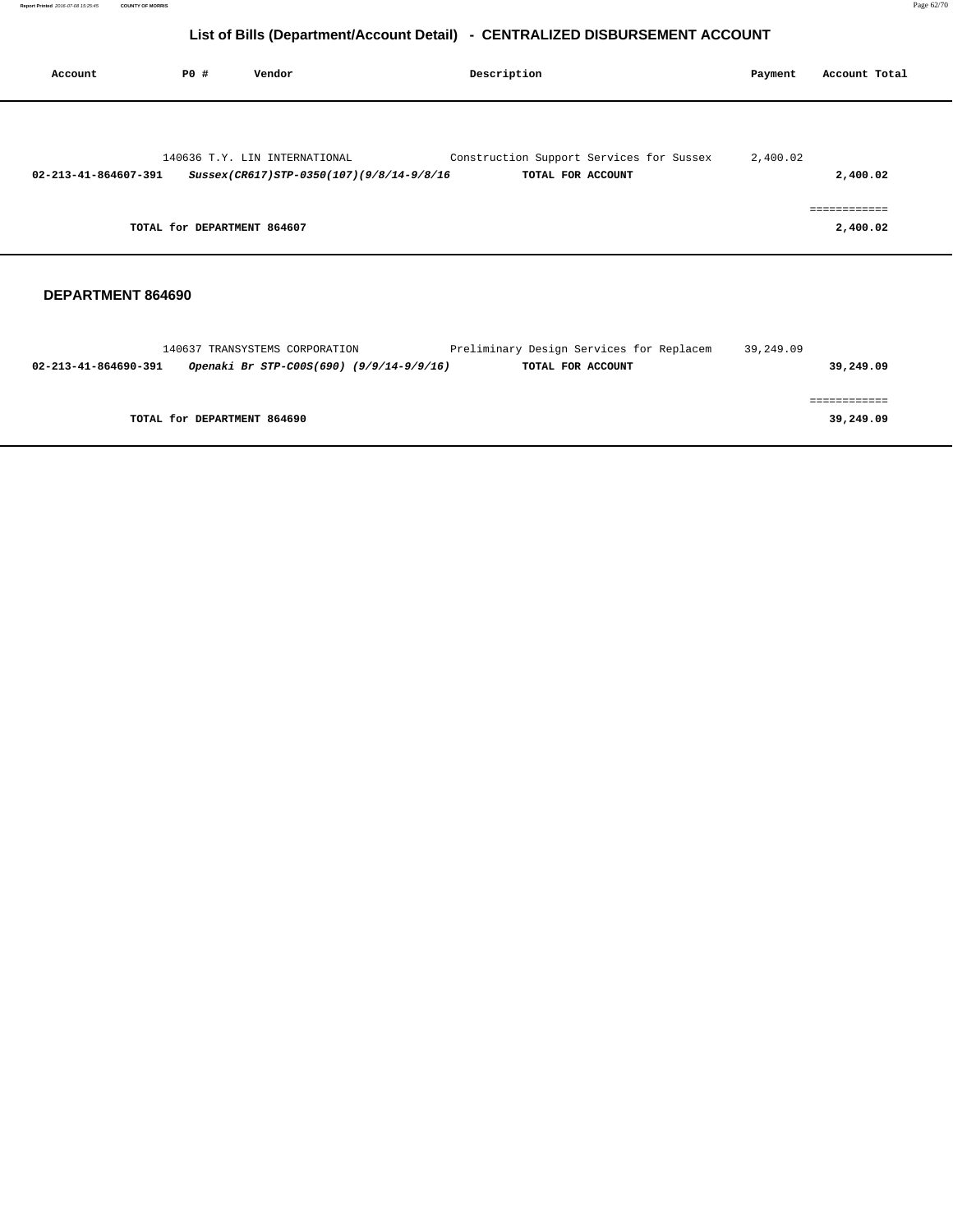| Report Printed 2016-07-08 15:25:45 | <b>COUNTY OF MORRIS</b> | Page 63/70 |
|------------------------------------|-------------------------|------------|
|                                    |                         |            |

| Account                        | PO# | Vendor                                                 | Description                                                  | Payment   | Account Total              |
|--------------------------------|-----|--------------------------------------------------------|--------------------------------------------------------------|-----------|----------------------------|
| Acq AutomTimeAttendnc, P/R sys |     |                                                        | <b>County Capital</b>                                        |           |                            |
| 04-216-55-951145-909           |     | 139555 SHI INTERNATIONAL CORP<br>Miscellaneous - Other | Maintenance Renewal for Kronos Software<br>TOTAL FOR ACCOUNT | 99,285.10 | 99,285.10                  |
| 04-216-55-951145-955           |     | 139555 SHI INTERNATIONAL CORP<br>Computers & Related   | Maintenance Renewal for Kronos Software<br>TOTAL FOR ACCOUNT | 22,767.33 | 22,767.33                  |
|                                |     | TOTAL for Acq AutomTimeAttendnc, P/R sys               |                                                              |           | ============<br>122,052.43 |

### **Acq of prop in Twp of Washgtn**

| 140471 HARRY L. SCHWARZ & CO.                 | 79 Schooley's Mtn. Rd., Block 33, Lot 9 | 2,070.00   |
|-----------------------------------------------|-----------------------------------------|------------|
| Miscellaneous - Other<br>04-216-55-953029-909 | TOTAL FOR ACCOUNT                       | 2,070.00   |
|                                               |                                         |            |
|                                               |                                         | ---------- |
| TOTAL for Acq of prop in Twp of Washgtn       |                                         | 2,070.00   |
|                                               |                                         |            |

#### **Abatmnt/demol-Fac on Greystone**

| 140325 DECOTIIS, FITZPATRICK &                | legal services May, 2016 | 3,200.30 |
|-----------------------------------------------|--------------------------|----------|
| Miscellaneous - Other<br>04-216-55-953087-909 | TOTAL FOR ACCOUNT        | 3,200.30 |
|                                               |                          |          |
|                                               |                          |          |
| TOTAL for Abatmnt/demol-Fac on Greystone      |                          | 3,200.30 |
|                                               |                          |          |

#### **Analy dam condition,rehab dams**

| 140239 MORRIS COUNTY PARK COMMISSION          | FRESHWATER WETLAND GENERAL PERMIT NO. 18 | 1,000.00 |
|-----------------------------------------------|------------------------------------------|----------|
| Miscellaneous - Other<br>04-216-55-953113-909 | TOTAL FOR ACCOUNT                        | 1,000.00 |
|                                               |                                          |          |
|                                               |                                          |          |
| TOTAL for Analy dam condition, rehab dams     |                                          | 1,000.00 |

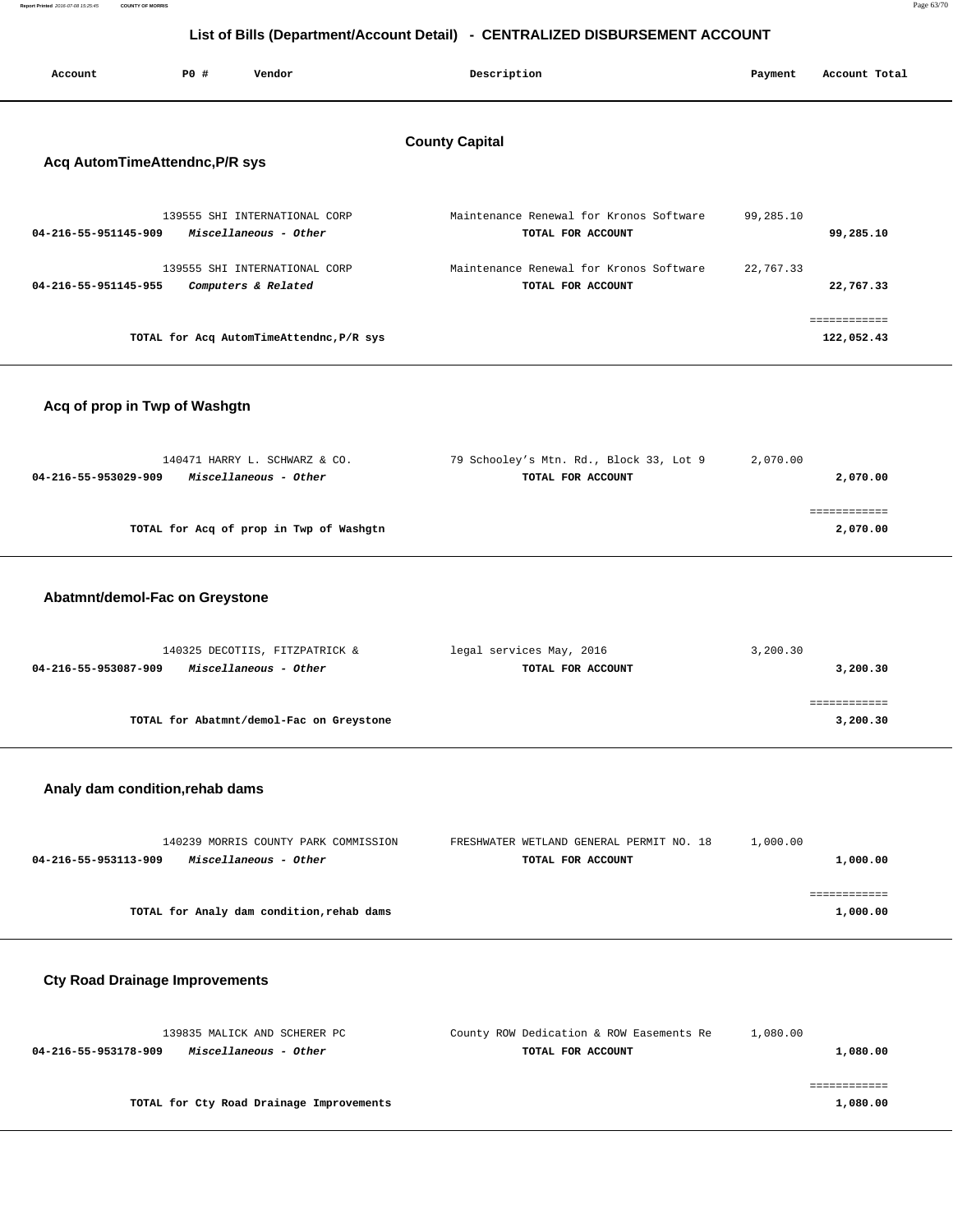| Account                  | <b>PO #</b><br>Vendor                   | Description                              | Payment   | Account Total |
|--------------------------|-----------------------------------------|------------------------------------------|-----------|---------------|
|                          | 140269 TOP LINE CONSTRUCTION CORP       | Deck Protection & overlay of Bridge No.  | 59,704.48 |               |
| 04-216-55-953184-951     | Building & Improvements                 | TOTAL FOR ACCOUNT                        |           | 59,704.48     |
|                          |                                         |                                          |           |               |
|                          |                                         |                                          |           | ============  |
|                          | TOTAL for Bridge DesignConst varCty Loc |                                          |           | 59,704.48     |
|                          |                                         |                                          |           |               |
| <b>DEPARTMENT 953225</b> |                                         |                                          |           |               |
|                          |                                         |                                          |           |               |
|                          | 140608 BOSWELL ENGINEERING INC          | Professional Engineering Services for MC | 2,854.80  |               |
|                          | 140631 KEEGAN TECHNOLOGY &              | Bridge 1400-121 on Ridgedale Avenue over | 300.00    |               |
|                          | 140630 KEEGAN TECHNOLOGY &              | Replacement of Bridge No. 1400-323 on Co | 494.00    |               |

| 04-216-55-953225-909 | Bridge Design, Renov, Construc - Var Loc | TOTAL FOR ACCOUNT | 3,648.80 |
|----------------------|------------------------------------------|-------------------|----------|
|                      |                                          |                   |          |
|                      |                                          |                   |          |
|                      | TOTAL for DEPARTMENT 953225              |                   | 3,648.80 |

#### **DEPARTMENT 953233**

| 141711 CMS CONSTRUCTION INC.                                 | Labor, Materials and Svcs for the West H | 61,166.70 |
|--------------------------------------------------------------|------------------------------------------|-----------|
| County Roadway Drainage Improvements<br>04-216-55-953233-951 | TOTAL FOR ACCOUNT                        | 61,166.70 |
|                                                              |                                          |           |
|                                                              |                                          |           |
| TOTAL for DEPARTMENT 953233                                  |                                          | 61,166.70 |

#### **DEPARTMENT 953259**

|                      | 140541 LS ENGINEERING ASSOCIATES CORP. |                                          | JBWS OFFICE FIT OUT LSEA PROJECT #2015-2 | 3,000.00 |          |
|----------------------|----------------------------------------|------------------------------------------|------------------------------------------|----------|----------|
|                      | 140543 LS ENGINEERING ASSOCIATES CORP. |                                          | OFFICE FIT OUT CENTRAL AVENUE LSEA PROJE | 2,000.00 |          |
| 04-216-55-953259-909 |                                        | RenovCentrlAveComplx-StClare/NonprofMall | TOTAL FOR ACCOUNT                        |          | 5,000.00 |
|                      |                                        |                                          |                                          |          |          |
|                      |                                        |                                          |                                          |          |          |
|                      | TOTAL for DEPARTMENT 953259            |                                          |                                          |          | 5,000.00 |
|                      |                                        |                                          |                                          |          |          |

|                      | 140624 CHERRY WEBER & ASSOC. PC      | Clerk of the Works Agreement for the Con | 8.904.00  |
|----------------------|--------------------------------------|------------------------------------------|-----------|
|                      | 140903 DEWBERRY ENGINEERS, INC.      | Prof. Engineering Svcs. for the Replacem | 4,802.00  |
|                      | 140904 DEWBERRY ENGINEERS, INC.      | Professional Engineering Svcs. for Const | 15,778.00 |
| 04-216-55-953269-909 | Bridge Design/Constr - var locations | TOTAL FOR ACCOUNT                        | 29,484.00 |
|                      |                                      |                                          |           |
|                      |                                      |                                          |           |
|                      | TOTAL for DEPARTMENT 953269          |                                          | 29,484.00 |
|                      |                                      |                                          |           |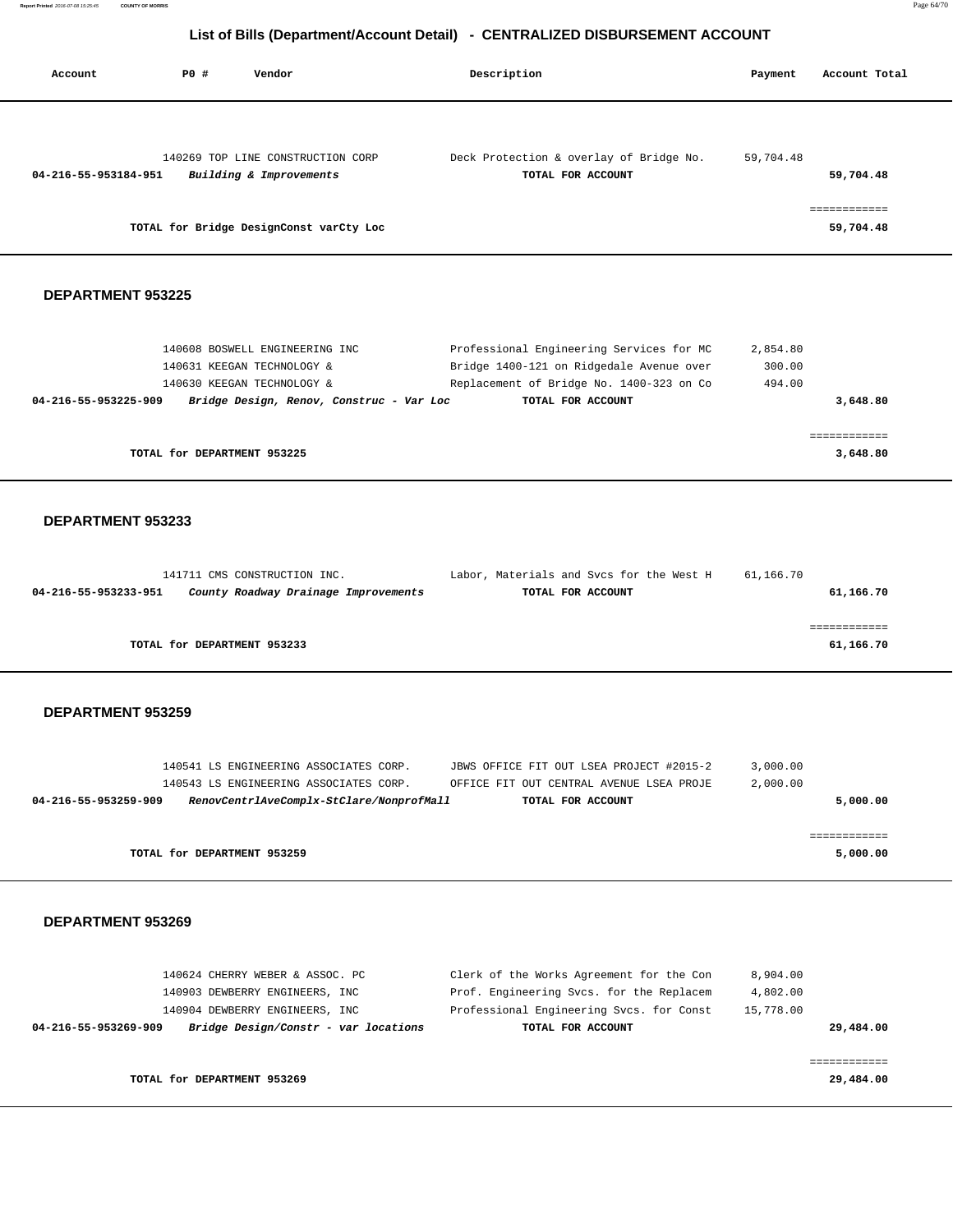**Report Printed** 2016-07-08 15:25:45 **COUNTY OF MORRIS** Page 65/70

# **List of Bills (Department/Account Detail) - CENTRALIZED DISBURSEMENT ACCOUNT**

| Account              | PO#                         | Vendor                               | Description                              | Payment  | Account Total |
|----------------------|-----------------------------|--------------------------------------|------------------------------------------|----------|---------------|
|                      |                             |                                      |                                          |          |               |
|                      |                             | 140627 KEEGAN TECHNOLOGY &           | Intersection Improvements, 1186 Sussex T | 3,470.00 |               |
|                      |                             | 140629 KEEGAN TECHNOLOGY &           | Ann Street Parking Garage, Ann Street &  | 75.00    |               |
| 04-216-55-953270-909 |                             | Road Design/Construc - var locations | TOTAL FOR ACCOUNT                        |          | 3,545.00      |
|                      |                             |                                      |                                          |          |               |
|                      | TOTAL for DEPARTMENT 953270 |                                      |                                          |          | 3,545.00      |
|                      |                             |                                      |                                          |          |               |

#### **DEPARTMENT 953314**

|                      | 140538 PROFESSIONAL CONSULTING, INC.     | Design and Constr Admin for Replacement |                   | 925.00 |
|----------------------|------------------------------------------|-----------------------------------------|-------------------|--------|
| 04-216-55-953314-909 | Repair/Rplcment/Upgrd VarEquip-BldgGrnds |                                         | TOTAL FOR ACCOUNT | 925.00 |
|                      |                                          |                                         |                   |        |
|                      |                                          |                                         |                   |        |
|                      | TOTAL for DEPARTMENT 953314              |                                         |                   | 925.00 |

#### **DEPARTMENT 953323**

| 04-216-55-953323-909 |                                 | Bridge Design/Constr VarLoc-Public Works | TOTAL FOR ACCOUNT                         |  |           | 38,655.00 |
|----------------------|---------------------------------|------------------------------------------|-------------------------------------------|--|-----------|-----------|
|                      | 140609 KELLER & KIRKPATRICK     |                                          | General Engineering On Site Services. Pro |  | 11,456.00 |           |
|                      | 140610 KELLER & KIRKPATRICK     |                                          | General Engineering On Site Services. Ou  |  | 8,704.00  |           |
|                      | 140611 CHERRY WEBER & ASSOC. PC |                                          | Construction Services for the Replacemen  |  | 18,495.00 |           |

**TOTAL for DEPARTMENT 953323** 38,655.00

#### **DEPARTMENT 953349**

| 140094 R.D. SALES DOOR & HARDWARE LLC                       | RE: A&R/ 05-11-16                    | 1,515.00 |
|-------------------------------------------------------------|--------------------------------------|----------|
| 140094 R.D. SALES DOOR & HARDWARE LLC                       | RE: A&R/ 05-27-16                    | 468.00   |
| 140094 R.D. SALES DOOR & HARDWARE LLC                       | RE: OTA/ 05-12-16                    | 1,850.00 |
| 141171 PANCIELLO CONSTRUCTION LLC                           | RE: CH WALL & 911 SIDEWALK/ 06-30-16 | 2,150.00 |
| Various Bldging Repairs-County Wide<br>04-216-55-953349-956 | TOTAL FOR ACCOUNT                    | 5,983.00 |
|                                                             |                                      |          |
|                                                             |                                      |          |
| TOTAL for DEPARTMENT 953349                                 |                                      | 5,983.00 |

| 140194 USA ARCHITECTS PLANNERS &                           | COURTHOUSE - DESIGN & CONSTRUCTION, SERV | 1,909.86 |
|------------------------------------------------------------|------------------------------------------|----------|
| Various Improvements at Courthouse<br>04-216-55-953353-909 | TOTAL FOR ACCOUNT                        | 1,909.86 |
|                                                            |                                          |          |
|                                                            |                                          |          |
| TOTAL for DEPARTMENT 953353                                |                                          | 1,909.86 |
|                                                            |                                          |          |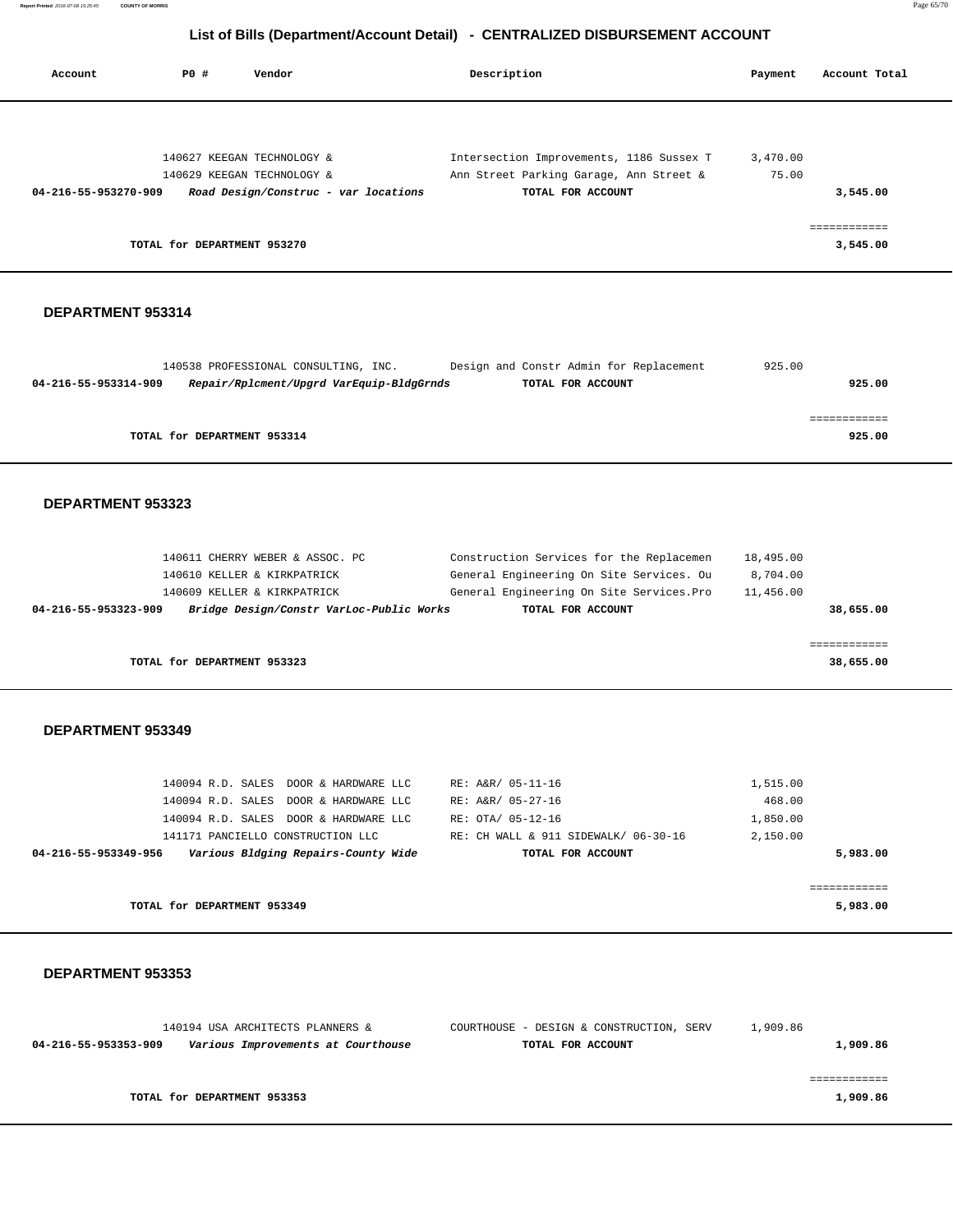**Report Printed** 2016-07-08 15:25:45 **COUNTY OF MORRIS** Page 66/70

# **List of Bills (Department/Account Detail) - CENTRALIZED DISBURSEMENT ACCOUNT**

| PO# | Vendor               | Description                                                                                                                                                                                          | Payment  | Account Total |
|-----|----------------------|------------------------------------------------------------------------------------------------------------------------------------------------------------------------------------------------------|----------|---------------|
|     |                      |                                                                                                                                                                                                      |          |               |
|     |                      | 1164 Sussex Tpk, B1224, Lot 2 Randolph,                                                                                                                                                              | 2,812.95 |               |
|     |                      | Testimony preparation-Permanent Road wid                                                                                                                                                             | 360.00   |               |
|     |                      | Group B (4 Roadway Improvement Projects)                                                                                                                                                             | 6,113.65 |               |
|     |                      | Surveying Service 1174 Sussex Turnpike B                                                                                                                                                             | 600.00   |               |
|     |                      | TOTAL FOR ACCOUNT                                                                                                                                                                                    |          | 9,886.60      |
|     |                      |                                                                                                                                                                                                      |          |               |
|     |                      |                                                                                                                                                                                                      |          | ============  |
|     |                      |                                                                                                                                                                                                      |          | 9,886.60      |
|     | 04-216-55-953363-909 | 140471 HARRY L. SCHWARZ & CO.<br>140670 HARRY L. SCHWARZ & CO.<br>140713 KELLER & KIRKPATRICK<br>138542 BOSWELL ENGINEERING INC<br>Paving & Resurfacing Various Roads<br>TOTAL for DEPARTMENT 953363 |          |               |

#### **DEPARTMENT 953383**

| 140240 RFS COMMERCIAL, INC.                                | WO77267/ RE: PSTA - CLASSROOM HALL/ 04-2 | 26,295.00 |
|------------------------------------------------------------|------------------------------------------|-----------|
| B&G Interior Building Improvements<br>04-216-55-953383-940 | TOTAL FOR ACCOUNT                        | 26,295.00 |
|                                                            |                                          |           |
|                                                            |                                          |           |
| TOTAL for DEPARTMENT 953383                                |                                          | 26,295.00 |

#### **DEPARTMENT 953416**

| 140582 HATCH MOTT MACDONALD LLC                          | FOR PROFESSIONAL ENGINEERING SERVICES RE | 2,468.00 |
|----------------------------------------------------------|------------------------------------------|----------|
| B&G - Exterior Building Projects<br>04-216-55-953416-909 | TOTAL FOR ACCOUNT                        | 2,468.00 |
|                                                          |                                          |          |
|                                                          |                                          |          |
| TOTAL for DEPARTMENT 953416                              |                                          | 2,468.00 |
|                                                          |                                          |          |

# **Cty Bridge Design&Construction**

| 140628 CHERRY WEBER & ASSOC. PC               | Engineering Services for the Replacement | 2,427.35 |
|-----------------------------------------------|------------------------------------------|----------|
| 04-216-55-953908-909<br>Miscellaneous - Other | TOTAL FOR ACCOUNT                        | 2,427.35 |
|                                               |                                          |          |
|                                               |                                          |          |
| TOTAL for Cty Bridge Design&Construction      |                                          | 2,427.35 |
|                                               |                                          |          |

### **Roadway Drainage Improvements**

|                      | 134387 KENNON SURVEYING SERVICES, INC   | Surveying Services for the Hanover Devel | 600.00 |
|----------------------|-----------------------------------------|------------------------------------------|--------|
| 04-216-55-953962-909 | Miscellaneous - Other                   | TOTAL FOR ACCOUNT                        | 600.00 |
|                      |                                         |                                          |        |
|                      |                                         |                                          |        |
|                      | TOTAL for Roadway Drainage Improvements |                                          | 600.00 |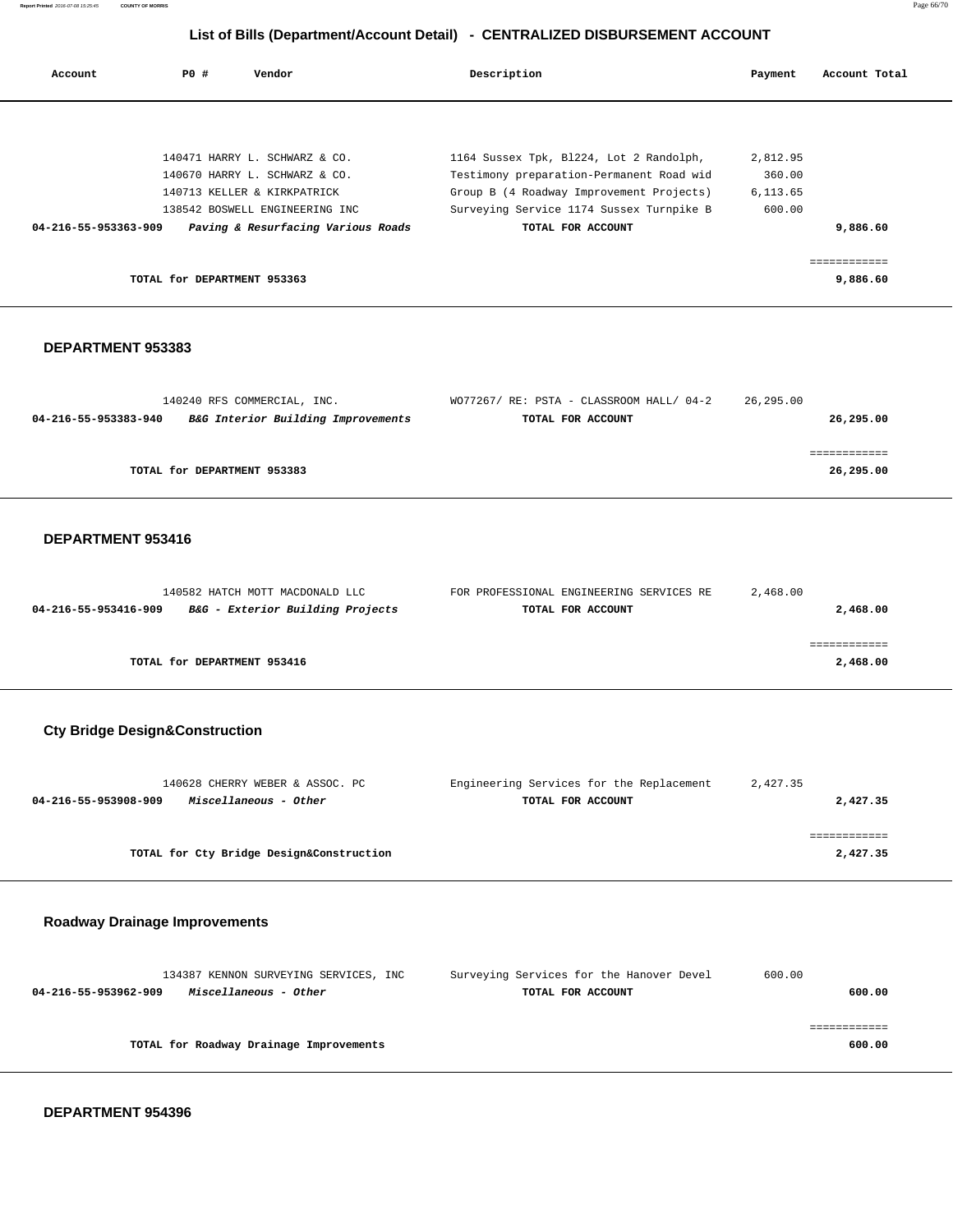**Report Printed** 2016-07-08 15:25:45 **COUNTY OF MORRIS** Page 67/70

# **List of Bills (Department/Account Detail) - CENTRALIZED DISBURSEMENT ACCOUNT**

| Account                  | PO# | Vendor                                                         | Description                |                                 | Payment   | Account Total             |
|--------------------------|-----|----------------------------------------------------------------|----------------------------|---------------------------------|-----------|---------------------------|
| <b>DEPARTMENT 954396</b> |     |                                                                |                            |                                 |           |                           |
|                          |     | 124882 WINNER FORD FLEET                                       |                            | PROVIDE AS PER OUOTE#070915LSBW | 16,444.80 |                           |
| 04-216-55-954396-956     |     | 124882 WINNER FORD FLEET<br>Sheriff-Replacement of 12 Vehicles | TWO EXTRA KEYS PER VEHICLE | TOTAL FOR ACCOUNT               | 10.00     | 62,592.80                 |
|                          |     | TOTAL for DEPARTMENT 954396                                    |                            |                                 |           | ------------<br>62,592.80 |
|                          |     |                                                                |                            |                                 |           |                           |

### **DEPARTMENT 962343**

| 138893 DELL MARKETING L.P.                            | MS 0365 ECS Full License | 12,312.00 |
|-------------------------------------------------------|--------------------------|-----------|
| Purchase Various Equip for IT<br>04-216-55-962343-909 | TOTAL FOR ACCOUNT        | 12,312.00 |
|                                                       |                          |           |
|                                                       |                          |           |
| TOTAL for DEPARTMENT 962343                           |                          | 12,312.00 |
|                                                       |                          |           |

#### **DEPARTMENT 962398**

| 04-216-55-962398-955 ITD-Computer & Newtork Upgrades | TOTAL FOR ACCOUNT                                                          |             | 104,446.87 |
|------------------------------------------------------|----------------------------------------------------------------------------|-------------|------------|
|                                                      | 139092 CDW GOVERNMENT LLC TARGUS 15.4" PREMIERE CASE                       | 64.74       |            |
|                                                      | 139092 CDW GOVERNMENT LLC MS SURFACE PRO 4 HDMI ADAPTER                    | 135.56      |            |
|                                                      | 139092 CDW GOVERNMENT LLC MS SURFACE ARC TOUCH MOUSE F/SURFACE             | 178.47      |            |
| 139092 CDW GOVERNMENT LLC                            | MS SURFACE PRO 4 DOCK                                                      | 339.98      |            |
|                                                      | 139092 CDW GOVERNMENT LLC MS SURFACE PRO 4 ETHERNET ADAPTER 38.59          |             |            |
| 139092 CDW GOVERNMENT LLC                            | MSH WIRELESS DISPLAY ADAPTER 50.96                                         |             |            |
|                                                      | 139092 CDW GOVERNMENT LLC MS SURFACE BOOK I7 512GB 16GB GPU 2,564.05       |             |            |
|                                                      | 139523 DELL MARKETING L.P. Dell OptiPlex 3040 60,510.80                    |             |            |
|                                                      | 138890 DELL MARKETING L.P. Dell Professional Topload - 15.6' 314.93        |             |            |
|                                                      | 138890 DELL MARKETING L.P. Dell Adapter - USB 3.0 toHDMI/VGA/Ethern 472.43 |             |            |
|                                                      | 138890 DELL MARKETING L.P. Latitude 15 (e5570) 5000                        | 13,023.36   |            |
|                                                      | 139093 DELL MARKETING L.P. Dell XPS 13 with Accessories                    | 10,035.30   |            |
|                                                      | 138968 DELL MARKETING L.P. Dell OptiPlex 7040 4,717.35                     |             |            |
|                                                      | 137976 DELL MARKETING L.P. Discount                                        | $-3,000.10$ |            |
|                                                      | 137976 DELL MARKETING L.P. CHYOFQ1 POWER EDGE R710 3,000.10                |             |            |
|                                                      | 137976 DELL MARKETING L.P. CHX2FQ1 POWER EDGE R710 3,000.10                |             |            |
|                                                      | 137976 DELL MARKETING L.P. GMX3FQ1 POWER EDGE R710                         | 3,000.10    |            |
| 137976 DELL MARKETING L.P. (GMY1FQ1 POWER EDGE R710  |                                                                            | 3,000.10    |            |
|                                                      | 137976 DELL MARKETING L.P. GMX1FQ1 POWER EDGE R710                         | 3,000.05    |            |

**TOTAL for DEPARTMENT 962398 104,446.87**

============

|                                                                | 136800 BFI                  | Media Storage Credenza for SEU ** Bid#16 | 4,637.40 |
|----------------------------------------------------------------|-----------------------------|------------------------------------------|----------|
| Purchase Office Furniture-Prosecutor's<br>04-216-55-964404-953 |                             | TOTAL FOR ACCOUNT                        | 4,637.40 |
|                                                                |                             |                                          |          |
|                                                                |                             |                                          |          |
|                                                                | TOTAL for DEPARTMENT 964404 |                                          | 4,637.40 |
|                                                                |                             |                                          |          |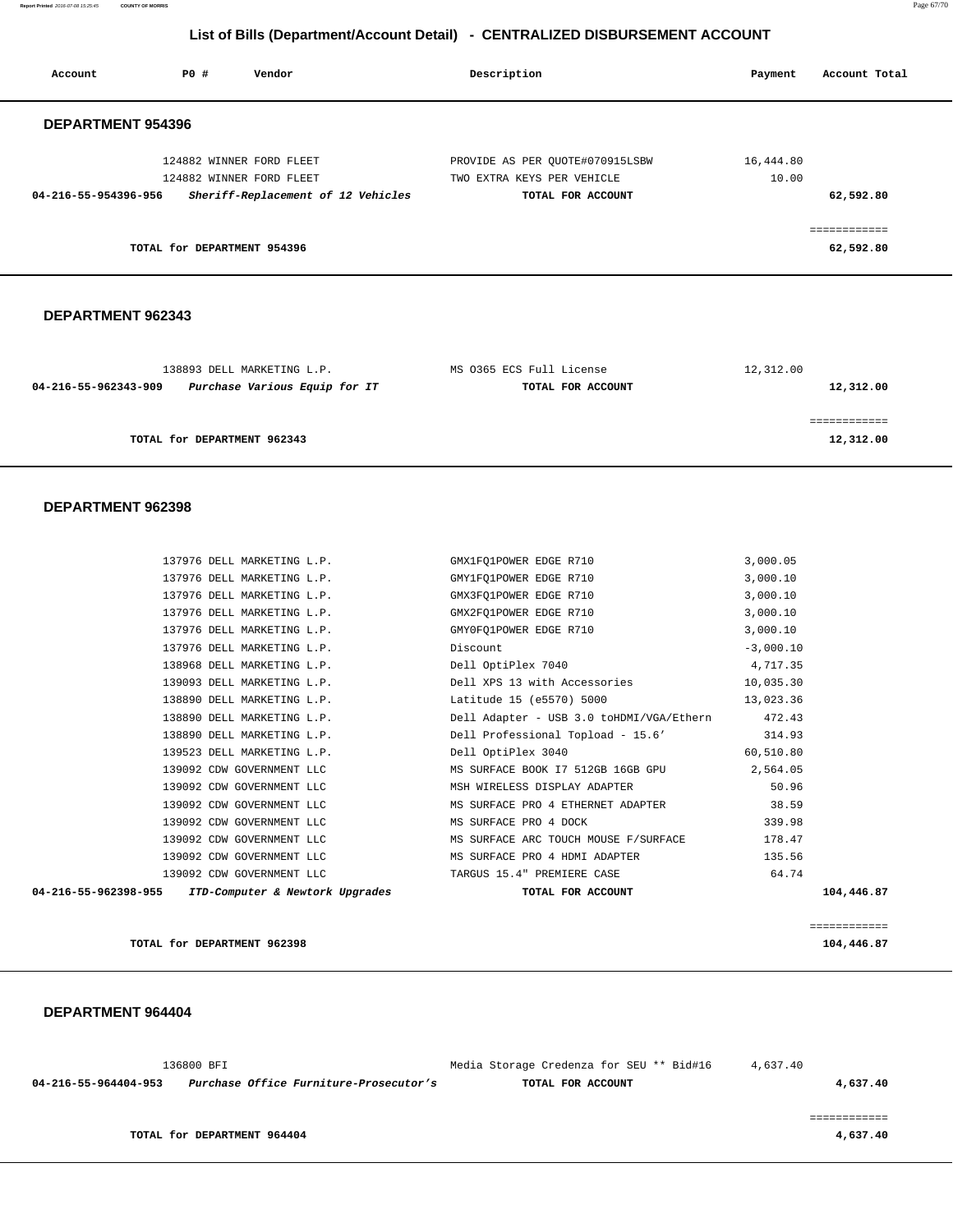| Account<br>. | P <sub>0</sub> | Vendor<br>. | Description | Payment | Account Total |
|--------------|----------------|-------------|-------------|---------|---------------|
|              |                |             |             |         |               |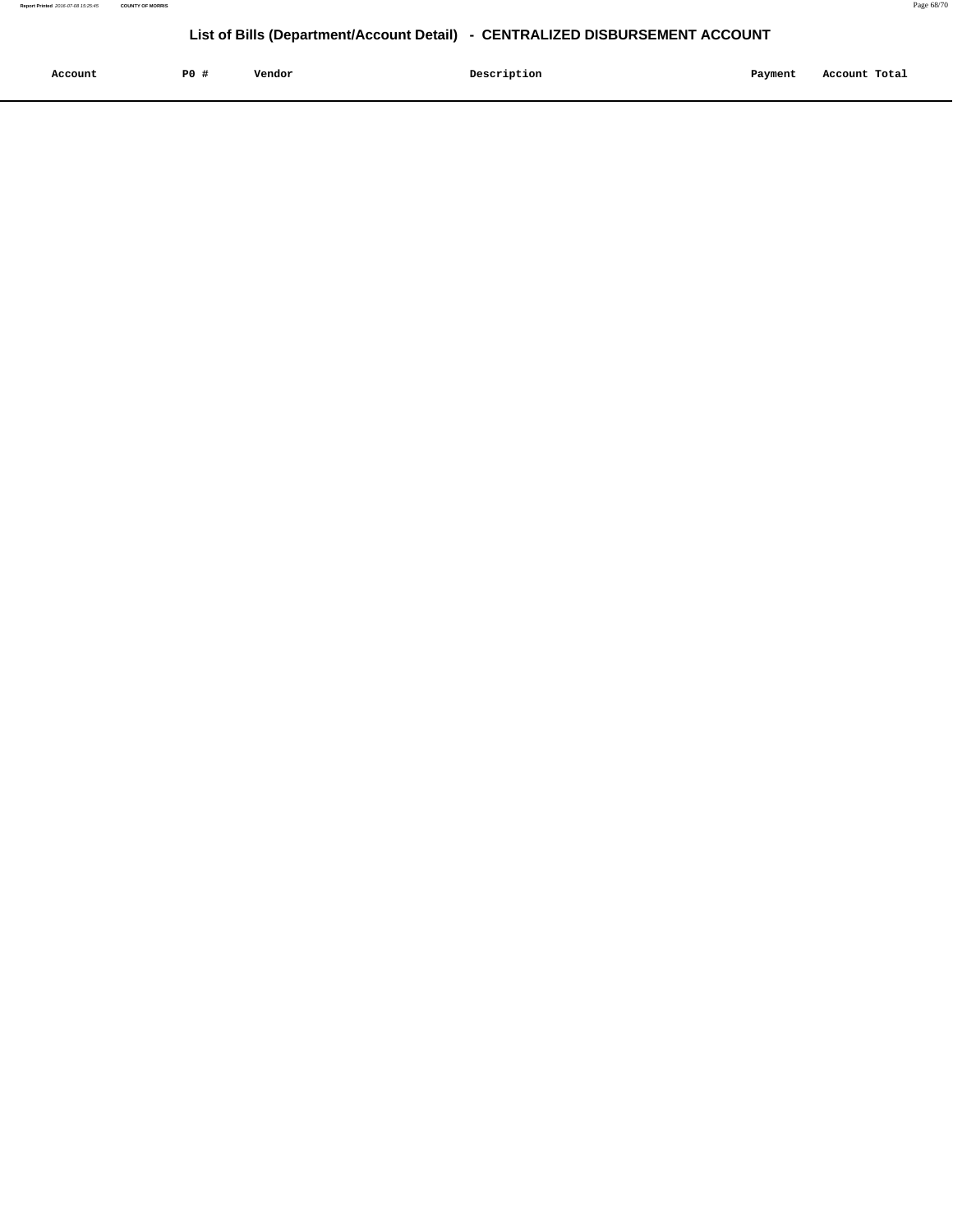| Account                    | PO#                           | Vendor                                                                                                                                                                                                                                            | Description                                                                                                                                                                                                                                                                         | Payment                                                                 | Account Total              |
|----------------------------|-------------------------------|---------------------------------------------------------------------------------------------------------------------------------------------------------------------------------------------------------------------------------------------------|-------------------------------------------------------------------------------------------------------------------------------------------------------------------------------------------------------------------------------------------------------------------------------------|-------------------------------------------------------------------------|----------------------------|
| <b>Motor Vehicle Fines</b> |                               |                                                                                                                                                                                                                                                   | <b>Dedicated Trust</b>                                                                                                                                                                                                                                                              |                                                                         |                            |
| 13-290-56-575701-888       |                               | 139805 MORRIS COUNTY SHERIFF'S OFFICE<br>139805 MORRIS COUNTY SHERIFF'S OFFICE<br>139805 MORRIS COUNTY SHERIFF'S OFFICE<br>139805 MORRIS COUNTY SHERIFF'S OFFICE<br>139812 TILCON NEW YORK INC.<br>141313 COUNTY OF MORRIS<br>Motor Vehicle Fines | Greenpond Road-Rockaway Twsp. on 5/24/20<br>Greenpond Road-Rockaway on 5/25/2016<br>Greenpond Road-Rockaway on 5/26/2016<br>Greenpond Road-Rockaway Twp. on 5/27/201<br>Milling & Paving from $5/24 - 5/27/2016$ J<br>TRANSFER FUNDS FOR DEDICATED FOR MOTOR V<br>TOTAL FOR ACCOUNT | 1,680.00<br>1,360.00<br>1,440.00<br>1,200.00<br>166,623.74<br>80,348.59 | 252,652.33                 |
|                            | TOTAL for Motor Vehicle Fines |                                                                                                                                                                                                                                                   |                                                                                                                                                                                                                                                                                     |                                                                         | ============<br>252,652.33 |

 **Weights & Measures** 

| 141314 COUNTY OF MORRIS                                      | TRANSFER FUNDS FOR DEDICATED WEIGHTS & | 74,378.94 |
|--------------------------------------------------------------|----------------------------------------|-----------|
| <i><b>Weights &amp; Measures</b></i><br>13-290-56-575801-888 | TOTAL FOR ACCOUNT                      | 74,378.94 |
|                                                              |                                        |           |
|                                                              |                                        |           |
| TOTAL for Weights & Measures                                 |                                        | 74,378.94 |
|                                                              |                                        |           |

 **Tax Board** 

| 128706 STATE OF NEW JERSEY        | 1/3 cost of transcripts for OPRA case | 68.75 |
|-----------------------------------|---------------------------------------|-------|
| Tax Board<br>13-290-56-577101-888 | TOTAL FOR ACCOUNT                     | 68.75 |
|                                   |                                       |       |
|                                   |                                       |       |
| TOTAL for Tax Board               |                                       | 68.75 |
|                                   |                                       |       |

### **Environ Quality & Enforcement**

| 13-290-56-578901-888 | Environ Quality & Enforcement    | TOTAL FOR ACCOUNT        | 1,632.00 |
|----------------------|----------------------------------|--------------------------|----------|
|                      | 140523 LUM, DRASCO & POSITAN LLC |                          | 108.00   |
|                      | 140523 LUM, DRASCO & POSITAN LLC |                          | 96.00    |
|                      | 140523 LUM, DRASCO & POSITAN LLC |                          | 588.00   |
|                      | 140523 LUM, DRASCO & POSITAN LLC |                          | 24.00    |
|                      | 140523 LUM, DRASCO & POSITAN LLC |                          | 108.00   |
|                      | 140523 LUM, DRASCO & POSITAN LLC |                          | 228.00   |
|                      | 140523 LUM, DRASCO & POSITAN LLC |                          | 120.00   |
|                      | 140523 LUM, DRASCO & POSITAN LLC |                          | 48.00    |
|                      | 140523 LUM, DRASCO & POSITAN LLC |                          | 216.00   |
|                      | 140523 LUM, DRASCO & POSITAN LLC |                          | 24.00    |
|                      | 140523 LUM, DRASCO & POSITAN LLC | CEHA Enforcement Actions | 72.00    |

============